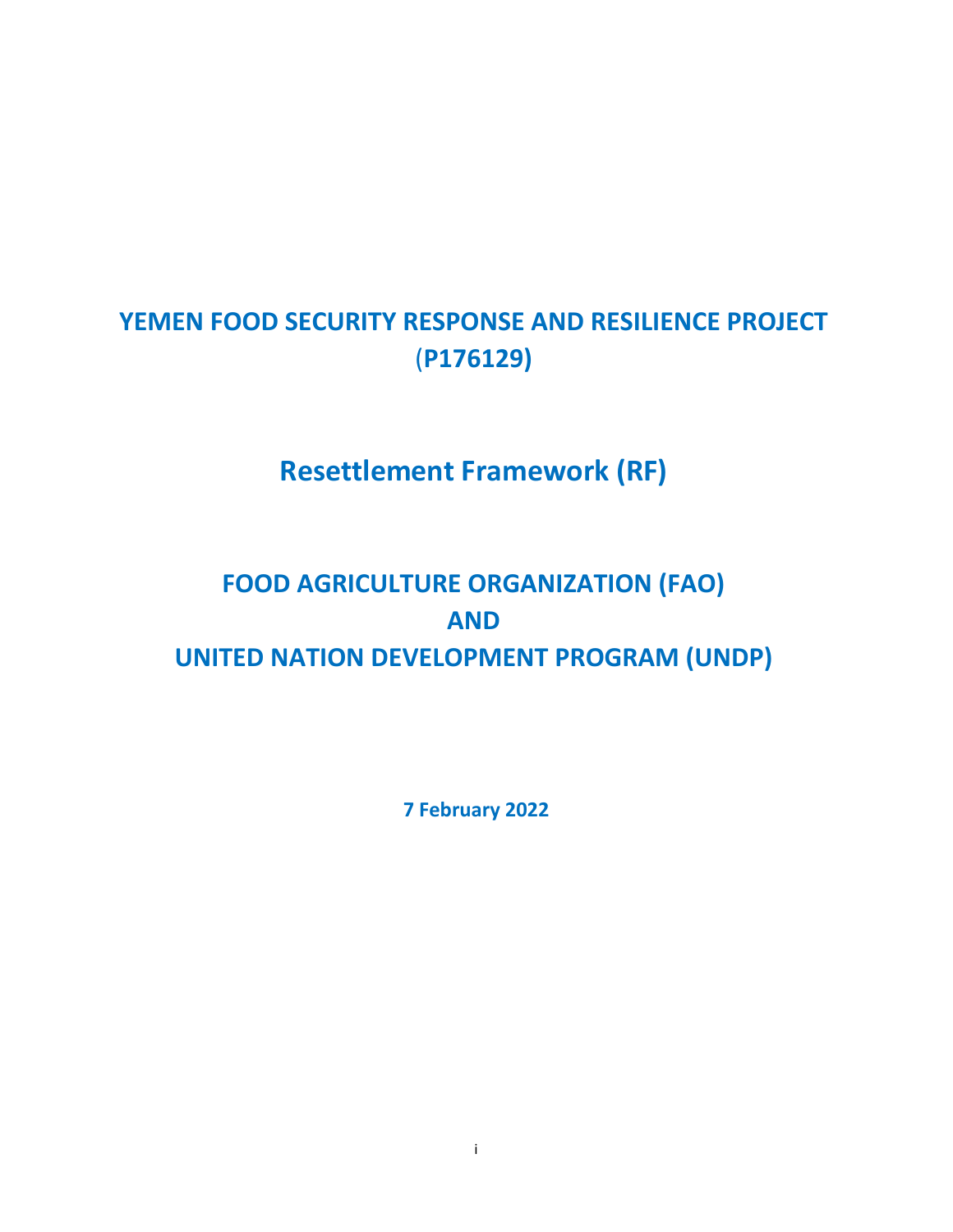# <span id="page-1-0"></span>**Table of Contents**

|                                      |      | <b>Abbreviations 1</b>                                                                        |  |  |  |
|--------------------------------------|------|-----------------------------------------------------------------------------------------------|--|--|--|
| <b>Definitions</b><br>$\overline{2}$ |      |                                                                                               |  |  |  |
|                                      |      |                                                                                               |  |  |  |
| 1.                                   |      |                                                                                               |  |  |  |
|                                      | 1.1. |                                                                                               |  |  |  |
|                                      | 1.2. |                                                                                               |  |  |  |
| 2.                                   |      |                                                                                               |  |  |  |
|                                      | 2.1. |                                                                                               |  |  |  |
|                                      | 2.2. |                                                                                               |  |  |  |
|                                      | 2.3. |                                                                                               |  |  |  |
|                                      | 2.4. |                                                                                               |  |  |  |
|                                      | 2.5. |                                                                                               |  |  |  |
| 3.                                   |      |                                                                                               |  |  |  |
|                                      | 3.1  |                                                                                               |  |  |  |
|                                      | 3.2  |                                                                                               |  |  |  |
|                                      | 3.3  |                                                                                               |  |  |  |
|                                      | 3.4  |                                                                                               |  |  |  |
| 4.                                   |      |                                                                                               |  |  |  |
|                                      | 4.1  |                                                                                               |  |  |  |
|                                      | 4.2  | Principles and Policies for Compensation, Support, Resettlement, and Livelihood Restoration28 |  |  |  |
| i.                                   |      |                                                                                               |  |  |  |
| ii.                                  |      | Guidance on Compensation for Temporary Impacts during Construction  32                        |  |  |  |
| iii.                                 |      |                                                                                               |  |  |  |
| 5.                                   |      |                                                                                               |  |  |  |
| 6.                                   |      |                                                                                               |  |  |  |
| 7.                                   |      |                                                                                               |  |  |  |
| 8.                                   |      |                                                                                               |  |  |  |
| 9.                                   |      |                                                                                               |  |  |  |
| 10.                                  |      |                                                                                               |  |  |  |
| 11.                                  |      |                                                                                               |  |  |  |
|                                      | 11.1 |                                                                                               |  |  |  |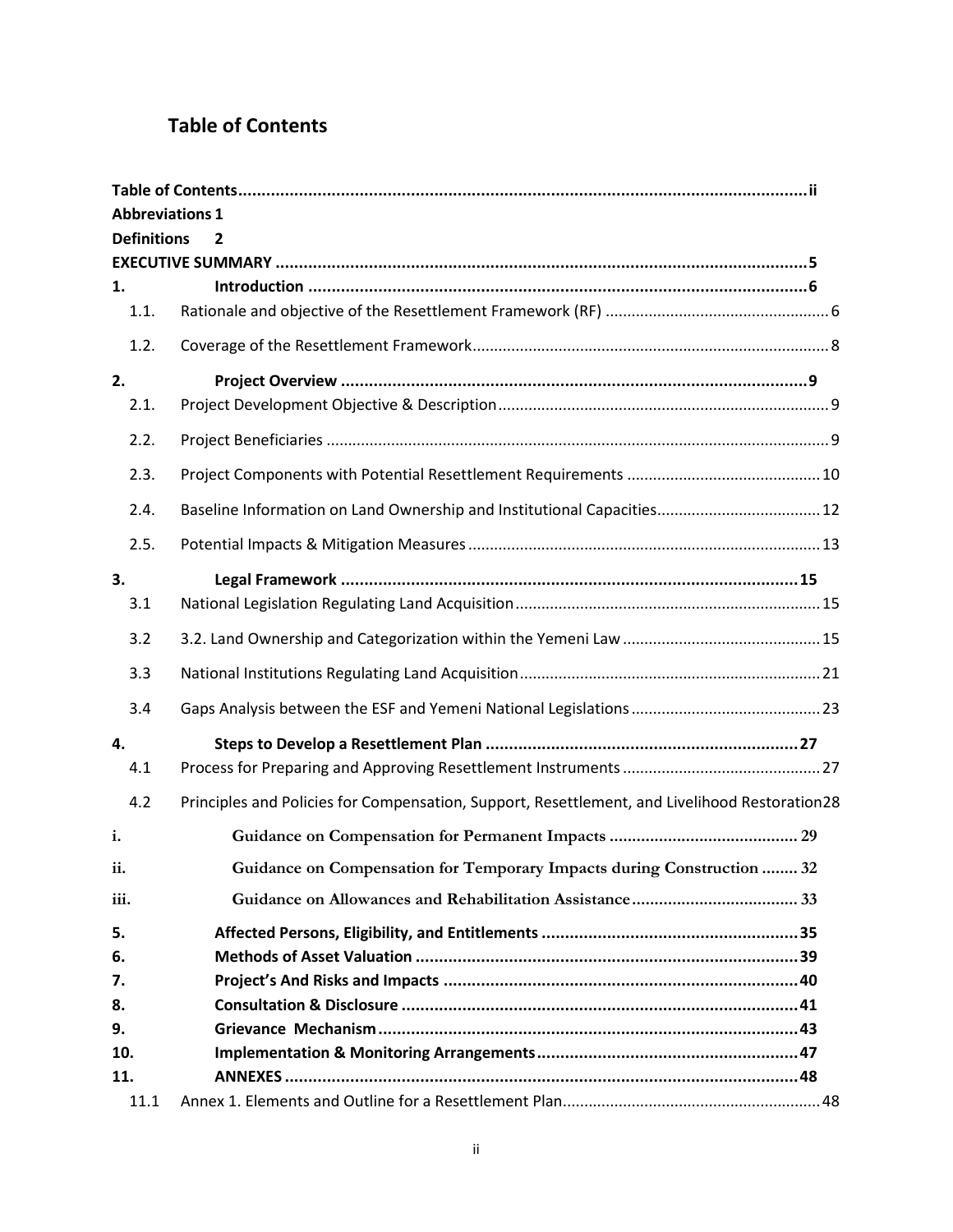| 11.3 Annex 3. Include Resettlement Plan Monitoring and Evaluation in the ESMP  54              |  |
|------------------------------------------------------------------------------------------------|--|
|                                                                                                |  |
| 11.5 Annex 5. Typical Information Required for a Public Information Booklet (PIB) 57           |  |
| 11.6 Annex 6. Voluntary Land donation conditions, procedures for land donation, and procedures |  |
| 11.7 Annex 7. Templates for the Social Framework Agreement for Horticulture Collection Centers |  |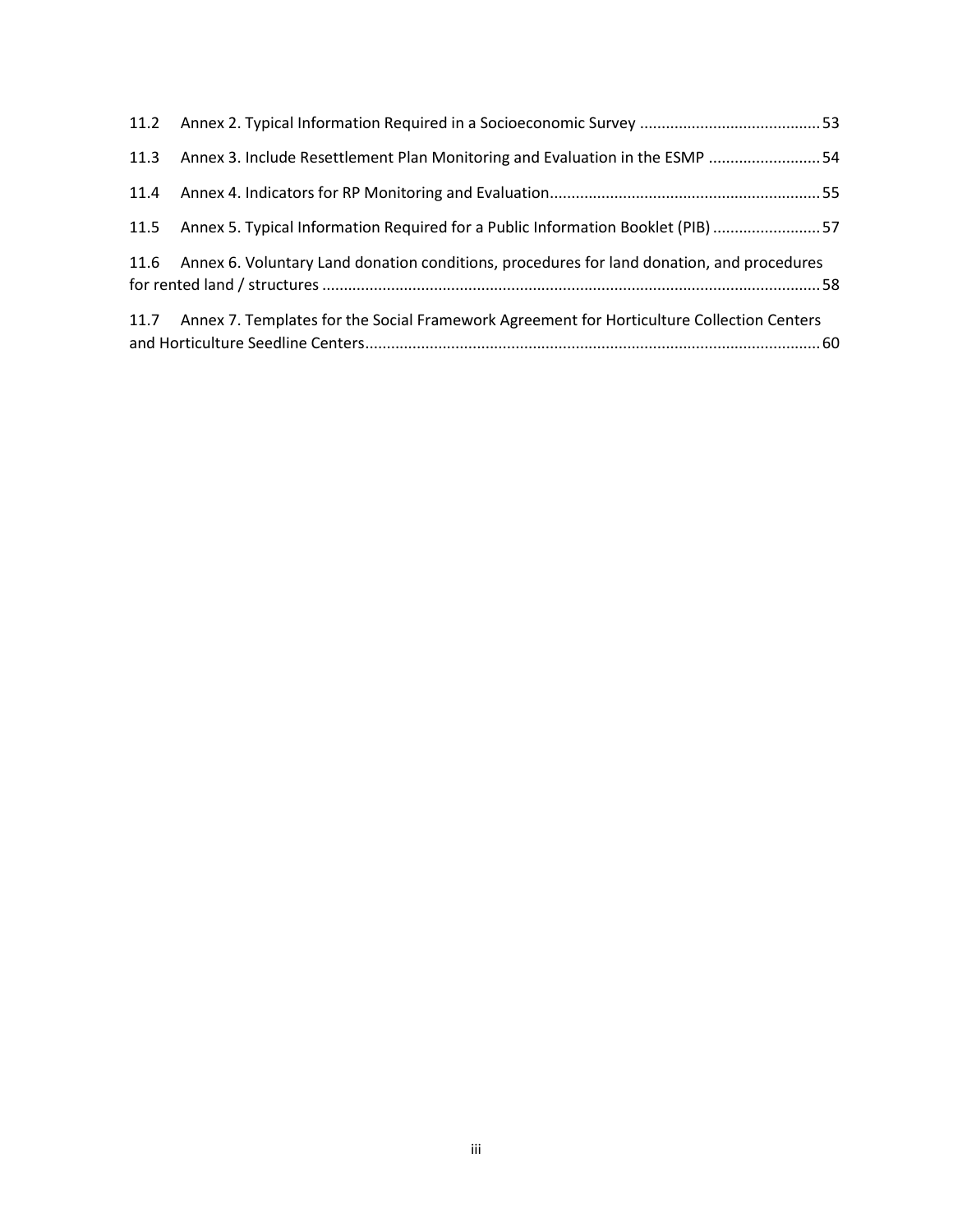# <span id="page-3-0"></span>**Abbreviations**

| AP            | <b>Affected Person</b>                                       |
|---------------|--------------------------------------------------------------|
| <b>CFW</b>    | Cash for Work                                                |
| <b>DLCC</b>   | <b>Desert Locust Control Centres</b>                         |
| EC            | <b>Evaluation Committee</b>                                  |
| <b>ESCP</b>   | <b>Environmental and Social Commitment Plan</b>              |
| <b>ESF</b>    | <b>Environmental and Social Framework</b>                    |
| <b>ESMF</b>   | <b>Environmental and Social Management Framework</b>         |
| <b>ESMP</b>   | <b>Environmental and Social Management Plan</b>              |
| <b>ESS</b>    | <b>Environmental and Social Standards</b>                    |
| <b>FAO</b>    | Food and Agriculture Organization of the United Nations      |
| <b>GALSUP</b> | General Authority for Land Survey and Urban Planning         |
| HН            | Household                                                    |
| IOL           | Inventory of Losses                                          |
| <b>IPs</b>    | <b>Implementing Partners</b>                                 |
| <b>LURC</b>   | Land Use Right Certificate                                   |
| MAI           | Ministry of Agriculture and Irrigation                       |
| MoPWH         | Ministry of Public Works & Highways                          |
| <b>PAP</b>    | Project Affected Person(s)                                   |
| <b>PCU</b>    | <b>Project Coordination Unit</b>                             |
| <b>PMP</b>    | Pest Management Plan                                         |
| <b>RCS</b>    | <b>Replacement Costs Survey</b>                              |
| <b>RFRF</b>   | <b>Resettlement Framework</b>                                |
| RP/RAP        | Resettlement Plan/Resettlement Action Plan                   |
| <b>SEP</b>    | Stakeholder Engagement Plan                                  |
| <b>SES</b>    | Social and Environmental Safeguard Standards                 |
| <b>SFD</b>    | Social Fund for Development                                  |
| <b>TOR</b>    | <b>Terms of Reference</b>                                    |
| UN            | <b>United Nations</b>                                        |
| <b>USD</b>    | <b>United States Dollar</b>                                  |
| VGGT          | Voluntary Guidelines on the Responsible Governance of Tenure |
| <b>WB</b>     | <b>World Bank</b>                                            |
| <b>YER</b>    | Yemen Rial                                                   |
| <b>YFSRRP</b> | Yemen Food Security Response and Resilience Project          |
|               |                                                              |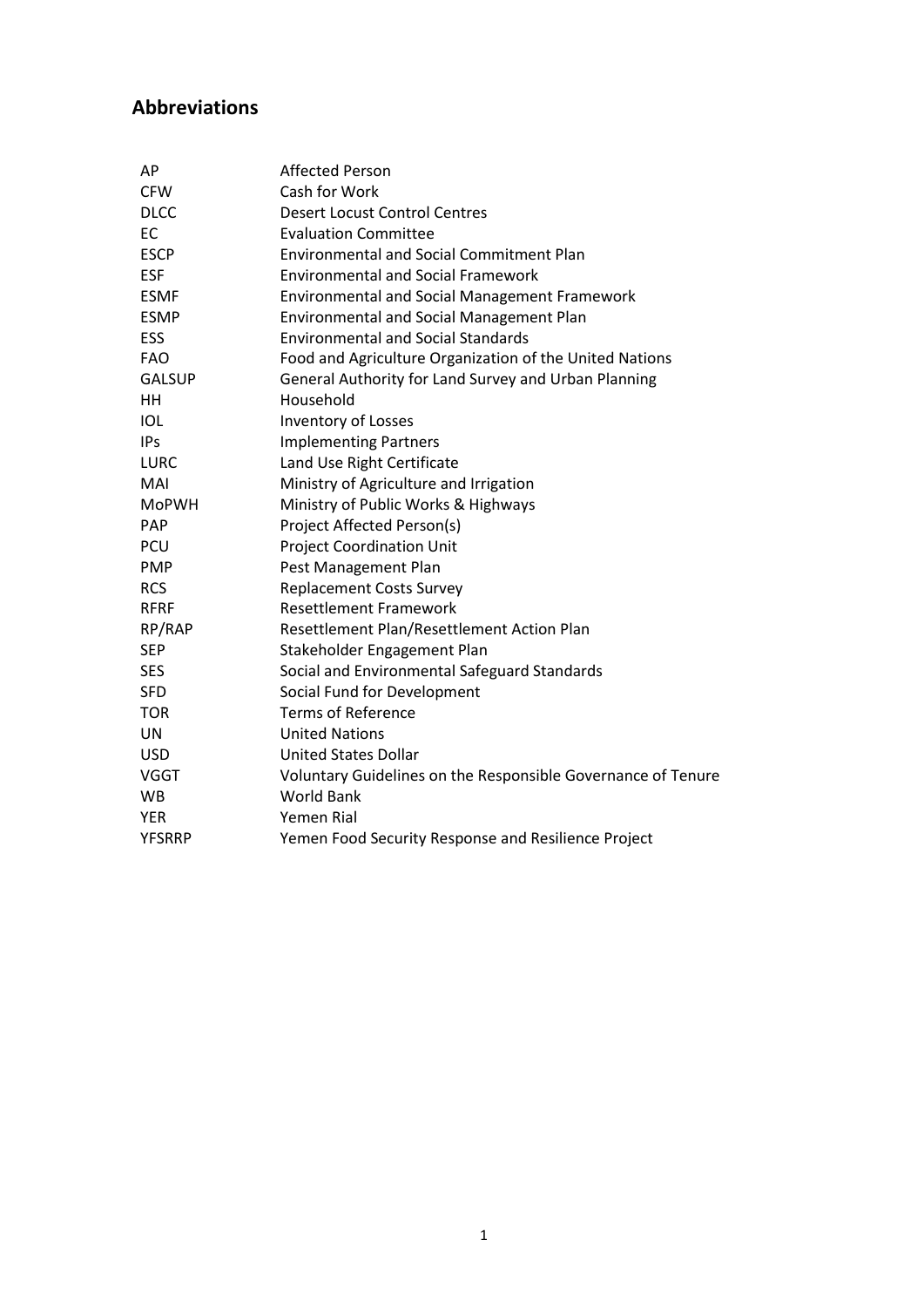# <span id="page-4-0"></span>**Definitions**

**Project impacts** Any impacts relating directly to land acquisition or limit using legal areas or protected areas.

**Affected Persons** Any person who, as a result of the implementation of a project, loses the **(Sometimes**  right to own, use, or otherwise benefit from a built structure, land **"Project Affected**  (residential, agricultural, or pasture), annual or perennial crops and trees, **Persons")** or any other fixed or moveable asset, either in full or in part, permanently or temporarily.

- **Cut-off-date** Is the date when the Government of Yemen issues the Notification of Land acquisition for the relevant project before implementation of detailed measurement survey. A census survey will be done before the cut-off date is announced to establish a list of potential affected households.
	- **Eligibility** Any person who used the land affected by the project and listed before the cut-off-date: (i) with formal legal right to land; (ii) without formal legal right to land but have a claim to such land or assets recognized under the laws of the country; or (iii) without recognizable legal right or claim to the land they are occupying.
- **Environmental**  The Environmental and Social Standards set out the requirements for **and Social**  Borrowers relating to the identification and assessment of environmental **Standards** and social risks and impacts associated with projects supported by the Bank through Investment Project Financing. There are ten Environmental and Social Standards that establish the standards that the Borrower and the project will meet through the project life cycle.
- **Replacement cost** For agricultural land, the replacement cost is the pre-project or predisplacement, whichever is higher, market value of land of equal productive potential or use located in the vicinity of the affected land, plus the cost of preparing the land to levels similar to those of the affected land, plus the cost of any registration and transfer taxes.

For land in urban areas, it is the pre-displacement market value of land of equal size and use, with similar or improved public infrastructure facilities and services and located in the vicinity of the affected land, plus the cost of any registration and transfer taxes.

For houses and other structures, it is the market cost of the materials to build a replacement structure with an area and quality similar to or better than those of the affected structure, plus the cost of transporting building materials into the construction site, plus the cost of any labor and contractors' fees, plus the cost of any registration and transfer taxes. In determining the replacement cost, depreciation of the asset and the value of salvage materials are not taken into account, nor is the value of benefits to be derived from the project deducted from the valuation of an affected asset.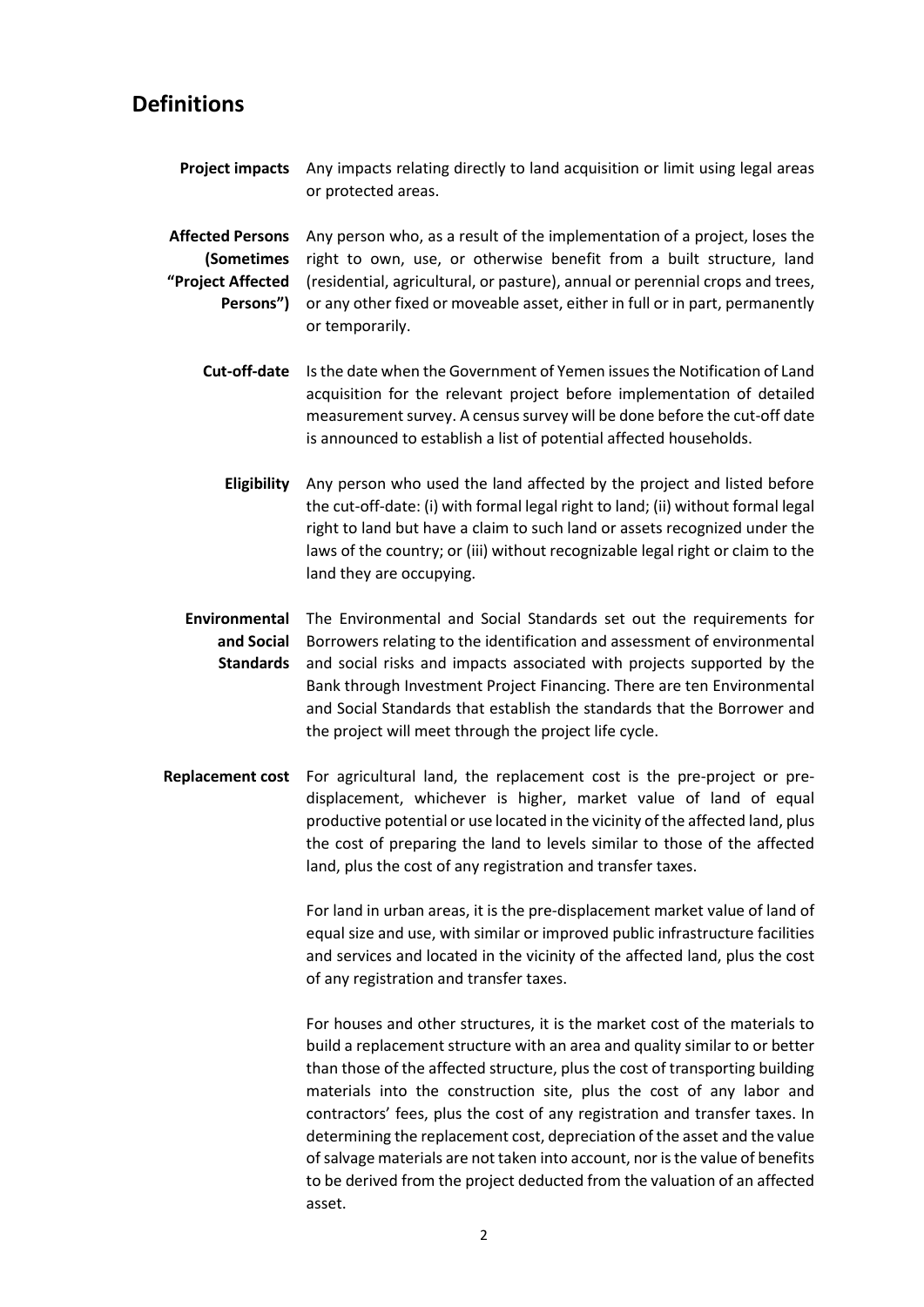- **Resettlement** Covers all direct economic and social losses resulting from land taking and restriction of access, together with the consequent compensatory and remedial measures. Resettlement is not restricted to its usual meaningphysical relocation. Resettlement can, depending on the case, include (i) acquisition of land and physical structures on the land, including businesses; (ii) physical relocation; and (iii) economic rehabilitation of affected persons (APs), to improve (or at least restore) incomes and living standards.
- **Entitlements** Include compensation and assistance for APs based on the type and extent of damage.
	- **Income restoration** households. Re-establishment of sources of income and livelihoods of the affected
- **Inventory of** Is process of accounting for physical assets and income affected by **Losses** project.
- **Livelihood** Economic activities and income streams, usually involving selfemployment and or wage employment by using one's endowments (both human and material) to generate adequate resources for meeting the requirements of the self and household on a sustainable basis.
- **Other Interested**  All individuals, groups, or organizations with an interest in the project, **Parties** which may be because of the project location, its characteristics, its impacts, or matters related to public interest. For example, these parties may include regulators, government officials, the private sector, the scientific community, academics, unions, women's organizations, other civil society organizations, and cultural groups
	- **Stakeholders** All individuals, groups, organizations, and institutions interested in and potentially affected by a project or having the ability to influence a project.

**Socioeconomic** A socio-economic survey (SES) of households, businesses, or other **Survey** project-affected parties needed to: identify and accurately compensate or mitigate losses, assess impacts on household economy, and differentiate project affected parties by level of impact.

**Vulnerable groups** Vulnerable or disadvantaged groups refers to those who may be more likely to be adversely affected by the project impacts and/or more limited than others in their ability to take advantage of a project's benefits. Such an individual/group is also more likely to be excluded from/unable to participate fully in the mainstream consultation process and as such may require specific measures and/or assistance to do so. This will take into account considerations relating to age, including the elderly and minors, and including in circumstances where they may be separated from their family, the community, or other individuals upon which they depend.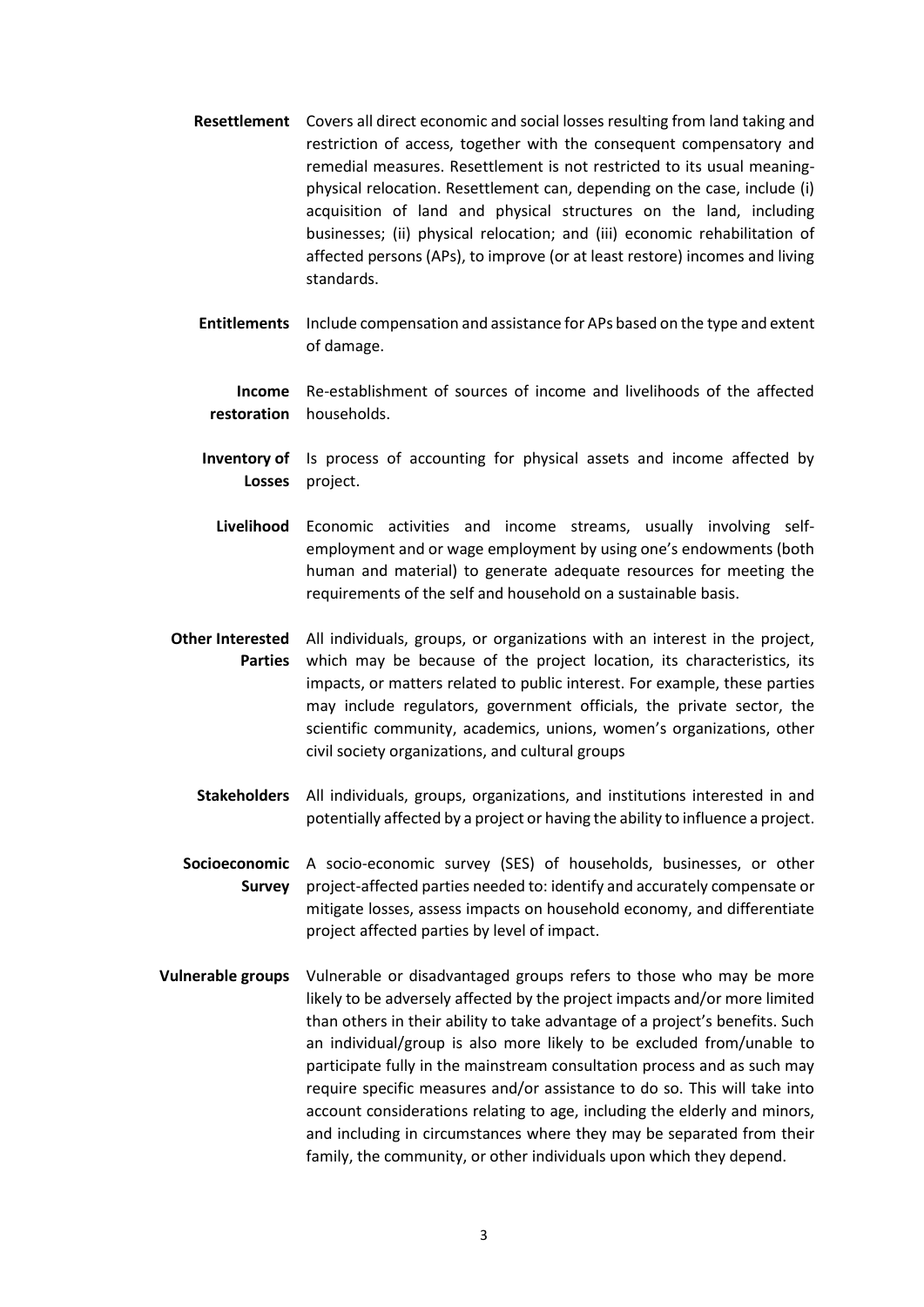People who by virtue of gender, ethnicity, age, physical or mental disability, economic disadvantage, or social status may be more adversely affected by resettlement than others and who may be limited in their ability to claim or take advantage of resettlement assistance and related development benefits, include: (i) women headed household (single, widow, disabled husband) with dependents, (ii) disables (loss of working ability), the lonely elderly, (iii) poor and near poor household, (iv) the landless, (v) ethnic minority groups and (vi) The social-aided households .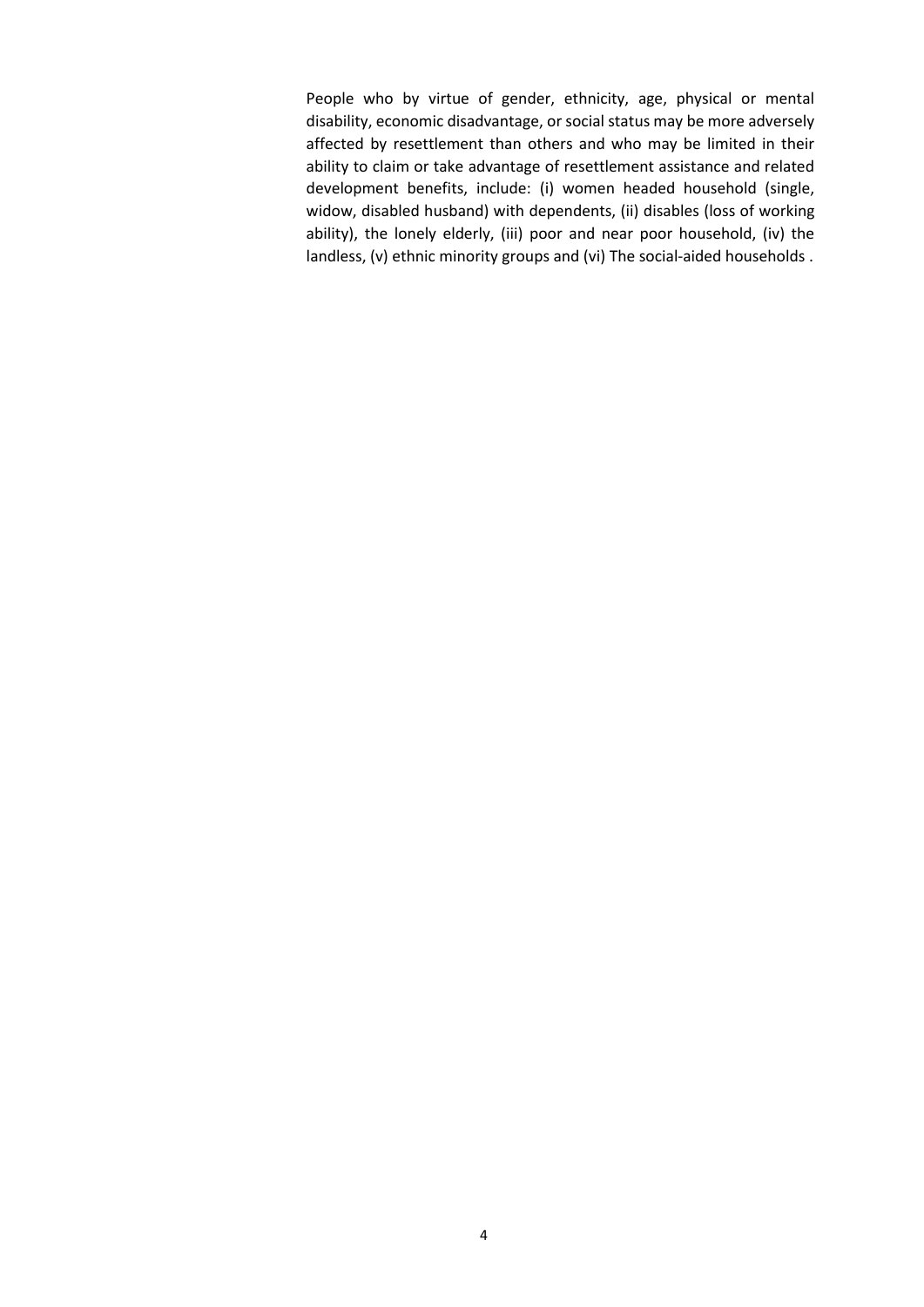# **EXECUTIVE SUMMARY**

<span id="page-7-0"></span>The project focuses on building the resilience of Yemeni households to food security crises and improving household food security and nutrition by increasing food availability, access, and utilization in the project areas. The project aims to serve as a scalable platform for broad-based support to food security in Yemen going forward. The project encompasses complementary activities to address the three core aspects of food security, including improving household incomes (improved food access), restoring and expanding agricultural production (improving food availability), and enhancing nutrition at the household level (improved nutrition). To achieve these objectives, the project includes five components, including: (1) Improving household incomes through Cash-for-Works for agricultural production infrastructure; (2) Increasing production and sale of nutritious crop, livestock, and fish products; (3) Improving the nutritional status of rural households; (4) Capacity building for food security management; and (5) Project management and knowledge management. The project aims to work through several Implementing Agencies – FAO, UNDP, and WFP, - which allows for both tailoring and scaling-up interventions based on the needs on the ground in Yemen. The specific locations where project sub-components will be implemented have not yet been identified. The project will be implemented in selected governorates in Yemen. The primary beneficiaries of the project are poor rural households who are most affected by food insecurity in the targeted governorates.

The RF is prepared to clarify resettlement principles, organizational arrangements and design criteria that will be applied to project components /subprojects prepared during implementation. The RF is skeleton to identify standard operating procedures (SOPs) to ensure all the resettlement procedures, arrangements are addressed and mitigated according to agreed criteria during the project implementation.

The RF defines the procedures for: (i) acquiring land (after all technical alternatives have been exhausted), (ii) dealing with any residual impacts from land acquisition (i.e., identifying, establishing the valuation of, and compensating people that suffer economic losses or loss of private property, (iii) monitoring and verification that policies and procedures are followed, and (iv) consultations with affected people and description of the grievance mechanisms.

This RF is based on relevant National laws and Decrees as well as the World Bank Environmental and Social Standard (ESS) 5 on Land Acquisition, Restrictions on Land Use, and Involuntary Resettlement. The RF serves the following specific purposes: (1) Reviews the existing national legal framework, compares it with the ESS 5 for gaps, if any, and indicates gap-filling measures; (2) Describes the approach to the acquisition of private land, assets and other common property resources; (3) Defines the eligibility criteria for defining various categories of affected people; (4) Defines the valuation process of impacted assets; (5) Identifies the consultation mechanisms/approaches to be adopted while preparing and implementing RAPs including public disclosures; (6) Defines the monitoring and evaluation arrangements including Grievance Mechanisms (GM);

This Resettlement Framework forms a core part of the Environmental and Social Management Framework. It may be updated by mutual agreement between FAO, UNDP and WFP and the World Bank.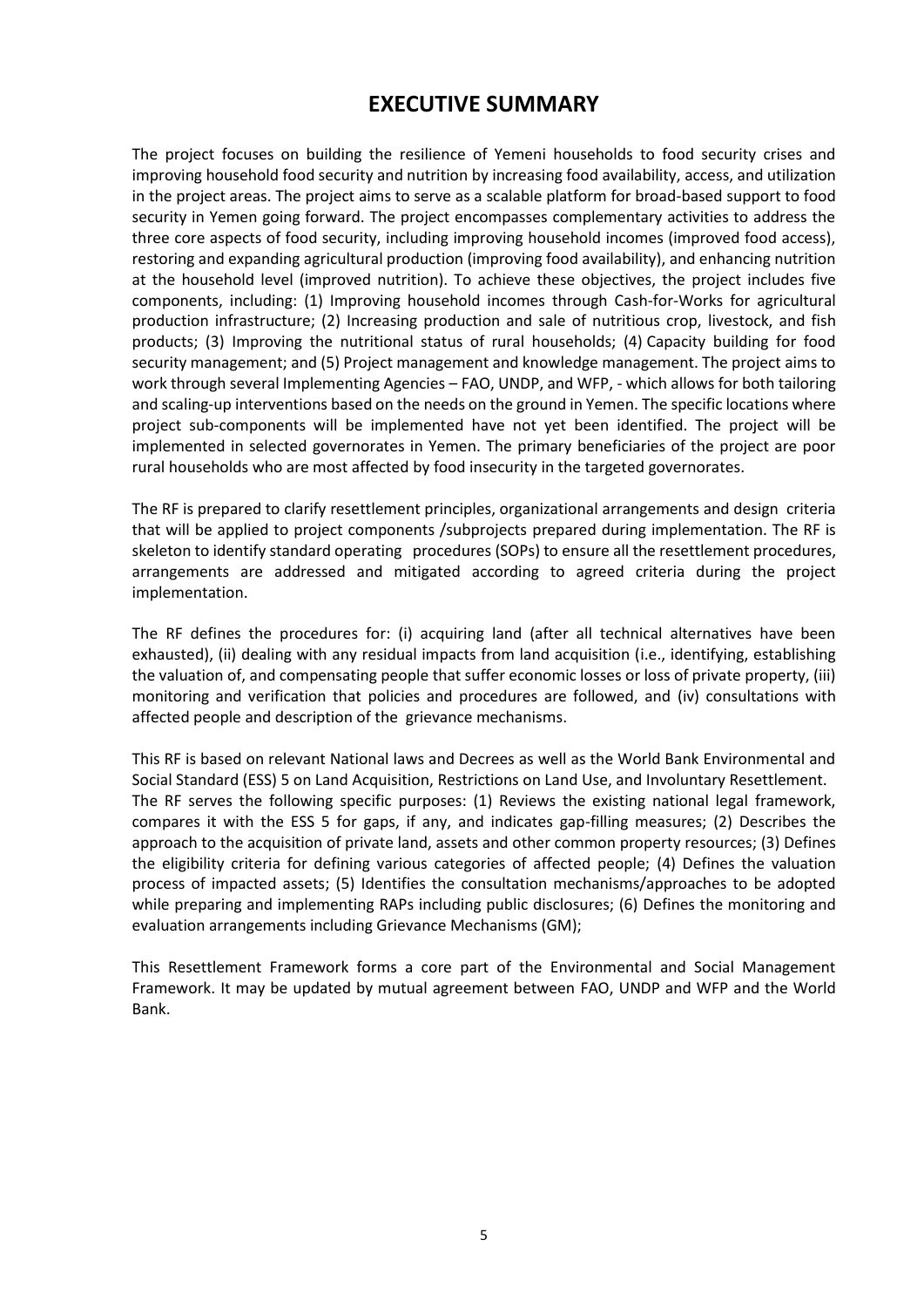# <span id="page-8-1"></span><span id="page-8-0"></span>**1. Introduction**

# *1.1. Rationale and objective of the Resettlement Framework (RF)*

The World Bank's Environmental and Social Standard 5 on Land Acquisition, Restrictions on Land Use and Involuntary Resettlement (hereafter, "ESS5") and the Yemen Food Security Response and Resilience Project (YFSRRP) Environmental and Social Commitment Plan (ESCP) indicate that the Borrowers or recipients of funds (in this case, FAO and UNDP) prepare and endorse to the Association a Resettlement Framework (RF) consistent with ESS5 prior to implementation of any sub-projects with potential land acquisition, physical and/or economic displacement. In instances where the likely nature or magnitude of the land acquisition or restrictions on land use related to a project with potential to cause physical and/or economic displacement is unknown during project preparation, ESS5 require the Borrowers/recipients of funds to develop a framework with general principles and procedures compatible with ESS5. The RF is therefore prepared for civil works/subprojects where land acquisition is required to support implementation of such works/subprojects which have not yet been identified at project appraisal.

The objective of this resettlement framework is to highlight resettlement principles, organizational arrangements, and design criteria to be applied to subprojects to be prepared during project implementation. The RF also opts forth eligibility criteria, entitlements, grievance mechanism, and monitoring and evaluation arrangements to be applied to RP(s) that will be identified and prepared during project implementation.

As a World Bank supported, FAO and UNDP implemented project, this RF is prepared in compliance with the: (i) FAO Environmental and Social Safeguard on Involuntary Resettlement and Displacement; (ii) UNDPs' Social and Environmental Safeguard (SES) Standard 5: Displacement and Resettlement; (iii) World Bank's ESS5 on Land Acquisition, Restriction on Land Use and Involuntary Resettlement; and (iv) Yemen's national laws and regulations.

At the outcome level, this RF aims to:

- 1. Ensure that no impoverishment of people shall result as a consequence of land acquisition, acquisition of assets, and resettlement for purposes of Project implementation.
- 2. Ensure no affected person is worse off and DO NO Harm as a result of the project implementation.
- 3. Make sure all affected persons are aware of the procedures and processes available for the redress of grievances in a way which is easily accessible and responsive;
- 4. Have in place a consultative, transparent, and accountable resettlement process with a timeframe agreed to by the project owner (FAO, UNDP and implementing partners) and relevant affected persons;
- 5. Provide adequate assistance in the form of transport, temporary accommodation, housing, training, capacity building, service provision etc. to project affected persons.
- 6. To anticipate and avoid, or, when avoidance is not possible, minimize adverse social and economic impacts from land or resource acquisition or restrictions on land or resource use
- 7. To enhance and restore the livelihoods of all displaced persons, and to improve the standards of living and overall socioeconomic status of displaced poor and other displaced groups and to support efforts to progressively realize the rights to adequate housing and adequate standards of living for displaced populations
- 8. To ensure that resettlement activities are planned and implemented collaboratively with the meaningful and informed participation of those affected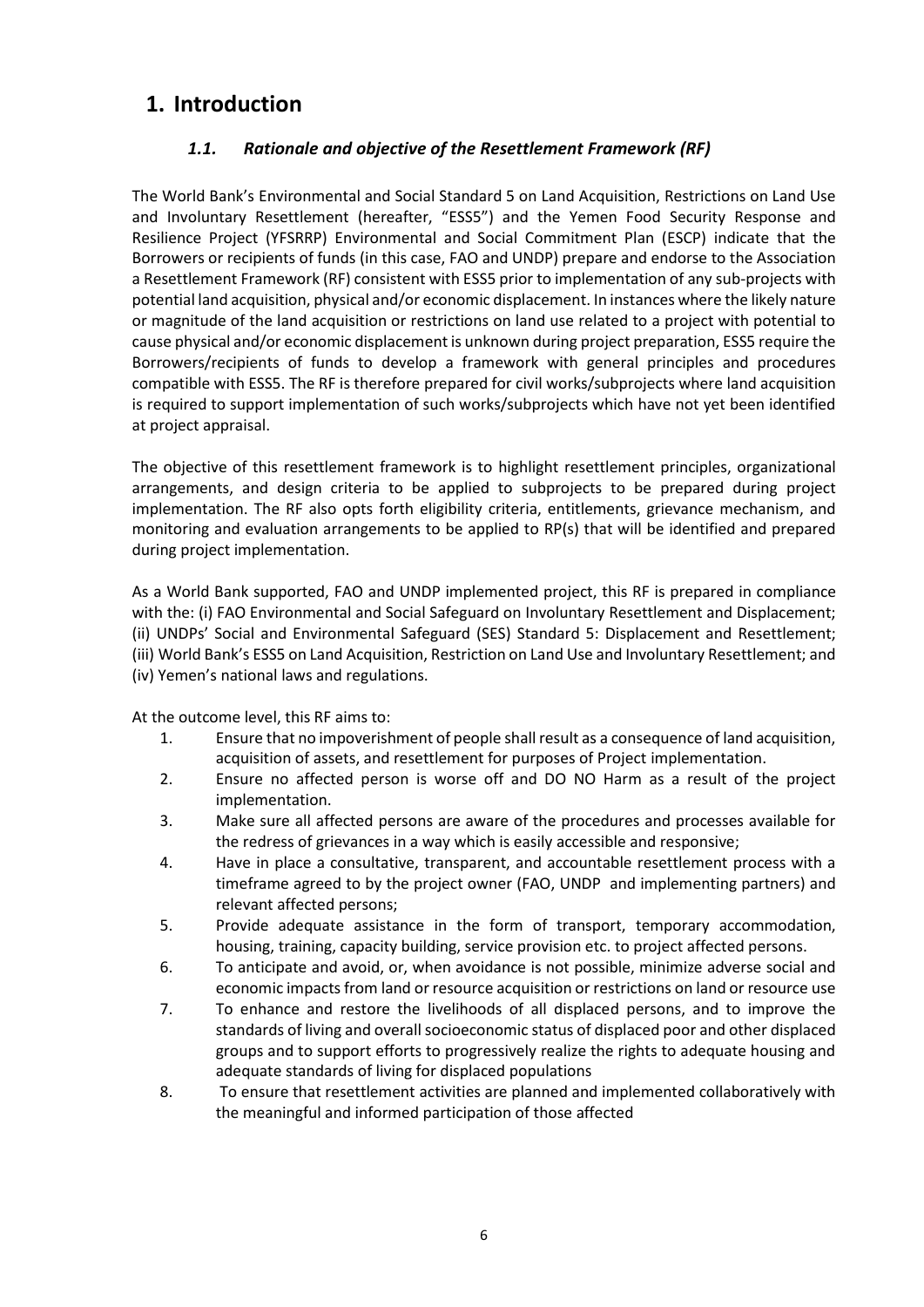The guiding principles for resettlement under this project are as follows:

- 1. Prohibit forced eviction;<br>2. Physical or economic di
- Physical or economic displacement should be avoided, particularly for those who are vulnerable to social or economical hardship;
- 3. Where avoidance is not possible, adverse impacts should be minimized by examining all available design alternatives, technologies, and/or selection of site location, etc., and mitigation measure are exercised thereof;
- 4. If the need for resettlement is unavoidable, resettlement activities should be carried out as an integral part of the project, through providing sufficient investment resources to enable the persons affected by the project to enjoy the project benefits (in addition to implementation of mitigation measures mentioned above);
- 5. All project affected persons (PAPs) will be consulted in a meaningful manner, and should be given opportunities to participate in planning and implementing resettlement programs;
- 6. The Voluntary Guidelines on the Responsible Governance of Tenure (VGGT)<sup>1</sup> will be respected and inform project actions which involve resettlement.

This RF lays out potential negative environmental and/or social impacts which may accompany interventions and identifies measures to address and mitigate adverse socioeconomic impacts which may occur in relation to land acquisition, restrictions on land use, or involuntary resettlement.

Once the individual sub-projects are defined, and the necessary information becomes available, this RF will be expanded into one or more specific plans proportionate to the potential risks and impacts associated with the given subproject. No physical and/or economic displacement will occur until plans required by ESS5 have been finalized and approved by the Bank.

ESS5 recognizes that project-related land acquisition and restrictions on land use can have adverse impacts on communities and persons. Project-related land acquisition or restrictions on land use may cause physical displacement (e.g. relocation, loss of residential land, or loss of shelter), economic displacement (e.g. loss of land, assets, or access to assets, leading to loss of income sources or other means of livelihoods), or both. The term "involuntary resettlement" refers to these impacts. Resettlement is considered involuntary when affected persons or communities do not have the right to refuse land acquisition or restrictions on land use that result in displacement.

Experience and research indicate that physical and economic displacement, if unmitigated, may give rise to severe economic, social and environmental risks: production systems may be dismantled; people face impoverishment if their productive resources or other income sources are lost; people may be relocated to environments where their productive skills are less applicable and the competition for resources are greater; community institutions and social networks may be weakened; kin groups may be dispersed; and cultural identity, traditional authority, and the potential for mutual help may be diminished or lost. For these reasons, involuntary resettlement should be avoided. Where involuntary resettlement is unavoidable, it will be minimized and appropriate measures to mitigate adverse impacts on displaced persons (and on host communities receiving displaced persons) will be carefully planned and implemented.

This project involves activities such as water harvesting, road maintainence, agricultural practices, and others, some of which may require voluntary land donation, land acquisition, and/or restrictions on land use. As such, this RF has been developed to address any potential risks which may occur as a result.

<sup>1</sup> FAO. 2012. Voluntary Guidelines on the Responsible Governance of Tenure (VGGT). URL: <https://www.fao.org/3/i2801e/i2801e.pdf>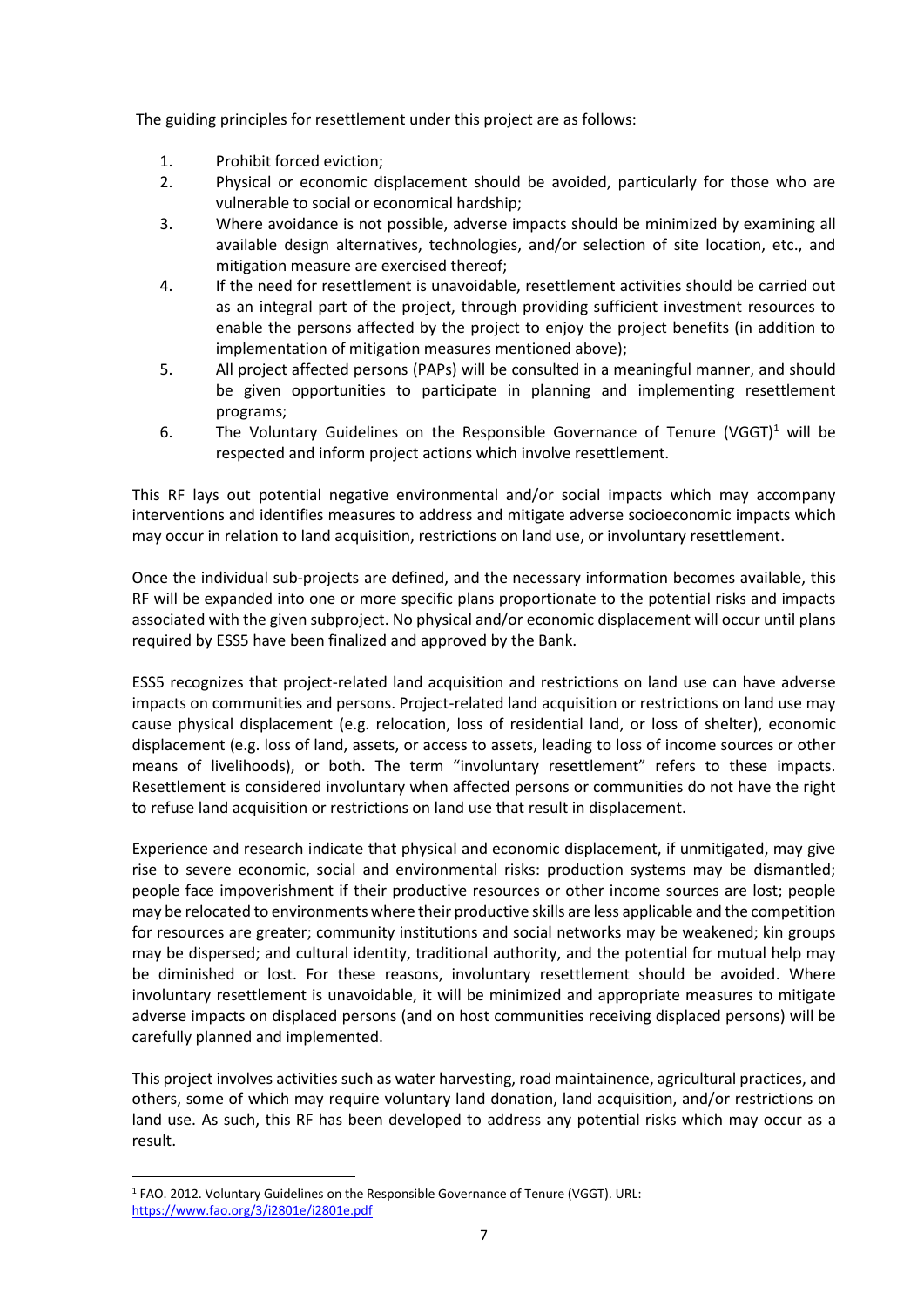# <span id="page-10-0"></span>*1.2. Coverage of the Resettlement Framework*

#### **Some reflections according to project nature**

This RF applies to permanent or temporary physical and economic displacement resulting from the following types of land acquisition or restrictions on land use undertaken or imposed in connection with project implementation:

- Land rights or land use rights acquired or restricted through expropriation or other compulsory procedures in accordance with national law.
- Land rights or land use rights acquired or restricted through negotiated settlements with property owners or those with legal rights to the land, if failure to reach settlement would have resulted in expropriation or other compulsory procedures;
- Restrictions on land use and access to natural resources that cause a community or groups within a community to lose access to resource usage where they have traditional or customary tenure, or recognizable usage rights. This may include situations where legally designated protected areas, forests, biodiversity areas or buffer zones are established in connection with the project;
- Relocation of people without formal, traditional, or recognizable usage rights, who are occupying or utilizing land prior to a project specific cut-off date;
- Displacement of people as a result of project impacts that render their land unusable or inaccessible;
- Restriction on access to land or use of other resources including communal property and natural resources such as marine and aquatic resources, timber and non-timber forest products, fresh water, medicinal plants, hunting and gathering grounds and grazing and cropping areas;
- Land rights or claims to land or resources relinquished by individuals or communities without full payment of compensation;
- Land acquisition or land use restrictions occurring prior to the project, but which were undertaken or initiated in anticipation of, or in preparation for, the project.

This RF does not apply to:

- Impacts on incomes or livelihoods that are not a direct result of land acquisition or land use restrictions imposed by the project.
- Voluntary, legally recorded market transactions in which the seller is given a genuine opportunity to retain the land and to refuse to sell it and is fully informed about available choices and their implications.
- Voluntary land donation and willing seller/willing buyer.

This RF is also applied to any *associated facilities* or *activities* that are not directly funded as part of the project but, in the judgment of the World Bank, are: (a) directly and significantly related to the project; (b) carried out, or planned to be carried out, contemporaneously with the project; and (c) necessary for the project to be viable and would not have been constructed, expanded or conducted if the project did not exist. For facilities or activities to be Associated Facilities, they must meet all three criteria.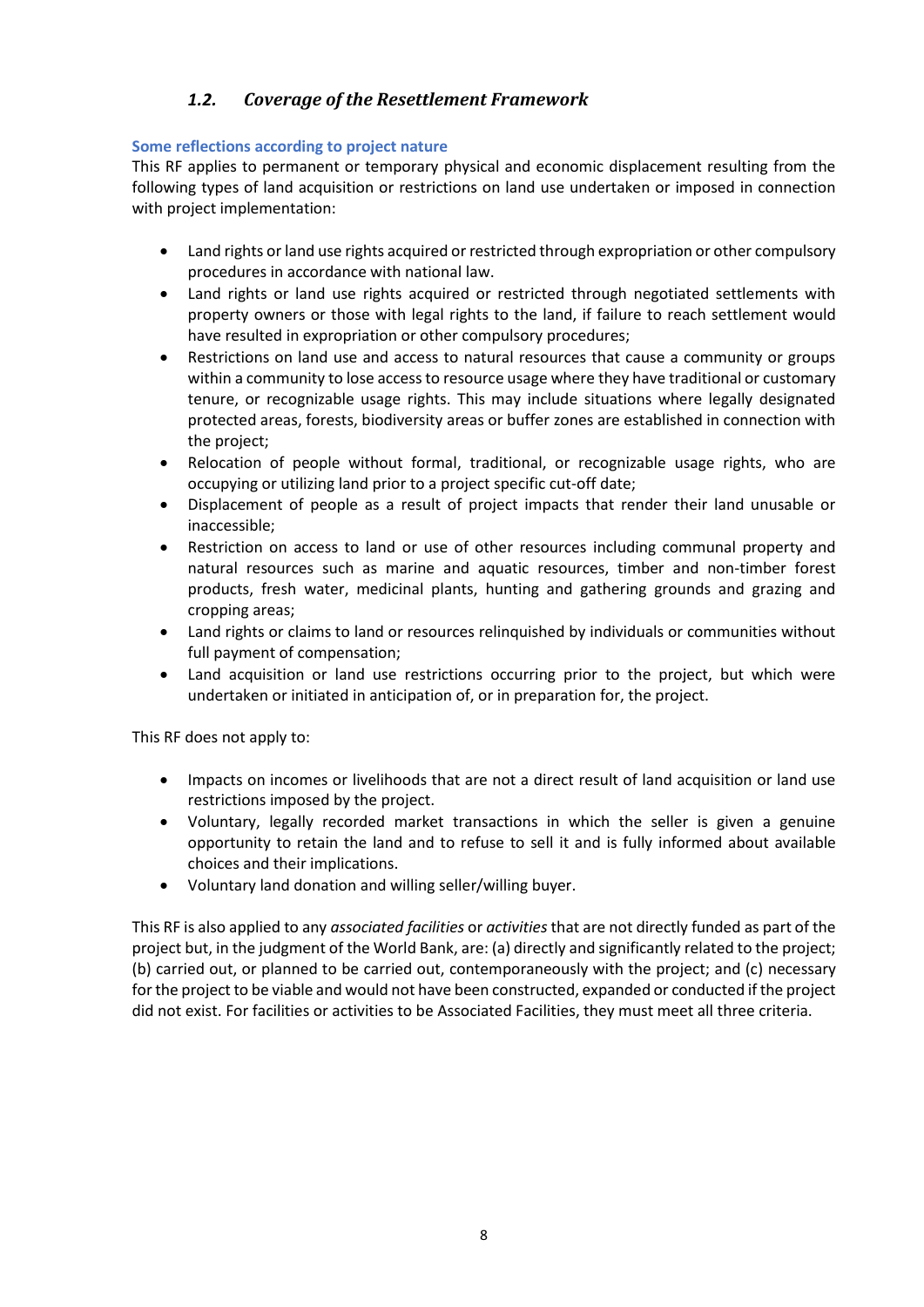# <span id="page-11-1"></span><span id="page-11-0"></span>**2. Project Overview**

# *2.1. Project Development Objective & Description*

The overall objective of the Yemen Food Security Response and Resilience Project (YFSRRP) (hereafter the Project or YFSRRP) to improve the availability of and access to food and nutritious diets, both in the short and medium term, for targeted households in the Project Area, and to enhance Yemen's capacity to respond to food insecurity.

Progress towards this objective will be measured via the following outcomes:

- **Outcome 1: Short-term access to and availability of food and nutritious diets at household level improved,** including: (I) Percentage of households (HH) with improved Food Insecurity Experience Scale (FIES), of which female-headed households; (II) Percentage of women in beneficiary households with minimum dietary diversity; and (III)Percentage of children (6-23 months) consuming minimum acceptable diet.
- **Outcome 2: Medium-term access and availability of food and nutritious diets at household level improved:** 
	- Increase in the volume of agri-food products commercialized by beneficiaries, of which by female beneficiaries.
- **Outcome 3: Country capacity to respond to food insecurity strengthened**
	- Preparedness to respond to food security crises improved, through the adoption of the food security preparedness plan and the use of the monitoring tool.

The project aims to achieve its objective through five components: (1) Improving household incomes through CFW for agricultural production infrastructure and building climate resilience; (2) Increasing production and sale of nutritious crop, livestock, and fish products; (3) Improving the nutritional status of vulnerable rural households; (4) Capacity building for food security management and climate resilience; and (5) Project management and knowledge management.

<span id="page-11-2"></span>The only component with potential impacts with regard to land acquisition and physical and/or economic displacement, however temporary, is Component 1. Further details on this are provided in section 2.3.

## *2.2. Project Beneficiaries*

The direct beneficiaries could include farmers, pastoralists, agro-pastoralists, and fishing communities; agro-enterprise producers, processors, and traders; internally displaced people, field agricultural extension officers, animal health workers. Based on early sector experiences, vulnerable or disadvantaged groups may include but are not limited to, historically underserved and disadvantaged communities in certain parts of the country, households facing food insecurity and food shortages, female-headed and elderly-headed households, internally displaced persons, people with disabilities, extremely poor and Illiterate persons.

The target beneficiaries of the project are rural households most affected by food insecurity in the targeted governorates. With its various activities, the project is expected to reach around 1 million beneficiaries. The primary beneficiaries of the project can be categorized as follows: (a) moderately food-insecure rural households at risk of falling further into food insecurity, who will benefit from the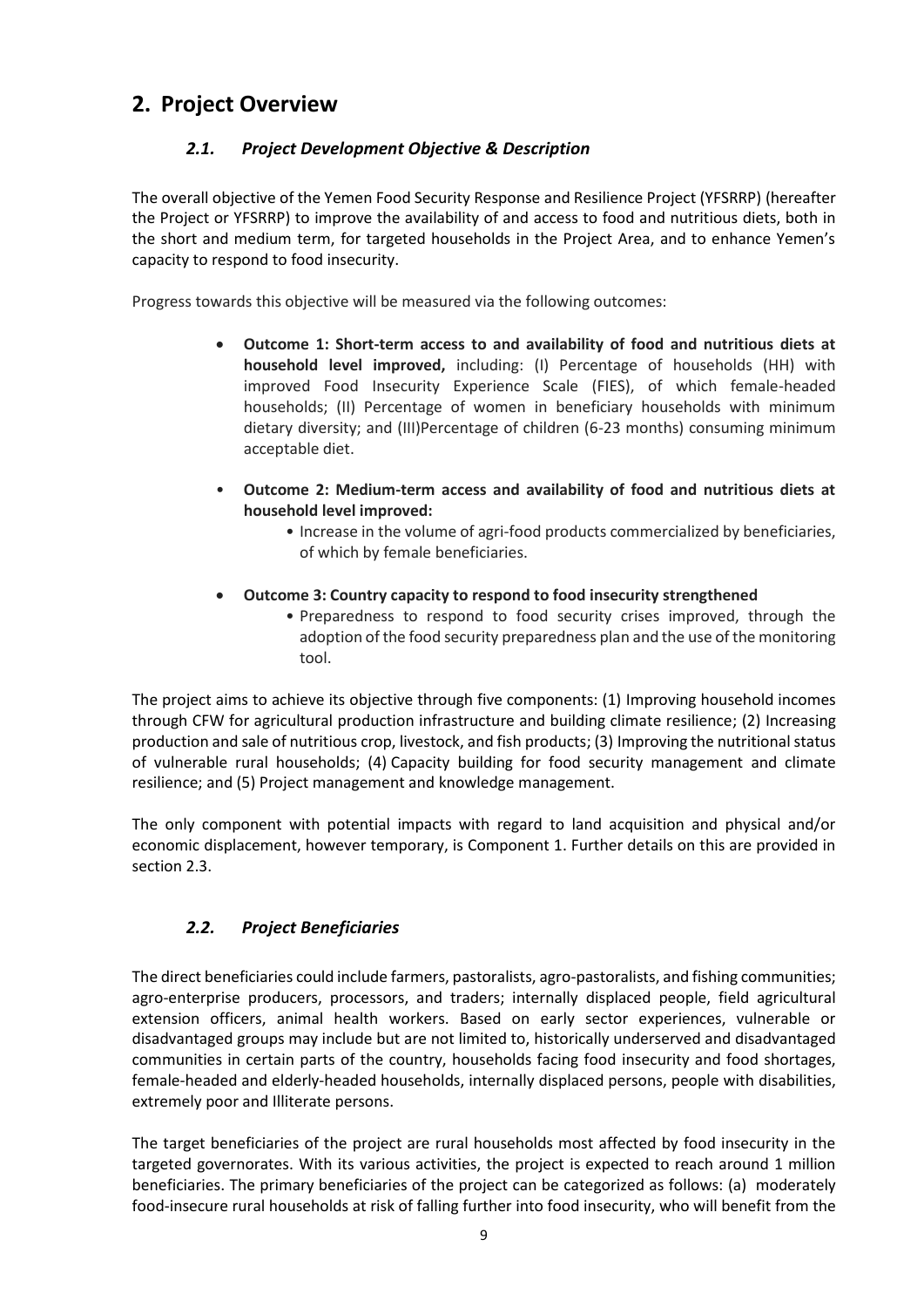CFW program of Component 1; (b) smallholder farmers who will benefit from the agricultural production and commercialization activities of Component 2 and alternative agricultural production activities under Component 4; (c) women beneficiaries from moderately food insecure households at risk of falling further into food insecurity who will benefit from the women entrepreneurship activities of Sub-component 3.2; and (d) severely food insecure households with pregnant and lactating women (PLWG) and children under five who will benefit from the activities of Sub-components 3.1 and 3.3. Additionally, the government and local governments will be beneficiaries of the capacity building activities under Component 4. The outreach to beneficiaries will be coordinated with other donor and Bank-financed interventions. Set of 77 target districts in which the project will be operated and implemented not limited to the selected across ten governorates: Abyan, Al Bayda, Al Dhale'e, Al Hudaydah, Al Jawf, Amran, Dhamar, Hajjah, Lahj and Taizz

<span id="page-12-0"></span>The project will aim to support less risky agriculture activities for women according to their capacity and interest. This may involve supporting kitchen gardens or backyard farms and home-based aquaculture as potentially less risky agricultural enterprises. The project will promote small ruminant husbandry to women to be considered as a promising strategy to support farming communities in conflict, as goats and sheep do not require specialized feed, and can be raised in large numbers closer to home.

## *2.3. Project Components with Potential Resettlement Requirements*

### **Component 1: Improving household incomes through CFW for agricultural production infrastructure and building climate resilience**

The proposed interventions in farmland and irrigation works under Component 1 are of rehabilitation and maintenance nature. They will all be planned to take place within their existing footprints and are expected to be quite small in scale. An exclusion list is included in the ESMF and indicates that land acquisition and/or resettlement must be avoided. Large-scale land acquisition or resettlement needs are not anticipated under the project and will not be allowed unless the acquisition takes place on government owned land.

The project component 1 and its activities are directly contributing to climate change adaptation and mitigate greenhouse gas emissions. The component would provide climate adaptation benefits by promoting livelihood interventions for food insecure populations through resilience-building measures (Sub-projects). Climate-resilient irrigation and water conservation and management practices will restore degraded lands (including terracing) and affected water infrastructure for subsequent productive, climate-smart technology use in agricultural production and allow beneficiaries to earn much needed income from their repair and maintenance through cash-for-work. An estimated 15,700 farmers will have improved access to water infrastructure, irrigation networks, rehabilitated lands, and rehabilitated rural roads. These actions also contribute to climate change mitigation and adaptation by increasing carbon sequestration and improving water management.

UNDP will implement this component through the Social Fund for Development (SFD) and the Public Works Project (PWP). The SFD will take the lead in implementing the CFW program, which will provide employment opportunities directly to beneficiary laborers from the communities in the project area. The PWP will implement small-scale infrastructure-related works through selected locally sourced contractors which are also expected to create employment opportunities for the communities. It is expected that 85 percent of the component financing will be allocated for CFW activities, with the remaining 15 percent channelled through the PWP. The Component one is to ensure immediate access to food for an estimated 18,800 food-insecure households (26,500 individual beneficiaries) by creating temporary employment opportunities through a Cash-for-Work (CFW) program, focusing on restoring damaged public and collective productive assets, including those affected by the 2020 floods. The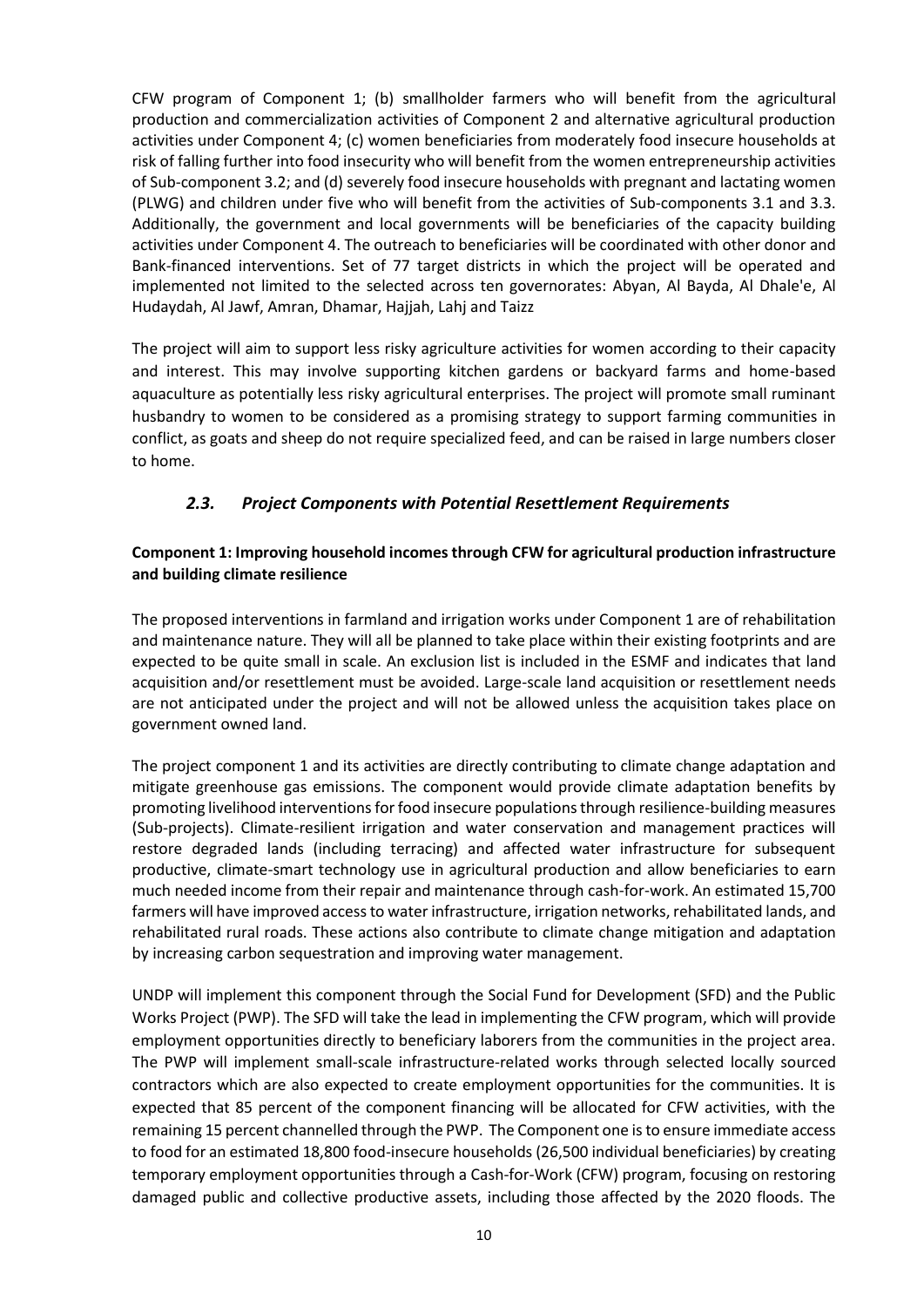project would target youth  $(18 - 32$  years of age) through the community outreach programs and encourage them to participate in the CFW program. The Component will also seek to support employment generation activities targeting women.

The component one (1) includes activities on:

- Rehabilitation and maintenance of terraces,
- On-farm water harvesting facilities (underground cisterns and open wadi pits), watershed management/rainwater harvesting structures in mountainous areas (check dikes and gabions/retaining walls in wadi beds),
- Spate irrigation works in lower mountains and foot-hills (small spate diversion canals, shallow wells, and springs),
- Irrigation canals and farm-level conveyance systems,
- Rehabilitation of small rural access roads to isolated villages/communities,
- Activities can be performed by women, the project would seek to support employment generation activities targeting women, such as childcare<sup>2</sup>, meal preparation, weaving of fishing nets and making other tools necessary for the fishing trade and production.

These activities and subprojects will be implemented in small scale areas belonging to communities which agree to voluntarily donate (see Annex 6 for the Voluntary Land Donation conditions) a given area of land or community infrastructure and, therefore, the activities are expected to have low-to-no impact in terms of physical and economic displacement and resettlement-related issues covered under the resettlement safeguard requirements of the WB's ESS5, UNDP's SES 5, and FAO's ESS6. The three agency-safeguard standards will be applied for all activities involving resettlement and/or displacement (physical or economical) to avoid any related risks (including the risk of forced displacement, which is not permitted under the project). Any potential of land acquisition must comply with relevant provincial national laws and rules, and Involuntary Resettlement Framework of the World Bank, UNDP, and FAO, which requires establishment of a Resettlement Framework (RF). Compensation stipulated in the Law has not always been adequate to provide for equal or enhanced living status to resettled persons affected by projects. In this regard the Framework provides mitigation to resettlement and rehabilitation of the person and bridge the gaps between the three agency safeguard standards and Yemeni national laws to ensure compensation payments and other financial supports are provided according to the principles of the resettlement framework.

## **Component 2: Increasing production and sale of nutritious crop, livestocklivestock, and fish products.**

FAO will be implementing Component 2, which has a subcomponent (2.2) with activities that support the funding and use of seedling centres, post-harvest centres, hydroponic greenhouses, and dairy processing facilities. As such, the following arrangement is foreseen with regard to establishing/utilizing facilities:

- **Seedlings centers:** land for the seedling centres will be rented from the landowner for a 5-10 year block, as the rent dues are 10% from the seedlings profits (please refer to Annex 7 for details on the social framework agreement to be used in these instances);
- **Post-harvest centres:** these centres will be donated by local communities as part of their community participation in the project, with donations coming either from farmers associations/community committees or from local councils in the targeted

<sup>&</sup>lt;sup>2</sup> The option of childcare as an income generating activity under Component 1 would also be available for women being trained under component 4.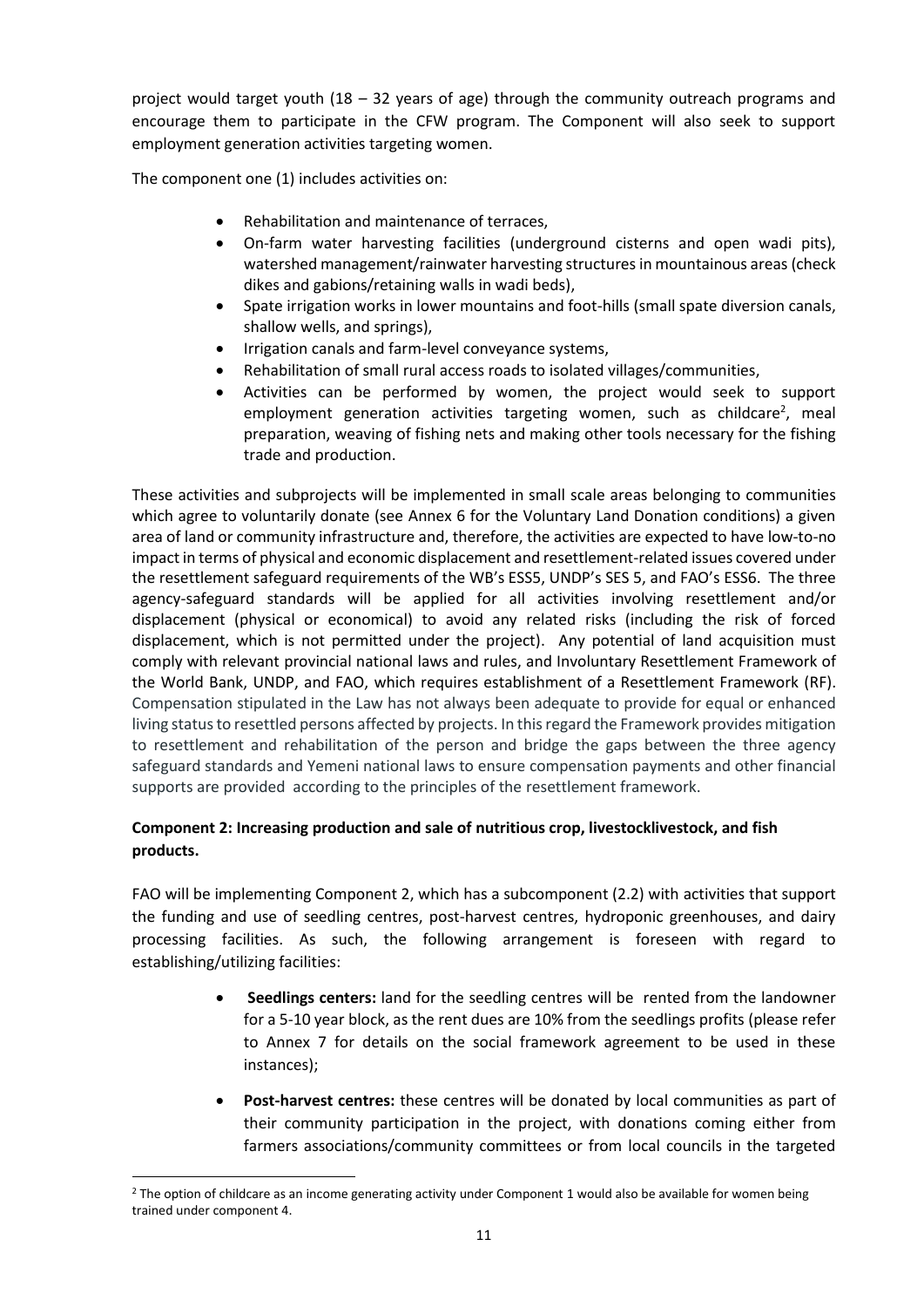areas under the supervision and management of MAI offices in the targeted governorates.

- **Hydroponic greenhouses:** hydroponic greenhouses with be co-owned by groups of five farmers based on an appropriate social framework agreement (SFA) (see Annex 7 for details) for the land use (either donated or rented) which must be agreed upon between the targeted farmers under the supervision and management of MAI offices in the targeted governorates;
- **Dairy processing facilities:** for these facilities, an appropriate place or shop will be rented by the participating farmers' association for the project operation, based on an appropriate SFA (similarly to the arrangement for hydroponic greenhouses).

Based on the arrangements to ensure provision of and access to the aforementioned facilities, there will be no land acquisition/restriction on land use/involuntary resettlement – all arrangements would be voluntary. Moreover, all loan agreements would be implemented by FAO, not by SMEPS.

To mitigate project risks relating to resettlement/displacement, the project's implementing agencies have committed to preparing, disclosing, adoping, and implementing this Resettlement Framework (RF) in accordance with ESS5 for potential resettlement issues for activities under the project, in a manner acceptable to IDA. The grievance mechanism (GM) to address resettlement related complaints is described in this RF and covers minor, temporary resettlement which could arise during small works. Further details may also be added later if any sub-project screenings indicate potential risks during the implementation stage; for the planning and consultation stage, no risks on resettlement and land sequestration are foreseen.

## <span id="page-14-0"></span>*2.4. Baseline Information on Land Ownership and Institutional Capacities*

Land ownership issues are complex in Yemen and beyond the scope of this project to resolve. Land tenure issues can generally raise unpredictable legal impediments which could delay the implementation of a project. Outside of the national legal framework covered under Section 3, the customary law of the Yemeni tribes recognizes the importance of avoiding harm and damage to property. It facilitates actions to improve resettlement implementation and resolves land issues and conflict. In rural areas, customary law plays an important role and entrusts sheikhs with the management of communal lands, primarily used for grazing and firewood collection.

Despite that Yemen may have traditional arrangements capable of handling rural land issues as well as legal and institutional frameworks for urban areas, practical application of traditional practices and land legislations is confronted with many challenges. For example: the growing confusion over communal land and privately-owned land has resulted in lack of clarity and is continued to be a source of conflict. There is a trend toward increased private appropriation of communal land. There is also little public confidence in the Land Registry System, mainly in the rural areas, where owners depend on local community leader for obtaining documents/ deeds, which serve as the base for unregistered land.

Currently, no unique institution oversees resettlement and compensation issues. These issues are dealt with through several institutions, including:

- The General Authority for Land Survey and Urban Planning (GALSUP).
- Ministry of Public Works & Highways (MoPWH); and
- The Local Councils are the relevant governmental organizations that have roles and responsibilities related to land acquisition, resettlement, and compensation.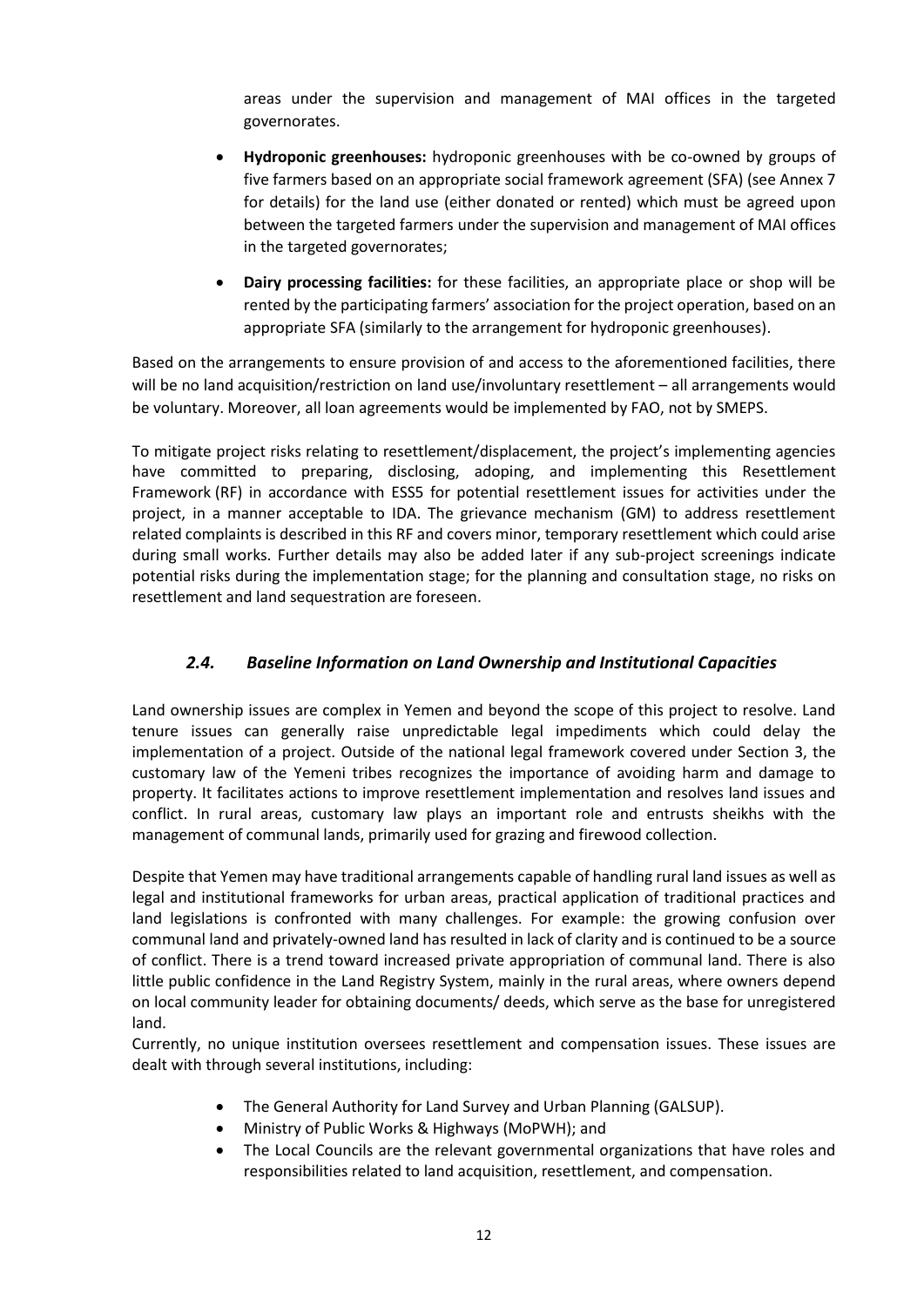In several cases overlapping responsibilities and bureaucratic procedures have led to delayed responses to project affected persons (PAPs) in terms of paying their compensation and listening to their grievances. These issues, in turn, may result in troubling situations which necessitate legal action and judicial procedures which can be long and complex. Prior complaints about projects with land acquisition usually related to unfair estimation of compensation for the asset losses. Poor experience with estimation and grievance redress, in turn, has resulted in lack of trust among people who are entitled to compensation from the respective authorities.

<span id="page-15-0"></span>Law enforcement is challenging, and Yemen's judicial system also exhibits weaknesses due to the absence of exact definitions for issues related to land acquisition within civil law. As such, this RF sets out alternative measures to ensure the issues set out and protected by law are addressed. It is necessary that this RF and any subsequent Resettlement Plans (RPs) take this social context into account and adapt to the local conditions of a given sub-project.

## *2.5. Potential Impacts & Mitigation Measures*

The project will largely have a positive impact with regard to improved community resilience, strengthened and diversified livelihoods, and increased capacity to address Food insecurity. From a social standpoint, by restoring lost assets and providing temporary employment opportunities through the Social Fund for Development (SFD) and PWP, especially to poor and most vulnerable segments of the beneficiary communities (i.e. women, youth, elderly from the poorest rural households, especially the work-capable individuals of the most-in need ones, etc.), the proposed project will deliver some positive impacts such as a robust social protection response to farmers, livestock owners, beekeepers, fisheries and other primary producers experiencing losses as a result of the poor livelihood.

The potential adverse environmental and social impacts from the implementation of some project activities are predominantly linked and the project focuses on building the resilience of Yemeni households to food security crises and improving household food security and nutrition by increasing food availability, access, and utilization in the project areas. The project aims to serve as a scalable platform for broad-based support to food security in Yemen going forward. The project encompasses complementary activities to address the three core aspects of food security, including improving household incomes (improved food access), restoring, and expanding agricultural production (improving food availability), and enhancing nutrition at the household level (improved nutrition). To achieve these objectives, the project includes five components, including:

- 1. Improving household incomes through Cash-for-Works for agricultural production infrastructure;
- 2. Increasing production and sale of nutritious crop, livestock, and fish products.
- 3. Improving the nutritional status of rural households;
- 4. Capacity building for food security management; and
- 5. Project management and knowledge management.

The project aims to work through several Implementing Agencies FAO, UNDP, and WFP, - which allows for both tailoring and scaling-up interventions based on the needs on the ground in Yemen. There is also a risk that CFW activities and capacity building sessions may potentially exclude vulnerable and very poor groups, such as households headed by women, youth/minors/children, elderly tenant farmers, and sharecroppers. Livelihood restoration activities risk by passing some of the producers, including female and/or youth laborers, small-scale farmers, livestock producers, and beekeepers who are highly dependent on these activities.

**Mitigation Measures:** To manage and mitigate associated project risks, the Stakeholder Engagement Plan (SEP), Pest Management Plan (PMP), Labour Management Plan (LMP), Environmental and Social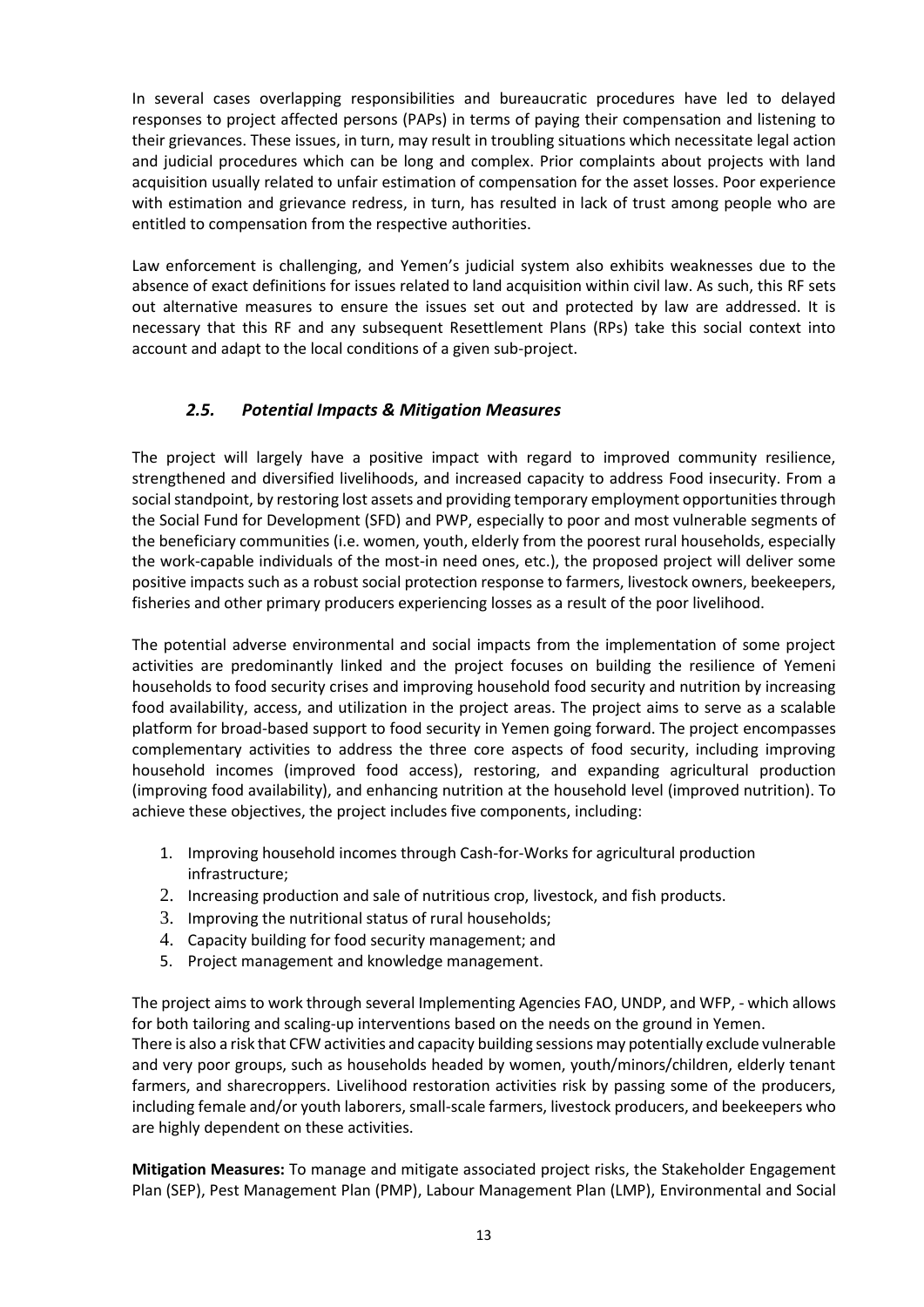Management Framework (ESMF), Security Management Plan (SMP) and this RF were developed and will be used throughout project implementation. Training and awareness raising will also be offered to communities to avoid and reduce negative impacts on community health and safety.

When considering economic and/or physical displacement, concerns regarding temporary economic displacement due to impact of activities from Component 1 are mitigated and addressed through providing Cash-for-Work (CFW) and livelihood diversification opportunities. Such opportunities could potentially include clearing dead locusts from affected agricultural lands, planting crops, rehabilitating small reservoirs, collecting untreated locusts for feed and fertilizer, (re)introducing pollinators, and providing childcare near CFW sites for working women. Women may also receive training related to health and nutrition and hired as community health workers in project targeted areas.

For the construction and rehabilitation activities of component 1 will be assessed and checked before submitting the subprojects for approval to ensure no land acquisition and arbitrary resettlement actions are taken place, the Resettlement Plans (RPs) will need to be prepared, which involves identifying the number of affected people and providing compensation to eligible project affected peoples (PAP) before the start of construction activities. This process for developing a RP is described in Section 4 of this RF.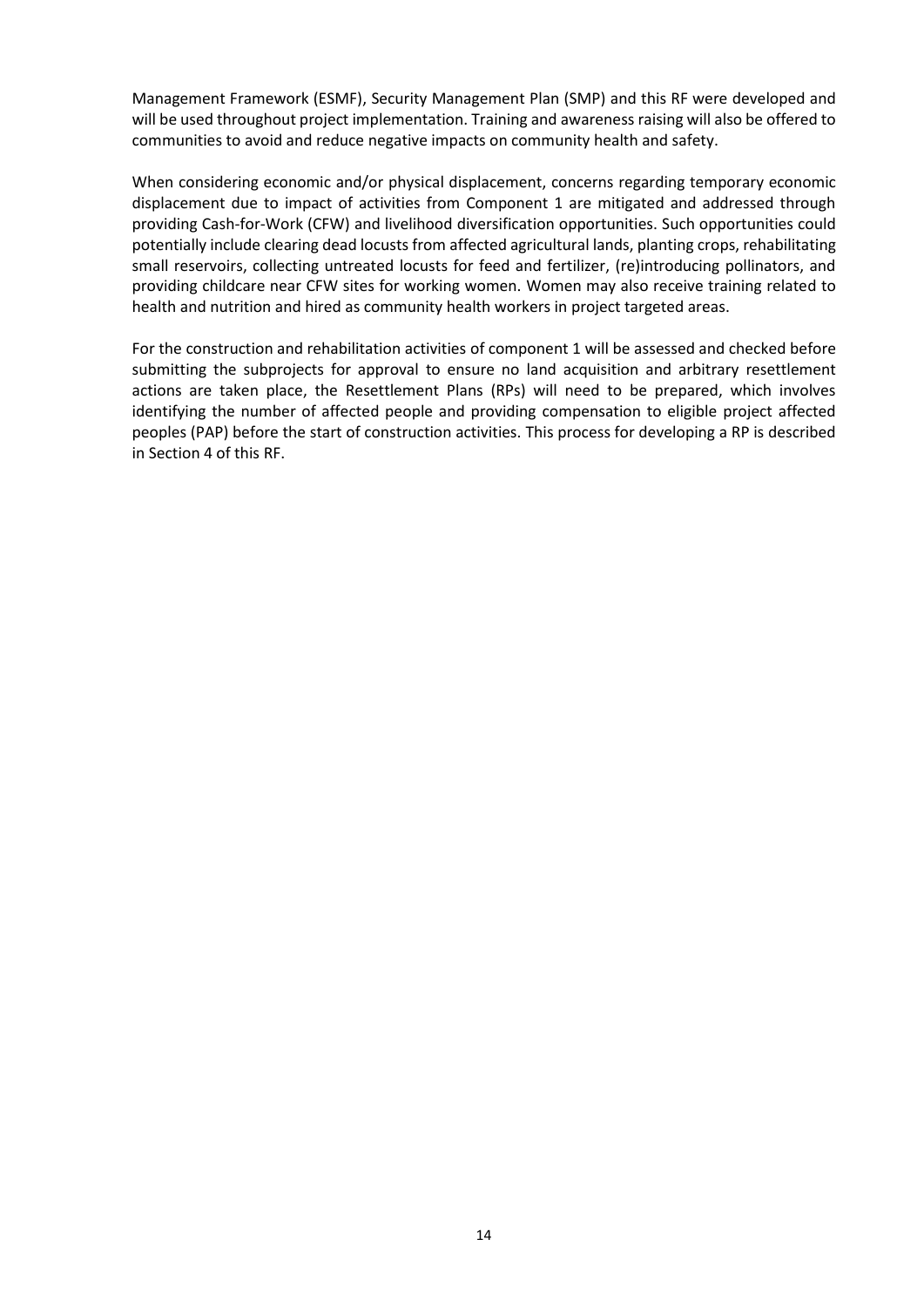# <span id="page-17-0"></span>**3. Legal Framework**

<span id="page-17-1"></span>This Resettlement Framework was prepared in compliance with the (i) FAO Environmental and Social Safeguard 6 on Involuntary Resettlement and Displacement; (ii) World Bank's ESS5 on Land Acquisition, Restriction on Land Use, and Involuntary Resettlement; (iii) UNDP Social and Environmental Safeguard 5; and (iv) Yemen's national laws and regulations related to land acquisition, compensation, support, and resettlement.

# *3.1 National Legislation Regulating Land Acquisition*

Yemeni Legislation includes several provisions which regulate the process of declaring land plots for public interest, the provisions for expropriation and compensation and the definition of rights of owners and use of communal property. The key subjects related to land property and land acquisition and the main pieces of Yemeni legislation that deal with them are as follows: 3

- **Public Ownership:** Yemeni Constitution, Article 18, 19 and Civil Law, Articles 118, 119, 120;
- **Private Property:** Yemeni Constitution, Article 7, 20 and Civil Law, Articles 1154, 1159;
- **Common Use of Land:** Law no. 21 (1995) concerning State Land and Real Estate and The Republican Decree 170 (1996);
- **Waqf / Endowment Land:** Waqf Law no. 23 (1992) and The Republican Decree 99 (1996);
- **Agricultural Land:** Yemeni Constitution, Article 7, para (C) and Civil Law, Articles 761, 765, 770, 1159;
- **Neighborhood Rights:** Civil Law, Articles 1161, 1163, 1164;
- **Squatters:** Law no. 21 (1995) concerning State Land and Real Estate, Articles 58, 59;
- <span id="page-17-2"></span>• **Land acquisition for the public interest:** Law no. 1 (1995) (The Public Eminent Domain Law)
	- o Articles 1, 2 (defining projects for public interest)
	- o Article 4 on the administrative procedures for land acquisition
	- o Article 6 on the mutually agreed procedures for land acquisition
	- o Articles 12-16 on temporary acquisition
	- o Articles 21, 27 on provisions for land acquisition

## *3.2 3.2. Land Ownership and Categorization within the Yemeni Law*

Land ownership is based mainly on the principles of Islamic law (Shari'a law). The main types of land include:

**Privately Owned Land** *(mulk)***:** Privately owned land *(mulk),* covers all lands held in private ownership, urban or rural, which is neither *waqf* (inalienable religious endowment or trust) nor *miri* (state owned land). It is subject to Sharia Law which dictates that the direct descendants of the rightful owner will inherit the land on the death of the owner, and if this is not possible others in the agnatic line may inherit it. Private land may be Freehold, in which case certain interests are owned in perpetuity, or Leasehold, where certain interests are for a specific period.

Privately owned land is administered under customary law through a "Title Deed", or other contractual document, signed by a religious authority or a sheikh. While this practice provides for the availability of information on tenure, boundaries and other features, there is often conflict between these documents and the details shown in cadastral records. Private land property is also governed by Constitutional and the Civil Law, as indicated in table.

<sup>&</sup>lt;sup>3</sup> The information provided in this section on national legislation draws from various RFs prepared for other World Bank supported projects in Yemen and from FAOLEX, an online FAO legal repository.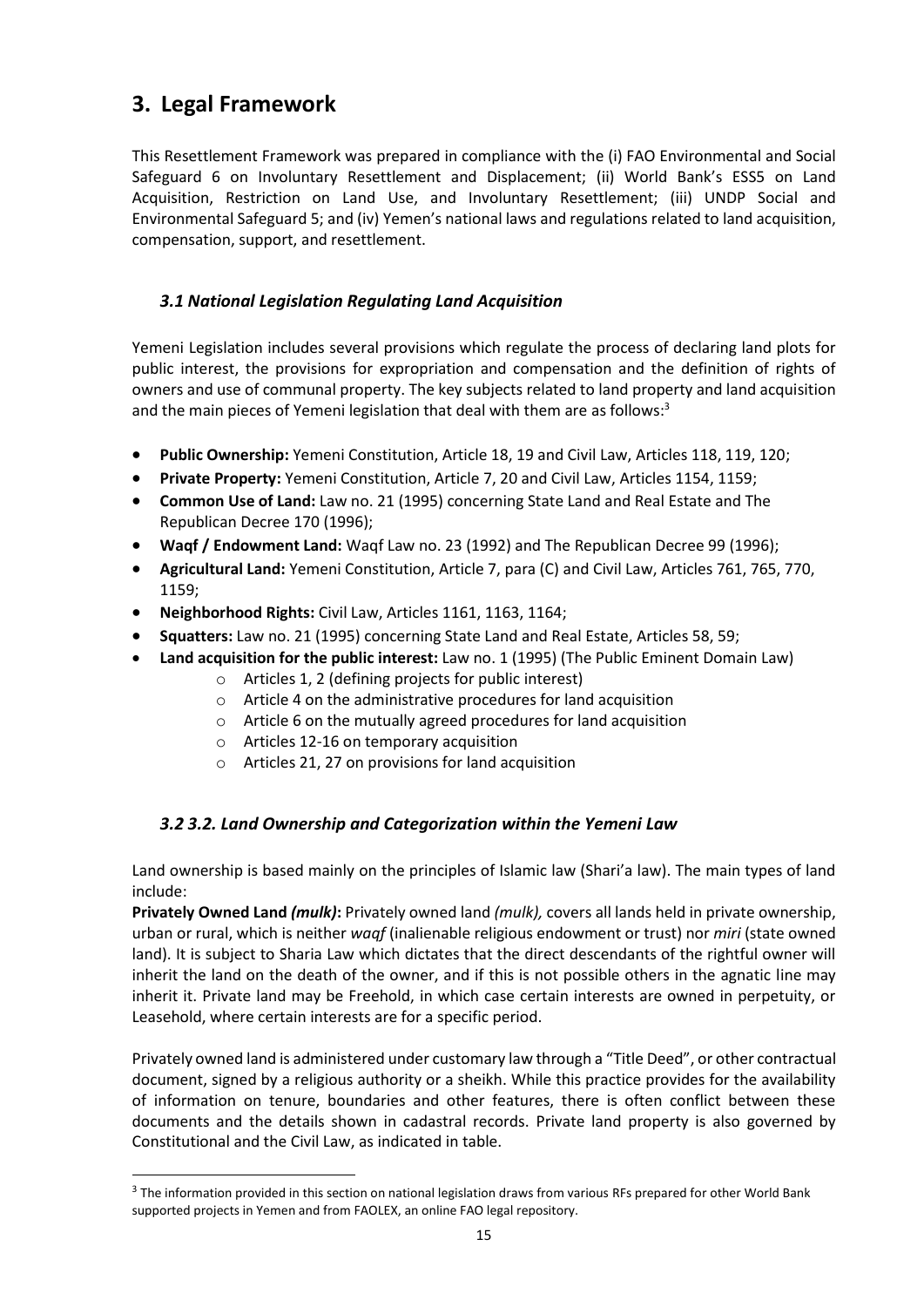| Table 1. Yemeni Legislation Governing Private Land Property |                                                                                                                                                                                                                                                                                              |  |  |  |
|-------------------------------------------------------------|----------------------------------------------------------------------------------------------------------------------------------------------------------------------------------------------------------------------------------------------------------------------------------------------|--|--|--|
| <b>Constitution</b>                                         | Article 20. Public appropriation of property is forbidden. Private appropriation is<br>unlawful without judicial decision.                                                                                                                                                                   |  |  |  |
|                                                             | <b>Article 7 Paragraph (c).</b> "Private property shall be respected and protected. Actions<br>contrary to what have been stated will be taken if and only if it is absolutely necessary<br>and is in the best common interest and against fair compensation in accordance with<br>the Law." |  |  |  |
| <b>Civil Law</b>                                            | Article 1159. The article does not give the right to anyone to deprive any other of his<br>property except in accordance with the provisions of jurisprudence and the<br>procedures described therein, and against fair compensation in accordance with the<br>law.                          |  |  |  |
|                                                             | Article 1154. "Only the owner of the entity can benefit from it, use it and exploit it<br>as he wishes but within the limits of the provisions of the Jurisprudence laws."                                                                                                                   |  |  |  |

Despite legislation, practical application of these laws to private land management issues faces many challenges. Namely, there is:

- No complete inventory of privately owned land;
- Growing confusion over communal land and privately owned lands, which creates conflict;
- A trend toward increasing private appropriation of communal land;
- An overlap of responsibilities between the locally-based traditional systems and the central government;
- Difficulty associated with intervention from the central government;
- Low public confidence in the Land Registry, particularly in the rural areas where owners depend on local community leaders to obtain documents/deeds; this reliance is the basis for unregistered land, and Sheiks who often experience land conflict cannot be neutral arbitrators;
- An ineffective court system overburdened with land conflict cases and the absence of defined classifications for the issues related to land acquisition in the Civil Law.

**State–Owned or Government Land** *(Miri)***:** this is defined as whatever the State or public bodies own or own in accordance with the law. Such property shall not be disposed of or confiscated. Individuals shall not be entitled to the ownership of such property if it remains public. Any other form of property shall be considered private whether owned by the State or public bodies or owned by an individual. State-owned land is discussed in Article 18 and 19 of the Constitution and Articles 118-120 of the Civil Law and Law no. 21 of 1995. Government land<sup>4</sup> is land which was previously the property of the formal Royal family and was taken over by state upon the formation of Yemen Arab Republic in 1962. It consists of large areas of open land; land for military use; land on which public service buildings (schools, hospitals, and ministries) are built; and land granted by the Government for public utility (e.g. roads and streets). Table 2 indicates the relevant legislation as it relates to state-owned or government land.

<sup>4</sup> Public property is defined under Article 118 of the Civil Law as: Whatever the State or public bodies actually own, or owns in accordance with the law, such property shall not be disposed of or confiscated. Individuals shall not be entitled the ownership of such property if it remained public other than this form of property shall be considered as private whether owned by the State or public bodies or owned by an individual.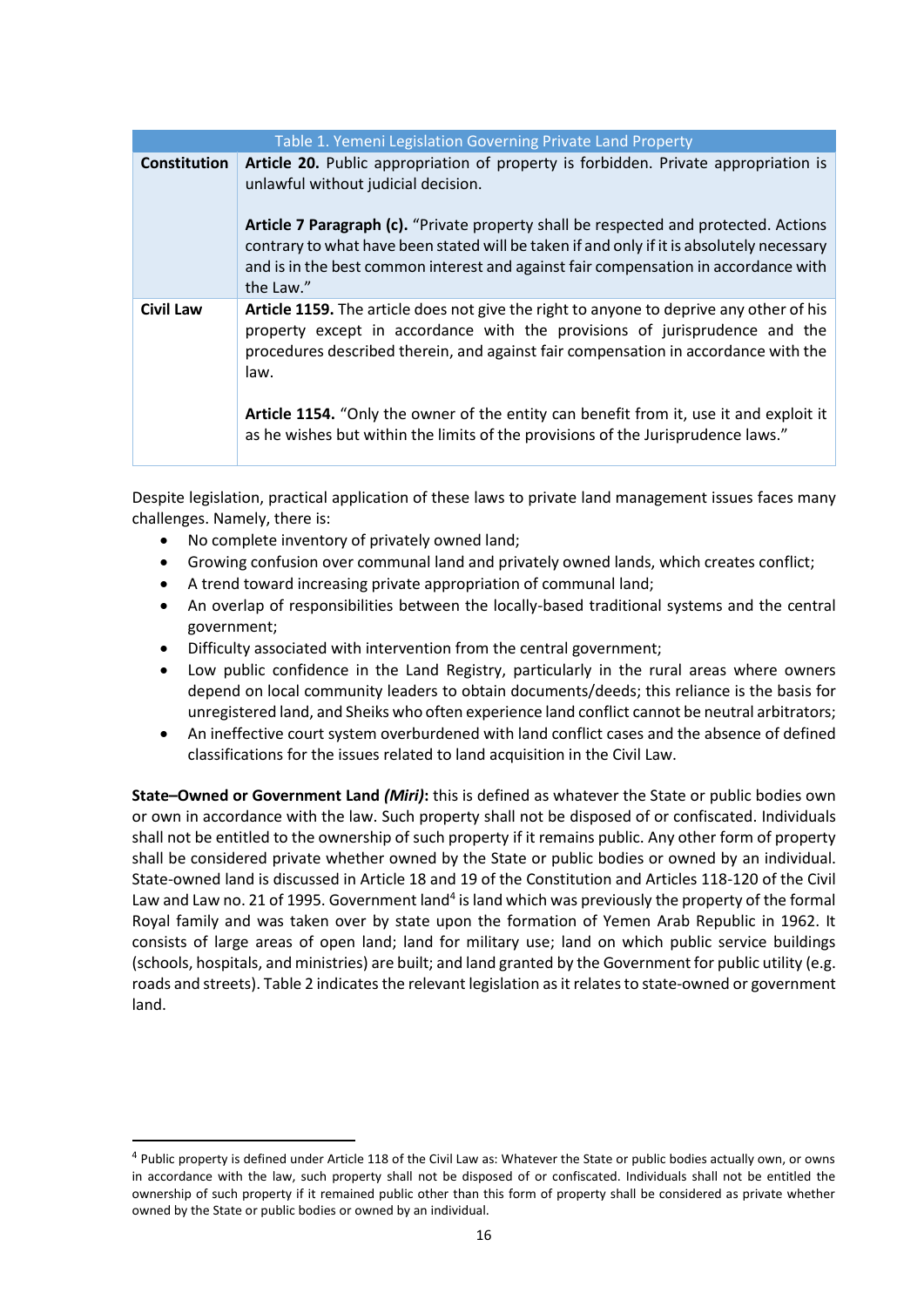| Table 2. Yemeni Legislations Governing State/Government Land Property        |                                                                                                                                                                                                                                                                                                                                                                                                                                                                                                                                                                                                                                                                                                                                                                                                                                                                                                                                                                     |  |  |
|------------------------------------------------------------------------------|---------------------------------------------------------------------------------------------------------------------------------------------------------------------------------------------------------------------------------------------------------------------------------------------------------------------------------------------------------------------------------------------------------------------------------------------------------------------------------------------------------------------------------------------------------------------------------------------------------------------------------------------------------------------------------------------------------------------------------------------------------------------------------------------------------------------------------------------------------------------------------------------------------------------------------------------------------------------|--|--|
| Constitution                                                                 | Article 19. Public property and assets have certain inviolability, which should be<br>protected and safeguarded by the state and all civilians. Any infringement or<br>transgression of such property or assets is an aggression and sabotage against<br>society. The perpetrator of such wrongdoing shall be punished in accordance<br>with the Law.<br>Article 18. Public property, funds, assets, and property owned by the state or<br>public body corporate, and shall be allocated to public benefit in deed or<br>pursuant to a Law or resolution. Such funds may not be disposed of or be<br>confiscated or put in the possession of individuals as long as these remain<br>public. Individuals or persons may benefit from public funds according to the<br>purposes for which they are designed and in line with the Law. Other than that,<br>funds are private property irrespective of whether owned by the state body<br>corporate or natural persons. |  |  |
| <b>Civil Law</b>                                                             | Article 118 (Defines Public Property as explained above)<br>Article 119 Public Property shall lose its identity by ending the purpose for its<br>use as Public Property, or in accordance with a law or a resolution or by<br>ending the purpose for which it has been assigned as public utilization.<br>Article 120 The State and Public Bodies may deal with its property in all forms<br>of dealings indicated in the law. Barren lands not owned by any person shall<br>be considered permissible to all, the State or the individual may possess<br>ownership in accordance to what is indicated by the law. The article does not<br>give the right to anyone to deprive any other of his property except in<br>accordance with the provisions of jurisprudence and the procedures<br>described therein, and against fair compensation in accordance with the law.                                                                                            |  |  |
| Law No.21 (1995)<br>concerning Sate<br><b>Land and Real</b><br><b>Estate</b> | Under this Law, State lands are also deemed to include the following:<br>White lands: Land which is situated outside the boundaries of official<br>urban plan and connected with surveyed lands. Such lands are<br>situated within the structural plans of cities;<br>Al Muraheq Al Amma: mountains, hills and steep slopes that receive<br>and discharge rain water and the Great Wadis through which the<br>collected flood water runs;<br>Coasts: their natural protected boundaries and semi-depopulated<br>$\bullet$<br>islands;<br>Barren land: open or abandoned land, forests, sand areas and land<br>$\bullet$<br>covered by sand, where not otherwise the property of an individual;<br>and<br>Land and estate not owned by an individual and with no inheritors<br>according the principles jurisdictions of Sharia Law.                                                                                                                                 |  |  |

**Communal Land:** Communal land is primarily used for grazing and firewood collection. Customary law entrusts sheikhs with the management of communal lands. There is an increasing trend towards private appropriation by traditional natural leaders in villages (Sheikhs). As land speculation has increased, especially in areas close to towns, there is a growing confusion between communal land and privately owned land. Yemeni legislation dealing with communal land are shown in Table 3.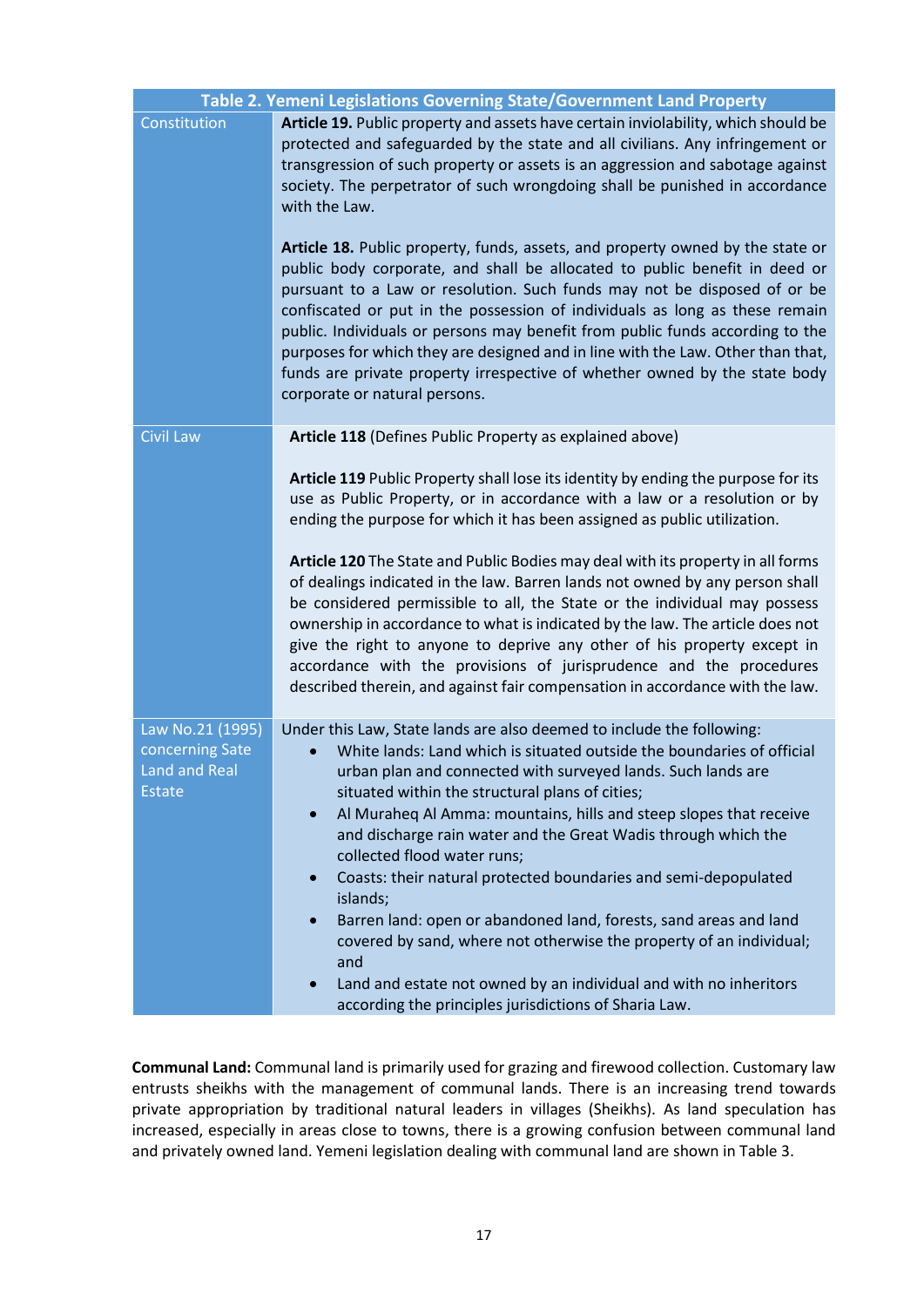| Table 3. Yemeni Legislation Governing Communal Land Property                         |                                                                                                                                                                                                                                                                                                                                                                                                                                                                                                                                                                                                                                                                                                                                                                                                                                                                                                                                                     |  |  |  |
|--------------------------------------------------------------------------------------|-----------------------------------------------------------------------------------------------------------------------------------------------------------------------------------------------------------------------------------------------------------------------------------------------------------------------------------------------------------------------------------------------------------------------------------------------------------------------------------------------------------------------------------------------------------------------------------------------------------------------------------------------------------------------------------------------------------------------------------------------------------------------------------------------------------------------------------------------------------------------------------------------------------------------------------------------------|--|--|--|
| Republican<br><b>Decrees</b>                                                         | Republican Decrees no. 170 (1996) concerning law no. 21 (1995) on Lands and<br>Real Estate: Defines it as an annex to cultivated land if it is adjacent to it, and if<br>the average height of the Common-Use Land is not greater than twenty<br>degrees, or similar. If the average height of the Common-Use Land is greater<br>than this average then the slope must be measured from the demarcation line<br>between the Common-Use Land and the adjoining cultivated land such as<br>mountains, mounds, and slopes that constitutes rainwater catchment areas and<br>run-off routes. Among Common-Use Land is the 'great rainwater run-off route'<br>which constitutes the main rainwater flow route into which branch routes<br>discharge their content.                                                                                                                                                                                       |  |  |  |
|                                                                                      | Article 2 of the Republican Decree concerning Law No. 21 dated 1995<br>concerning State land and property, Article 41 of the Law referred to above<br>Provide the following definition: "Common-Use Lands are considered to be fully<br>and completely owned by the State."                                                                                                                                                                                                                                                                                                                                                                                                                                                                                                                                                                                                                                                                         |  |  |  |
| Law No.21 (1995)<br><b>Concerning State</b><br><b>Land and Real</b><br><b>Estate</b> | Article 43. The right of ownership of the 'Ragabah' by owners of land which is<br>adjacent to Common-Use Land does not take effect in accordance with the<br>provisions of the previous Article (above) until after the expiry of the common<br>benefit rights of neighborhood in these Common-Use Lands.                                                                                                                                                                                                                                                                                                                                                                                                                                                                                                                                                                                                                                           |  |  |  |
|                                                                                      | Article 44. The right to benefit from Common-Use Land or from parts of it and<br>which is owned by the State remain to all whether for grazing or logging for<br>firewood or others. The State cannot violate these rights except when these<br>violations are in the best interest of all.                                                                                                                                                                                                                                                                                                                                                                                                                                                                                                                                                                                                                                                         |  |  |  |
|                                                                                      | Article 46. Cultivated steps that pass through Common-Use Land or those which<br>will be constructed in future outside the limits of main cities will be considered<br>as private property of their owners before the issue of this Law.                                                                                                                                                                                                                                                                                                                                                                                                                                                                                                                                                                                                                                                                                                            |  |  |  |
|                                                                                      | Articles $163 - 165$ of the Republican Decree No. 170 (1996) (the executive<br>bylaw of the Law concerning State owned land and properties No. 21). "State<br>Properties Authority or its offices in the governorates is to identify the State's<br>Common-Use Lands, fix their positions, calculate their total areas, measure<br>their slopes and then put them on special maps. Copies of these documents and<br>maps must then be distributed to Trustees and authenticating offices in each<br>city, and to Property Registration offices so that no document shall be issued<br>with regards to dealing with these lands except after securing the express<br>permission of the State's Properties Authority." Those concerned should<br>approach the Authority or its concerned office with respect to sorting and<br>identification of Common-Use Land they are interested in accordance with the<br>provisions of the Law mentioned above. |  |  |  |

**Endowment** *(Waqf)* **Land:** Waqf endowment means "hold, confinement or prohibition". The word *'waqf'* is used in Islam in the meaning of holding certain property and preserving it for the confined benefit of certain philanthropy and prohibiting any use or disposition of it outside that specific objective." There are two types of Waqf: family Waqf and charitable Waqf.

Of those two types (family and charitable), you can further categorize Waqf property as follows:

• *Inner Waqf:* comprising all mosques and their land in urban areas and properties held in the rural areas whose revenues are used for the benefit of urban mosques;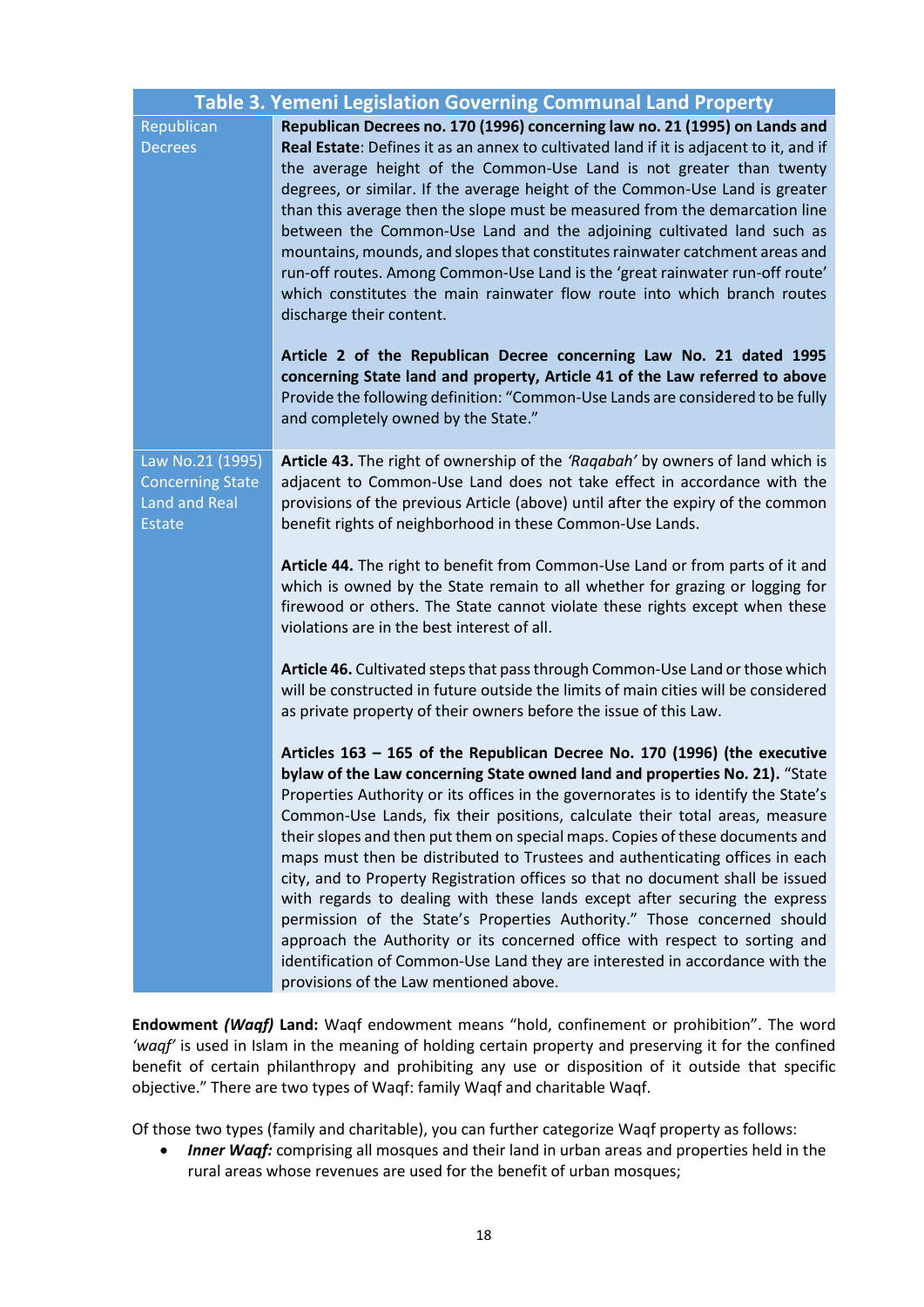- *Outer Waqf:* comprising all mosques and their land in rural areas used for the upkeep of mosques and religious institutes in villages; and
- *Private Waqf:* land in private ownership where a portion of income is donated for religious purposes and remains an encumbrance on the land in perpetuity.

Legislation addressing endowment/Waqf land are covered in Table 4.

| <b>TODIC TO TEMPLE IN RESIDENCE ACQUIRES WHEN CHOOWINGING</b> OF WOOD RING |                                                                                                                                                                                                                         |  |  |
|----------------------------------------------------------------------------|-------------------------------------------------------------------------------------------------------------------------------------------------------------------------------------------------------------------------|--|--|
| <b>Constitution</b>                                                        | Article 22. Endowments have sanctuary rights, and those responsible for<br>it have the duty of improving and developing their resources in a manner<br>that fulfills its objectives and the jurisprudence requirements. |  |  |
| Waqf law no. 23 (1992)<br>and Estates Republic<br>Decree No. 99 (1996)     | Defines leasing of Waqf Lands.                                                                                                                                                                                          |  |  |

#### **Table 4. Yemeni legislation dealing with endowment or Waqf land**

**Agricultural Land:** is defined as actual cultivated land or lands which are prepared for cultivation. Legislation regulates the management of agriculture lands, as detailed in Article 7 of the Constitution and Articles 527, 756, 1159, 761, 765 and 770 of the Civil Law, as shown in Table 5.

| Table 5. Yemeni Legislation Governing Agricultural Land |                                                                                                                                                                                                                                                                                                                           |  |  |
|---------------------------------------------------------|---------------------------------------------------------------------------------------------------------------------------------------------------------------------------------------------------------------------------------------------------------------------------------------------------------------------------|--|--|
| Constitution                                            | Article (7) paragraph (c). Private property shall be respected and protected and<br>shall not be infringed except when justified by necessity and for the public<br>interest, this shall be in return for a fair compensation according to the law. (This<br>legislation applies to urban land, not rural areas).         |  |  |
| <b>Civil Law</b>                                        | Article 527. Registering the contracts emphasizes that in selling lands, ownership<br>as a result of sale shall not be transferred between the contractees or for others<br>except from the time when the deed of sale is registered in the records prepared<br>for this purpose and in accordance with the special laws. |  |  |
|                                                         | Article 756. Permits the leasing of agricultural lands and other type of lands<br>according to the consent of the contractees.                                                                                                                                                                                            |  |  |
|                                                         | Article 1159. It is not permissible for anyone to deprive any other person from his<br>rightful property except when it is allowed by the jurisprudence law (Islamic Law)<br>and in a manner stated in this law and with a fair compensation.                                                                             |  |  |
|                                                         | Article 761, 765 and 770. Defines the terms plantation, farming and irrigation<br>respectively.                                                                                                                                                                                                                           |  |  |

**Land for Neighbourhood Rights:** Yemen Civil Law, Article 1161, explains what is meant be neighbourhood rights by stating that an owner must not exercise his rights excessively to the extent of causing harm to the property of his neighbour, nor should the neighbour blame his neighbor for any unavoidable harm that may suffer due to being neighbours. This is regulated by Articles 1161, 1163 and 1164 of the Civil Law as shown in Table 6.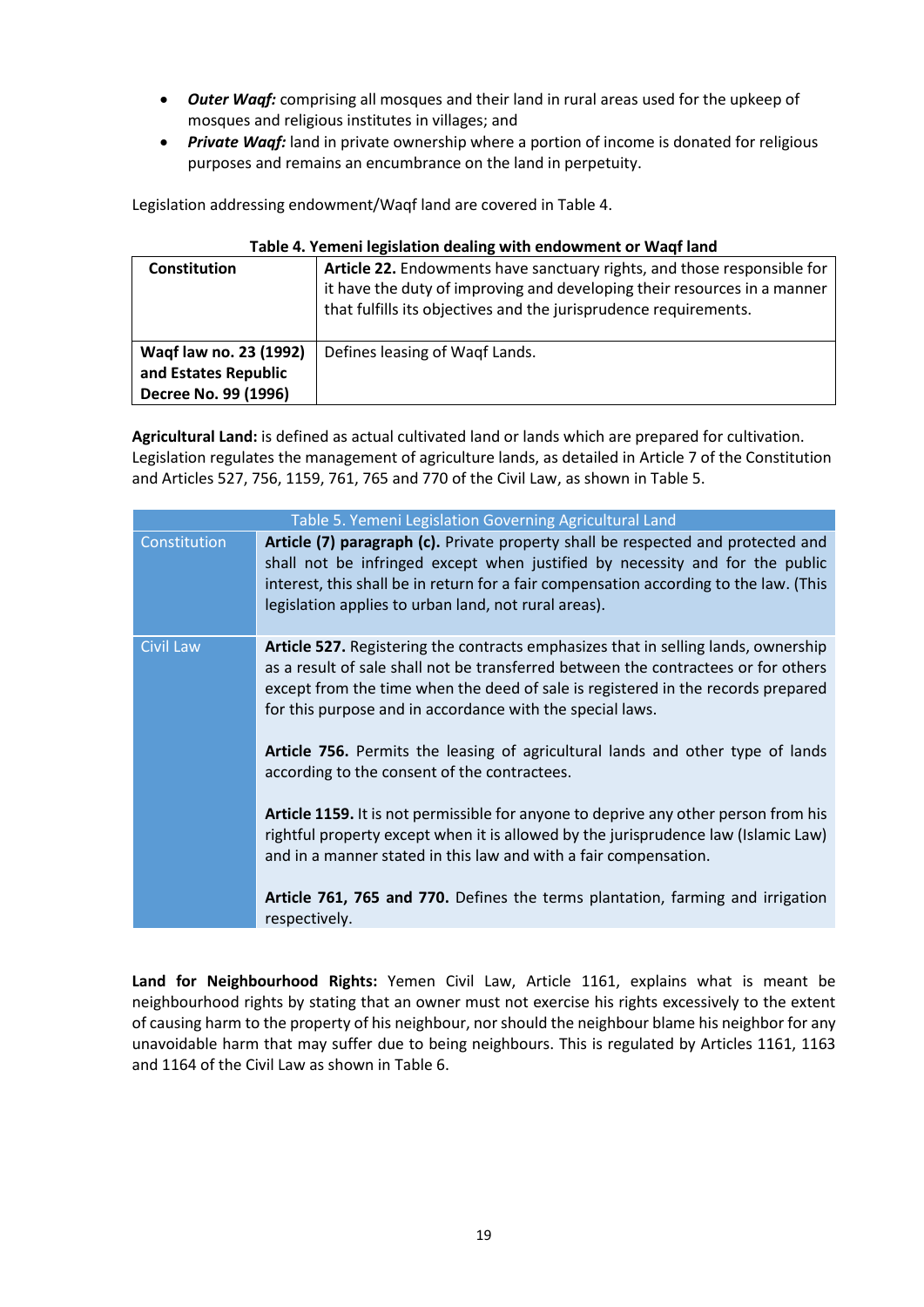| Table 6. Yemeni Legislation Governing Neighbourhood Rights |                                                                                                                                                                                                                                                                                                                                                                                                                                                                                                                                                                                                                           |  |  |
|------------------------------------------------------------|---------------------------------------------------------------------------------------------------------------------------------------------------------------------------------------------------------------------------------------------------------------------------------------------------------------------------------------------------------------------------------------------------------------------------------------------------------------------------------------------------------------------------------------------------------------------------------------------------------------------------|--|--|
| <b>Civil Law</b>                                           | Article 1161. Explains what is meant by neighborhood rights, as above.                                                                                                                                                                                                                                                                                                                                                                                                                                                                                                                                                    |  |  |
|                                                            | Article 1163. If an owner builds a water duct or canal in his property, then it<br>does not become permissible for his neighbors to use unless after reaching an<br>agreement. Thereafter if what has been agreed upon is implemented, the<br>participation of the neighbors with the owner in the cost of construction and<br>maintenance are indications of the satisfaction of the owner.                                                                                                                                                                                                                              |  |  |
|                                                            | Article 1164. The owner of a land must allow sufficient water to flow through<br>his land to irrigate pieces of land that are far from the source of water, or to<br>allow the flow of surplus water for discharge into a nearest discharge point,<br>against affair compensation. If a piece of land through which passes a water<br>stream suffers harm or damage then the owner has the right to demand a fair<br>compensation for suffering such harm or damage. While, on the other hand, an<br>owner who has through his land right of flow or discharge cannot prohibit the<br>normal flow even if it causes harm. |  |  |

**Laws Governing Squatters:** Squatters are those who undertake control of any lands or estates which are owned by the State. The most important law which deals with squatters and their rights is Law no. 21 (1995) on Land and Real Estate, particularly under Articles 58 and 59 as shown in Table 7.

| Law No.21 (1995) | Article 58. Every normal or legal person has undertaken controlling before       |
|------------------|----------------------------------------------------------------------------------|
| on Land and Real | the issuance of this Law for any Lands or Estates which are owned by the         |
| <b>Estate</b>    | State, is considered aggressor and shall be punished by the punishment           |
|                  | which is stipulated in the Article No (48) of this Law, and it shall be exempted |
|                  | from this punishment everyone has initiated by writing informing the             |
|                  | Authority for what he/she is controlling provided that the informing shall       |
|                  | contain statement of the Land Site, its area and any another information, and    |
|                  | what has been created in this Land by him/her after the aggression, during a     |
|                  | maximum period of three months begins from the announcement date                 |
|                  | which is issued by the Authority through the different media, anyone has         |
|                  | delayed of this deadline would be treated as aggressor on what he/she is         |
|                  | controlling of Lands and the Authority in coordinating with the security and     |
|                  | judiciary bodies shall undertake the ensuring measures for recovering the        |
|                  | land by legal methods and pursuit the aggressors and handing them to the         |
|                  | judiciary.                                                                       |
|                  |                                                                                  |
|                  | Article 59. Every one of those controllers has informed the Authority on time    |
|                  | according to the Provisions of Previous Article, the right for purchasing or     |
|                  | renting for the land, which is controlled by him/her. If the land use was        |
|                  | contrary of the detailing designs, he/she has the right to get another plot as   |
|                  | alternative in the area to fulfill the objective of the previous land use, which |
|                  | he/she was intending to implement this objective as much as possible, and        |
|                  |                                                                                  |
|                  | it a Technical Committee shall be formed for estimating the selling or renting   |
|                  | prices of these Lands according to the principles and standards which shall      |
|                  | be set forth by the Minister's Decree for formation the Committee with due       |
|                  | consideration of the situations of limited income holders.                       |
|                  |                                                                                  |

#### **Table 7. Yemeni Legislation Governing Rights of Squatters**

#### **Other Types of Land:**

• *Barren Lands***:** defined as open left lands or lands that are deserted;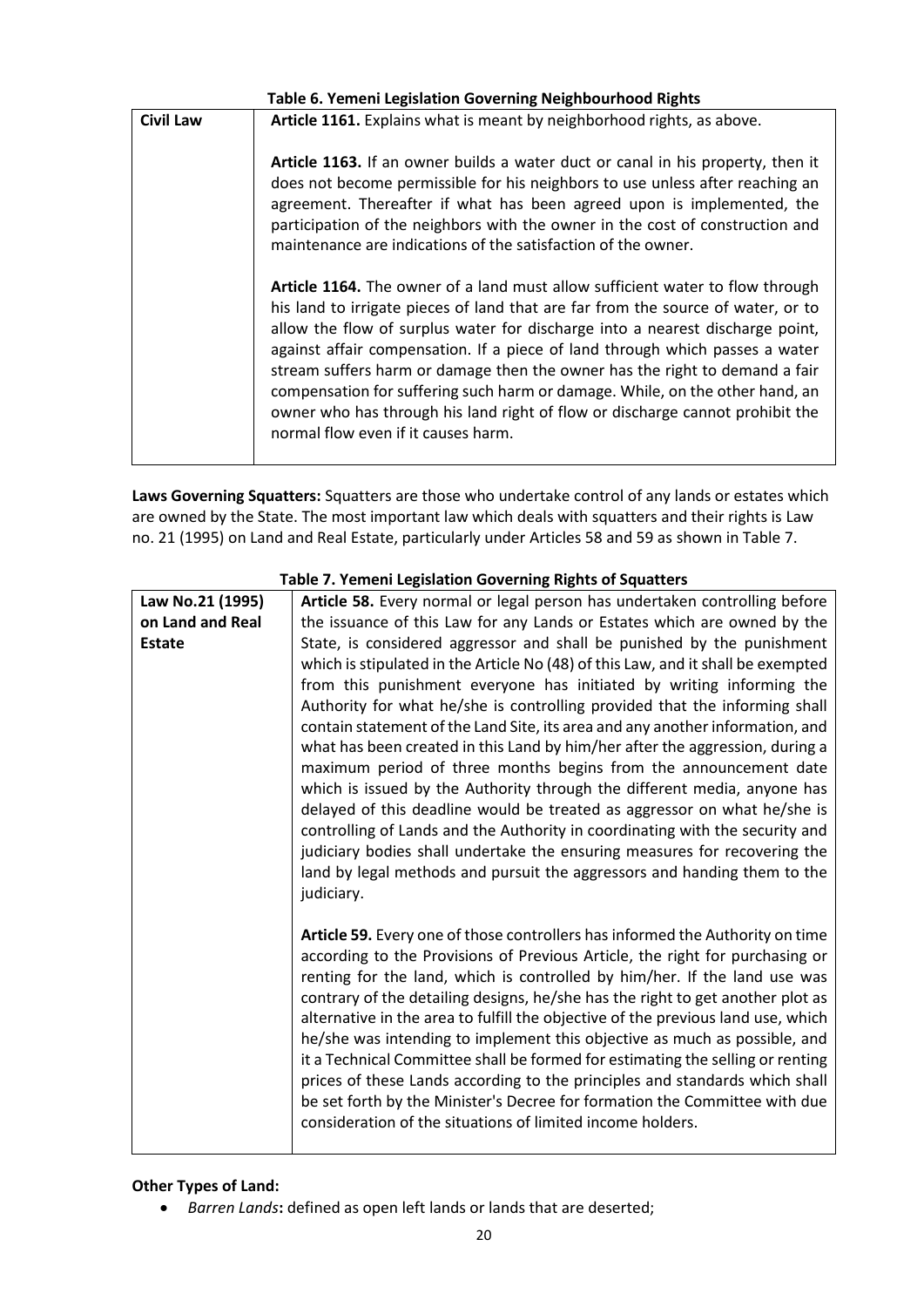- *Desert Lands***:** sandy lands, or lands that are covered with a sandy layer;
- *White Land***:** lands that are situated outside the boundaries of the detailed plans and that are connected with surveyed lands, such lands are situated within the structural plans of cities;
- *Al Murafeq Al Amma***:** mountains, hillocks, and inclinations that receive and drain rain water. The Great Wadis through which the collected flood water runs are considered as part of Al Muraheq al Amma.

**Land Acquisition Procedures:** Table 8 depicts the land acquisition procedures and relevant Yemeni laws related to each method of expropriation.

| <b>Table 8. Types of Land Acquisition Procedures</b> |                             |                                                       |                                        |
|------------------------------------------------------|-----------------------------|-------------------------------------------------------|----------------------------------------|
| <b>Administrative</b><br><b>Acquisition</b>          | <b>Judicial Acquisition</b> | <b>Amicable/Mutually</b><br><b>Agreed Acquisition</b> | <b>Temporary</b><br><b>Acquisition</b> |
| Dealt with through                                   | Dealt with through          | Dealt with through                                    | Dealt with through                     |
| Articles 4 & 5 of Law                                | Articles 7-11 of Law        | Article 6 of Law no. 1                                | Articles 12-16 of Law                  |
| no. 1 (1995)                                         | no. 1 (1995)                | (1995)                                                | no. 1 (1995)                           |

## <span id="page-23-0"></span>*3.3 National Institutions Regulating Land Acquisition*

**General Authority for Land Survey and Urban Planning (GALSUP)**: Subject to law of Land and Real Estates no. 21 of 1995, the General Authority for Land Survey and Urban Planning (GALSUP) was established under the Presidential Decree no. 35 of 2006 which merged the Survey and Notary Public Authority with Planning Department (formerly an affiliate of General Works & Roads) in General Authority for Land Survey and Urban Planning (GALSUP) which became responsible for all land related tasks; planning, preparation, concession/ownership contracts, notarization and executing expropriation process with assistance from technical experts contracted by the concerned ministry. GALSUP encompassed the following departments:

- **Land Department:** This department is in charge of site inspection of the lands to be issued for sale, presentation of technical reports about the safety and borders of the site prior to reference to authentication department and finalization of all legal and financial measures
- **Planning Department:** This department is chaired by an engineer and assisted by engineers who are responsible for preparation of layouts, their reference to the planning department, setting out in land and photogrammetric.
- **Notary Public Department:** Registration of the estate property in the owner's name, priorities, and facilities;
- **Control and Inspection Department:** This is one of the important offices for its daily follow-up and control of any violations, whether infringement upon state land, building on unplanned land/without licenses. It imposes fines and refers the violators to the prosecution.

Under Decree 35 of 2006, GALSUP is responsible for executing expropriation process with assistance from technical experts contracted by the concerned ministry. The Authority will appoint an EC to estimate the property value for those who have title. If public land is occupied without title, a special Technical Committee set up by the concerned ministry will assess its value.

**The Ministry of Public Works and Highways (MoPWH):** Governmental rural land is administered by the Ministry of Public Works and Highways (MoPWH). It also oversees the administration of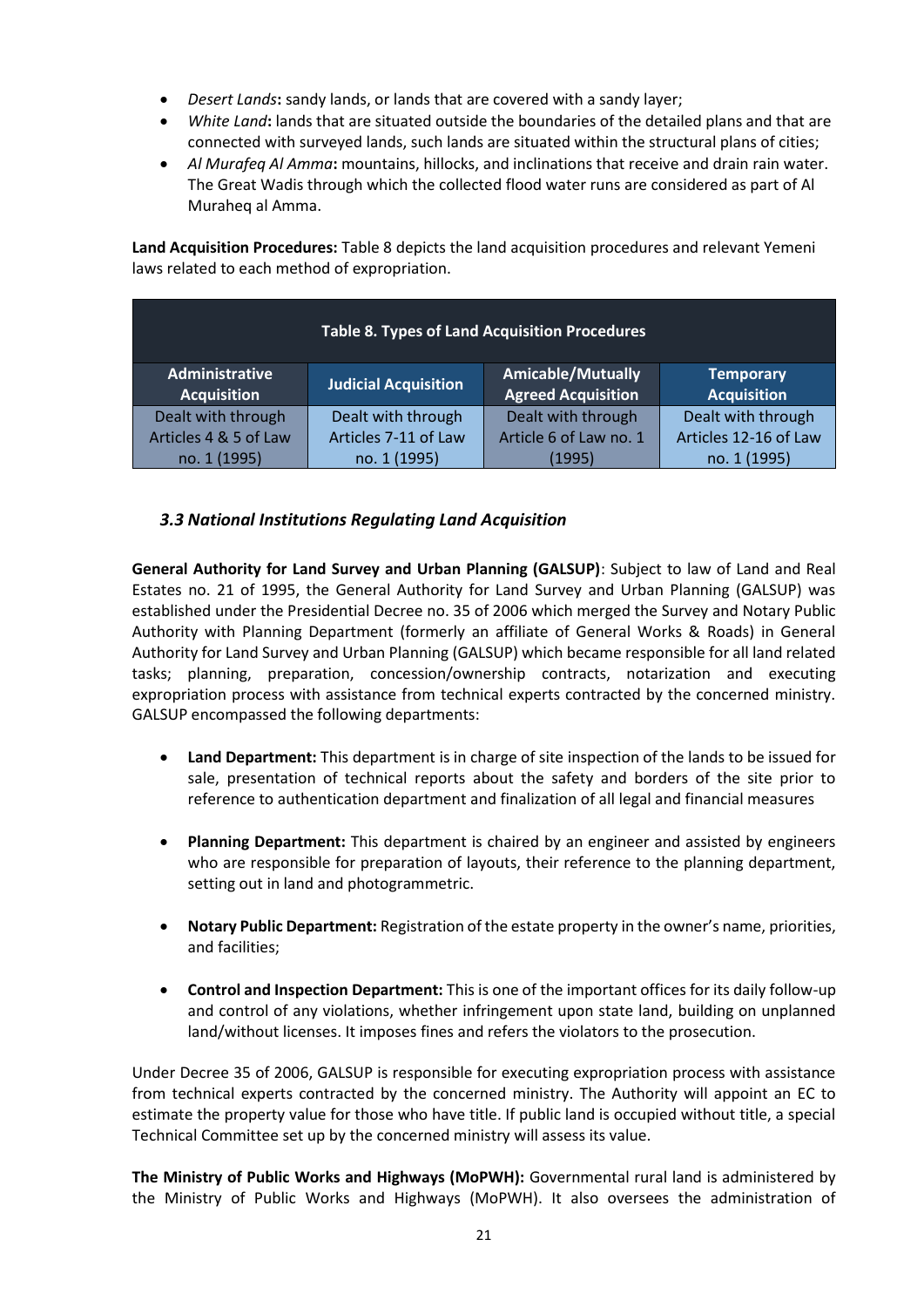government-owned tribal land by tribal or village leaders. The office for Public Works and Highways (represented by the Ministry on the governorate level) plays a vital role in issuing building licenses according to the recognized legal procedures and measures. Therefore, building control and citizen's compliance with laws shall have positive impact on building safety, non-violation, and avoidance of demolition in case of works on public roads (i.e. road pavement), city reorganization and its consequent layout changes, owners' exposure to certain damages and compensation methods undertaken according to ownership law.

**The Ministry of Finance (MoF):** The Department of Public Domain maintains urban land records such as registers of transactions, sales, and purchase leases.

**Local Councils:** According to the Local Administration Law no. 4 (2002), the Local Councils represent the executive authority on the level of governorates. According to this law, the administrative bodies at the governorates or directorates, represented by the elected members of the Local Councils in addition to the Governor or the General Secretary of the governorate or the directorate are authorized to plan, prepare budgets, and manage human resources and infrastructure various project including any associated resettlement that might be encountered. They are represented by governors. They play a role in the control of resettlement processes. A significant role was played by the executive authorities in organizing the resettlement process (involving IR) in many previous cases in Yemen.

**Additional Mechanisms:** Under Articles 18-20 of the Law of State Lands & Real Estates (1995), the Minister of Justice established a permanent or temporary Estimation Committee (EC) in every governorate (or for each individual case) comprised of a judge, who takes the role of chairman, an engineer, a representative of the expropriating authority, and the owner(s) of the expropriated real estate or their representative. If there are many owners and they cannot agree on a representative, he/she shall be chosen on a majority basis, taking into account the percentage ownership, or selected by the Chief Justice of the Court of Appeal. When assessing compensation, the EC will therefore take account of:

- Prevailing real estate values within the project area;
- The condition of plants, buildings and installations, dates of construction, and the damage to be imposed;
- Any resulting improvement in the location of, or benefit from, the remaining parts of the real estate, or an increase in its value as a result of partial expropriation;
- Other factors identified by the EC.
- If the remaining portion of a partially expropriated estate becomes useless, the court should order the expropriation and appropriate compensation of the whole estate.

In accordance with Article 59 of the Real Estates Law, the EC must recognize the rights of squatters on public land to receive compensation for involuntary settlement. Legal guidelines of compensation differ between the different types of expropriation. For all, compensation payments are to be made prior to commencement of the project works.

Local authorities in some governorates like Hadramout and Aden also initiated local resettlement committees (LRCs) which included, inter alia, representatives of the local authorities, owners' representatives, and some community leaders. The LRCs objective was to find solutions for resettlement cases, both those that have already been done as well as potential cases. Their assistance was focused on individuals who have no legal documents (squatters). Efforts were made to compensate those individuals by providing them with access to appropriate sites with basic services. These procedures and efforts had a positive impact on the resettlement process for those individuals.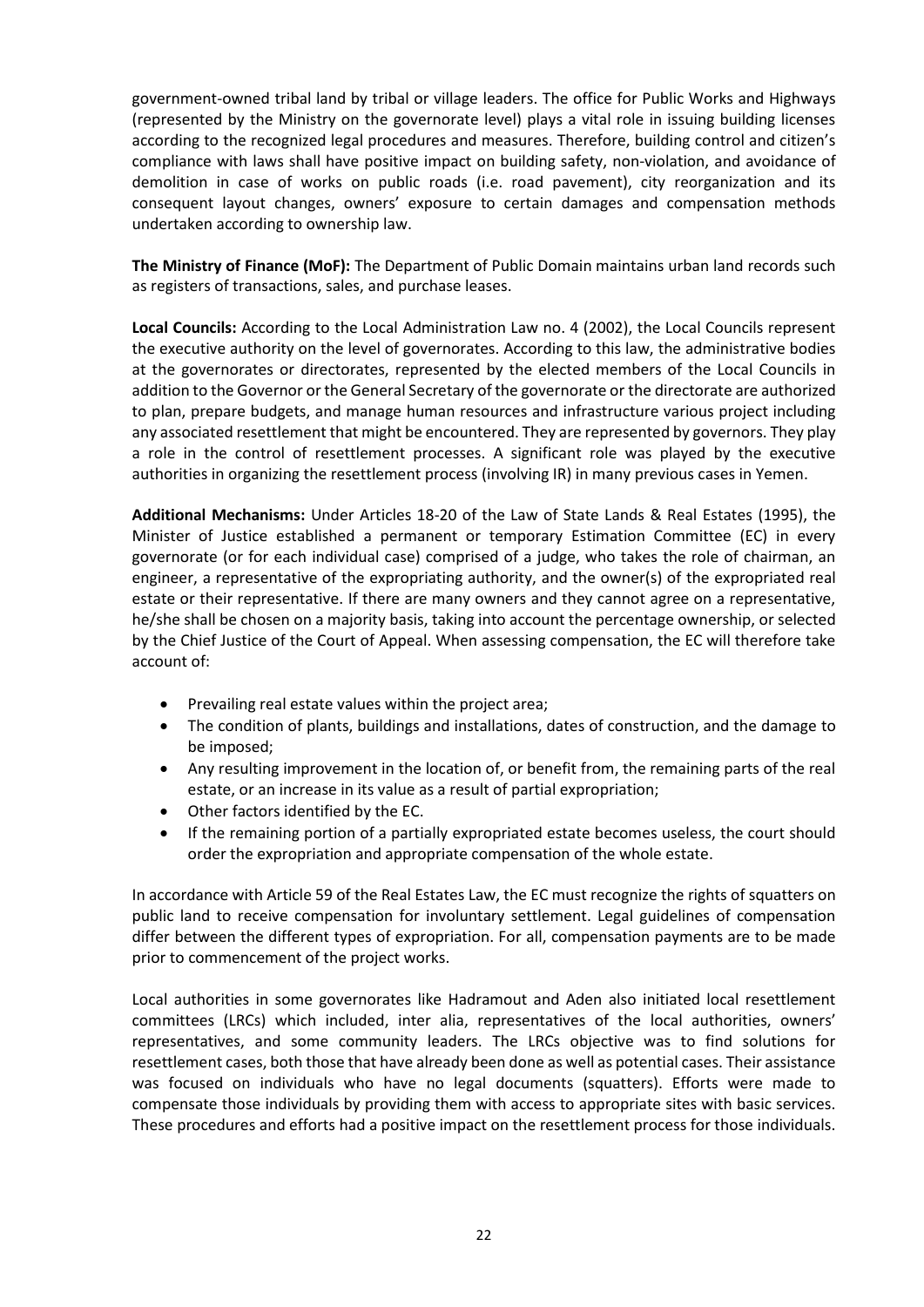# <span id="page-25-0"></span>*3.4 Gaps Analysis between the ESF and Yemeni National Legislations*

While much of the Yemeni legislation aligns with the spirit of both the World Bank, UNDP, FAO, SFD and PWP safeguards concerning resettlement and displacement, gaps predominately relate to the practical application of the national laws. The table, below, provides an overview of gaps and ways forward.

| <b>ESF REQUIREMENTS</b><br>(World Bank, FAO and<br><b>UNDP)</b>                                                                                                                 | <b>Applicable National Laws</b>                                                                                                                                                                                                                                                                                                                                                                                                                                                                                                                                                                                                                                                                 | <b>Gaps and gap filling measures that will</b><br>apply                                                                                                                                                                                        |
|---------------------------------------------------------------------------------------------------------------------------------------------------------------------------------|-------------------------------------------------------------------------------------------------------------------------------------------------------------------------------------------------------------------------------------------------------------------------------------------------------------------------------------------------------------------------------------------------------------------------------------------------------------------------------------------------------------------------------------------------------------------------------------------------------------------------------------------------------------------------------------------------|------------------------------------------------------------------------------------------------------------------------------------------------------------------------------------------------------------------------------------------------|
| Affected persons<br>includes all those<br>affected by the project<br>with respect to<br>economic and/or<br>physical displacement,<br>regardless of size of<br>damage            | Law no. 21 of 1995 considers<br>affected persons to be "legal<br>owners and squatters"                                                                                                                                                                                                                                                                                                                                                                                                                                                                                                                                                                                                          | Gap: Differing definitions of affected<br>persons.<br><b>Recommendation:</b><br>adoption<br>and<br>including of the ESF is recommended.                                                                                                        |
| To avoid involuntary<br>resettlement or, when<br>unavoidable, minimize<br>involuntary<br>resettlement by<br>exploring project<br>design alternatives.<br>Avoid forced eviction. | Yemeni Constitution: article 7c:<br>Protection and respect for<br>private ownership, which cannot<br>be confiscated unless necessary<br>in the public interest, in lieu of<br>fair consideration and in<br>accordance with Law.<br><b>The Public Eminent Domain</b><br>Law (Law 1 of 1995) clearly<br>states that property and/or land<br>expropriation is to take place<br>only when no suitable public<br>land alternative is available and<br>fair compensation should be<br>provided.<br><b>Article 1166 of the Civil Code</b><br>no. 19 of 1992 states that no<br>one can be deprived of property<br>except according to various<br>relevant laws and in exchange of<br>fair compensation. | Gaps: No Gap. National requirements<br>and ESF objectives are aligned and<br>complement<br>each<br>other.<br>All<br>implementing<br>agencies<br>and<br>implementation partners will apply<br>both the ESF<br>and the national<br>requirements. |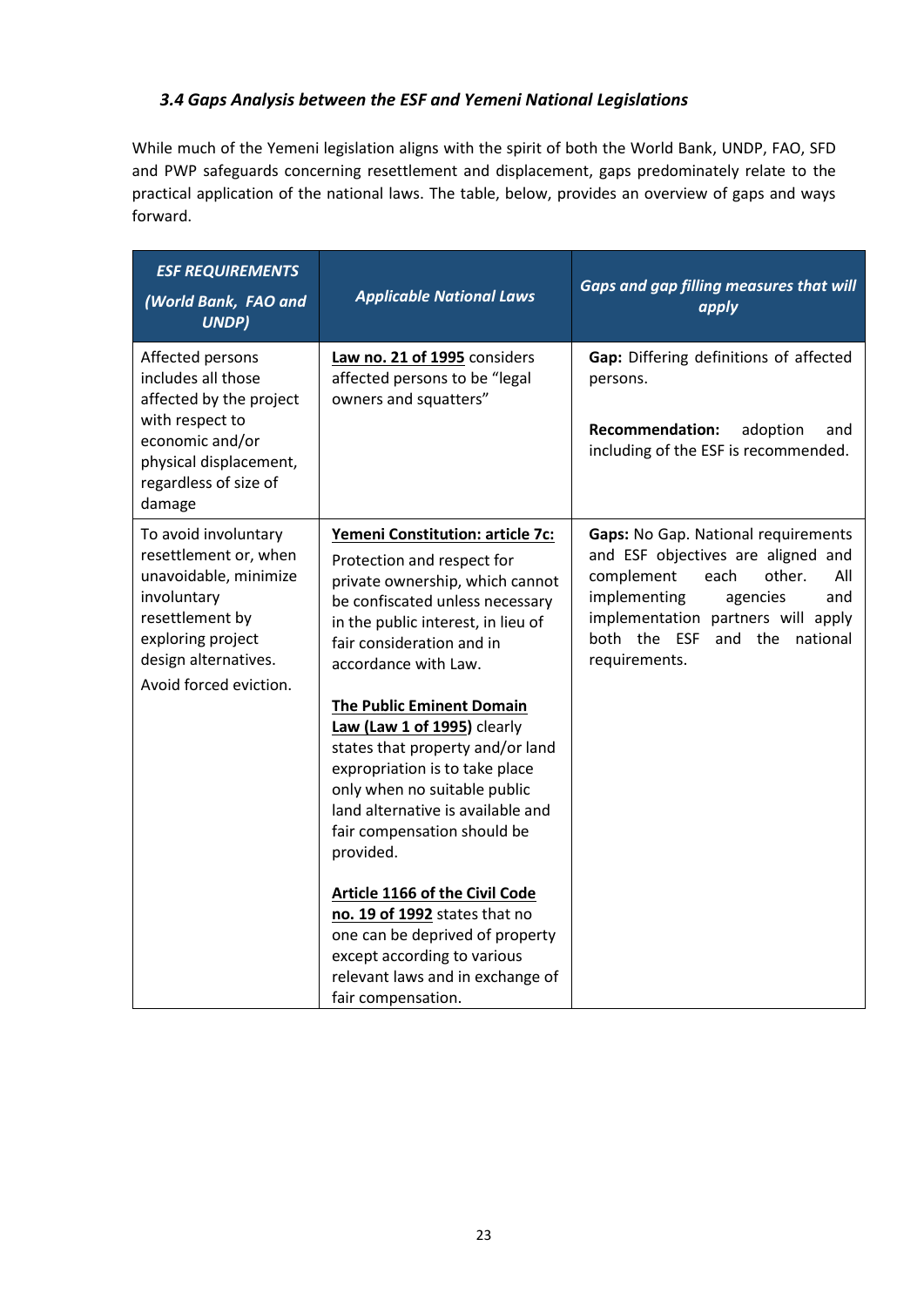| <b>ESF REQUIREMENTS</b><br>(World Bank, FAO and<br><b>UNDP)</b>                                                                                                                                                                                                                                                                                                                                                                                                                                                                     | <b>Applicable National Laws</b>                                                                                                                                                                                                                                                                                                                                                                                                                                                                                                                                                                                                                                                                 | <b>Gaps and gap filling measures that will</b><br>apply                                                                                                                                                                                                                                                                                                                                                                                                                                                                                                                                                                                                                                                                                                                                                                                                                                                                                                                                                                                                                                                                                                                                                          |
|-------------------------------------------------------------------------------------------------------------------------------------------------------------------------------------------------------------------------------------------------------------------------------------------------------------------------------------------------------------------------------------------------------------------------------------------------------------------------------------------------------------------------------------|-------------------------------------------------------------------------------------------------------------------------------------------------------------------------------------------------------------------------------------------------------------------------------------------------------------------------------------------------------------------------------------------------------------------------------------------------------------------------------------------------------------------------------------------------------------------------------------------------------------------------------------------------------------------------------------------------|------------------------------------------------------------------------------------------------------------------------------------------------------------------------------------------------------------------------------------------------------------------------------------------------------------------------------------------------------------------------------------------------------------------------------------------------------------------------------------------------------------------------------------------------------------------------------------------------------------------------------------------------------------------------------------------------------------------------------------------------------------------------------------------------------------------------------------------------------------------------------------------------------------------------------------------------------------------------------------------------------------------------------------------------------------------------------------------------------------------------------------------------------------------------------------------------------------------|
| To mitigate<br>unavoidable adverse<br>social and economic<br>impacts from land<br>acquisition or<br>restrictions on land<br>use by: (a) providing<br>timely compensation<br>for loss of assets at<br>replacement cost and<br>(b) assisting displaced<br>persons in their efforts<br>to improve, or at least<br>restore, their<br>livelihoods and living<br>standards, in real<br>terms, to pre-<br>displacement levels or<br>to levels prevailing<br>prior to the beginning<br>of project<br>implementation,<br>whichever is higher | Yemeni Constitution: article 7c:<br>Protection and respect for<br>private ownership, which cannot<br>be confiscated unless necessary<br>in the public interest, in lieu of<br>fair consideration and in<br>accordance with Law.<br><b>The Public Eminent Domain</b><br>Law (Law 1 of 1995) clearly<br>states that property and/or land<br>expropriation is to take place<br>only when no suitable public<br>land alternative is available and<br>fair compensation should be<br>provided.<br><b>Article 1166 of the Civil Code</b><br>no. 19 of 1992 states that no<br>one can be deprived of property<br>except according to various<br>relevant laws and in exchange of<br>fair compensation. | Gaps: Both Yemeni Laws and the World<br>Bank<br>the<br>for<br>need<br>agree<br>on<br>for<br>compensation<br>land<br>any<br>and<br>structure affected by project activities.<br>Under Yemeni laws, the value of the<br>affected land or structure is assessed by<br>the Estimation Committee (EC) and<br>compensation<br>made<br>is<br>prior<br>to<br>displacement. FAO and World Bank<br>safeguards<br>provide<br>guidance<br>on<br>methods to calculate land and/or<br>compensation rates<br>structure<br>and<br>requires evidence that these rates are<br>consistent with full replacement value.<br>The ESF also clarifies that payment<br>should be made prior to displacement,<br>land acquisition, or before any civil<br>works<br>begin. Previous experience<br>suggests valuation is often substantially<br>below full market replacement value<br>because no real valuation is done. There<br>is a lack of experience, and the value of<br>equivalent real estate is not properly<br>identified.<br>Recommendations: Follow ESS5, UNDP<br>SES 5, FAO's ESS6 and the VGGT with<br>calculation of compensation at full<br>replacement cost. Payment should be<br>made prior to displacement in all cases. |
| To improve living<br>conditions of poor or<br>vulnerable persons<br>who are physically<br>displaced, through<br>provision of adequate<br>housing, access to<br>services and facilities,<br>and security of tenure.                                                                                                                                                                                                                                                                                                                  | N/A                                                                                                                                                                                                                                                                                                                                                                                                                                                                                                                                                                                                                                                                                             | Recommendation: Adopt and<br>integrating ESF requirements.                                                                                                                                                                                                                                                                                                                                                                                                                                                                                                                                                                                                                                                                                                                                                                                                                                                                                                                                                                                                                                                                                                                                                       |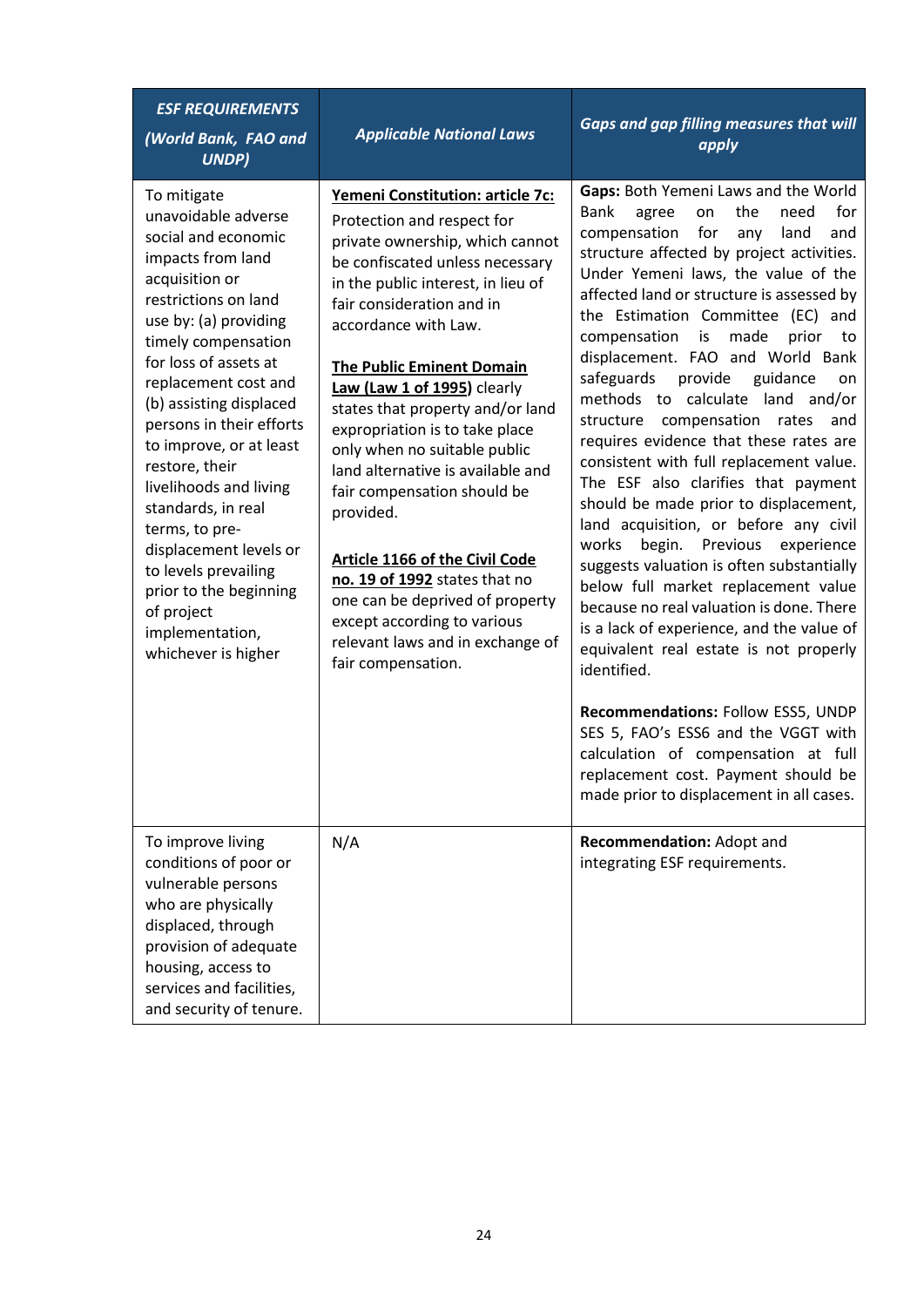| <b>ESF REQUIREMENTS</b><br>(World Bank, FAO and<br><b>UNDP)</b>                                                                                                                                                                                                                | <b>Applicable National Laws</b>                                                                                                                                                                                                                                                | <b>Gaps and gap filling measures that will</b><br>apply                                                                                                                                                                                                                                                                                                                                            |
|--------------------------------------------------------------------------------------------------------------------------------------------------------------------------------------------------------------------------------------------------------------------------------|--------------------------------------------------------------------------------------------------------------------------------------------------------------------------------------------------------------------------------------------------------------------------------|----------------------------------------------------------------------------------------------------------------------------------------------------------------------------------------------------------------------------------------------------------------------------------------------------------------------------------------------------------------------------------------------------|
| To conceive and<br>execute resettlement<br>activities as<br>sustainable<br>development<br>programs, providing<br>sufficient investment<br>resources to enable<br>displaced persons to<br>benefit directly from<br>the project, as the<br>nature of the project<br>may warrant. | N/A                                                                                                                                                                                                                                                                            | <b>Recommendation: Adopt ESF</b><br>requirements.                                                                                                                                                                                                                                                                                                                                                  |
| To ensure that<br>resettlement activities<br>are planned and<br>implemented with<br>appropriate disclosure<br>of information,<br>meaningful<br>consultation, and the<br>informed participation<br>of those affected.                                                           | Yemeni Constitution: article 7c:<br>Protection and respect for<br>private ownership, which cannot<br>be confiscated unless necessary<br>in the public interest, in lieu of<br>fair consideration and in<br>accordance with Law.                                                | The<br>Yemeni<br>Constitution,<br>Gaps:<br>Election Law, and Local Administration<br>Law each recognize the importance of<br>participation,<br>community<br>but<br>no<br>specific procedures or guidelines on the<br>practical application of community<br>participation are given. On the other<br>hand, the ESF is explicit<br>about                                                             |
|                                                                                                                                                                                                                                                                                | Law no. 21 (1995); According to<br>Law no. 21 of 1995, PAPs should<br>be informed about the<br>resettlement decisions through<br>the compensation committees<br>that negotiate with them and<br>gather information about asset<br>inventory, number of family<br>members, etc. | treatment of displaced persons and<br>their communities, including the need<br>for timely and relevant information,<br>consultation, provision of resettlement<br>and<br>opportunities<br>options,<br>to<br>participate in planning, implementing,<br>and monitoring of the resettlement.<br>Community participation, thus, is<br>perceived as a key ingredient in the<br>process of resettlement. |
|                                                                                                                                                                                                                                                                                | <b>Election Law.</b>                                                                                                                                                                                                                                                           | <b>Recommendations:</b> As the national law                                                                                                                                                                                                                                                                                                                                                        |
|                                                                                                                                                                                                                                                                                | <b>Local Administration Law.</b>                                                                                                                                                                                                                                               | does not make explicit the need to<br>consult iteratively with the affected<br>persons, thus UNDP, FAO, SFD and PWP<br>will apply the more stringent ESF<br>consultation<br>and<br>disclosure<br>requirements.                                                                                                                                                                                     |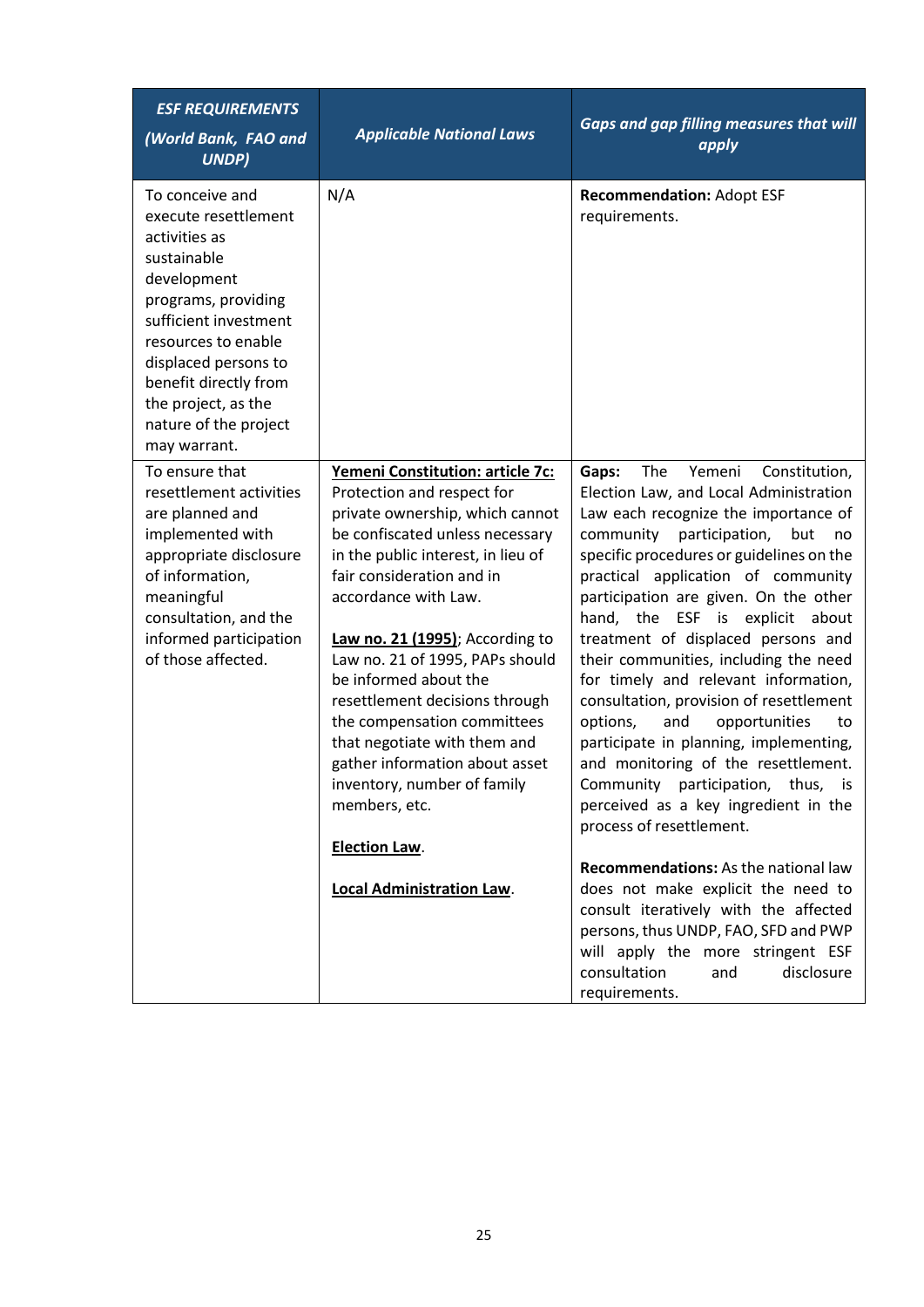| <b>ESF REQUIREMENTS</b><br>(World Bank, FAO and<br><b>UNDP)</b> | <b>Applicable National Laws</b>       | <b>Gaps and gap filling measures that will</b><br>apply |
|-----------------------------------------------------------------|---------------------------------------|---------------------------------------------------------|
| A grievance                                                     | <b>Under Article 51 of the</b>        | Gaps: There is need for proper and                      |
| mechanism (GM) is                                               | <b>Constitution</b> , any citizen may | practical mechanism to address PAP                      |
| made available in an                                            | resort to the court for the           | grievances.                                             |
| accessible format and                                           | protection of his right and           |                                                         |
| is well advertised, with                                        | legitimate interests, and is          | Recommendations: As such, a project-                    |
| the GM fully                                                    | entitled to lodge complaints,         | level GM will be used to ensure                         |
| functioning prior to                                            | criticisms, and suggestions to        | accessibility and full cooperation from                 |
| implementation of                                               | state entities and organizations,     | stakeholders.<br>various<br>Grievances                  |
| activities and time-                                            | directly or indirectly. The           | should be heard prior to resettlement.                  |
| bound commitments to                                            | Yemeni law provides for the           |                                                         |
| processing and                                                  | right of grievance before             |                                                         |
| addressing grievances                                           | committees/courts. To address         |                                                         |
| in a clear and                                                  | grievances, PAPs can first seek       |                                                         |
| transparent manner,                                             | satisfaction through local            |                                                         |
| including a separate                                            | customary practices for               |                                                         |
| GM (as needed) for                                              | resolving conflict. They can then     |                                                         |
| (i) labour directly                                             | initiate legal proceedings in         |                                                         |
| employed by the                                                 | accordance with provincial            |                                                         |
| project; and (ii) sexual                                        | national law.                         |                                                         |
| exploitation and                                                |                                       |                                                         |
| abuse (SEA).                                                    |                                       |                                                         |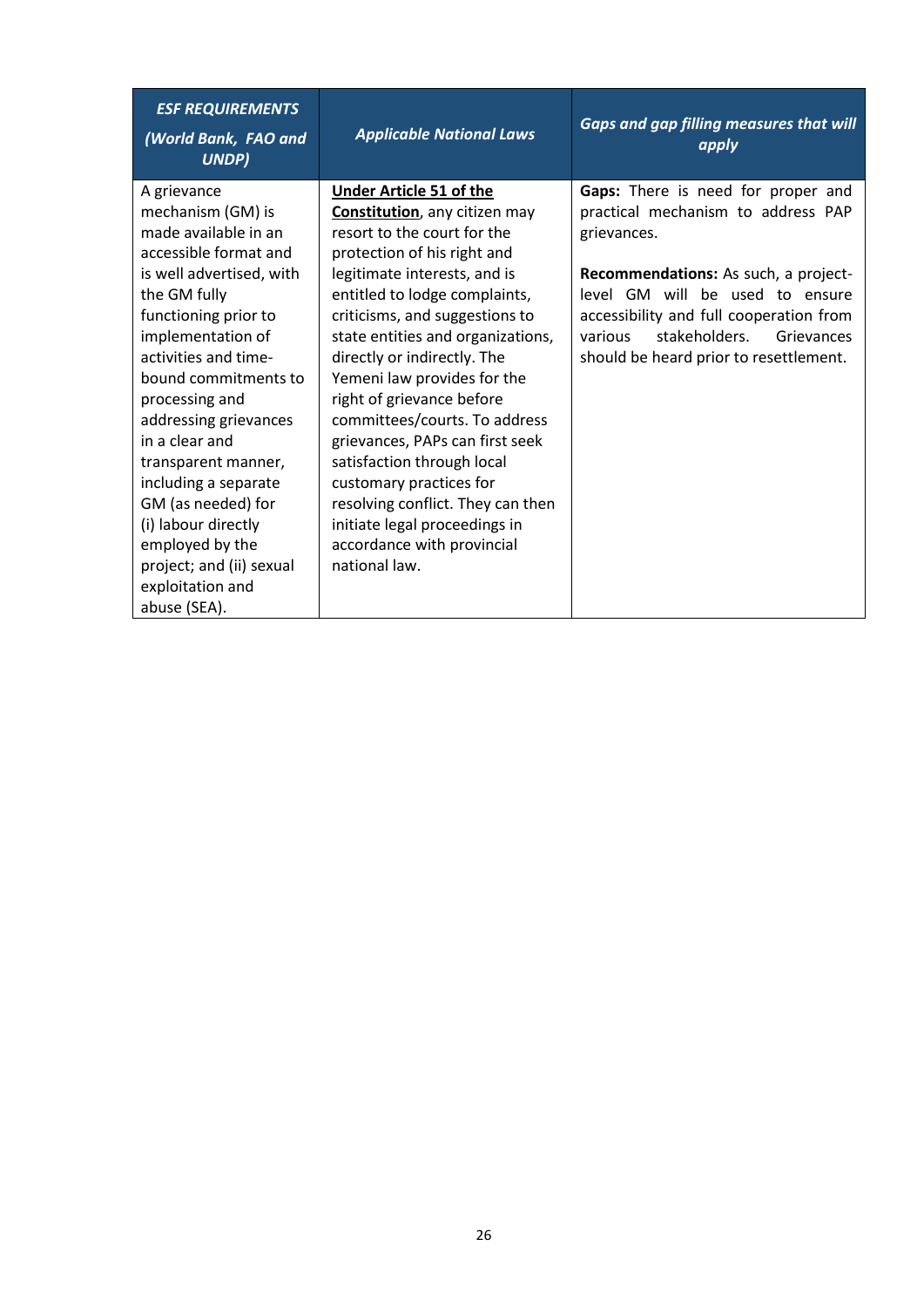# <span id="page-29-1"></span><span id="page-29-0"></span>**4. Steps to Develop a Resettlement Plan**

### *4.1 Process for Preparing and Approving Resettlement Instruments*

When a sub-project's final engineering design and site is made available, the scale and severity of its impact on livelihoods – including physical and economic displacement (including any squatter or encroachers) – will be assessed and determined by the UNDP and FAO's Environmental and Social Safeguards Specialists and team. For example, access to natural resources might be restricted, land may be acquired, and livelihoods could be negatively affected. When these possibilities are apparent, UNDP and FAO will gather information on potential PAPs and their assets and assess ant subproject' ESMP. The information will be used to: (i) determine the applicability of the World Bank's ESS5, UNDP's SES 5 and FAO's ESS6; (ii) identify potential PAPs and vulnerable groups in the project areas; (iii) establish baselines for evaluating income restoration and/of housing replacement measures; and (iv) design technically feasible and socially acceptable alternatives and resettlement plans. This requires the UNDP and FAO's Environmental and Social Safeguards Specialists to conduct studies to document existing conditions in the early stages of each subproject preparation, in consultation with the PAPs, in coordination with SFD, PWP and SMEPs. These studies will include the following depending on specific situations and local contexts.

Where land acquisition or restrictions on land use are unavoidable in a sub-project, this process would begin with conducting a census as part of the sub-project's environmental and social assessment. The census would identify the persons who will be affected by the sub-project. Using the census, UNDP and FAO will establish an inventory of affected land and assets which will determine eligibility for compensation and assistance and discourage ineligible persons (e.g. opportunistic settlers) from claiming benefits. The social assessment, which is part of the RP, will also address the claims of communities or groups who, for valid reasons, may not be present in the project area during the time of the census, such as seasonal resource users. In conjunction with the census, FAO will establish a cutoff date for eligibility. Information regarding the cut-off date will be well-documented and disseminated throughout the sub-project area at regular intervals in written and (as appropriate) non written forms and in relevant local languages, keeping in mind that much of the population is illiterate. Notification may include posted picture/text warnings that persons settling in the project area after the cut-off date may be subject to removal.

For components (notably Component 1) requiring construction and rehabilitation works, UNDP and/or FAO, in coordination with SFD, PWP, SMEPs and other national agencies, including the Ministry of Agriculture and Irrigation (MAI), will prepare the Land Acquisition Status for each subproject site and inform the Bank of the project's intention to acquire land. The relevant implementation agency for that sub-project would then also commence preparation of the RP, if needed. Upon preparation of the RP, the World Bank would ensure that the RP is in accordance with ESS5 requirements.

If it is determined that a RP is required, the RP must address the physical and/or economic displacement identified for the subproject, depending on the nature of the impacts expected. The project may use alternative nomenclature, depending on the scope of the resettlement plan; for example, where a project involves only economic displacement, the resettlement plan may be called a "livelihood plan" or where restrictions on access to legally designated parks and protected areas are involved, the plan may take the form of a "process framework" and will be prepared as a separate instrument and for site specific subproject, the required instrument will be the RP. The scope of requirements and level of detail of the resettlement plan vary with the magnitude and complexity of resettlement and will be discussed and reviewed by the UNDP and FAO with their project partners. An overview of the key elements for a RAP are provided in Annex 1. The RAP should be based on up-todate and reliable information about (a) the proposed subproject and its potential impacts on the displaced persons and other adversely affected groups; (b) appropriate and feasible mitigation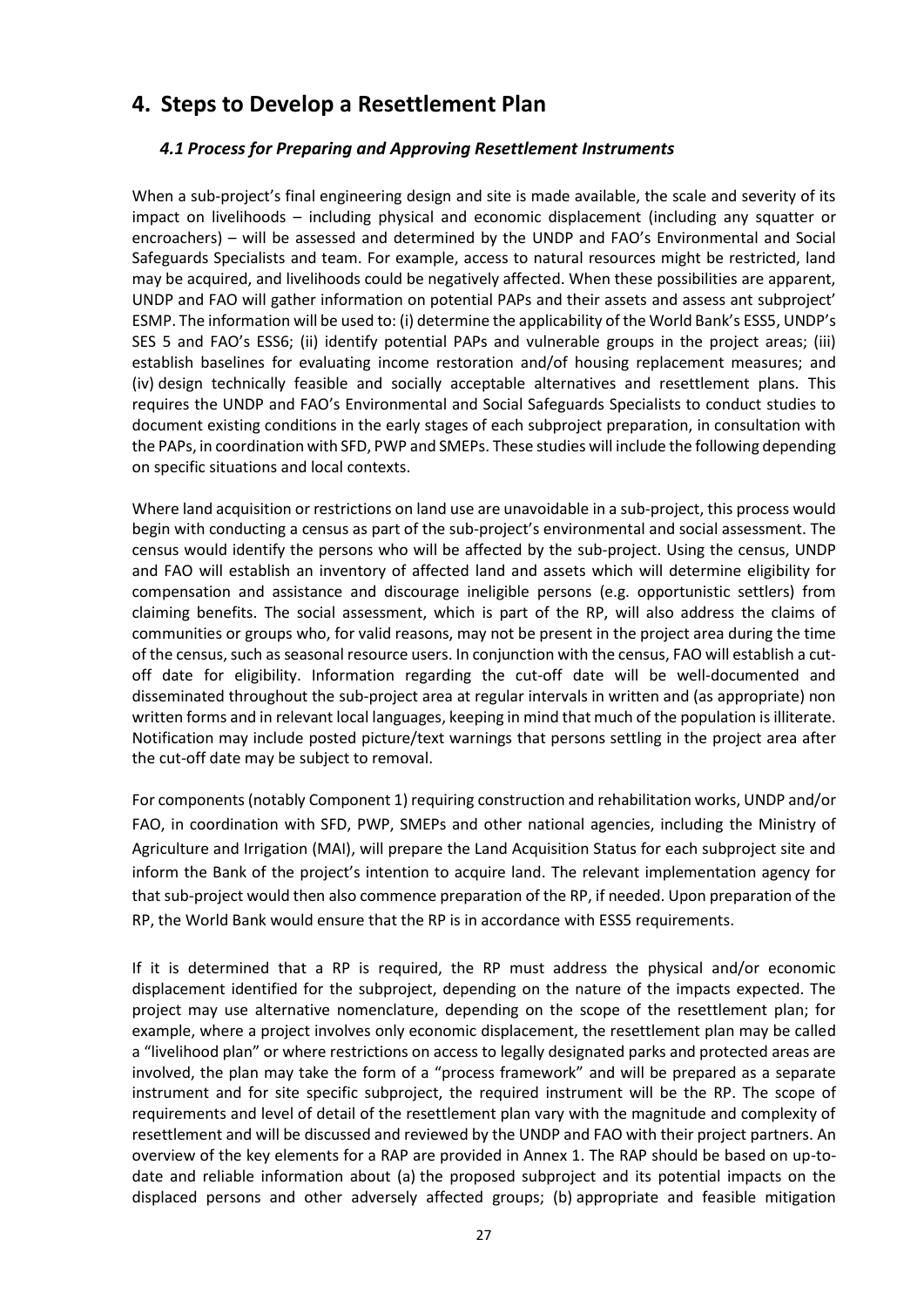measures; and (c) the legal and institutional arrangements required for effective implementation of resettlement measures.

As the RP is proportionate to the risks and impacts associated with a given sub-project, note that:

- For sub-projects with minor land acquisition or restrictions on land use and no significant impact on incomes or livelihoods, the RP will establish eligibility criteria for affected persons, set out procedures and standards for compensation, and incorporate arrangements for consultations, monitoring and addressing grievances;
- For projects causing physical displacement, the plan will set out the additional measures relevant to relocation of those affected persons;
- For projects involving economic displacement with significant impacts on livelihoods or income generation, the plan will set out the additional measures relating to livelihood improvement or restoration; and
- <span id="page-30-0"></span>• For projects that may impose changes in land use that restrict access to resources in legally designated parks or protected areas or other common property resources on which local people may depend for livelihood purposes, the plan will establish a participatory process for determining appropriate restrictions on use and set out the mitigation measures to address adverse impacts on livelihoods that may result from such restrictions.

# *4.2 Principles and Policies for Compensation, Support, Resettlement, and Livelihood Restoration*

It is not foreseen that much (if any) acquisition of land will occur under the project, as the SFD, PWP and SMEPS interventions will be built predominantly (if not entirely) on government land. That said, in instances where displacement does occur, all projects affected people (PAP) who have assets within or reside within the identified area before the cut-off date stipulated by UNDP, FAO and WFP and are entitled to compensation for their losses. Those who have lost their income and/or subsistence will be eligible for livelihood rehabilitation assistance based on the criteria of eligibility defined by the project in consultation with the PAPs. The compensation rates will be determined based on the results of independent appraisal of the land/crops/assets (associated with the land) in a timely and consultative manner. All fees and taxes on land and/or house transfers will be waived or otherwise included in a compensation package for land and structures/or houses or businesses. The local authorities will ensure that any PAP choosing relocation on their own obtains, without additional costs, the necessary property titles, and official certificates commensurate with similar packages provided to those who chose to move to the subproject resettlement sites (if applicable).

Land will be compensated "land for land", or in cash, according to the PAP's choice, whenever possible, and with no PAP – or any poor and/or vulnerable peoples – losing more than 10% of their productive land. If land is not available, the Project Coordination Unit (PCU) must assure itself that this is indeed the case and assist, instead, with livelihood restoration activities.

PAPs who prefer "land for land" will be provided with land plots with the equivalent productive capacity for lost lands or a combination of land (a standard land plot) in an area nearby and cash adjustment for the difference between their lost land and the land plot provided. The resettlement area will be planned properly and implemented in consultation with the PAPs.

PAPs who prefer "cash for land" will be compensated in cash at the full replacement cost. These PAPs will be assisted in rehabilitating their livelihoods and making their own arrangements for relocation. Compensation for all residential, commercial, or other structures will be offered at the replacement cost, without any depreciation of the structure and without deduction for salvageable materials. Structures shall be evaluated individually. Any rates set by category of structure must use the highest value structure in that group (not the lowest).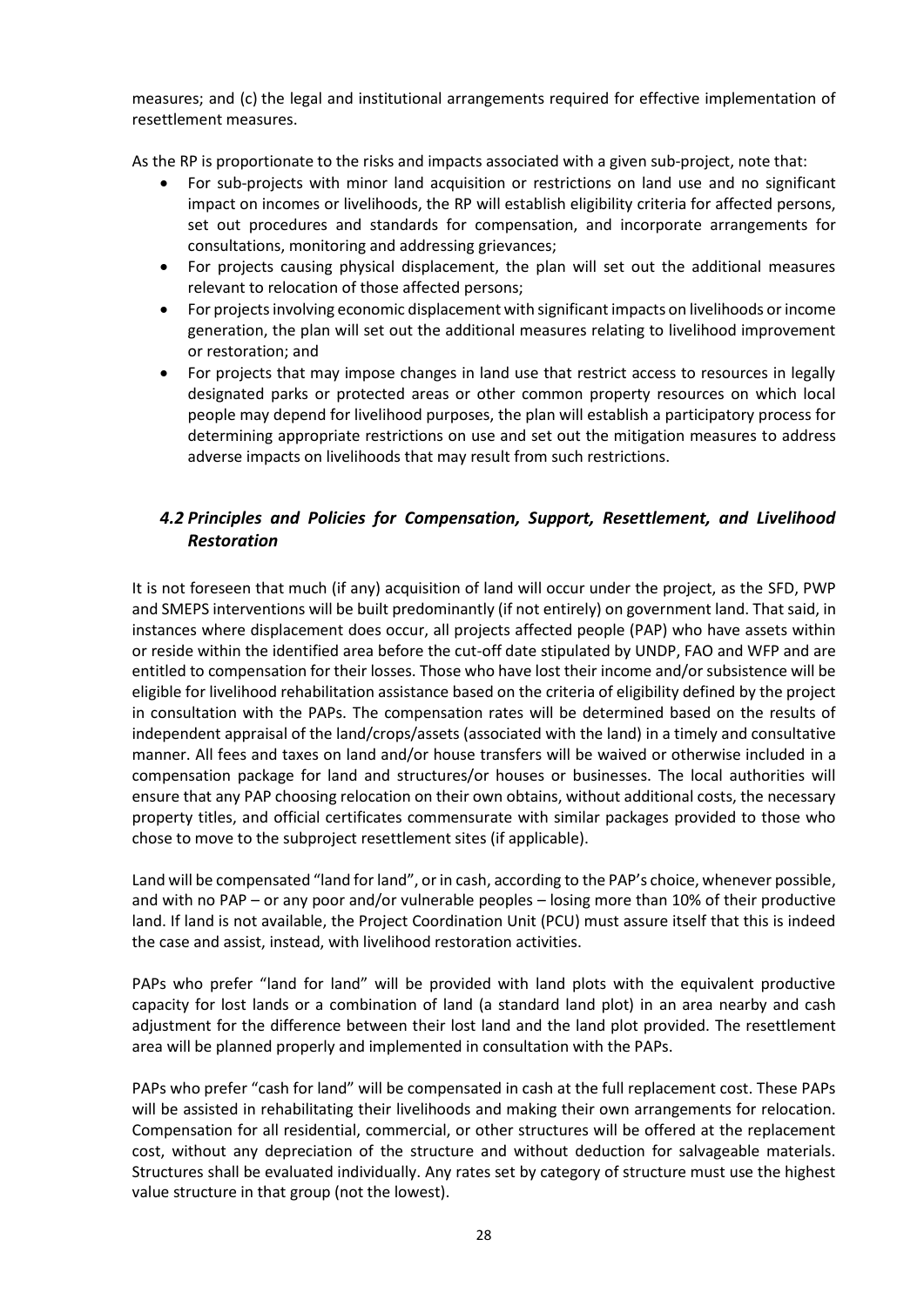Households which are economically displaced as a result of construction (temporary impact) will be compensated for based on the replacement costs principle. For households which are physically displaced (e.g. displaced from existing residential land), the FAO, UNDP, WFP, SFD, PWP and SMEPS and any implementation partners need to conduct consultations and agree upon solutions to assist with new shelters for affected households. For households which are displaced from their homes but are still capable of building a new house on the remaining land (i.e. not fully displaced), the general policies of the project in accordance with the agreed entitlement matrix will be applied.

The PAPs will be provided with full assistance (including a transportation allowance) for transportation of personal belongings and assets, in addition to the compensation at replacement cost of their houses, lands and other properties.

Compensation and rehabilitation assistance must be provided to each PAP at least 30 days prior to the taking of the assets for those who are not to be relocated, and at least 60 days prior for those who will have to be relocated. Exceptions should be made in the case of vulnerable groups who may need more time.

If, by the end of the project, livelihoods of affected household have not been yet restored to preproject levels, additional measures will be provided. Additional efforts, such as economic rehabilitation assistance, training, and other forms of assistance, should be provided to PAPs losing income sources, especially to vulnerable groups, in order to enhance their future prospects toward livelihood restoration and improvement, if not already supported and covered under Component 1 or other components of the project.

**Compensation Policy Guidance:** All PAPs who are identified in the project-impacted areas on the cutoff date will be entitled to compensation for their affected assets, and rehabilitation measures sufficient to enhance, or at least restore their livelihoods in real terms relative to pre-project levels; and to improve the standards of living of the affected poor and other vulnerable groups. The cut-off date will be the date indicated by UNDP, FAO, WFP, SFD, PWP and SMEPS when they prepare and disclose the Land Acquisition Status. A census survey will be done before the cut-off date is announced to establish a list of potential affected households. Those who encroach into the investment area or build new assets (rehabilitation, construction of houses/structures, new tree planting) after the cutoff date will not be entitled to compensation or any other assistance.

#### <span id="page-31-0"></span>**i. Guidance on Compensation for Permanent Impacts**

#### **For Transfer of Government Land**

Government owned land which is not owned by MAI must be obtained through a Voluntary Land Donation agreement (Letter of Agreement). The Voluntary Land Donation agreement would involve the ministry donating the land and MAI as the recipient and must be endorsed by the land survey authorities.

#### **For Loss of Agricultural Land**

*Legal land users:* This project will not acquire more than 10% of land from any given PAP (with the exception of government land). If the lost area represents less than 10% of a Household's (HH's) land holding and the remaining area is economically viable, compensation in cash will be at 100% replacement cost for the lost area.

If the lost area represents 10% of the HHs' land holding or the remaining area is economically not viable, then "land for land" compensation should be considered as the preferred option. If no land is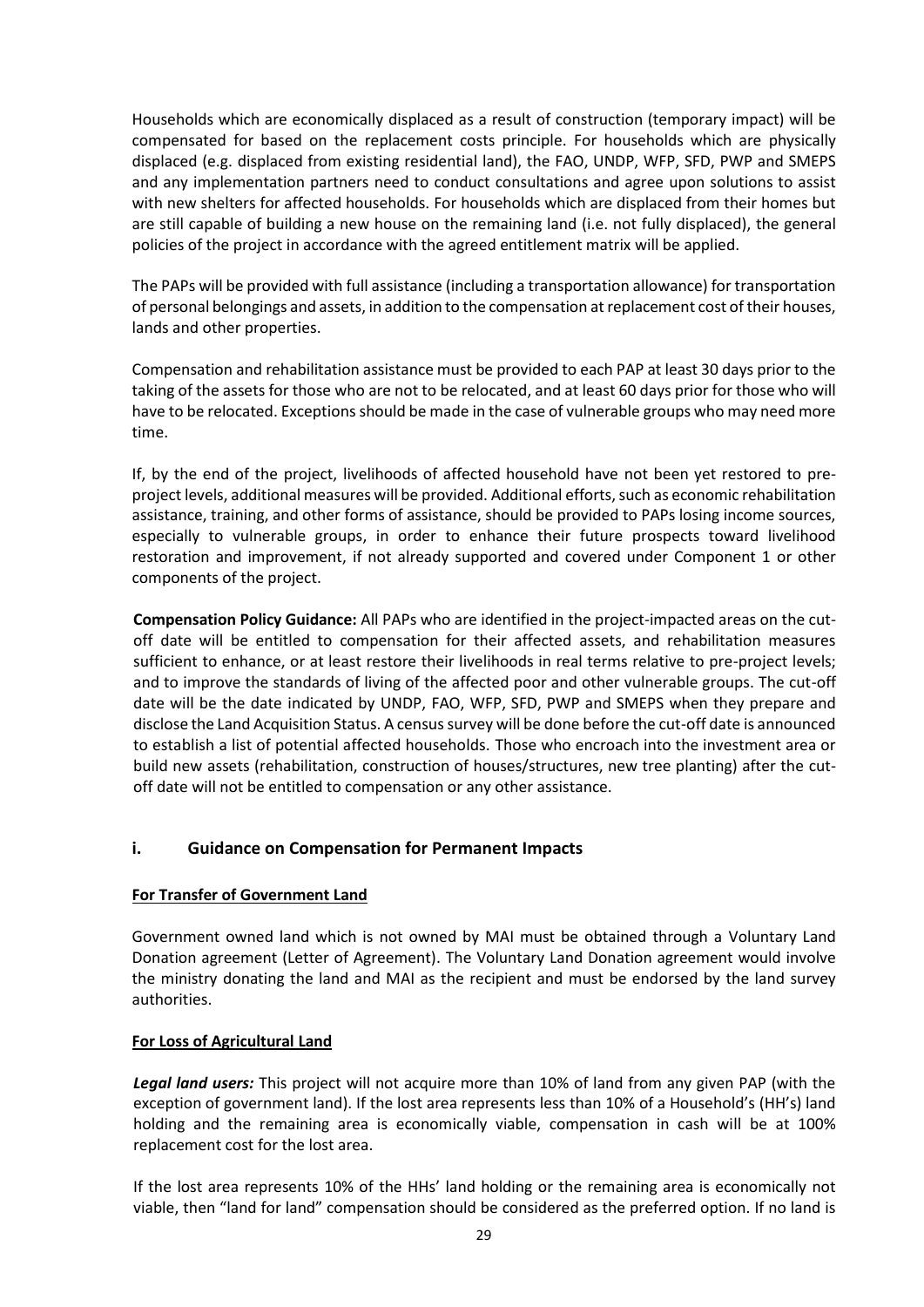available, then FAO, UNDP, WFP and implementing partners must demonstrate this to the World Bank's satisfaction before proceeding.

If land is not available, or if the PAP prefers cash compensation, then cash compensation will be provided for the lost area at 100% of land replacement cost, and the PAP will be provided with rehabilitation measures to restore the lost income sources, such as agricultural extension, job training, provision of non-agricultural land at a location appropriate for running off-farm business or services. If the PAPs wish, and there is land of similar value elsewhere, the project should also assist these PAPs to visit these areas and help with legal transactions should they wish to acquire them. For agricultural land lying intermixed with residential areas, and garden- and pond-land lying adjacent to residential areas, apart from compensation at the price of agricultural land having the same use purpose, monetary support shall also be provided; with the prices for such support being equal to between 50% and 70% of the prices of adjacent residential land; and with the specific support levels being decided by the local authorities to suit local conditions.

*Users with temporary or leased rights to use communal/public land (PAPs who rent communal or public land*): Cash compensation at the amount corresponding to the remained investment put on the land or corresponding to the remained value of the land rental contract if it exists. For PAPs currently using land assigned by State-owned agricultural or forestry farms on a contractual basis for agricultural, forestry, or aquaculture purposes (excluding land under special use forests and protected forests), compensation shall be provided for investments made on the land, but not for the land itself, and these PAPs will also receive additional support for income rehabilitation if they are directly involved in agricultural activities as per Government's regulations. Where PAPs receive land on a contractual basis but are other than the individuals specified as above, they shall only receive compensation for investments made on the land.

Land Users who do not have formal or customary rights to the affected land: In cases where the land is rented through civil contracts between individuals, households, or organizations, then the compensation for crops, trees or aquaculture products will be paid to the affected land users and the PCU shall assist the renter to find similar land to rent.

In cases when PAPs utilize public land (or protected areas), with an obligation to return the land to the Government when requested, the PAPs will not be compensated for the loss of use of the land. However, these PAPs will be compensated for crops, trees, structures, and other assets they own or use, at full replacement cost.

The social and baseline assessment should consider whether a physical impediment caused by the Project (such as a new public safety restriction) will impose additional costs on PAPs, and whether additional compensation is required to offset these costs.

#### **For Loss of Residential Land**

Loss of residential land without structures on it: for legal and/or legalizable land users, all compensation for loss of land will be made in cash at full replacement cost. For land users who have no recognizable land use right, financial assistance will be provided. The amount will be determined by the respective local authority/EC.

*Loss of residential land with structures built thereon, where the remaining (non-acquired) land is adequate to rebuild the structure (reorganizing PAP)*: Compensation for loss of land will be made in cash at either: (i) full replacement cost for legal and legalizable land users; or (ii) financial assistance of an agreed amount, provided to land users **who do** not have recognizable land use rights.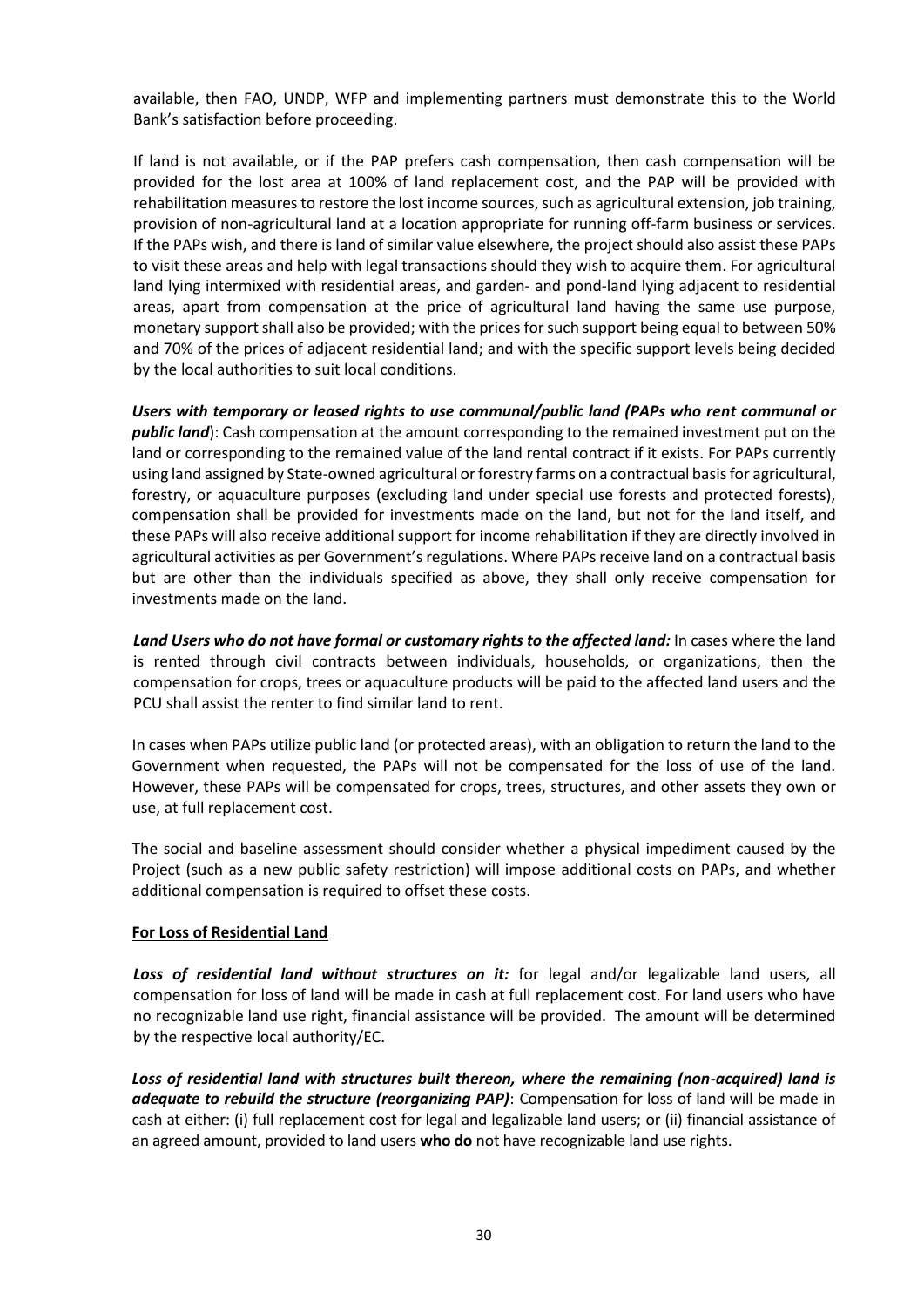*Loss of residential land with structures built thereon, and the remaining land is not adequate to rebuild the structure (relocating PAP):* For PAPs who have legal or legalizable rights to the affected land, they should be offered either:

- A land plot of equivalent size and quality, in a well-developed resettlement site. Where land is not available, an apartment will be provided to the PAP. This will be done in consultation with the PAP. Full ownership title to the land or apartment will be given at no cost to the PAP; or
- Cash compensation at full replacement cost, plus the amount equivalent to the value of the infrastructure investments calculated as an average for each household in a resettlement site (this latter option being determined on request of and with full consultation with the PAP). In this case, the household will be expected to relocate themselves.

In the event that the compensation amount to be paid is less than the cost of a minimum land plot /apartment in the project's resettlement site, PAPs will be given the support needed to allow them to acquire the new land plot/apartment at no additional cost to them. If a land plot/apartment in the resettlement site is not PAP's chosen option, a financial assistance, equivalent to the difference in the value of the chosen and received land plot/apartment will be provided to them.

For PAPs who do not have formal or customary rights to the affected land, they should be offered:

- Financial assistance of an amount to be determined by the local authorities/EC; or
- If the PAP has no place to move, a land plot or an apartment satisfactory to the PAP, located within the resettlement site, where they can either pay or rent for living.

In case the relocated PAPs belonging to poor or vulnerable groups or households, additional assistance (in cash and kind) will be provided to ensure that they are able to fully relocate to a new site.

#### **For Loss of House/Structures**

Compensation or assistance in cash will be made for all affected private-owned houses/structures, at 100% of the replacement costs for materials and labor, regardless of whether or not they have title to the affected land or a construction permit for the affected structure. The compensation/assistance amount will be sufficient to rebuild the affected house/structure of the same quality. As per ESS5, cash compensation will be at full replacement cost in local markets. No deductions will be made for depreciation or salvageable materials.

If the house/structure is partially affected, a financial assistance will be provided to enable PAPs to repair the affected house/structures to restore it to the former condition, or better, at no additional cost to them.

*Tenants:* Tenants of state-owned or organization-owned houses will be: (i) entitled to rent or buy a new apartment of an area at least equal to their affected onesThe affected structures built at the PAP's own costs will be compensated for at full replacement costs. Tenants who are leasing a private house for living purposes will be provided with transportation allowance for moving assets and will be assisted in identifying alternative accommodation.

#### **For Loss of Standing Crops, Trees, and/or Aquaculture Products**

For annual and perennial standing crops, trees, or aquaculture products, regardless of the legal status of the land, cash compensation at full replacement cost will be paid to the affected persons who cultivate the land. The compensation will be sufficient to replace the lost standing crops, trees, or aquaculture products at local market rates. Perennial crops or trees will be compensated at a rate calculated on their lifetime productivity. Where affected trees can be removed and transported, compensation will be paid for the loss of the tree plus the transportation cost.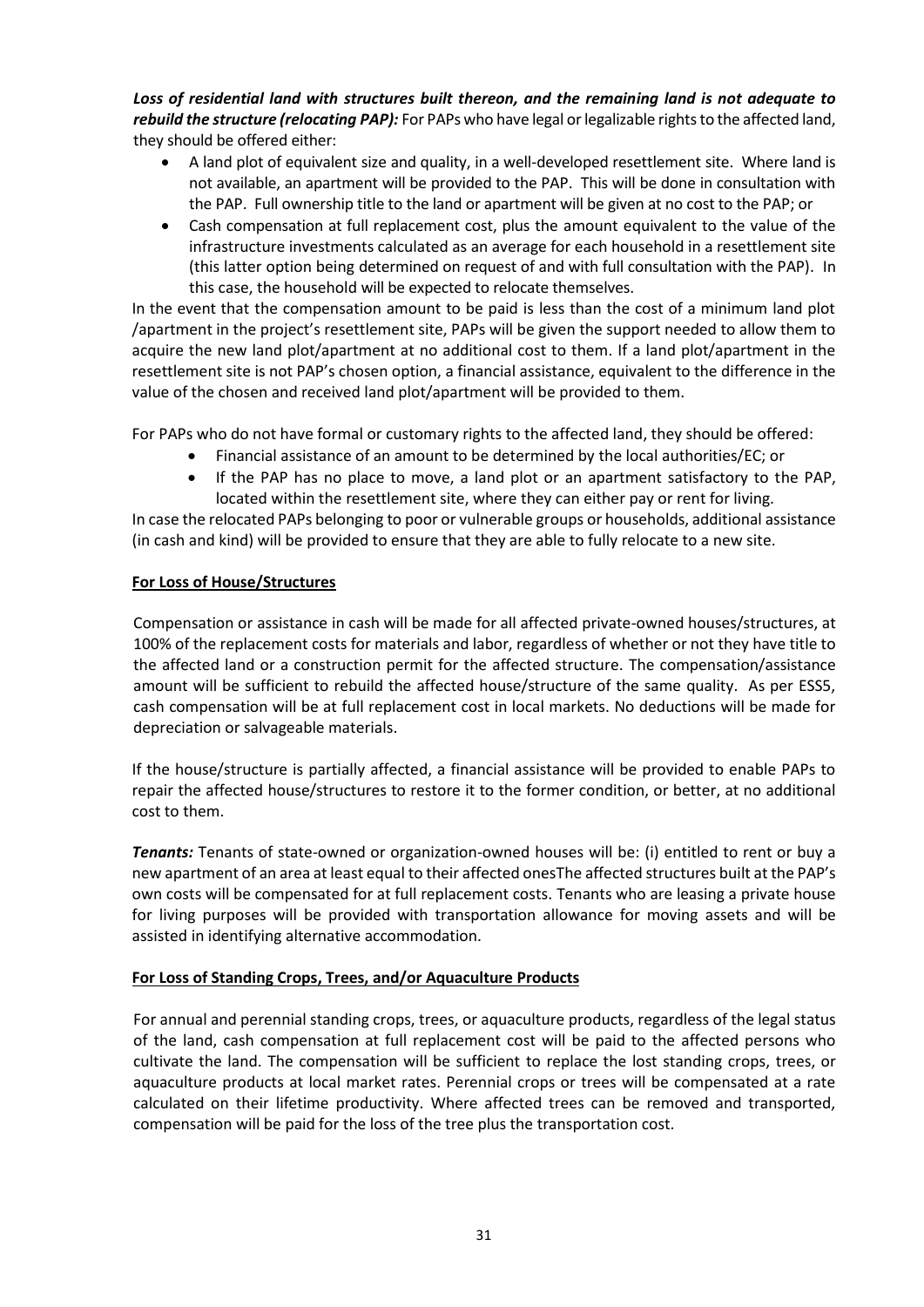#### **For Loss of Income and/or Business/Productive Assets**

For PAPs losing income and/or business/productive assets because of land acquisition, the mechanism for compensation will consist of:

- •
- **Allowance for employees who are affected by acquisition of residential/commercial land, public land, or enterprise land:** Allowance equivalent to the minimum regulated salary of the affected employees during the transition period which can last up to a maximum of 6 months. Assistance in finding alternative employment will also be given.
- **If the business must be relocated:** the project will assist in finding an alternative site with location advantage and physical attributes similar to the land lost, and with easy access to a customer base, satisfactory to the PAP. Alternatively, the PAP will receive compensation in cash for the affected land and attached structures at replacement cost, plus transportation allowance for movable assets.

#### **Compensation for Other Assets**

If the affected households are equipped with a telephone system, water meter, electric meter, cable TV, internet access (subscription), or other services, they shall be compensated according to the unit price of installing new units, providing a service announcement, and/or relocation costs due to service provider regulations.

#### **Compensation for Loss of Public Structures**

<span id="page-34-0"></span>In cases where community infrastructure such as schools, factories, water sources, roads, sewage systems, medical centers, distribution/transmission, communication, and fiber cable are damaged and the community wishes to reuse them, the project will ensure that these are restored or repaired at no cost to the community. Public infrastructure directly related to people's livelihoods and developmental needs, such as irrigation canals, school, clinic, etc. will be restored/rebuilt to pre-project or higher quality levels or compensated at replacement cost, as determined through consultation with the affected community.

#### **ii. Guidance on Compensation for Temporary Impacts during Construction**

When PAPs are adversely impacted by project works on a temporary basis, they are entitled to:

- Compensation for all affected assets/investments made on the land, including trees, crops, etc., at full replacement cost; and/or
- Cash compensation for rental loss, which is at least equivalent to the net income which would have been derived from the affected property during the period of disruption.

#### **Damages caused by contractors to private or public structures:**

Damaged property will be restored to its former condition by contractors, immediately upon completion of civil works. Under their contract specifications, the contractors will be required to take extreme care to avoid damaging property during their construction activities. Where damages do occur, the contractor will be required to repair the damage and may also be required to pay compensation to the affected families, groups, communities, or government agencies at the same compensation rates that are applied to all other assets affected by the Project.

Public structures may include, but are not limited to, community infrastructure, such as schools, bridges, factories, water sources, roads, sewage systems. As such, if damaged, the project will ensure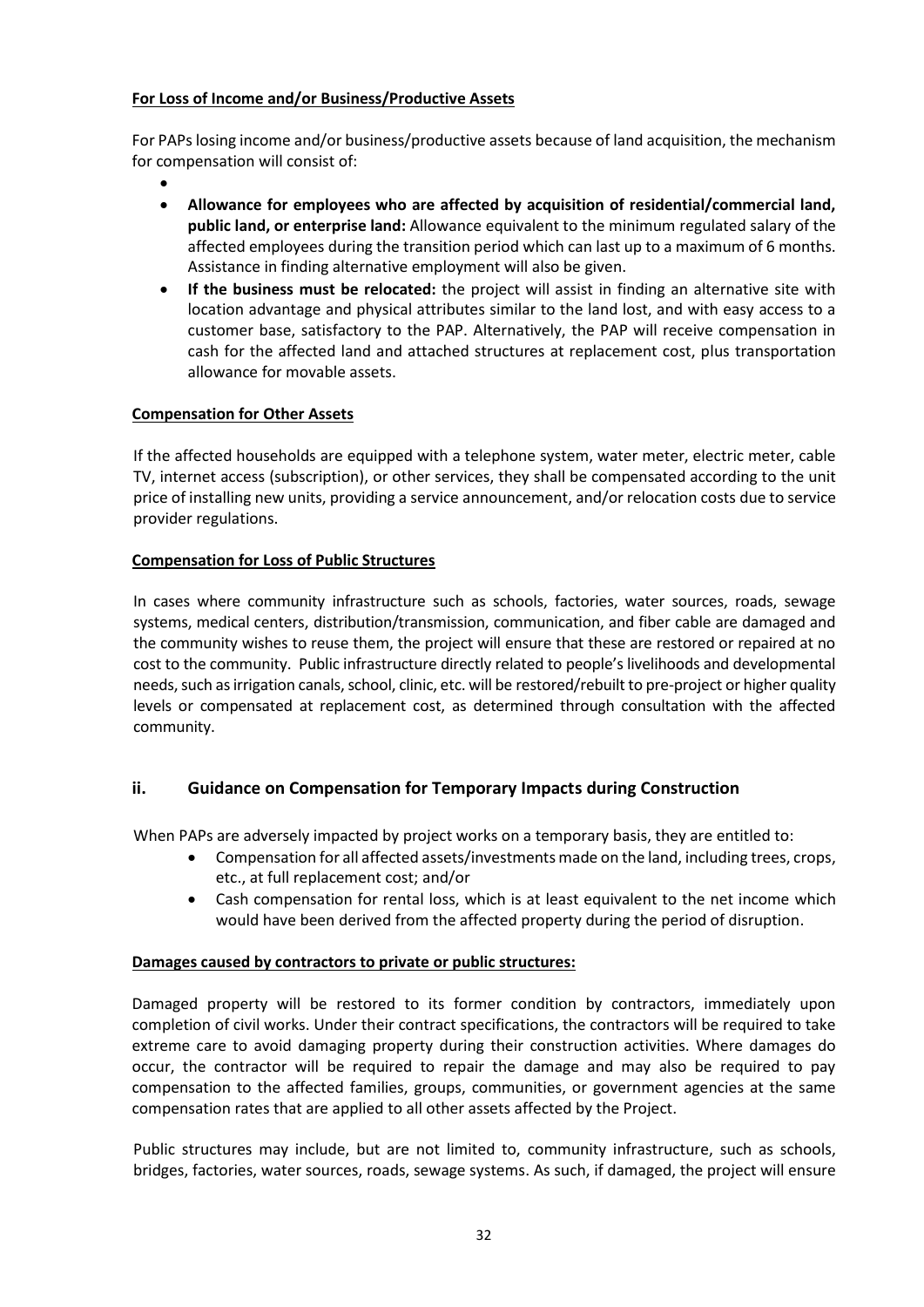that these will be restored or repaired at no cost for the community and be done to a standard that meets the community's satisfaction.

#### **Any other impacts that may be identified during implementation:**

<span id="page-35-0"></span>Any other impacts identified during project implementation will be compensated in accordance with the principles of this RF which will be applied to all implementing agencies and project implementation partners. Any disruption of business will be compensated in accordance with the principles of this RF. Households whose income generation activities, or livelihoods are temporarily and negatively impacted by construction will be compensated for at replacement costs principle.

### **iii. Guidance on Allowances and Rehabilitation Assistance**

Besides the compensation for affected assets, PAPs will be provided with financial assistance to cover their expenses during the period of transition, which can last for a maximum of six months. The assistance levels will be adjusted, considering inflation factor and price increase to be appropriate to the payment time. They include, but are not limited to assistance for:

#### **Impacts on Residential Land**

*Transportation Allowance to relocating PAP:* the level of support required to assist with transportation will be determined by the local authority.

*Removal Support:* Organizations and PAPs that are allocated or leased land by the state or are lawfully using land and must relocate their productive and/or business establishments are entitled to financial support for the dismantling, relocating, and re-installing of their establishment. Support levels will be determined by actual costs at the time of removal, based on self-declaration of the organizations and verification by the agency in charge of compensation. This will then be submitted to the relevant authorities for approval.

*House Renting Allowance or temporary accommodation*: will be provided to PAPs who may be forced to relocate from their original homes and are still awaiting the replacement land plots or apartments. In the case of replacement land plots, the rental allowance will extend to the period during which the new house is being built.

#### **Impacts on Agricultural Land:**

*Allowance for Loss of Livelihoods (during transition period)<sup>5</sup> :* poor and more vulnerable groups of PAPs losing 10% of their agricultural landholding will be given compensation for as either food, cash, or agricultural assistance (e.g. technical assistance, inputs, etc.), depending on the size of the land, at a rate to be determined during the RAP of the given sub-project, to be provided per person, per month, for six months if they do not have to relocate, and for up to 12 months in case of relocation. In some special cases, in extremely difficult areas, the compensation may be provided for a maximum of 24 months. In case of land-for-land compensation, PAPs will be assisted with seedlings, agriculturalforestry extension programs, animal husbandry, etc.

Alternative forms of livelihoods support, if not already provided under Project Components 1 & 2 (e.g. cash for work, livelihood diversification, etc.), may be considered. Examples from other agricultural investment project have included the following:

<sup>5</sup> Only applicable if the PAP is not already benefiting from the Cash for Work and/or livelihood diversification activities under project Components 1 and 2.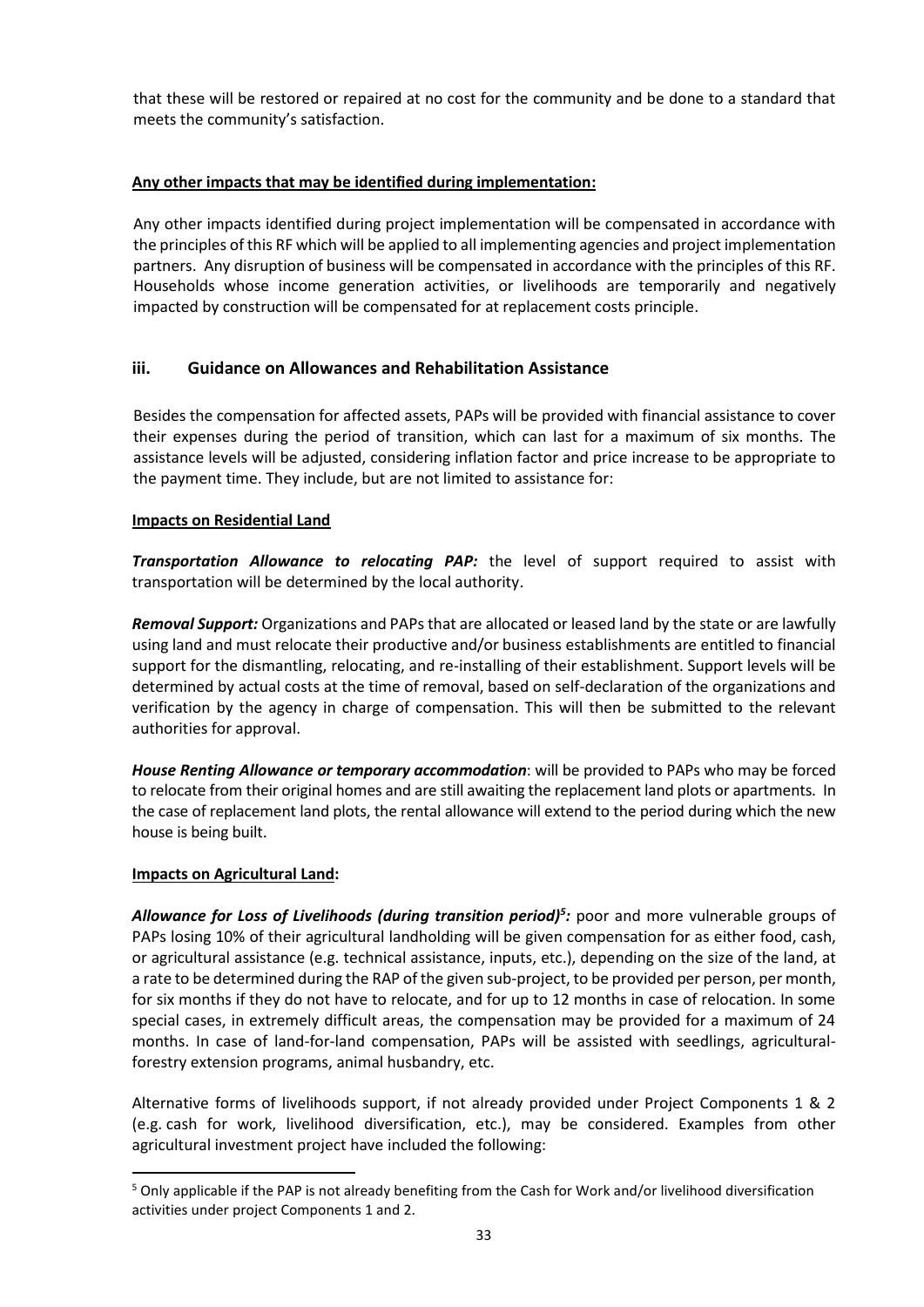Alternative forms of livelihoods support, if not already provided under Project Components 1 & 2 (e.g. cash for work, livelihood diversification, etc.), may be considered. Examples from other agricultural investment project have included the following:

- *Support for Skill/Job Change:* Offering a range of training options in consultation with the affected PAPs and relevant to the market demand and needs of the area. The financial compensation could range from 1.5-5 times the agricultural land prices established by the local authorities/EC of the acquired agricultural land, but subject to the local limits based on national legislation.
- *Support for training, apprenticeships on vocational training establishments:* At least one member of each affected household could be offered vocational training and assistance in getting employment. The PAPs participating in such training programs would then be exempt from payment of tuition fees. After finishing training courses, they would be given priorities to be recruited in local manufacturing industries.
- *Assistance for agricultural, garden and pond land adjacent to, but not included in the category of residential land*: Additional assistance (equivalent 40% of the cost of compensation for the adjacent residential plot) for garden land and pond land; and (at 50% of the cost of compensation for the adjacent residential plot) for agricultural land.

#### **Other examples and types of allowances/assistance:**

*Repair Allowances:* If a house/structure is partially affected and the remaining structure is viable for continued use, the project would provide a repair allowance to enable PAPs to restore it to former or better conditions.

*Relocated households which are eligible for resettlement but choose to self-accommodate:* an amount to support infrastructural investments (cost/m<sup>2</sup>) may be provided, where the land area to support is the actual recovery land but not exceeding the limit of land allocation in accordance with regulations.

*Education support:* Households relocating with school-going children will be supported with contributions towards tuition feeds.

Apart from the assistance mentioned above, based on the actual situation, the Project may consider other forms of support to secure life stabilization, culture, production, and livelihoods of PAPs.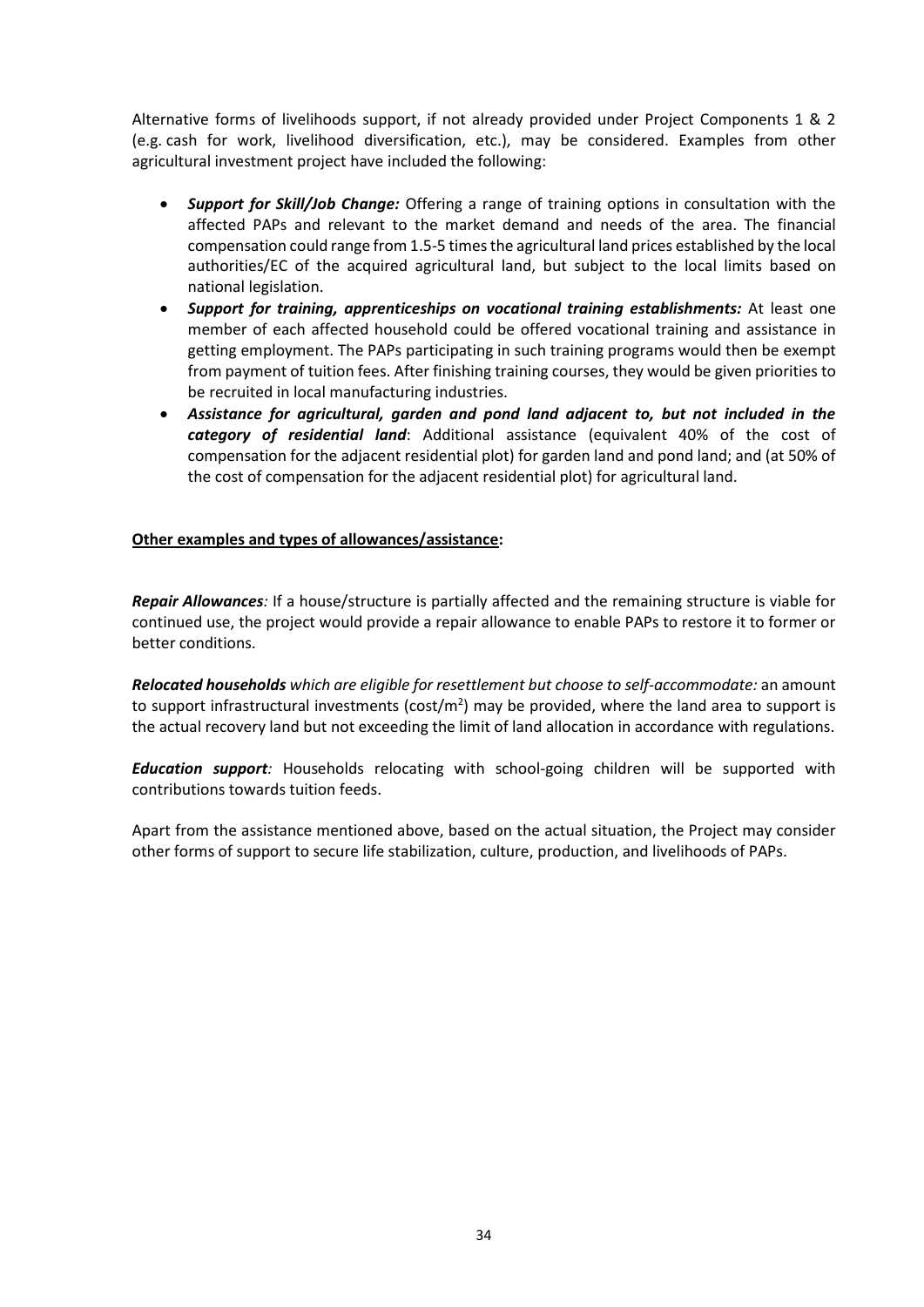# **5. Affected Persons, Eligibility, and Entitlements**

**Project Affected Persons:** Project affected persons (PAPs) are directly affected by the project through the loss of land, residence, other structures, business, assets, and/or access to resources/assets. Specifically, they are persons whose:

- Agricultural land will be affected (permanently or temporarily) by the Project;
- Residential land/houses will be affected (permanently or temporarily) by the Project;
- Leased-houses will be affected (permanently or temporarily) by the Project;
- Businesses, farming activities, occupations. or places of work will be affected (permanently or temporarily) by the Project;
- Crops (annual and perennial)/trees will be affected in part or in total by the Project;
- Other assets or access to those assets will be affected in part or in total by the Project; and
- Livelihoods will be impacted (permanently or temporarily) due to restriction of access to protected areas by the Project.

**Vulnerable Groups or Households:** vulnerable groups of households will generally include:

- Poor and near poor households as identified by the national government and local authorities;
- Landless and land poor households who have limited productive land (this will be determined by the minimum amount of farmland needed to be a viable farmer in the project area);
- Ethnic minority households;
- People with disability or people in poor physical health; infants, children, and women without assistance;
- Poor, women-headed households, or women-headed households with dependents and with no other support;
- Food insecure households as per international reports;
- Other PAPs identified by the PCU and who may not be protected through national land compensation or land titling; and/or
- Any additional groups identified by the socio-economic surveys and meaningful public consultations.

**Eligibility Criteria for PAPs:** The World Bank's ESS5 defines three categories of PAPs who are eligible for coverage under ESS5:

- 1. Those who have formal legal rights to land or assets (including customary and traditional rights recognized under the laws of the country – in which case, it is also useful to document for how long they have been using the land and associated assets);
- 2. Those who do not have formal legal rights to land or assets at the time the census begins, but have a claim to such land or assets recognized under national law (such claims could be derived from adverse possession or from customary or traditional tenure arrangements); and/or
- 3. Those who have no recognizable legal right or claim to the land or assets they occupy or use.

While people in all three categories are entitled to assistance under ESS5, the nature of assistance may vary. For example, persons covered under (i) and (ii) may be provided compensation for the land they lose, as well as other assistance. Persons covered under (iii) are provided resettlement assistance in lieu of compensation for the land they occupy, as well as other assistance, as necessary, to achieve the objectives set out in ESS5 of the World Bank, UNDP's SES5 and FAO'sESS6, so long as these persons were occupying the project area prior to the cut-off date established by UNDP, FAO and implementing partners and acceptable to the Bank. Persons who encroach on the area after the cut-off date are not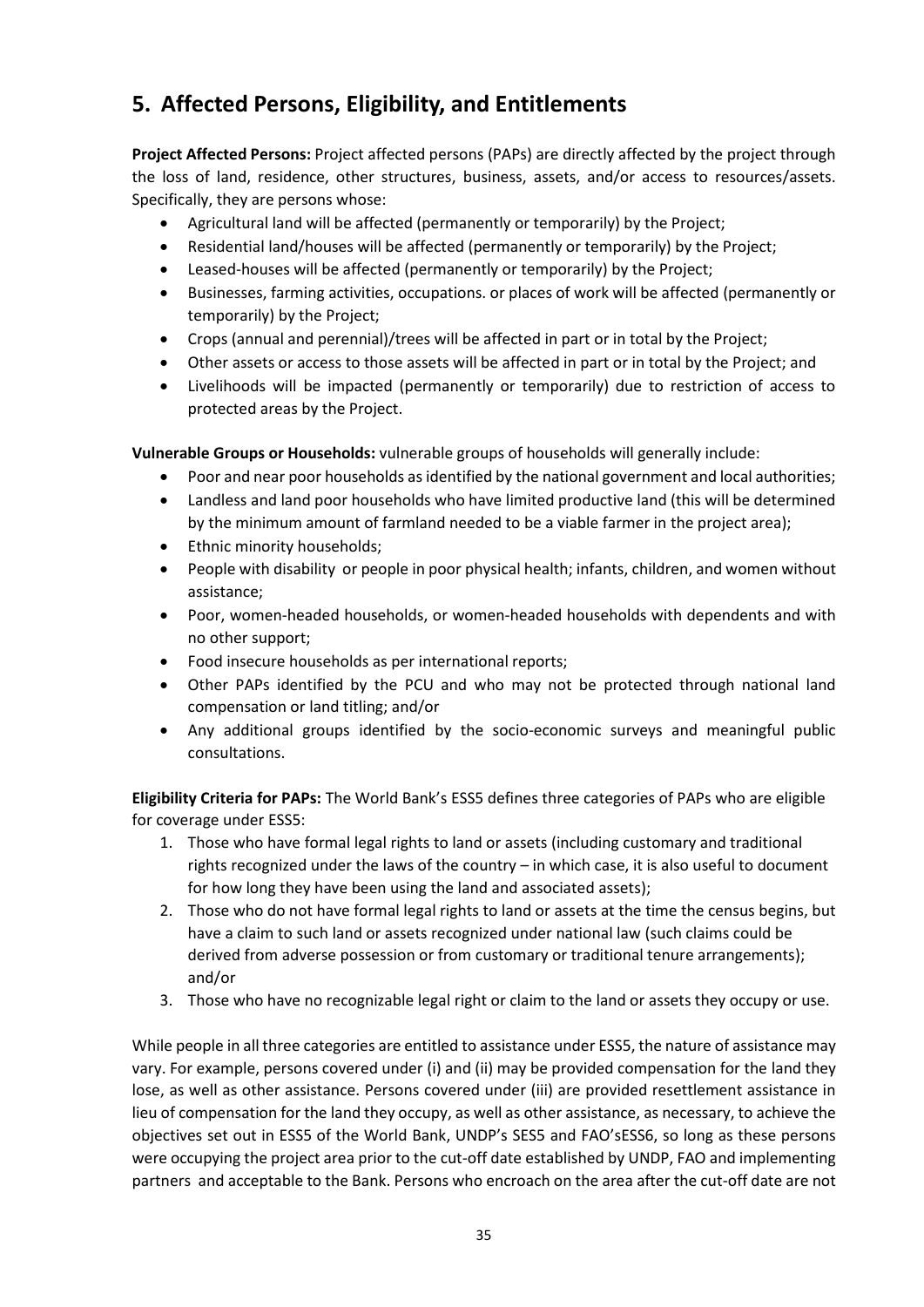entitled to compensation or any other form of resettlement assistance. All persons included in (i), (ii), or (iii) are provided compensation for loss of owned or used assets other than land (see table 9 below).

| <b>Type of Loss</b>                                                  | <b>Entitled Person(s)</b>                                                                                                                                                                                   | <b>Entitlement</b>                                                                                                                                                                                                                                                                                                                                                                                                                                                                                                                                                                                                                                                                                                                                                                                                                                                                                                                                                                                              |
|----------------------------------------------------------------------|-------------------------------------------------------------------------------------------------------------------------------------------------------------------------------------------------------------|-----------------------------------------------------------------------------------------------------------------------------------------------------------------------------------------------------------------------------------------------------------------------------------------------------------------------------------------------------------------------------------------------------------------------------------------------------------------------------------------------------------------------------------------------------------------------------------------------------------------------------------------------------------------------------------------------------------------------------------------------------------------------------------------------------------------------------------------------------------------------------------------------------------------------------------------------------------------------------------------------------------------|
| Land loss (resulting in<br>physical and/or economic<br>displacement) | Who have formal legal<br>$\bullet$<br>rights to land or assets<br>(including<br>customary<br>and traditional rights<br>recognized under the<br>laws of the country<br>Who<br>do<br>have<br>not<br>$\bullet$ | Compensation for the land lost (either<br>financial or physical replacement of<br>valuable assets) and other assistance<br>(e.g. supporting livelihoods activities,<br>which are provided for/covered within<br>the project itself in order to mitigate<br>economic displacement).                                                                                                                                                                                                                                                                                                                                                                                                                                                                                                                                                                                                                                                                                                                              |
|                                                                      | formal legal rights to<br>land or assets at the<br>time the census begins,<br>but have a claim to such<br>land<br>assets<br>or<br>recognized<br>under<br>national law                                       | House renting allowance or temporary<br>accommodation will be provided to PAPs<br>who may be forced to relocate from<br>their original homes and are still<br>awaiting the replacement land plots or<br>apartments. In the case of replacement<br>land plots, the rental allowance will<br>extend to the period during which the<br>new house is being built.                                                                                                                                                                                                                                                                                                                                                                                                                                                                                                                                                                                                                                                   |
|                                                                      |                                                                                                                                                                                                             | Please note: This compensation does<br>not hold if the land was donated<br>voluntarily as part of the Voluntary Land<br>Donation process.                                                                                                                                                                                                                                                                                                                                                                                                                                                                                                                                                                                                                                                                                                                                                                                                                                                                       |
|                                                                      |                                                                                                                                                                                                             | For further details on compensation,<br>"Guidance<br>refer<br>to<br>please<br>on<br><b>Compensation in Section 4.2": If the lost</b><br>area represents less than 10% of a<br>Household's (HH's) land holding and the<br>remaining area is economically viable,<br>compensation in cash will be at 100%<br>replacement cost for the lost area. If the<br>lost area represents 10% of the HHs'<br>land holding or the remaining area is<br>economically not viable, then "land for<br>land"<br>compensation<br>should<br>be<br>considered as the preferred option. If no<br>land is available, then FAO, UNDP, WFP<br>implementing<br>and<br>partners<br>must<br>demonstrate this to the World Bank's<br>satisfaction before proceeding. The PAPs<br>will be provided with full assistance<br>(including a transportation allowance)<br>for<br>transportation<br>of<br>personal<br>belongings and assets, in addition to the<br>compensation at replacement cost of<br>their houses, lands and other properties. |

**Table 9: Entitlement Matrix**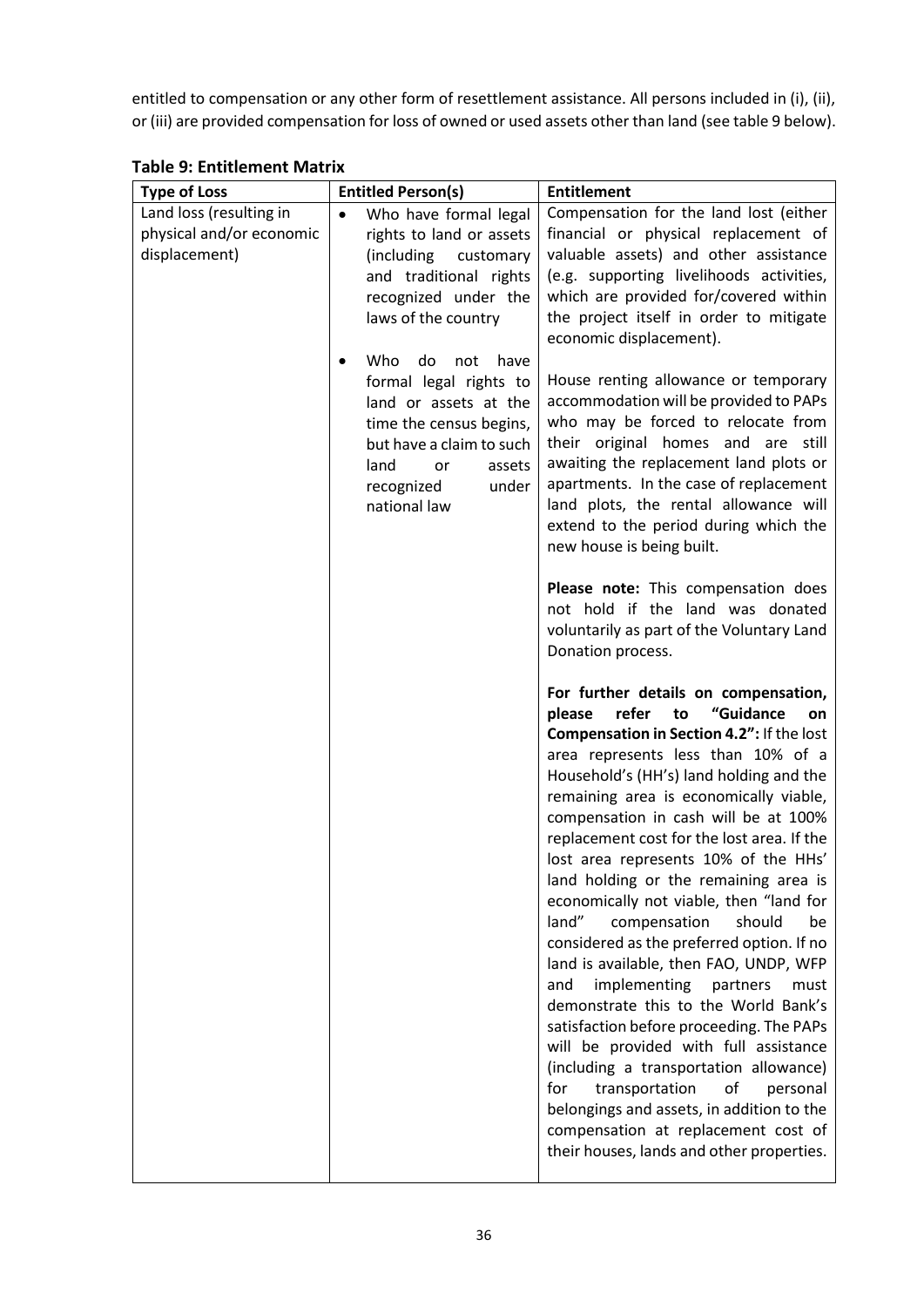| <b>Type of Loss</b> | <b>Entitled Person(s)</b>   | <b>Entitlement</b>                                                                  |  |  |  |
|---------------------|-----------------------------|-------------------------------------------------------------------------------------|--|--|--|
|                     | who<br>Persons<br>have      | Cash compensation at the amount                                                     |  |  |  |
|                     | temporary rental or leased  | the<br>corresponding<br>remained<br>to                                              |  |  |  |
|                     | rights to the land, but do  | investment put on<br>the<br>land<br>or                                              |  |  |  |
|                     | not hold legal ownership.   | corresponding to the remained value of                                              |  |  |  |
|                     |                             | the land rental contract, if it exists. For                                         |  |  |  |
|                     |                             | PAPs currently using land assigned by<br>State-owned agricultural or forestry       |  |  |  |
|                     |                             | farms on a contractual basis for                                                    |  |  |  |
|                     |                             | agricultural, forestry, or aquaculture                                              |  |  |  |
|                     |                             | purposes (excluding land under special                                              |  |  |  |
|                     |                             | use forests and protected forests),                                                 |  |  |  |
|                     |                             | compensation shall be provided for                                                  |  |  |  |
|                     |                             | investments made on the land, but not                                               |  |  |  |
|                     |                             | for the land itself, and these PAPs will                                            |  |  |  |
|                     |                             | also receive additional support for                                                 |  |  |  |
|                     |                             | income rehabilitation if they are directly                                          |  |  |  |
|                     |                             | involved in agricultural activities as per                                          |  |  |  |
|                     |                             | Government's regulations.                                                           |  |  |  |
|                     |                             | Tenants of state-owned or organization-                                             |  |  |  |
|                     |                             | owned houses will be entitled to rent or                                            |  |  |  |
|                     |                             | buy a new apartment of an area at least                                             |  |  |  |
|                     |                             | equal to their affected ones. The                                                   |  |  |  |
|                     |                             | affected structures built at the PAP's                                              |  |  |  |
|                     |                             | own costs will be compensated for at full<br>replacement costs.                     |  |  |  |
|                     |                             |                                                                                     |  |  |  |
|                     |                             | Tenants who are leasing a private house                                             |  |  |  |
|                     |                             | for living purposes will be provided with                                           |  |  |  |
|                     |                             | transportation allowance for moving                                                 |  |  |  |
|                     |                             | assets and will be assisted in identifying                                          |  |  |  |
|                     | Who have no recognizable    | alternative accommodation.<br>Resettlement assistance in<br>lieu of                 |  |  |  |
|                     | legal right or claim to the | compensation for the land they occupy                                               |  |  |  |
|                     | land or assets they occupy  | refer<br>"Guidance<br>(please<br>to<br>on                                           |  |  |  |
|                     | or use                      | Allowances and Rehabilitation")                                                     |  |  |  |
|                     |                             |                                                                                     |  |  |  |
|                     |                             | For further details, please see the RF<br>section 4.2: In cases where the land is   |  |  |  |
|                     |                             | rented through civil contracts between                                              |  |  |  |
|                     |                             | individuals,<br>households,<br>or                                                   |  |  |  |
|                     |                             | organizations, then the compensation                                                |  |  |  |
|                     |                             | for crops, trees or aquaculture products                                            |  |  |  |
|                     |                             | will be paid to the affected land users                                             |  |  |  |
|                     |                             | and the PCU shall assist the renter to                                              |  |  |  |
|                     |                             | find similar land to rent. In cases when                                            |  |  |  |
|                     |                             | PAPs utilize public land (or protected                                              |  |  |  |
|                     |                             | areas), with an obligation to return the<br>land<br>the<br>Government<br>when<br>to |  |  |  |
|                     |                             | requested, the PAPs will not be                                                     |  |  |  |
|                     |                             | compensated for the loss of use of the                                              |  |  |  |
|                     |                             | land. However, these PAPs will be                                                   |  |  |  |
|                     |                             | compensated<br>for<br>crops,<br>trees,                                              |  |  |  |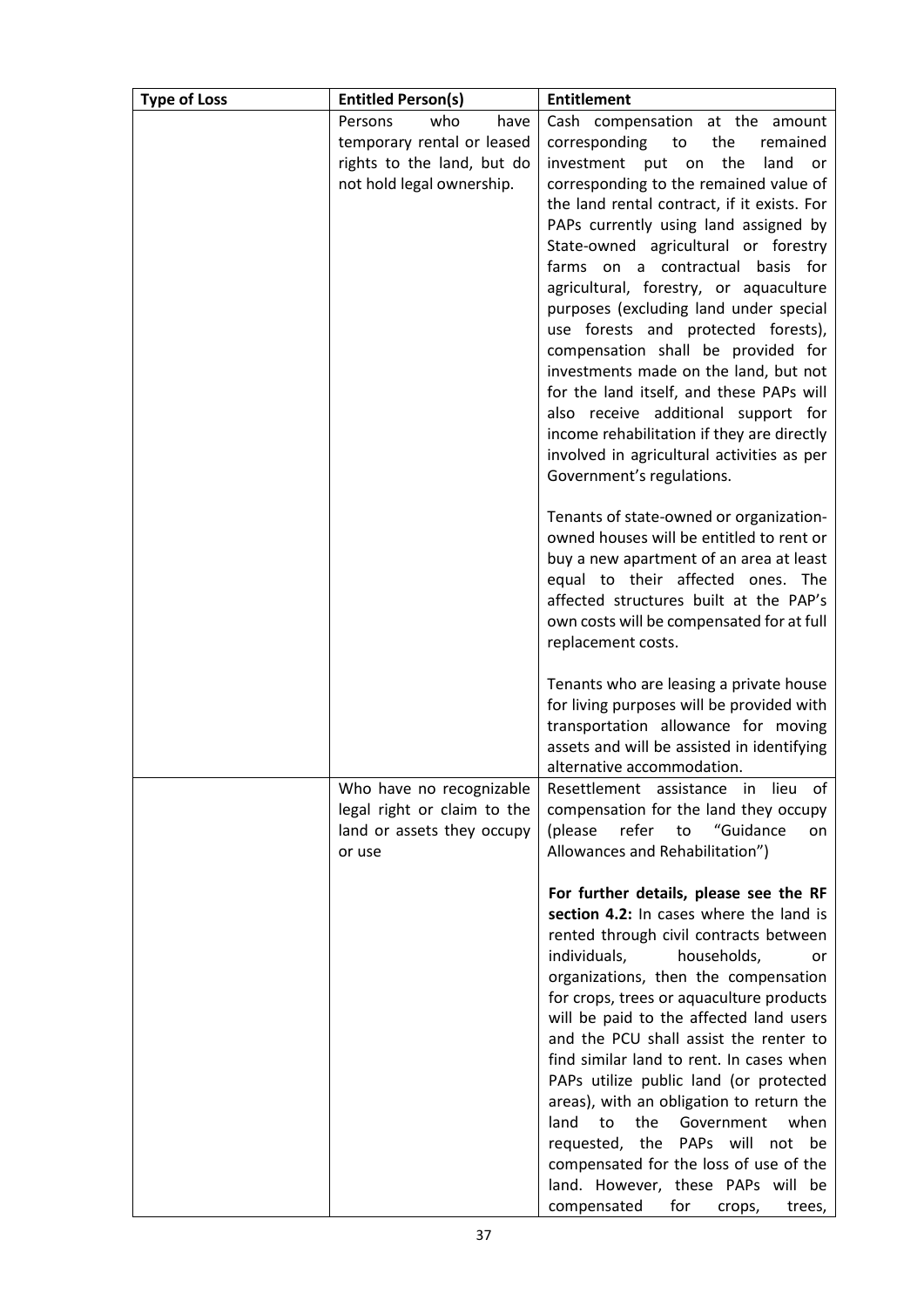| <b>Type of Loss</b>                                                    | <b>Entitled Person(s)</b>                                                                                                                                                                    | <b>Entitlement</b>                                                           |  |
|------------------------------------------------------------------------|----------------------------------------------------------------------------------------------------------------------------------------------------------------------------------------------|------------------------------------------------------------------------------|--|
|                                                                        |                                                                                                                                                                                              | structures, and other assets they own or<br>use, at full replacement cost    |  |
| Loss of occupying and/or<br>using the land without<br>having ownership | Persons who encroach on<br>the area after the cut-off<br>date                                                                                                                                | Not entitled to compensation or any<br>other form of resettlement assistance |  |
| Loss of owned or used<br>assets other than land                        | Who have formal legal<br>$\bullet$<br>rights to land or assets<br>(including customary<br>and traditional rights<br>recognized under the<br>laws of the country                              | Full compensation for loss of owned or<br>used assets other than land        |  |
|                                                                        | Who do not have<br>$\bullet$<br>formal legal rights to<br>land or assets at the<br>time the census begins,<br>but have a claim to<br>such land or assets<br>recognized under<br>national law | Full compensation for loss of owned or<br>used assets other than land        |  |
|                                                                        | Who have no<br>$\bullet$<br>recognizable legal right<br>or claim to the land or<br>assets they occupy or<br>use                                                                              | Full compensation for loss of owned or<br>used assets other than land        |  |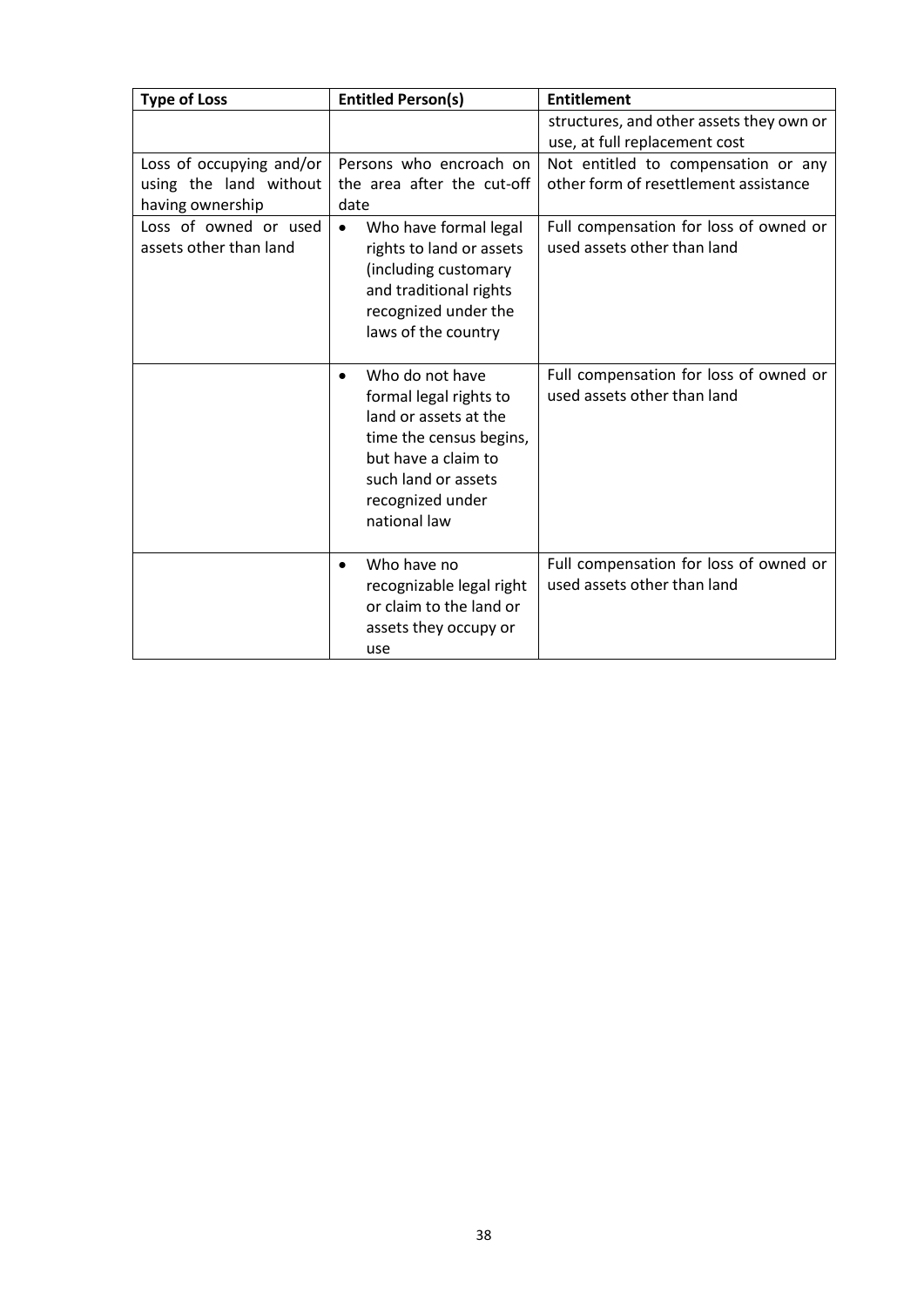## **6. Methods of Asset Valuation**

As required by the World Bank's ESS5, a Replacement Costs Survey (RCS) will need to be done for each subproject with PAP land acquisition/displacement to establish the basis for calculating replacement costs of the land, crops, maintenance to the water resource, dams structures, assets, etc. that will be affected by the Project. An independent price appraisal consultant specialized in assessing such costs should be engaged by the PCU to conduct the replacement costs survey.

More specifically, for the loss of residential land, PAPs(including those without formal/customary right to the land) would receive financial compensation determined by local authorities/Evaluation Committee. In addition, compensation would be given for specific assets on the land itself (e.g. housing). For agricultural land, compensation is currently only provided for crops or trees. Valuation for these are crops/trees and different compensation categories is conducted by inventory committees from the Ministry of Public Works and Highways, in close coordination and collaboration with other relevant ministries and departments. For example, compensation for trees is based on their market value, as decided by the MPWH in consultation with relevant staff within the department of agriculture, forestry, horticulture, sericulture, etc. The latest rates will be used and clearly indicated within any subproject RPs. The compensation for the crops and trees considers land, age, type of fruits (if flowering), and a checklist for all types of crops/trees already endorsed by the government agency with prices. Once a compensation amount is determined, the evaluation committee then negotiates with the beneficiaries and signs a certification document stating that the beneficiary agrees with the certificate. Once signed, the beneficiary takes this certificate to the financial department or MAI (with five locations, including Aden and Hodaida).

The Government of Yemen will need to ensure that compensation payment proposed to affected households is at the replacement costs (for land and structures) and/or at market prices (for crops/trees). The RCS will be conducted in a participatory manner with relevant stakeholders. The formal process involves the Evaluation Committee (which includes a legal, financial, and technical expert) defining the area of land in question, determining the right of way, and checking the documents of the land-owner/beneficiary/tenant in question. The EC then conducts an initial evaluation of the land and prepares and signs a report with their valuation. Based on this, the EC prepares a compensation statement. The compensation is then paid by Local Authorities and endorsed by the recipient(s).

In most instances, the land used will be either: (i) government lands donated through a Voluntary Land Donation (VLD) agreement between the ministries involved, and thus compensation will not be required; or (ii) community/farming land donated through a voluntary land donation between the community/farmers and the MAI/project implementing agencies, in which case the voluntary land donation does not require compensation as it is voluntary and covered the VLD agreement.

**Asset Valuation Methods:** Asset valuation will depend on whether the asset is tangible or intangible. Specifically:

- *Tangible assets***:** The valuation of losses in physical assets will be carried out by assessing the market value of the assets, if known, and estimating the replacement cost. Replacement cost is simply calculated as the cost of replacing the lost assets plus any transaction costs associated with bringing the asset to pre-displacement value.
- *Intangible assets*: For intangible loses that cannot easily be valued in monetary terms (i.e., access to employment opportunities, public services, natural resources, social capital), the project will attempt to establish access to equivalent resources and earning opportunities that are acceptable to the PAPs.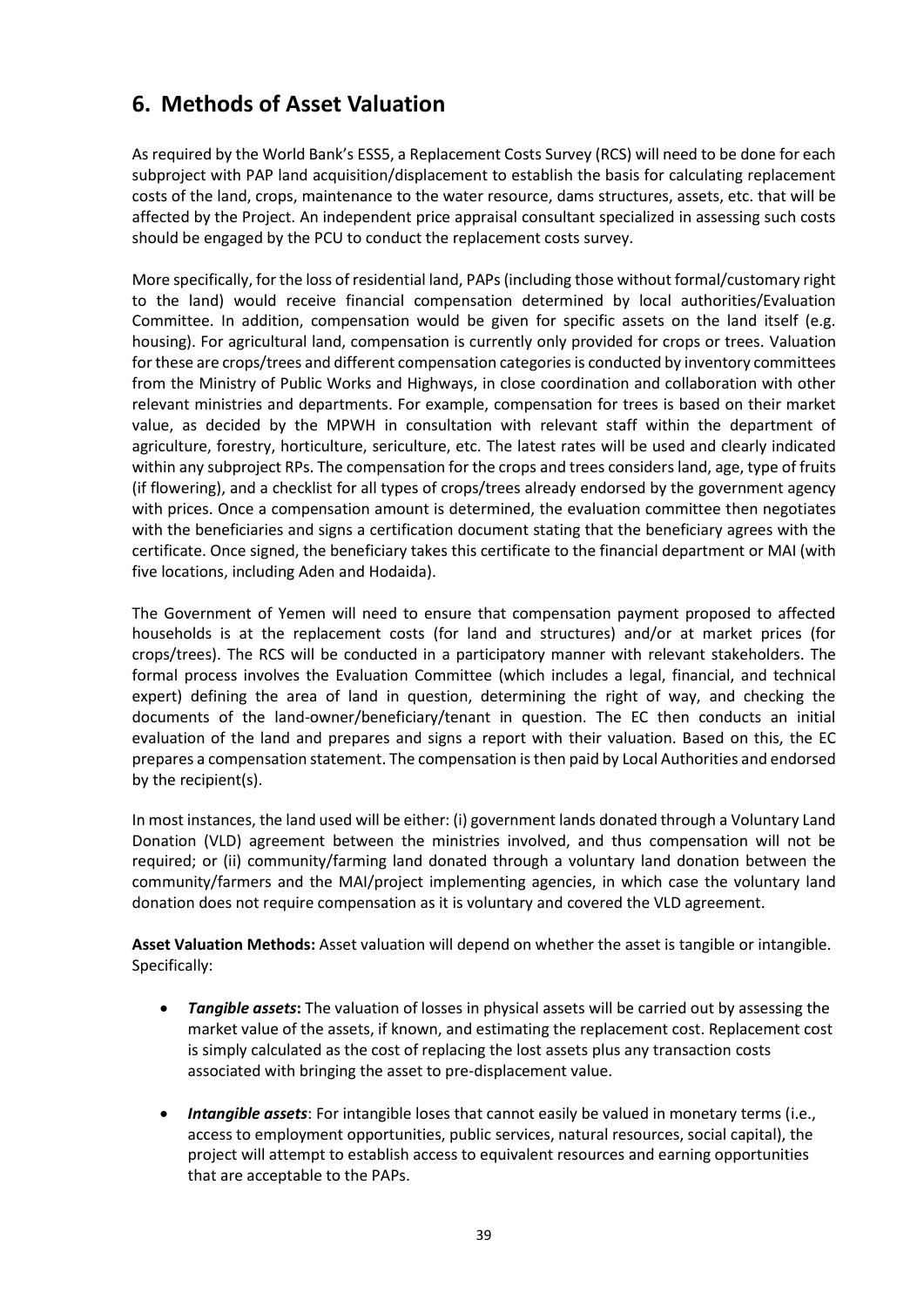# **7. Project's And Risks and Impacts**

UNDP and FAO with their IPs should assess and ensure the voluntary land donation to aviod any risk is connected to the following, below:

| <b>Potential risk</b>                                                                                                                                                                       | <b>Impact</b>                                                                                                                                                            | <b>Mitigation actions</b>                                                                                                                                                                                                                                                      |
|---------------------------------------------------------------------------------------------------------------------------------------------------------------------------------------------|--------------------------------------------------------------------------------------------------------------------------------------------------------------------------|--------------------------------------------------------------------------------------------------------------------------------------------------------------------------------------------------------------------------------------------------------------------------------|
| <b>Sub-projects</b><br>with minor<br>land<br>acquisition<br>or<br>restrictions<br>on land use                                                                                               | No significant impact on<br>incomes or livelihoods                                                                                                                       | RP to establish eligibility criteria<br>for affected persons.<br>Set out procedures and<br>standards for compensation, and<br>incorporate arrangements for<br>consultations; and<br>Setup monitoring and addressing<br>grievances;                                             |
| <b>Projects</b><br>causing<br>physical<br>displacement                                                                                                                                      | low impact on resettling<br>some of the affected<br>people to new location                                                                                               | $\bullet$<br>A detailed plan will set out the<br>additional measures relevant to<br>relocation of affected persons;                                                                                                                                                            |
| <b>Intervention</b><br>or projects<br>involving<br>economic<br>displacement                                                                                                                 | significant impacts on<br>livelihoods or income<br>generation                                                                                                            | A mitigation plan will set out the<br>$\bullet$<br>additional measures relating to<br>livelihood improvement or<br>restoration                                                                                                                                                 |
| projects that<br>may impose<br>changes in<br>land or<br>protected<br>areas or<br>other<br>common<br>property<br>resources<br>that local<br>people may<br>depend for<br>livelihood<br>means. | Impacts on restricting<br>access to resources in<br>legally designated parks<br>or local people<br>impacted negatively on<br>their may depend for<br>livelihood purposes | A mitigation plan will establish<br>including and not limited to<br>A participatory process for<br>determining appropriate<br>restrictions on use<br>set out the mitigation measures<br>to address adverse impacts on<br>livelihoods that may result from<br>such restrictions |
| <b>Projects that</b><br>include<br>voluntary<br>land<br>donation                                                                                                                            | Impacts on lands<br>belongs to multiple<br>inhiritns or may have<br>legal issues in courts                                                                               | Insure that the voulntray donated<br>land is free from any legal issues or<br>inhiritants problem by a stamped and<br>approved document from the legal<br>agency and court.                                                                                                    |

**Table 10: Potential risk, impact and mitigation actions**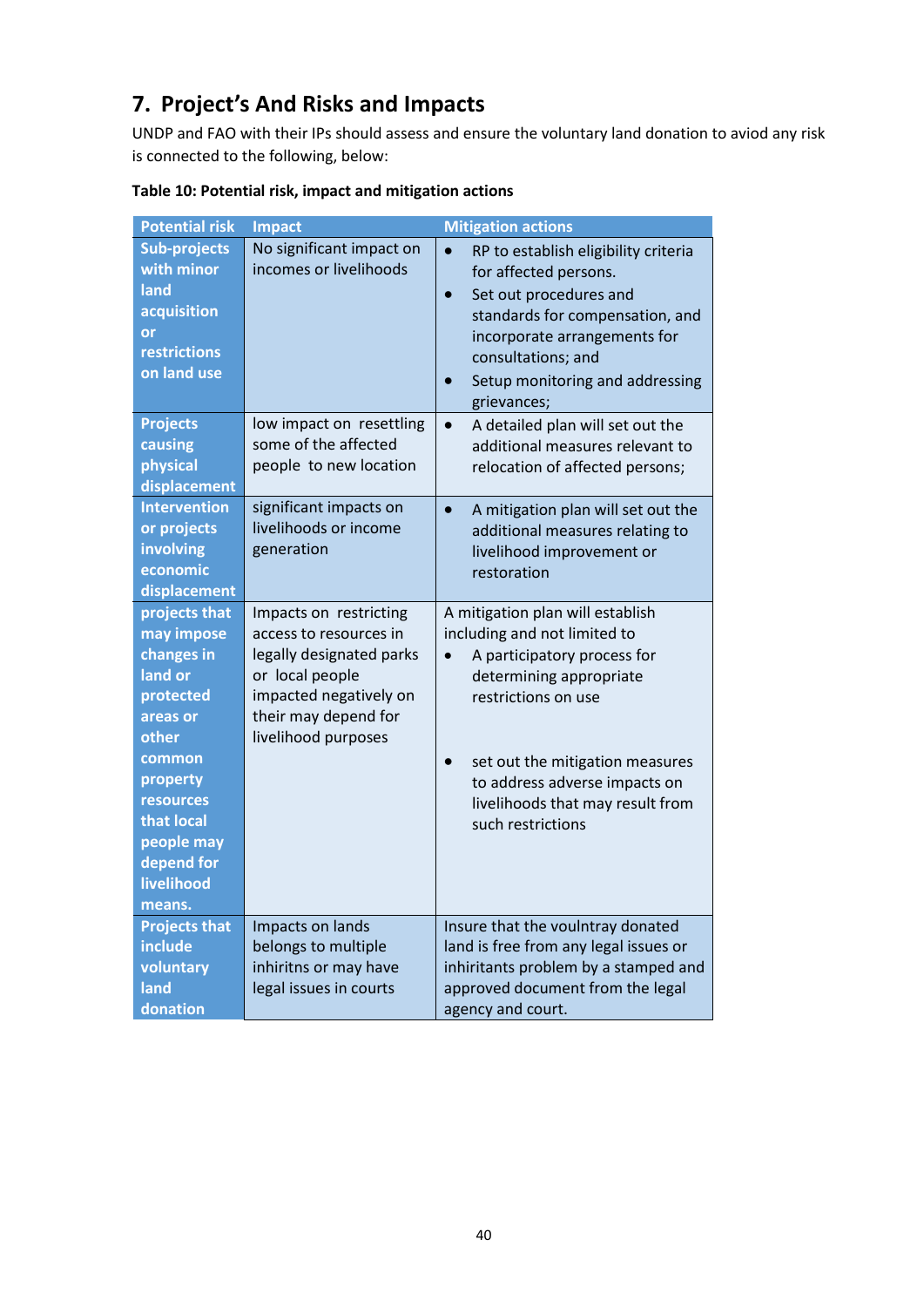## **8. Consultation & Disclosure**

Consultations and subsequent disclosure of information pertaining to this RF, subprojects involving resettlement, and/or any physical and/or economic displacement will follow the process outlined in the project's Stakeholder Engagement Plan. Community consultation and participation will be undertaken from the planning stage to implementation and monitoring phases of subprojects involving: a) land acquisition; b) compensation (including for economic or physical displacement); and/or c) asset/property replacement.

Public consultations and participation are essential features of this project, and the project will use public consultation as a platform for to inform and receive feedback from its project beneficiaries and other key stakeholders. Public consultation and participation will also help to create sense of ownership for the project. The consultation mechanism detailed in the SEP aims to provide people with an opportunity to present their views and values. It encourages discussion on and consideration of sensitive social and economic mitigation measures and potential trade-offs, as well as alternative options to sub-project interventions which may otherwise result in economic or physical displacement (even if only temporary). The public consultation shall be an on-going activity taking place throughout the entire project cycle. Hence, public consultation shall take place during:

- Project inception and planning.
- Screening and assessing phase;
- Implementation and monitoring phase
- Compensation planning.
- Drafting and reading/signing of the compensation contracts

Given the emergency context in Yemen and the covid-19 complications, consultation to develop this RF has been limited to key informant discussions with government counterparts and implementing agencies. In order to address the need for further consultation, consultation on all safeguards instruments under the FSRRP are planned for the project's Inception Workshops (one in the North, one in the South). The Inception Workshop in the South (Aden) was already organized on the 6 December 2021 with the participation of UN head of agencies (FAO, WFP and UNDP) and related stakeholders. The Inception Workshop for the North (Sana'a) is planned for January 2022.

Moving forward, consultations will involve more locals at community-level and will be conducted based on (i) on ground presence (in-person meetings, when possible and safe); and (ii) remote consultations if/when access to areas are limited, be that due to security or covid-restrictions.

Consultation for the development of subsequent RPs (based on the principles in this RF and focused on beneficiaries/Project Affected Persons (PAPs)/relevant communities/other stakeholders) are to be held prior to subproject implementation of a given subproject involving resettlement and/or economic displacement. In most instances, the relevant implementing agency would conduct consultations (including with women, minorities, and vulnerable populations) in the sub-project area and will record attendance (gender disaggregated) and key takeaways for inclusion in the related RP.

**Disclosure & Notification Procedures:** in instances where non-government or communal land is required, the Government will issue a notice which indicates the:

- Government's proposal to acquire the land.
- Purpose for which the land is needed.
- Proposal or plan may be inspected at various access points, including offices of the local authorities in the project governorate, during working hours.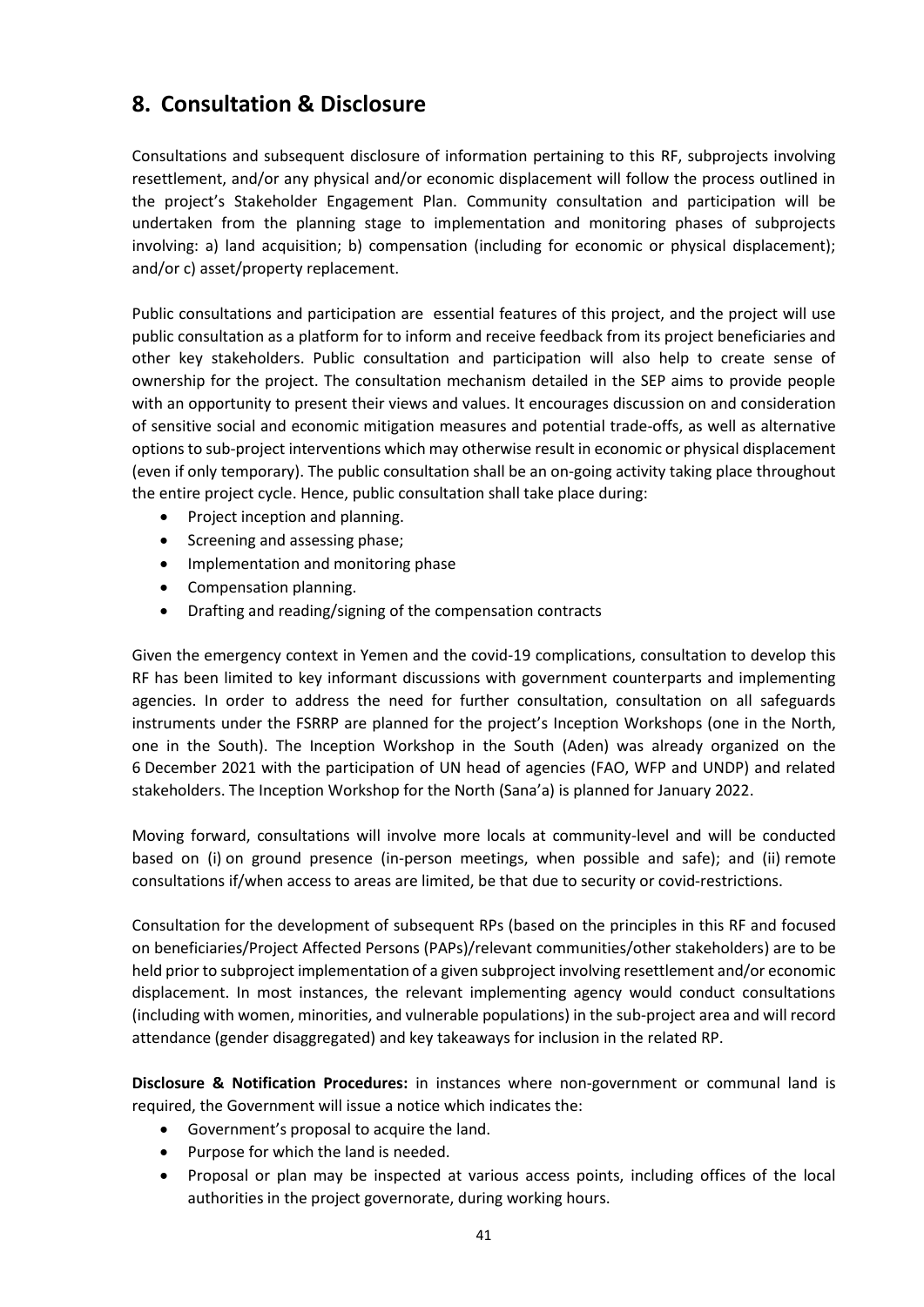- PAPs may, by written notice, object to the transaction giving reasons for doing so, through the project's GRM with copies shared with to the local authorities.
- Timeline for filing objections following the first public announcement or appearance of the notice.
- Project team will ensure that PAPs have received this notification ahead of time

**Approval and Disclosure of RF and subsequent RPs:** This RF and subsequent RPs are to be approved/cleared by the government of Yemen and implementing partners, translated into local language, and disclosed to the PAPs and stakeholders in a culturally appropriate manner. Principles for disclosure should follow the guidance provided in the project's Stakeholder Engagement Plan, specifically for guidance on ensuring understanding amongst illiterate groups (e.g., use of pictures when needed to depict the process followed; orally delivering the messages; etc.).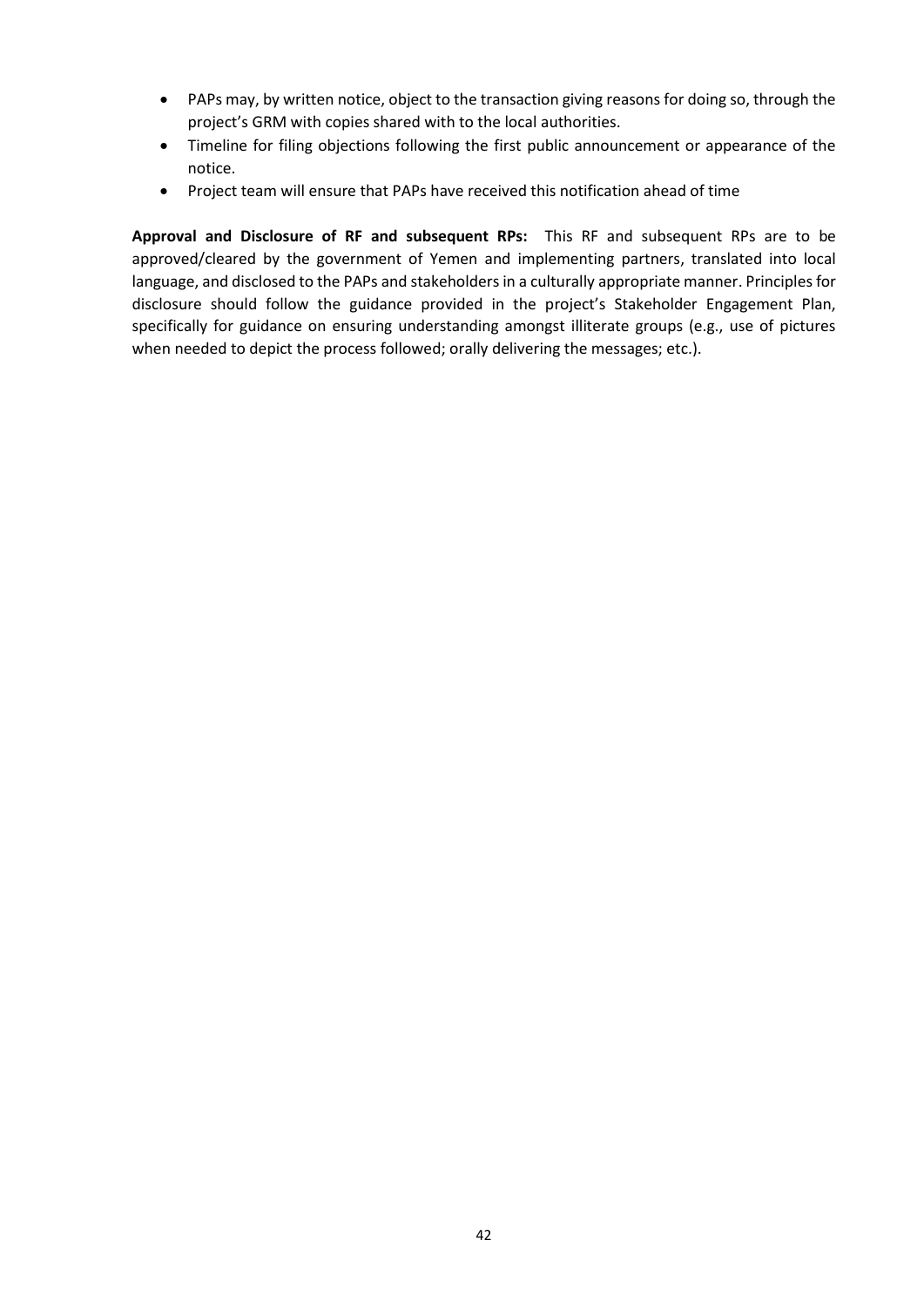## **9. Grievance Mechanism**

To address complaints or concerns related to project activities, UNDP will be managing complaints received under component 1. It will be critical to have good communication on the processes of the GM system, both in terms of beneficiaries' rights and the boundaries of the system. Complaints received by the GM system will be registered, tracked, investigated, and promptly resolved. This GM is summarized in the Stakeholder Engagement Plan and will be further elaborated and updated. The proposed project will adopt the GM of FAO UNDP and WFP in addition to the SFD, SMEPS and PWP GM. The FAO and WFP will take overall responsibility for managing complaints received through SFD and SMEPS, under components 2,3 and 4. The FAO will disseminate the hotline number at regional and local levels to increase accountability at those levels to citizens' inquiries. This GM system will include multiple uptake mechanisms (telephone, complaints box, website, email, and text messaging).

The FAO grievance mechanism (GM) for this project is already in place (in accordance with ESS10) and will be used to capture and address specific concerns about compensation, relocation, and/or livelihood restoration measures raised by displaced persons (or others) in a timely fashion. The project follows the already established FAO, UNDP and PWP in Yemen and SFD, PWP and SMEPS's Grievance Mechanism (GM). All project partners will facilitate the amicable resolution of beneficiaries' concerns of project activities respectively regarding alleged or potential violations of FAO's, UNDP, WFP, PWP, SMEPS and SFD's, but also World Bank Group's ethical, social, environmental, and Gender Based Violence / Sexual Exploitation and Abuse (GBV-SEA) standards and commitments.

The primary and overall purpose of the project's GM is threefold: (i) respect project stakeholders' Human Rights; (ii) Do No Harm during the project interventions to beneficiaries, including affected, interested and disadvantages people will be addressed immediately; and (iii) provide clear and accountable means for project affected and/or impacted persons to freely raise complaints and seek remedies when they believe they have been harmed by the project interventions and/or project staff, and their lives have been worse off as a result of such interventions. An effective, inclusive, and responsive GRM also facilitates project progress by reducing the risk that unaddressed complaints eventually lead to construction delays, adverse public attention, and lengthy court procedures as a last resort.

Within the project's GM, FAO, UNDP, and WFP will consider feedback and complaints that may be received by stakeholders<sup>6</sup>, as part of its commitment to engaging Yemen citizen recipient of project activities, freely and fairly. It is the responsibility of all project staff to clearly explain the rights to complain and the method(s) in which to convey those complaints in a formal manner for grievance redress.

FAO, UNDP, WFP and implementing partners together with their financial partner, the World Bank, will always maintain confidentiality for any beneficiary wishing to make a formal complaint about FAO, UNDP, and WFP's programme. Awareness of the GM will be raised among stakeholders in every stakeholder's consultation and participation meeting during the lifecycle of the project. The Project Manager, in close collaboration with the supporting safeguards team in the FAO, UNDP and WFP Office (including GBV specialist), will take overall responsibility for addressing concerns brought to the attention of the FAO team (focal points) regarding any social and environmental safeguards and/or GBV impact issues due to subproject activities. Concerns must be addressed at the closest appropriate

<sup>6</sup> Feedback can be both positive and negative and is generally to do with minor issues; it can be given formally or informally. Complaints are often to do with more serious issues, when things have gone wrong and when whoever makes the complaint wants a tangible change and a respect of his/her human rights to occur.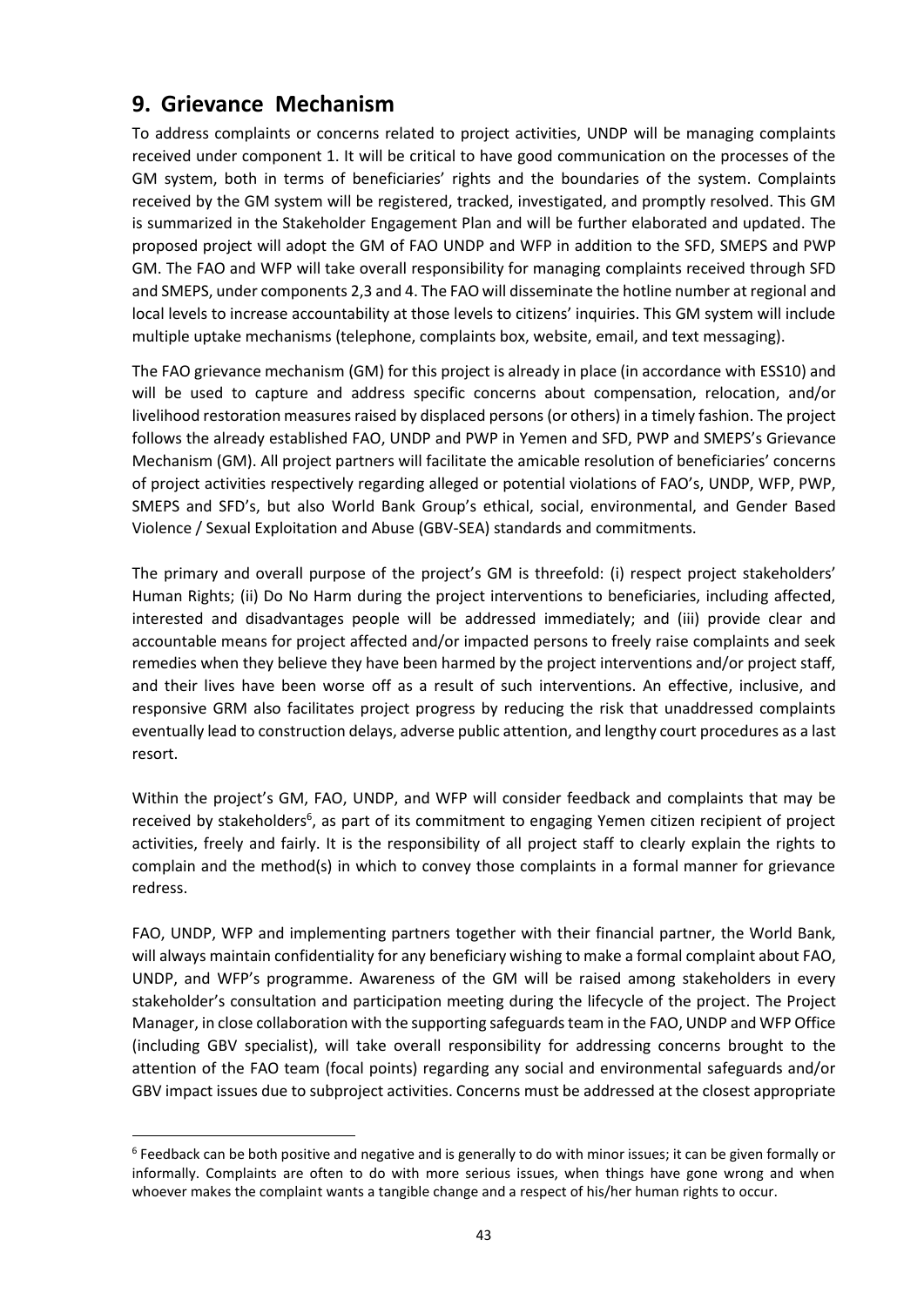level. If a concern or grievance cannot be resolved through consultations and mediations at the project management level, a complaint requesting a Compliance Review may be filed with the Office of the Inspector-General (OIG) in accordance with the Guidelines for Compliance Reviews; as well as with the GRS (grievance redress system) of the World Bank Group.

Once the sub-project activities and areas are clearly defined, and in consultation with local communities, arrangements for registering grievances and/or complaints from project-affected and/or impacted people will be developed and relevant to that given subproject. Multiple access points will be provided (e.g., toll-free telephone number, short-message-system/SMS, website, email, etc.) so that beneficiaries will know whom to contact about their concerns. The contact information of FAO, UNDP, WFP, SFD, PWP and SMEPS will be shared with target communities in local (Arabic) languages.

Where the community members or potential beneficiaries see the risk of being excluded from the project, they can contact the project partners via the access points mentioned above. Staff will treat complaints with respect by listening, accepting and receiving the complaints from the recipient communities. If complaints can be solved immediately on the spot in a more amicable way, then staff must be encouraged (and managed) to explore it fully, and clearly documents it in the project document for records and archives, as well as lessons learned to feed into next generation projects in Yemen and/or sub-region, sharing the same cultural behaviour.

The above access points will be established at the level of central offices of FAO, WFP, SMEPS and SFD. The SFD and PWP and SMEPS has also an established mechanism in place at the level of its field offices and branches throughout the country. On the ground level, FAO Monitoring & Evaluation Officers will be in charge of day-to-day monitoring of activities in the field and will regularly report to PMU any cases revealed with regards to the feedback and complaint. Similarly, UNDP Safeguard and M&E officers and specialist will be following up and reporting with SFD and PWP in any complaints and HCM to the WB, PMU and UNDP HQ.

Dedicated staff from UNDP, including Project manager and deputy, M&E (international and two national staff) and Safeguard (IESS, ESS, OHS and Gender officer) will be working collaboratively with SFD and PWP to ensure handling the complaints cases according to WB and UNDP safeguards requirements. Besides SFD and PWP have existed system and designated staff to on safeguard, M& E and Gender specialist to ensure handling the complaints at fields, branches, and HQ offices.

A dedicated person at the FAO Representation level (i.e., Project Task Team Leader [TTL]'s Team Assistant) will assist both the TTL and the Social and Environmental safeguards specialist, as well as the GBV specialist, in properly recording all complaints and other grievances taken to ensure timely recording and address of project stakeholders' complaints and efforts to seek restoration or enforcement of their human rights. In short, this team will be responsible for regularly recording complaints received by FAO, WFP, SMEPS and SFD and ensure both their timely management including recording how they were addressed. Quarterly status reports aggregating information on grievances received and addressed will be prepared and shared with the PMU for concordance, prior to being shared with the World Bank and made available for external monitoring and evaluation purposes for the Components 2, 3 and 4.

#### **Grievance Resolution:**

#### *For component 1 (this component has low impact on land and resettlement)*

In cases complaints are not resolved by SFD and PWP, they should be escalated to UNDP for further investigation, study, and closure. Complaints Handling Mechanisms (HCM) will be applied as following: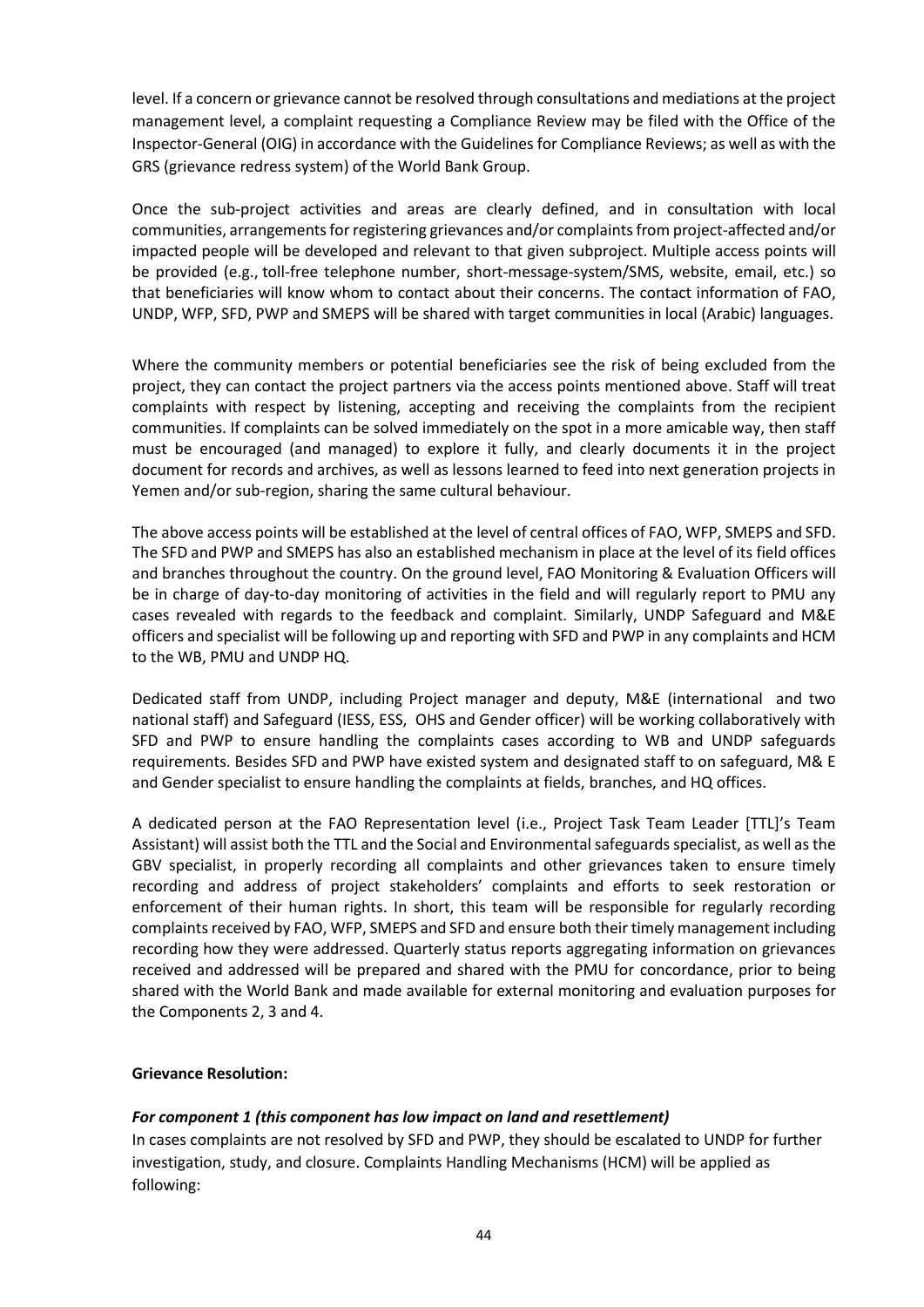- IPs GRM will apply, and will activate at three levels of compliant settlement (at 1<sup>st</sup> field, 2<sup>nd</sup> branch, 3rd Head Office levels of SFD and PWP).
- The TPM Call Center will be assigned by UNDP to verify the lists of complaints on monthly basis and provide a report. IPs therefore will need to share GRM list bi-weekly (perhaps through linking to the new MIS)
- UNDP will dedicate a number (call, SMS, WhatsApp) for complainants who might not be satisfied with IPs' resolution and would want to escalate to higher level (4<sup>th</sup> level of HCM).
- IPs will ensure that the dissatisfied complainants are well-informed to the UNDP's dedicated number. TPM may also assist in this issue, by calling all complainants and refer the dissatisfied ones to the 4<sup>th</sup> level of UNDP)
- If still complainant is dissatisfied after UNDP's intervention, another level will be introduced to escalate to UNDP SRM HQ (UNDP Regional office).

| <b>UNDP and partners (component 1)</b> | <b>Address and contact</b>                                                                                                                                                            |
|----------------------------------------|---------------------------------------------------------------------------------------------------------------------------------------------------------------------------------------|
| <b>At SFD and PWP</b>                  | Field and Branches offices should response within 5 days                                                                                                                              |
| At SFD HQ                              | Contact person: Mr. Mohammed Al-Antari<br>Email: chm hq@sfd-yemen.org<br>8009800/772045256                                                                                            |
|                                        | The complaints cases should be mitigated within 14 days and<br>response within 5 days.                                                                                                |
| At PWP HQ                              | Contact person: Mr. Abdulrahman Sarhan<br>Email: a.sharhan@pwpyemen.org<br>8002626/77526262<br>The complaints cases should be mitigated within 14 days and<br>response within 5 days. |
| <b>At UNDP in Yemen</b>                | Nahid Hussein<br>Email: nahid.hussein@undp.org<br><b>UNDP Safeguard Specialist</b><br>Email: mey.ahmed@undp.org<br><b>UNDP M&amp;E Specialist:</b><br>Email: kazi.hossain@undp.org    |
| At UNDP HQ Office                      | Call: 001-844-595-5206<br>Email: project.concerns@undp.org<br>Address: Attn: SECU/SRM, OAI, UNDP<br>1 U.N. Plaza, 4th Floor, New York, NY USA 10017                                   |

### *For the components 2,3 and 4 (these components have no impacts on land and resettlement as ESF indicated)*

In cases where the grievance cannot be handled at the project level, the PMU will first explore any likely mediation stream at ministerial and/or local administration level prior to upscaling it to the FAO Representation in the country.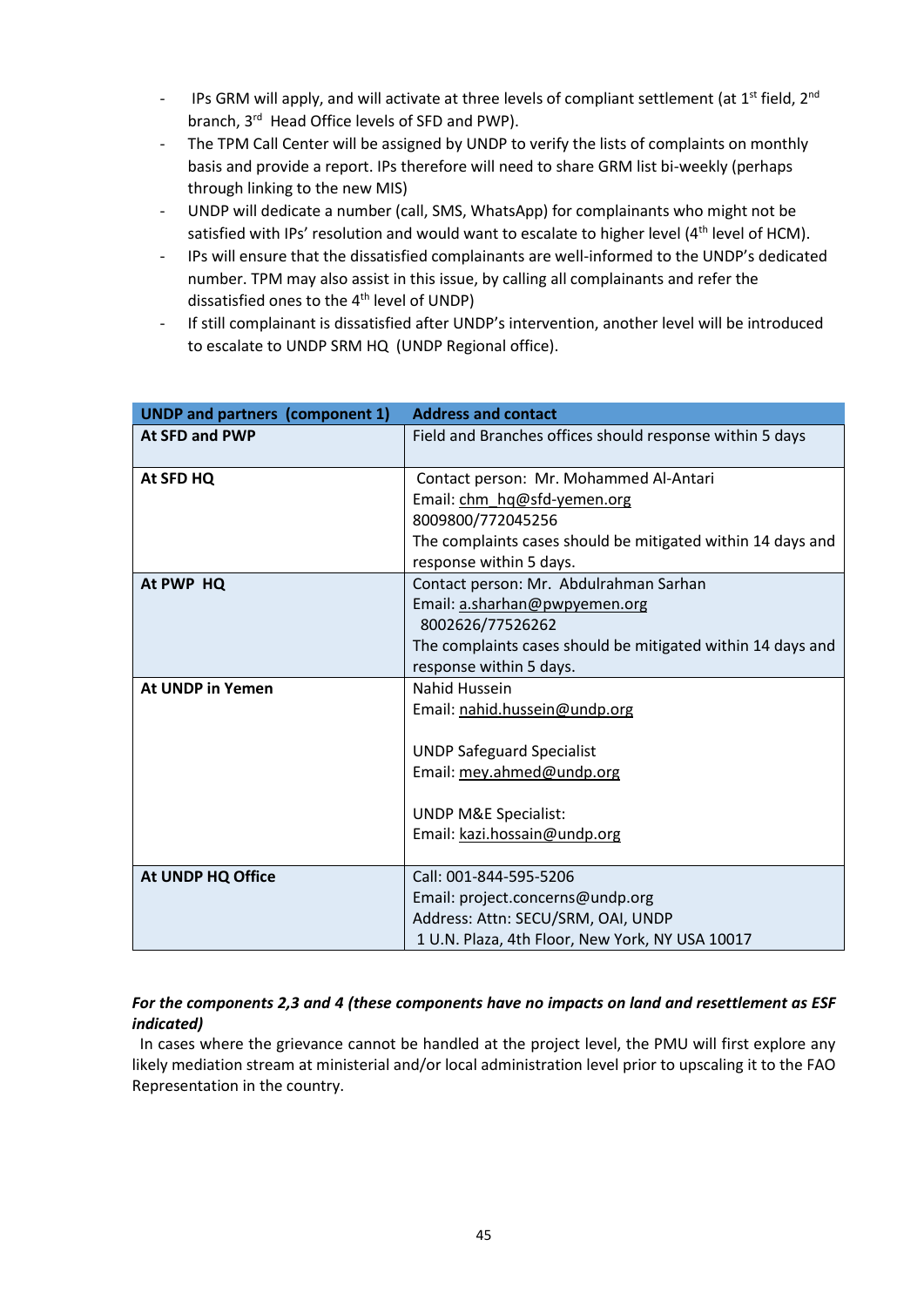| Project                                                            | Must respond within 5 working days.                                                                                                                                                                                                                                                                                                                                                                                                 |
|--------------------------------------------------------------------|-------------------------------------------------------------------------------------------------------------------------------------------------------------------------------------------------------------------------------------------------------------------------------------------------------------------------------------------------------------------------------------------------------------------------------------|
| Management Unit                                                    |                                                                                                                                                                                                                                                                                                                                                                                                                                     |
| Project<br>Coordination<br>Unit                                    | Any organization may receive a complaint and must provide proof of receipt,<br>inviting the person to have a meeting specifically to document the case. If the case<br>is relevant, the receiver must send the information to all Technical Steering<br>Committee (TSC) members and call for a meeting to deal with the problem. The<br>response must be sent within 5 working days after the meeting of the steering<br>committee. |
| <b>FAO</b><br>Representation                                       | Must respond within 5 working days, in consultation with Technical Steering<br>Committee TSC.<br>FAO-YE@fao.org<br>Dr. Hussein Gadain<br>Hussein.Gadain@fao.org<br>Toll-free telephone number and SMS (from all mobile companies and land line):<br>800 19 19<br>WhatsApp: 776 01 30 30<br>Email: Yemen-Feedback@fao.org                                                                                                            |
| <b>Regional FAO</b><br>Office for Near<br>East and North<br>Africa | Must respond within 5 working days in consultation with FAO's Representation.<br>Serge Nakouzi<br>FAO-RNE@fao.org; RNE-ADG@fao.org<br>Serge.Nakouzi@fao.org<br>Tel: (202) 3331 6000 to 3331 6007                                                                                                                                                                                                                                    |
| Office of the<br>Inspector<br>General (OIG)                        | To report possible fraud and bad behavior by fax, confidential:<br>(+39) 06 570 55550<br>By e-mail: Investigations-hotline@fao.org<br>By confidential hotline: (+39) 06 570 52333                                                                                                                                                                                                                                                   |

For details on the handling of GBV/SH/SEA cases, please refer to the ESMF's Annex 4, which provides the detailed case management process and principles to follow.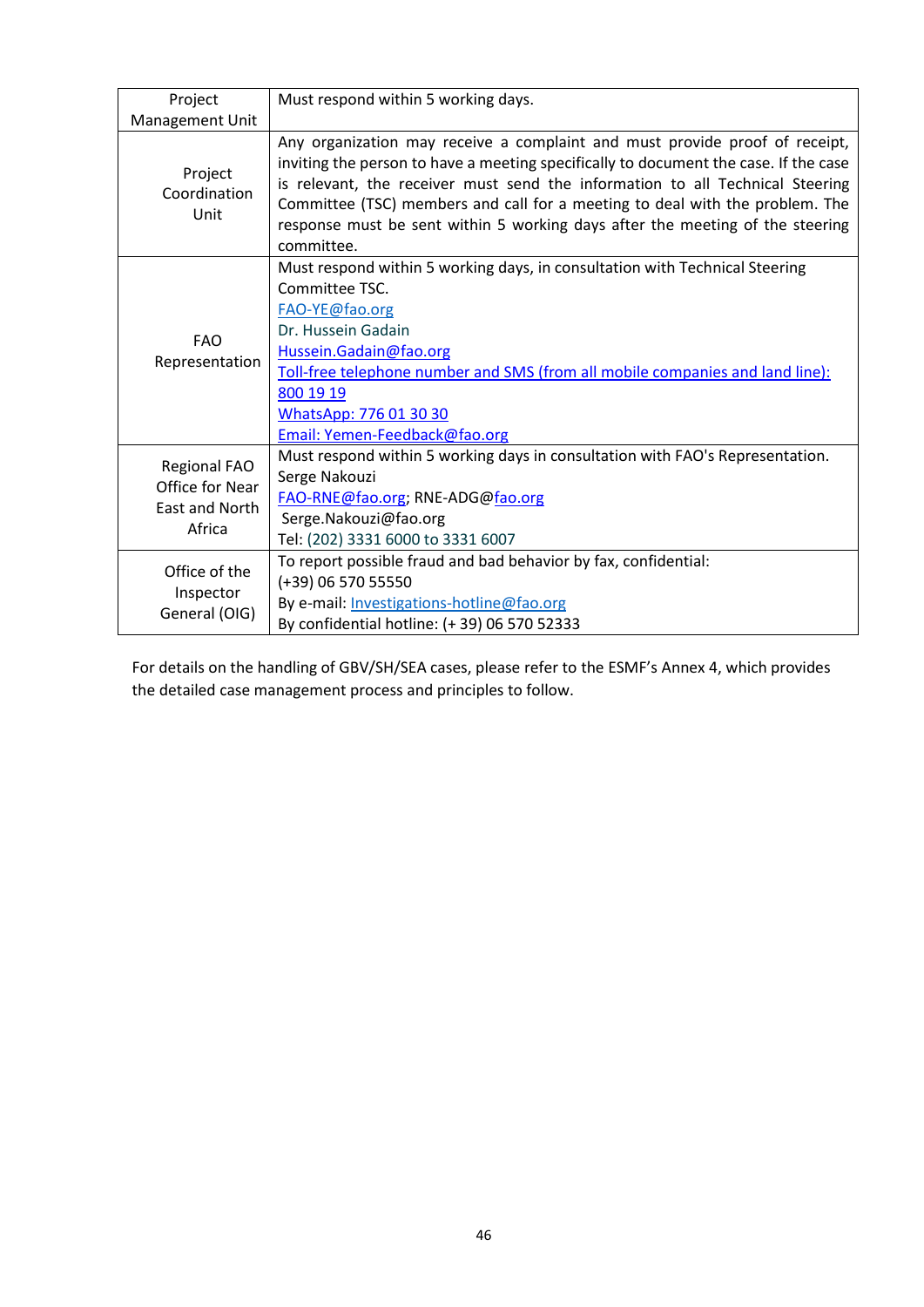## **10. Implementation & Monitoring Arrangements**

The implementation and monitoring for the RF will be conducted in line with the overall project ESMF. Specifically, implementation of the RF will occur in tandem with the broader ESMF screenings and subsequent document preparation (e.g., RPs, ESMPs), and will be ultimately supervised by the Lead National Social & Environmental Safeguards Specialist. Implementation of subsequent Resettlement Plans (RPs) for the sub-projects will be periodically supervised and monitored by the UNDP and its respective project implementation team and Third Monitoring Party (TMP) in a close coordination with the SFD and PWP and project safeguards and M&E specialists. Information will also be provided, if/when needed, to any independent monitoring agencies deemed necessary during project implementation. Report and Findings will be submitted and presented in quarterly basis to the WB and monthly with safeguard specialists from the project partners. recorded in biannual reports to be shared with the FAO's Project Coordination Unit and the World Bank. Internal monitoring and supervision will:

- Verify that the baseline information of all PAPs has been carried out and that the valuation of assets lost or damaged, and the provision of compensation, resettlement and other rehabilitation entitlements has been carried out in accordance with the provisions of this Framework and the respective RP.
- Oversee that the RPs are implemented as designed and approved.
- Verify that funds for implementing the RPs are provided in a timely manner to the Project Implementation Teams and in amounts sufficient for their purposes, ensuring that such funds are used by the respective implementation teams in accordance with the provisions of the RP.
- Record all grievances and their resolution and ensure that complaints are dealt with in a timely manner.

Whilst most compensation is predominantly land-for-land and/or covered under other supports from the project (to avoid any economic displacement), site-specific Resettlement Plans will include details on compensatory budget arrangements as needed. For guidance, please refer to Annex 4, which includes examples of the monitoring indicators and required details. For budget to cover the cost of consultations and engagement throughout the development of RPs, this is listed within the broader ESMF as a lump-sum for funds required to prepare the documents and consult with communities/etc.

For examples of monitoring indicators, please refer to Annex 4.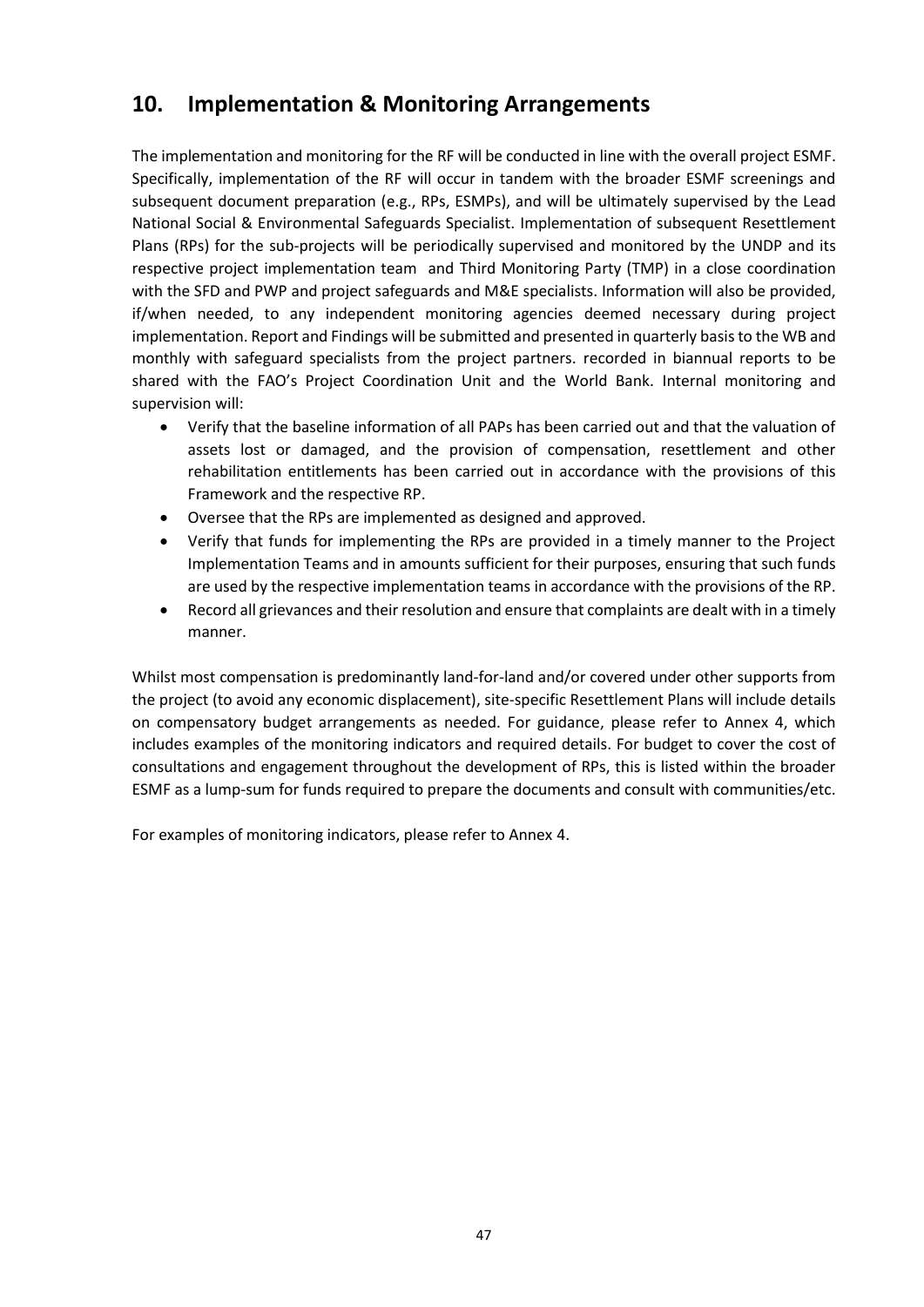## **11. ANNEXES**

## *11.1 Annex 1. Elements and Outline for a Resettlement Plan*

### **Resettlement Plan**

The scope of requirements and level of detail of the resettlement plan vary with the magnitude and complexity of resettlement. The plan is based on up-to-date and reliable information about (a) the proposed project and its potential impacts on the displaced persons and other adversely affected groups, (b) appropriate and feasible mitigation measures, and (c) the legal and institutional arrangements required for effective implementation of resettlement measures.

#### **Minimum elements of a Resettlement Plan**

- **1. Description of the project.** General description of the project and identification of the project area.
- **2. Potential impacts.** Identification of:
	- a. the project components or activities that give rise to displacement, explaining why the selected land must be acquired for use within the timeframe of the project.
	- b. the zone of impact of such components or activities;
	- c. the scope and scale of land acquisition and impacts on structures and other fixed assets;
	- d. any project-imposed restrictions on use of, or access to, land or natural resources;
	- e. alternatives considered to avoid or minimize displacement and why those were rejected; and
	- f. the mechanisms established to minimize displacement, to the extent possible, during project implementation
- **3. Objectives.** The main objectives of the resettlement program.

**4. Census survey and baseline socioeconomic studies.** The findings of a household-level census identifying and enumerating affected persons, and, with the involvement of affected persons, surveying land, structures, and other fixed assets to be affected by the project. The census survey also serves other essential functions:

- a) identifying characteristics of displaced households, including a description of production systems, labor, and household organization; and baseline information on livelihoods (including, as relevant, production levels and income derived from both formal and informal economic activities) and standards of living (including health status) of the displaced population;
- b) information on vulnerable groups or persons for whom special provisions may have to be made;
- c) identifying public or community infrastructure, property or services that may be affected:
- d) providing a basis for the design of, and budgeting for, the resettlement program;
- e) in conjunction with establishment of a cut off date, providing a basis for excluding ineligible people from compensation and resettlement assistance; and
- f) establishing baseline conditions for monitoring and evaluation purposes. As the Bank may deem relevant, additional studies on the following subjects may be required to supplement or inform the census survey:
- g) land tenure and transfer systems, including an inventory of common property natural resources from which people derive their livelihoods and sustenance, non-title-based usufruct systems (including fishing, grazing, or use of forest areas) governed by local recognized land allocation mechanisms, and any issues raised by different tenure systems in the project area;

(h) the patterns of social interaction in the affected communities, including social networks and social support systems, and how they will be affected by the project; and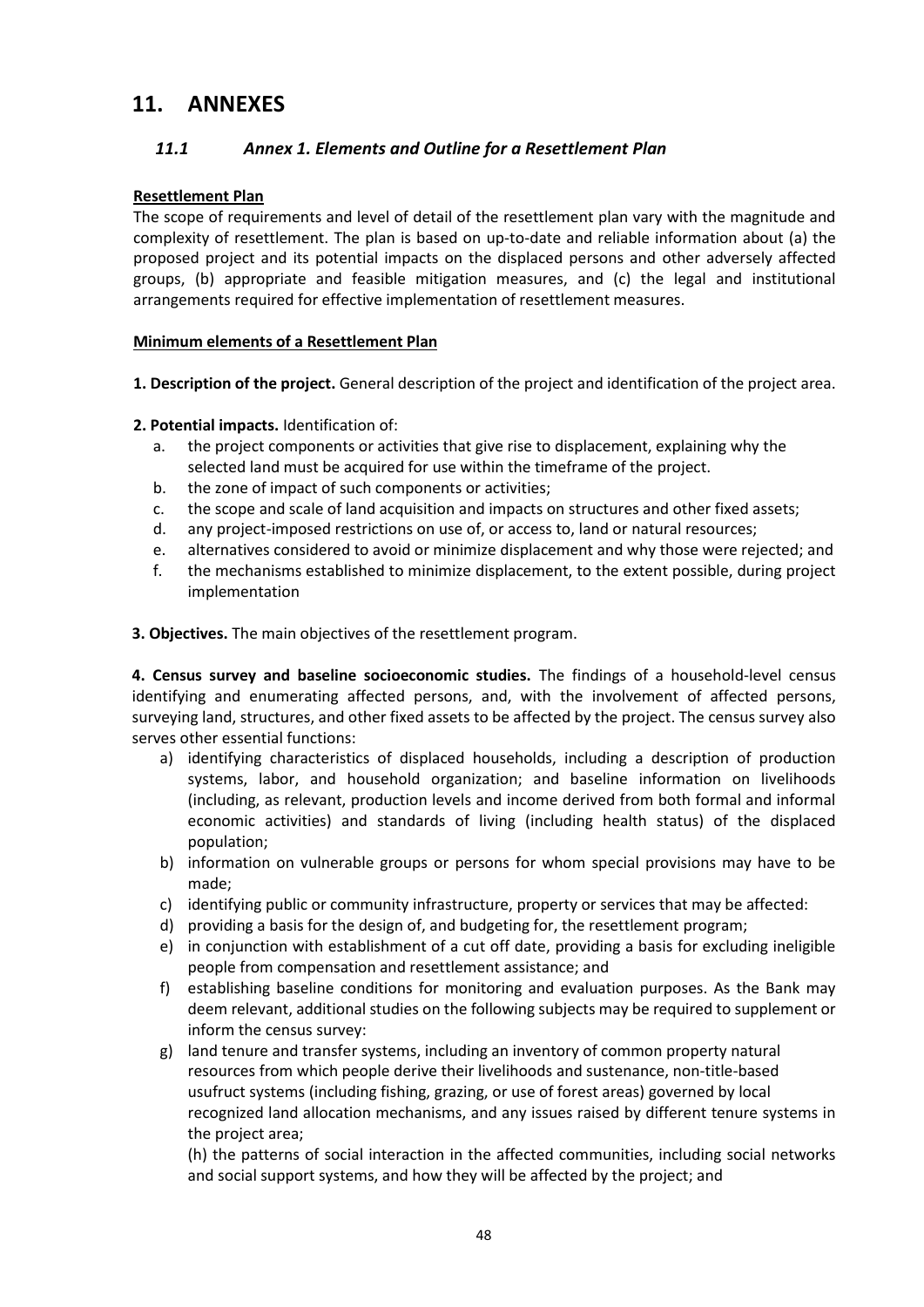(i) social and cultural characteristics of displaced communities, including a description of formal and informal institutions (e.g., community organizations, ritual groups, nongovernmental organizations (NGOs)) that may be relevant to the consultation strategy and to designing and implementing the resettlement activities.

- **5. Legal framework**. The findings of an analysis of the legal framework, covering:
	- a. the scope of the power of compulsory acquisition and imposition of land use restriction and the nature of compensation associated with it, in terms of both the valuation methodology and the timing of payment;
	- b. the applicable legal and administrative procedures, including a description of the remedies available to displaced persons in the judicial process and the normal timeframe for such procedures, and any available grievance mechanisms that may be relevant to the project;
	- c. laws and regulations relating to the agencies responsible for implementing resettlement activities; and
	- d. gaps, if any, between local laws and practices covering compulsory acquisition, imposition of land use restrictions and provision of resettlement measures and ESS5, and the mechanisms to bridge such gaps.
- 6. **Institutional framework**. The findings of an analysis of the institutional framework covering:
	- a. the identification of agencies responsible for resettlement activities and NGOs/CSOs that may have a role in project implementation, including providing support for displaced persons;
	- b. an assessment of the institutional capacity of such agencies and NGOs/CSOs; and
	- c. any steps that are proposed to enhance the institutional capacity of agencies and NGOs/CSOs responsible for resettlement implementation.

**7. Eligibility**. Definition of displaced persons and criteria for determining their eligibility for compensation and other resettlement assistance, including relevant cut off dates. This should be included and mentioned in the ESMP.

**8. Valuation of and compensation for losses**. The methodology to be used in valuing losses to determine their replacement cost; and a description of the proposed types and levels of Compensation for land, natural resources and other assets under local law and such supplementary measures as are necessary to achieve replacement cost for them.

**9. Community participation**. Involvement of displaced persons (including host communities, where relevant):

- a. a description of the strategy for consultation with, and participation of, displaced persons in the design and implementation of the resettlement activities;
- b. a summary of the views expressed and how these views were considered in prepare the resettlement plan;
- c. a review of the resettlement alternatives presented and the choices made by displaced person regarding options available to them; and
- d. institutionalized arrangements by which displaced people can communicate their concerns to project authorities throughout planning and implementation, and measures to ensure that such vulnerable groups as indigenous people, ethnic minorities, the landless, and women are adequately represented.

**10. Implementation schedule**. An Implementation schedule providing anticipated dates for displacement, and estimated initiation and completion dates for all resettlement plan activities. The schedule should indicate how the resettlement activities are linked to the implementation of the overall project.

**11. Costs and budget.** Tables showing categorized cost estimates for all resettlement activities, including allowances for inflation, population growth, and other contingencies; timetables for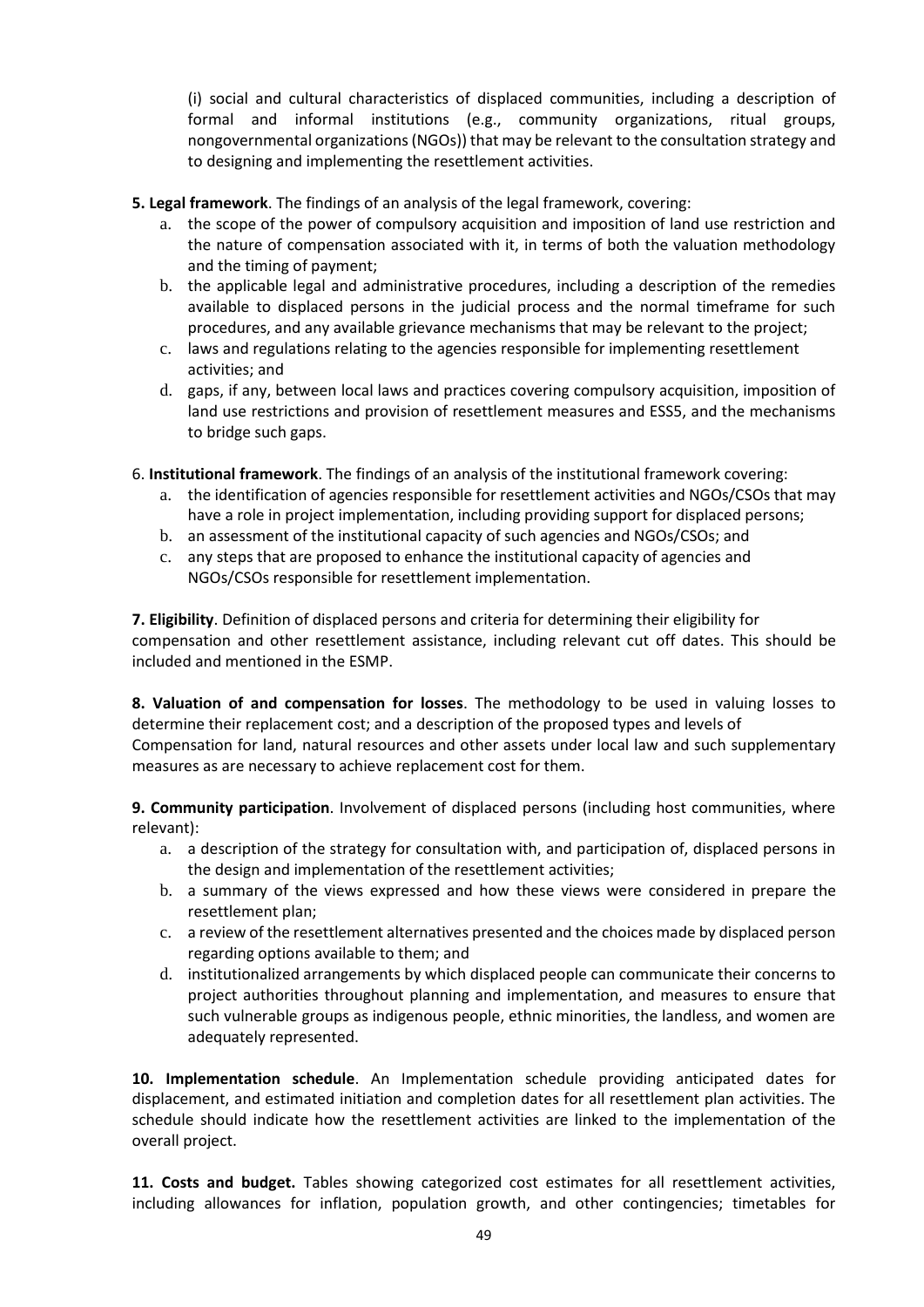expenditures; sources of funds; and arrangements for timely flow of funds, and funding for resettlement, if any, in areas outside the jurisdiction of the implementing agencies.

**12. Grievance mechanism**. The plan describes affordable and accessible procedures for third party settlement of disputes arising from displacement or resettlement; such grievance mechanisms should take into account the availability of judicial recourse and community and traditional dispute settlement mechanisms.

**13. Monitoring and evaluation**. Arrangements for monitoring of displacement and resettlement activities by the implementing agency, supplemented by third-party monitors as considered appropriate by the Bank, to ensure complete and objective information; performance monitoring indicators to measure inputs, outputs, and outcomes for resettlement activities; involvement of the displaced persons in the monitoring process; evaluation of results for a reasonable period after all resettlement activities have been completed; using the results of resettlement monitoring to guide subsequent implementation.

**14. Arrangements for adaptive management**. The plan should include provisions for adapting resettlement implementation in response to unanticipated changes in project conditions, or unanticipated obstacles to achieving satisfactory resettlement outcomes. Additional planning requirements where resettlement involves physical displacement. When project circumstances require the physical relocation of residents (or businesses), resettlement plans require additional information and planning elements. Additional requirements include

**16. Transitional assistance**. The plan describes assistance to be provided for relocation of household members and their possessions (or business equipment and inventory). The plan describes any additional assistance to be provided for households choosing cash compensation and securing their own replacement housing, including construction of new housing. If planned relocation sites (for residences or businesses) are not ready for occupancy at the time of physical displacement, the plan establishes a transitional allowance sufficient to meet temporary rental expenses and other costs until occupancy is available.

**17. Site selection, site preparation, and relocation**. When planned relocation sites are to be prepared, the resettlement plan describes the alternative relocation sites considered and explains sites selected, covering:

- a. institutional and technical arrangements for identifying and preparing relocation sites, whether rural or urban, for which a combination of productive potential, locational advantages, and other factors is better or at least comparable to the advantages of the old site with an estimate of the time needed to acquire and transfer land and ancillary resources;
- b. identification and consideration of opportunities to improve local living standards by supplemental investment (or through establishment of project benefit-sharing arrangements) in infrastructure, facilities, or services;
- c. any measures necessary to prevent land speculation or influx of ineligible persons at the selected sites;
- d. procedures for physical relocation under the project, including timetables for site preparation and transfer; and legal arrangements for regularizing tenure and transferring titles to those resettled, including provision of security of tenure for those previously lacking full legal rights to land or structures.

18. **Housing, infrastructure, and social services**. Plans to provide (or to finance local community provision of) housing, infrastructure (e.g., water supply, feeder roads), and social services (e.g., schools, health services); plans to maintain or provide a comparable level of services to host populations; any necessary site development, engineering, and architectural designs for these facilities.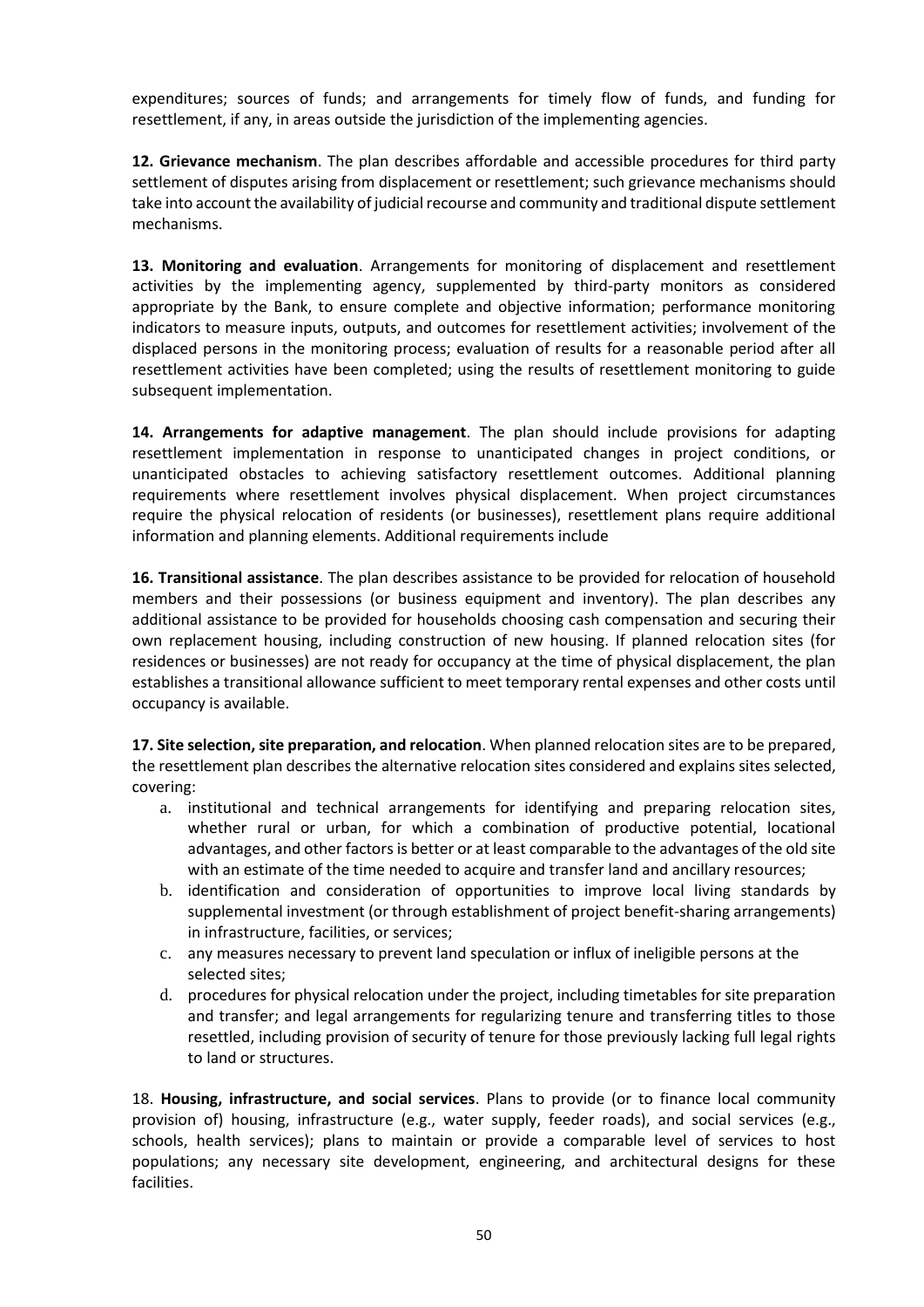**19. Environmental protection and management**. A description of the boundaries of the planned relocation sites; and an assessment of the environmental impacts of the proposed resettlement and measures to mitigate and manage these impacts (coordinated as appropriate with the environmental assessment of the main investment requiring the resettlement).

**20. Consultation on relocation arrangements**. The plan describes methods of consultation with physically displaced persons on their preferences regarding relocation alternatives available to them, including, as relevant, choices related to forms of compensation and transitional assistance, to relocating as individual households families or with pre-existing communities or kinship groups, to sustaining existing patterns of group organization, and for relocation of, or retaining access to, cultural property (e.g., places of worship, pilgrimage centers, cemeteries).

**21. Integration with host populations**. Measures to mitigate the impact of planned relocation sites on any host communities, including:

- a. consultations with host communities and local governments;
- b. arrangements for prompt tendering of any payment due the hosts for land or other assets provided in support of planned relocation sites;
- d. arrangements for identifying and addressing any conflict that may arise between those resettled and host communities; and
- e. any measures necessary to augment services (e.g., education, water, health, and production services) in host communities to meet increased demands upon them, or to make them at least comparable to services available within planned relocation sites. Additional planning requirements where resettlement involves economic displacement

If land acquisition or restrictions on use of, or access to, land or natural resources may cause significant economic displacement, arrangements to provide displaced persons with sufficient opportunity to improve, or at least restore, their livelihoods are also incorporated into the resettlement plan, or into a separate livelihood's improvement plan. These include:

23. **Direct land replacement**. For those with agricultural livelihoods, the resettlement plan provides for an option to receive replacement land of equivalent productive value or demonstrates that sufficient land of equivalent value is unavailable. Where replacement land is available, the plan describes methods and timing for its allocation to displaced persons.

24. **Loss of access to land or resources**. For those whose livelihood is affected by loss of land or resource use or access, including common property resources, the resettlement plan describes means to obtain substitutes or alternative resources, or otherwise provides support for alternative livelihoods.

25. **Support for alternative livelihoods**. For all other categories of economically displaced persons, the resettlement plan describes feasible arrangements for obtaining employment or for establishing a business, including provision of relevant supplemental assistance including skills training, credit, licenses or permits, or specialized equipment. As warranted, livelihood planning provides special assistance to women, minorities or vulnerable groups who may be disadvantaged in securing alternative livelihoods.

26. **Consideration of economic development opportunities**. The resettlement plan identifies and assesses any feasible opportunities to promote improved livelihoods as a result of resettlement processes. This may include, for example, preferential project employment arrangements, support for development of specialized products or markets, preferential commercial zoning and trading arrangements, or other measures. Where relevant, the plan should also assess the feasibility of prospects for financial distributions to communities, or directly to displaced persons, through establishment of project- based benefit-sharing arrangements.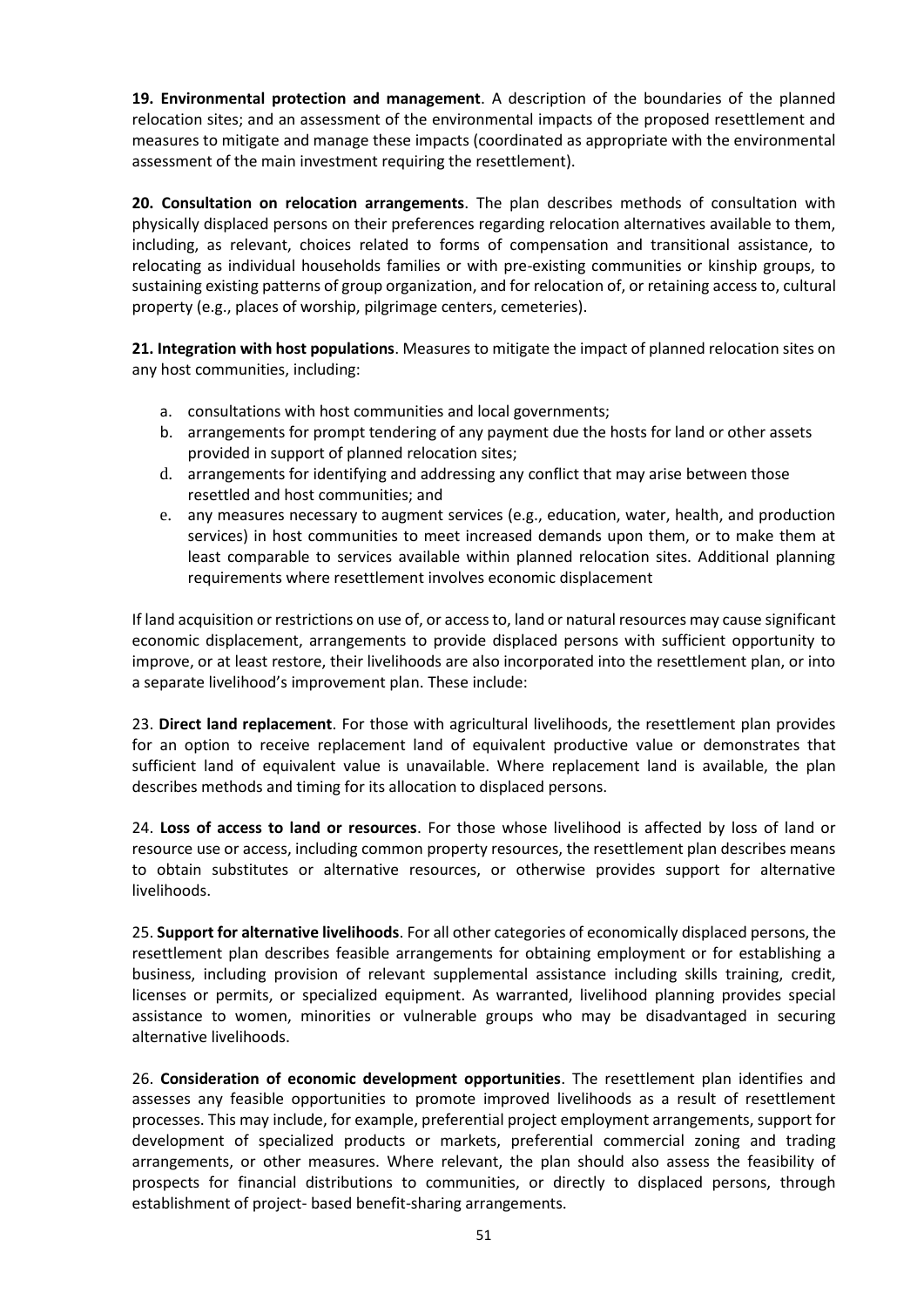27. **Transitional support**. The resettlement plan provides transitional support to those whose livelihoods will be disrupted. This may include payment for lost crops and lost natural resources, payment of lost profits for businesses, or payment of lost wages for employees affected by business relocation. The plan provides that the transitional support continues for the duration of the transition period.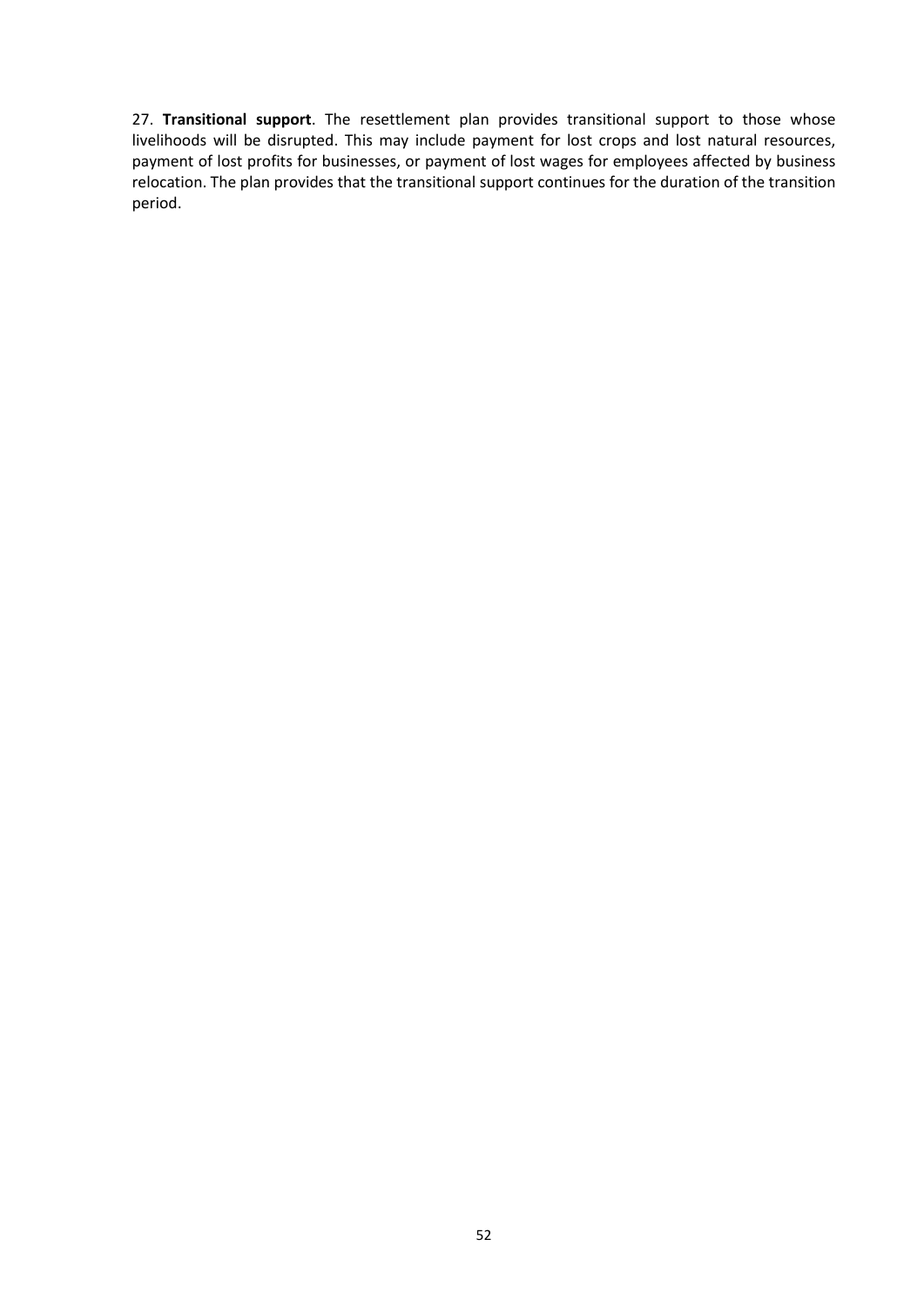## *11.2 Annex 2. Typical Information Required in a Socioeconomic Survey*

(i) Data about PAPs, total number of PAPs:

- Demographic, education, income, and occupational profiles;
- Inventory of all property and assets affected;
- Socioeconomic production systems and use of natural resources;
- Inventory of common property resources if any;
- Economic activities of all affected people, including vulnerable groups;
- Social networks and social organization;
- Cultural systems and sites;
- Public utilities such as clinics, post offices, water supply, power supply, markets, etc.;

(ii) Data on land and the area:

- Map of the area and villages affected by land acquisition
- Total land area acquired for the Project
- Land type and land use
- Ownership, tenure, and land use patterns
- Land acquisition procedures and compensation
- Existing civic facilities and infrastructures

(iii) Data on land sequestration and resettlement if the intervention can lead to

- Temporary or permanent and full or partial physical displacement (including people without legally recognizable claims to land)?
- Economic displacement (e.g. loss of assets or access to resources due to land acquisition or access restrictions – even in the absence of physical relocation)?
- Risk of forced evictions?<sup>7</sup>
- Impacts on or changes to land tenure arrangements and/or community-based property rights/customary rights to land, territories and/or resources?

<sup>7</sup> Forced eviction is defined here as the permanent or temporary removal against their will of individuals, families, or communities from the homes and/or land which they occupy, without the provision of, and access to, appropriate forms of legal or other protection. Forced evictions constitute gross violations of a range of internationally recognized human rights.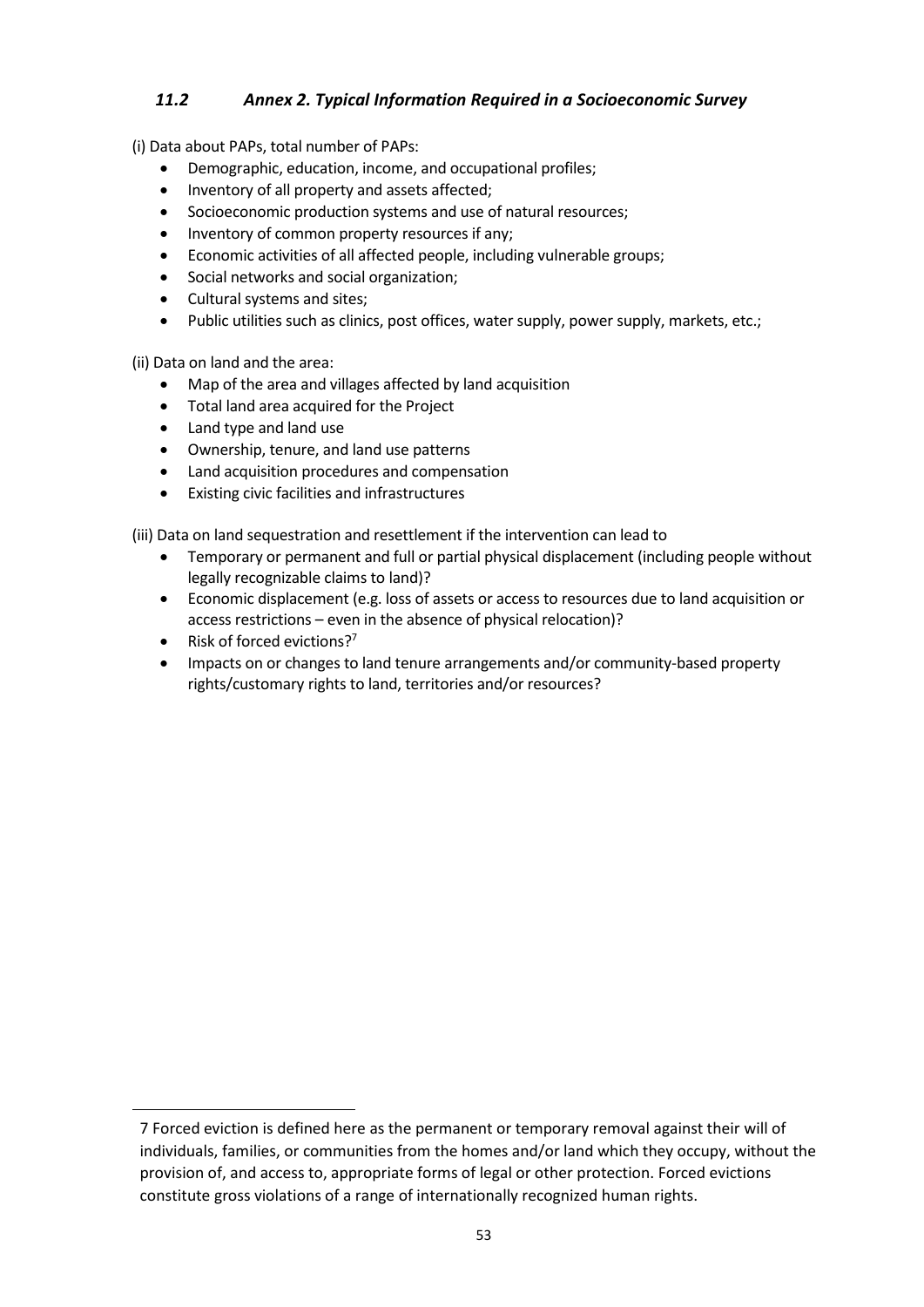### *11.3 Annex 3. Include Resettlement Plan Monitoring and Evaluation in the ESMP*

The Resettlement Plan (RP) consultation, risk and monitoring and evaluation will be indicated in the ESMP, as indicated bellow:

In the ESMP Introduction, ii subproject:

Sub-project description

- Scope of work
- Location
- Land acquisition and re-settlement
- Resources and services access restrictions
- Child labour
- COVID-19 sensitivity

If the subproject indicates risk on land acquisition and resettlement

The mitigation plan and monitoring and reporting in the ESMP should included all mitigation measures and action plan with indicators.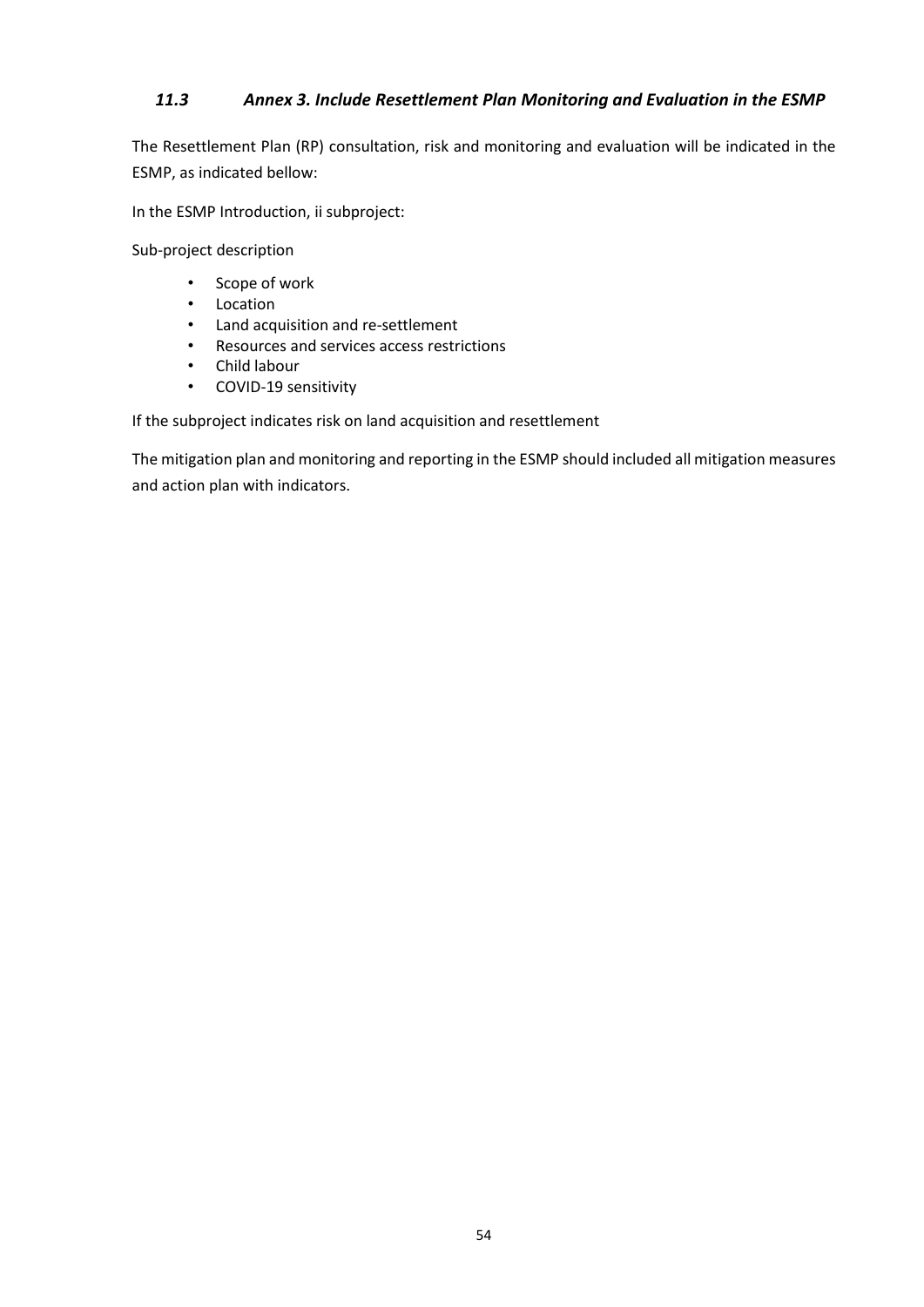| 11.4 | <b>Annex 4. Indicators for RP Monitoring and Evaluation</b> |
|------|-------------------------------------------------------------|
|------|-------------------------------------------------------------|

| <b>Hierarchy of</b>     | <b>Resettlement Process</b>                                                                                                                   | <b>Indicators</b>                                                                                                                                                                                                                                                                                                                                                                                                       | <b>Means of</b>                                                                               | <b>Monitoring Frequency</b>          |
|-------------------------|-----------------------------------------------------------------------------------------------------------------------------------------------|-------------------------------------------------------------------------------------------------------------------------------------------------------------------------------------------------------------------------------------------------------------------------------------------------------------------------------------------------------------------------------------------------------------------------|-----------------------------------------------------------------------------------------------|--------------------------------------|
| resettlement activities |                                                                                                                                               |                                                                                                                                                                                                                                                                                                                                                                                                                         | verification                                                                                  |                                      |
| <b>INPUT</b>            | Budget commitment and<br>availability<br>Appointment of social specialist in<br>UNDP, SFD and PWP, FAO<br>Training of PMU's social specialist | • Timely availability of budget for<br>compensation payment<br>• Is appointment made after project<br>appraisal completes.<br>• Timely availability of budget for<br>compensation payment                                                                                                                                                                                                                               | Implementation<br>monitoring (IM)<br>reports, and<br>Evaluation<br>Monitoring (EM)<br>reports |                                      |
| ACTIVITIES/PROCESS      | Additional consultation with PAP                                                                                                              | • Is additional consultation with PAP<br>carried out during RAP updating<br>exercise?<br>• To which extent the consultation is<br>conducted, covering the following key<br>areas:<br>Proposed replacement costs for<br>$\circ$<br>affected assets.<br>Proposed cash support for affected<br>$\circ$<br>assets;<br>Proposed livelihood restoration<br>$\bigcirc$<br>activities are consulted with affected<br>households | Safeguard<br>specialists, IM,<br><b>EM</b> reports                                            |                                      |
|                         | Disclosure of final updated RAP                                                                                                               | • Is updated RAP disclosed locally in at<br>project site and on Bank's website<br>following Bank's No Objection and local<br>government approval;<br>• Is Project Information Booklet (PIB)<br>delivered to affected households?                                                                                                                                                                                        | Safeguard<br>specialists, IM,<br><b>EM</b> reports                                            | • Following appraisal<br>completion; |
| <b>OUTPUT</b>           | Compensation payment                                                                                                                          | • % of households receiving full<br>compensation package within agreed<br>timeline.                                                                                                                                                                                                                                                                                                                                     | Safeguard<br>specialists, IM,<br><b>EM</b> reports                                            | • Monthly<br>• Quarterly             |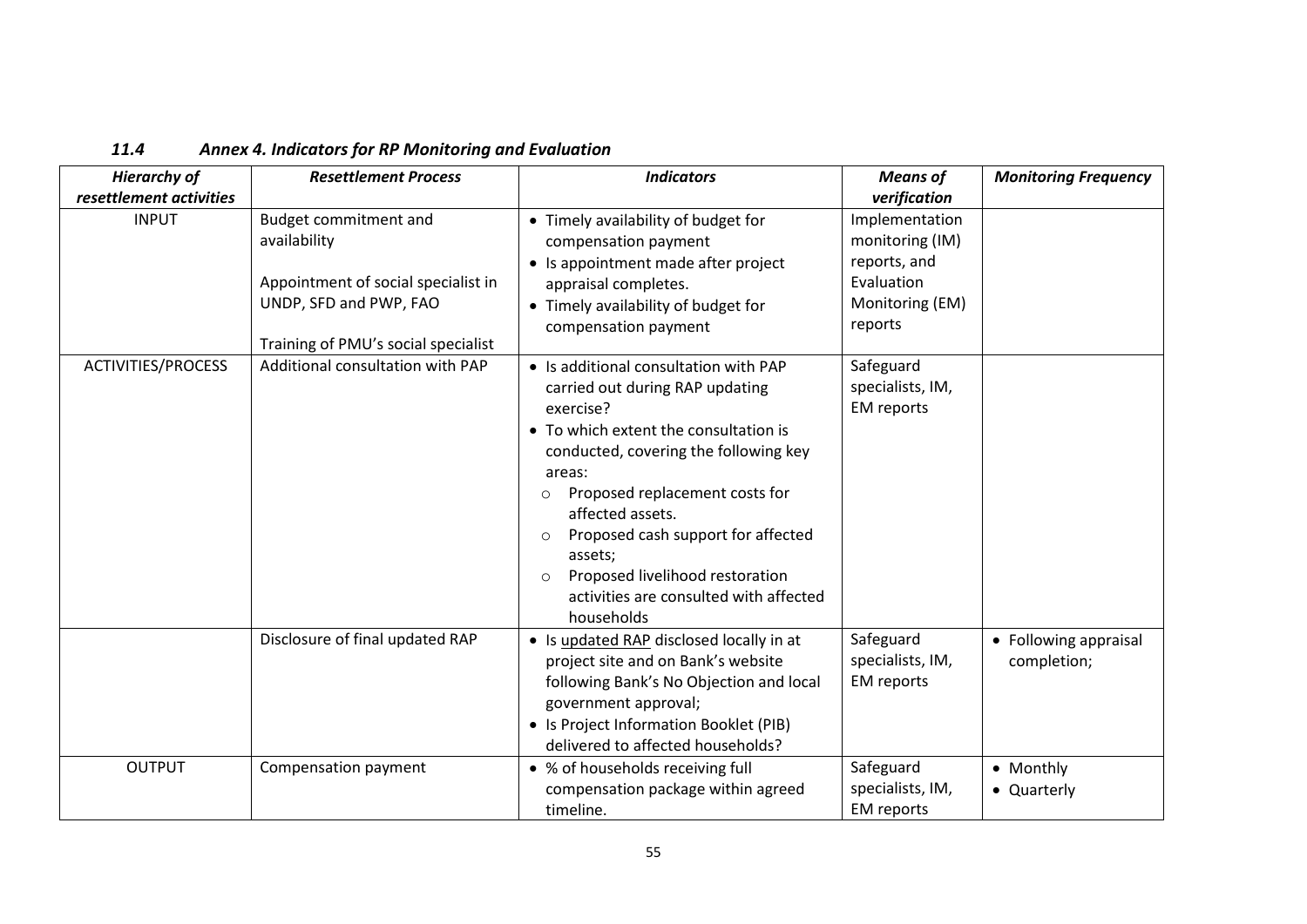| <b>Hierarchy of</b>     | <b>Resettlement Process</b>                                | <b>Indicators</b>                                                                                                                                                                                                                                                        | <b>Means of</b>                                    | <b>Monitoring Frequency</b>                                                                                                                                                                     |
|-------------------------|------------------------------------------------------------|--------------------------------------------------------------------------------------------------------------------------------------------------------------------------------------------------------------------------------------------------------------------------|----------------------------------------------------|-------------------------------------------------------------------------------------------------------------------------------------------------------------------------------------------------|
| resettlement activities |                                                            |                                                                                                                                                                                                                                                                          | verification                                       |                                                                                                                                                                                                 |
|                         |                                                            | • Total compensation and support made vs<br>total amount committed.                                                                                                                                                                                                      |                                                    |                                                                                                                                                                                                 |
|                         | Grievances                                                 | • Number of grievances lodged (as<br>monitored by PMU) per month<br>• Number of grievances solved per month<br>• Number of grievances submitted at PMU<br>level.<br>• Number of grievances submitted at<br>Governorate level.                                            | Safeguard<br>specialists, IM,<br><b>EM</b> reports | • Monthly<br>• Quarterly                                                                                                                                                                        |
|                         | Resettlement                                               | • Are resettlement sites ready for physical<br>relocation as per approved updated<br>RAP?                                                                                                                                                                                | Safeguard<br>specialists, IM,<br><b>EM</b> reports | • Monthly<br>• Quarterly                                                                                                                                                                        |
|                         | Livelihood Restoration                                     | • Is Livelihood Restoration carried out in<br>accordance with the approved updated<br>RAP – in terms of timeline and number of<br>activities?                                                                                                                            | Safeguard<br>specialists, IM,<br><b>EM</b> reports | • Monthly<br>• Quarterly (following<br>completion of<br>compensation<br>payment)                                                                                                                |
| <b>OUTCOME</b>          | Livelihood Restoration Program                             | • Does Livelihood Restoration achieve the<br>planned objective as indicated in the<br>approved updated RAP?<br>• % Of households participating Livelihood<br>Restoration Program confirm their full<br>Livelihood Restoration (to pre-project<br>level) after six months | Safeguard<br>specialists, IM,<br><b>EM</b> reports | • Monthly<br>• Quarterly<br>(monitoring started<br>six months upon full<br>completion of a)<br>physical<br>resettlement and b)<br>re-establishment of<br>new businesses in<br>the new location. |
|                         | Sustainability of Livelihood<br><b>Restoration Program</b> | • Confirm if the Livelihood Restoration<br>Program works, indicative of it's a)<br>outcome and b) its sustainability.                                                                                                                                                    | Safeguard, IM,<br>EM, and TMP<br>reports           | • Monthly<br>• Quarterly                                                                                                                                                                        |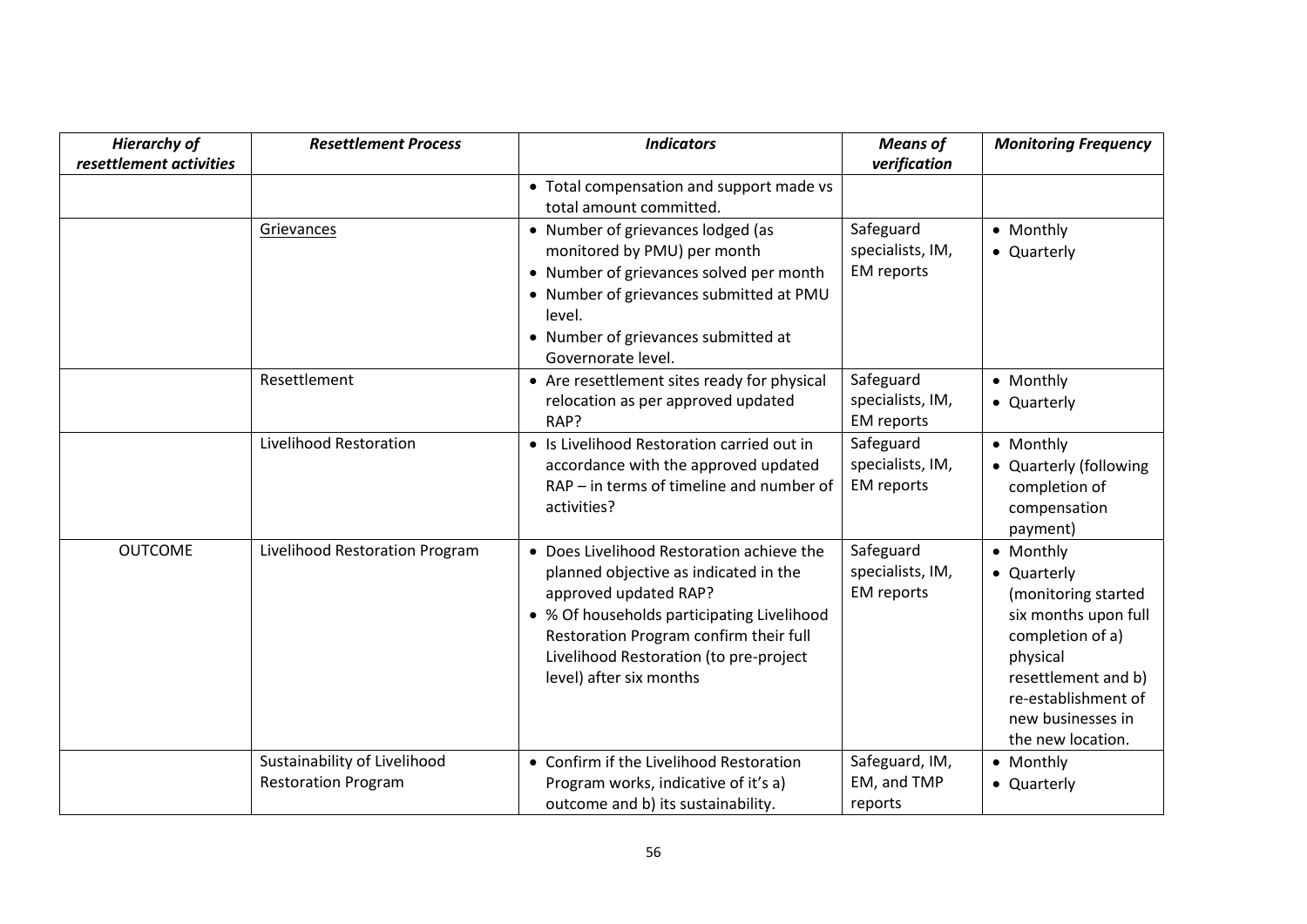### *11.5 Annex 5. Typical Information Required for a Public Information Booklet (PIB)*

General contents of the PIB should include the following:

- Brief Description of the sub-project;
- Implementation schedule;
- Sub-project impacts (social and environmental; permanent vs. temporary);
- Entitlements of PAPs, Resettlement and Rehabilitation Policies;
- Institutions Responsible for Resettlement and Information Dissemination;
- Consultations and participation mechanism adopted with PAPs;
- What to do if PAPs have a question;
- Grievance Redress Procedure;
- Monitoring and Evaluation requirements.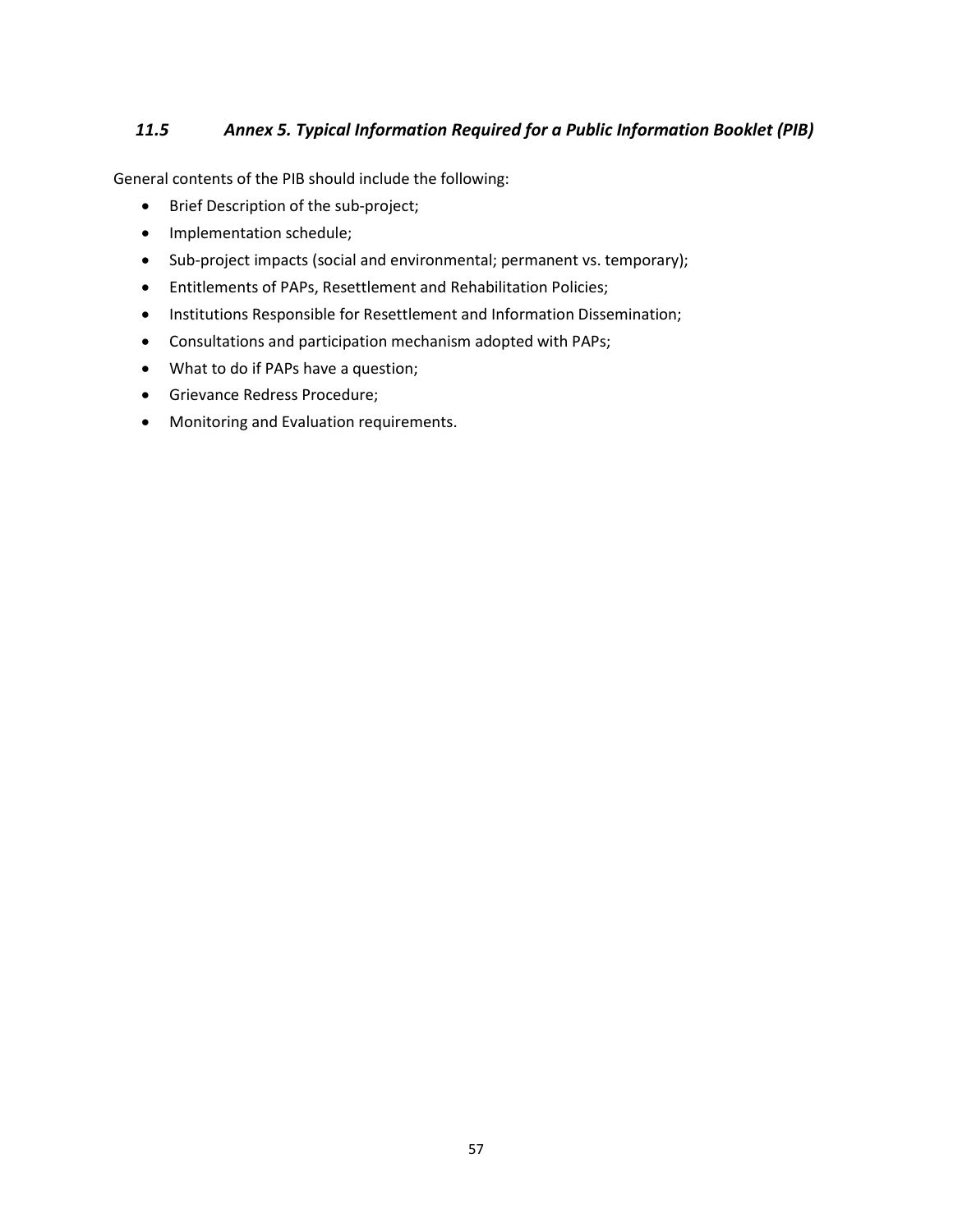### *11.6 Annex 6. Voluntary Land donation conditions, procedures for land donation, and procedures for rented land / structures*

- The land donors have been appropriately informed and consulted about the project and the choices available to them.
- potential land donors are aware that refusal is an option and have confirmed in writing their willingness to proceed with the donation.
- the amount of land being donated is minor and will not reduce the donor's remaining land area below that required to maintain the donor's livelihood at current levels.
- No household relocation is involved.
- The land donor is expected to benefit directly from the project; and
- for community or collective land, donation can only occur with the consent of individuals using or occupying the land

### **Procedure for Voluntary Land Donation**

-

**Private land donation**: In the rural areas the customary system of donating land for public interest projects is still being applied. No formal legislation exists with regard to land acquired for public interest projects in rural areas, and the process followed is based upon well-established traditional community-level systems where project affected persons donate land. Rural communities in Yemen have traditionally been solving land acquisition issues through consultation and internal dispute resolution arrangements. In many cases, the affected lands owners are expected to voluntarily donate the land needed for a public benefit project. However, the voluntary donation of land will have to take place within the context of a mutually accepted understanding and within local Social Framework Agreement (SFA) that would be signed by the asset owner(s), the Chair of the Beneficiary Committee (BC) and Representative from local authorties or benefited ministries offices in the targeted areas. No cash compensation is involved. However, in-kind replacement for buildings and physical structures will be negotiated with the property owner.

To the extent possible the SFA should list the exact amount of land that is being taken or donated from each property owner. The document requires the signature by the landowner prior to project implementation. This provides documentation of the awareness and consent of landowners of the amount of his or her land used for the project.

The SFA specifies the terms under which the voluntary donation of land is made. The terms in the SFA will be based on local traditional practices concerning private land donation for FSRRP operation and specify any special terms or conditions related to the particular case, which are to be settled internally by community. Generally, these terms can include one of the following options: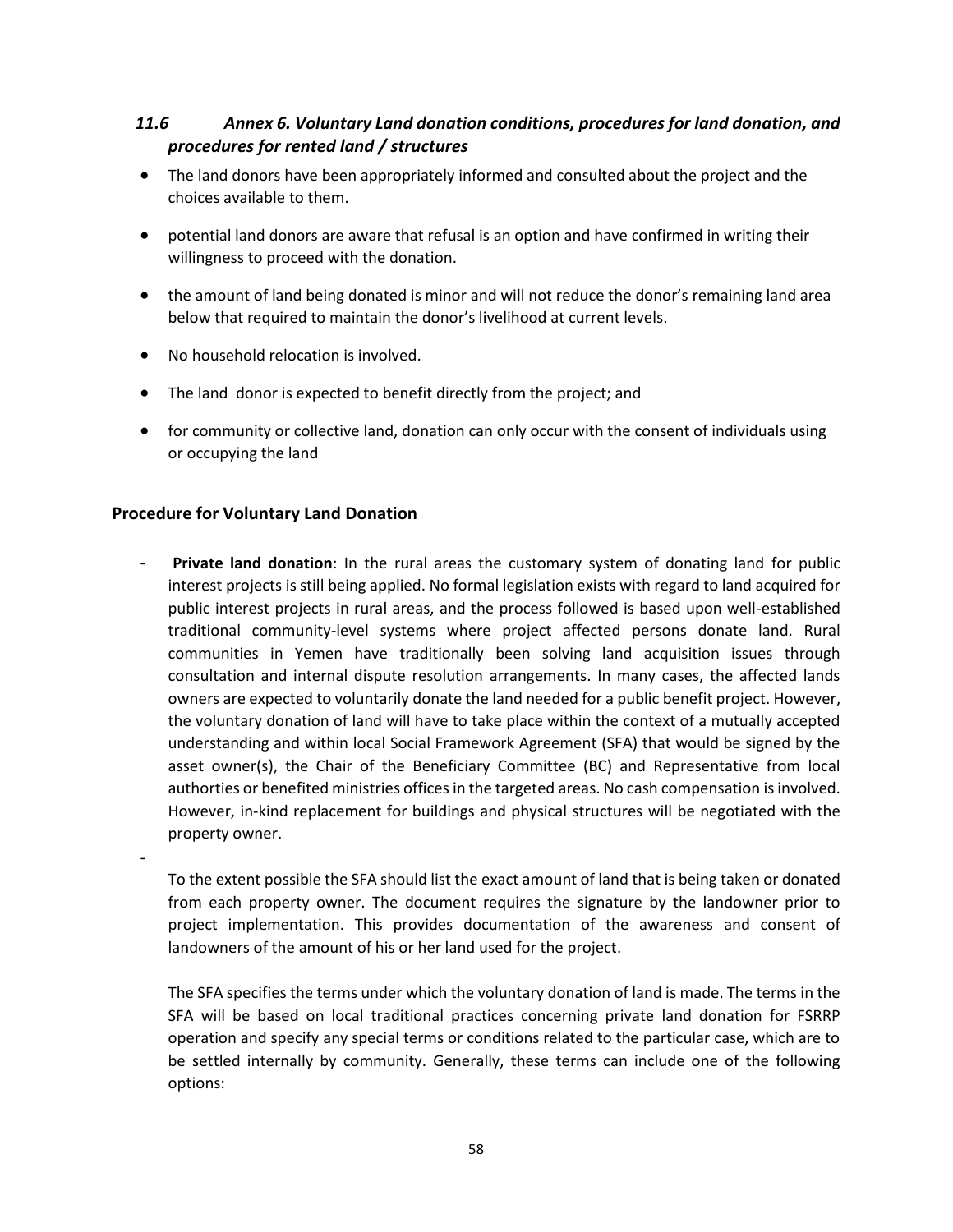a) The affected person freely donates the land to the community, or

b) The community may allocate part of its land to the affected person.

The above options should be witnessed by the the Beneficiary Committee (BC) and Representative from local authorties or benefited ministries offices in the targeted areas and endorsed either by court, local council or agriculture office in the targeted areas and original agreement would be saved with agriculture office with copyies with the beneficiary community, farmers group and FSRRP files.

- **Government land donation**: Formal legislation to transform the land ownership from govermnet to the public benefit of the project will be made and endorsed by local council or related authorties. A Social Framework Agreement (SFA) would be signed by the the Chair of the Beneficiary Committee (BC) and Representative from local authorties or benefited ministries offices in the targeted areas.

To the extent possible the SFA should list the exact amount of land that is being taken or donated from government property. The SFA specifies the terms under which the transformation of land is made and it may be witnessed by the the Beneficiary Committee (BC) and Representative from local authorties or benefited ministries offices in the targeted areas and endorsed by local council or related authority or agriculture office in the targeted areas and original agreement would be saved with agriculture office with copyies with the beneficiary community, farmers group and FSRRP files.

#### **Procedures for rented land / structures**

-

For the propsed rented land for the seedlings centers; hydroponic greenhouse; and dairy processing facilities. Formal rent agreement will be made between land owner(s) and Beneficiary Committee (BC) and endorsed by local council or related authorties. A Social Framework Agreement (SFA) would be signed by the the Chair of the Beneficiary Committee (BC) and Representative from local authorties or benefited ministries offices in the targeted areasto define the roles and responsibilities.

To the extent possible the SFA should list the exact amount of operational cost, rent, and wages. The SFA specifies the terms under which the operational procedures of the rented facilities and it should be witnessed by the the Beneficiary Committee (BC) and Representative from local authorties or benefited ministries offices in the targeted areas and endorsed by local council or related authority or agriculture office in the targeted areas and original agreement would be saved with agriculture office with copyies with the beneficiary community, farmers group and FSRRP files.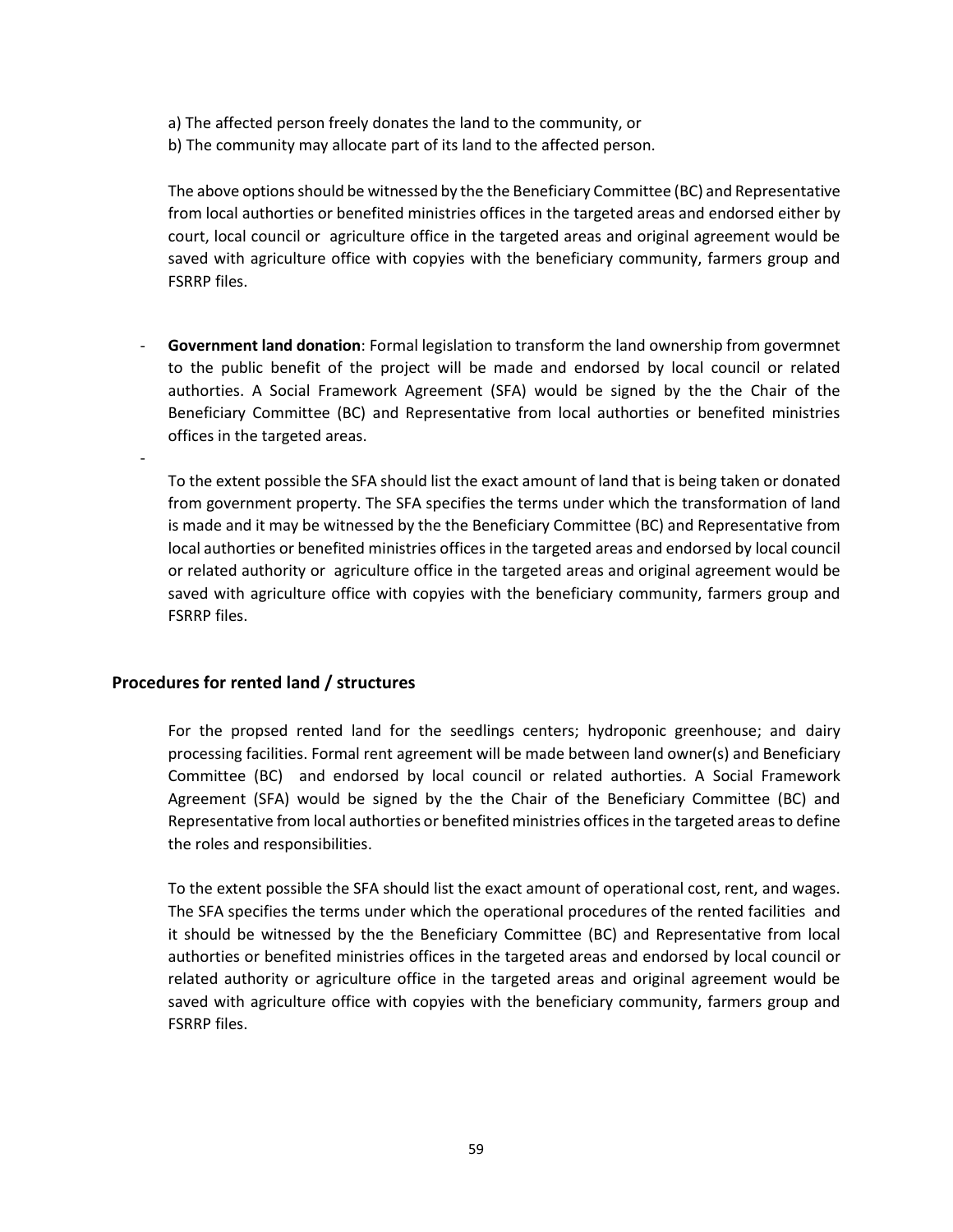## *11.7 Annex 7. Templates for the Social Framework Agreement for Horticulture Collection Centers and Horticulture Seedline Centers*

The following templates are based on the previous World Bank supported SAPREP project, and they serve as templates which can then be updated/amended per subproject, as needed, during the implementation of FSRRP.

## **A. A nomination record of locating and Community Committee for the Horticulture collecting center:**

**Village……………Sub-district……………….District…………….Governorate……………..**

#### **Day date \ \ 2022**

- 1- District director general Mr. /.........................................................................................................
- 2- Member of the Services Committee of the Local Authority in the District Mr.\...........................
- 3- Director of the Agriculture Office in the district Mr. /...................................................................
- 4- Official of partner implemented for activity Mr. /.....................................................................
- 5- Notables and Figures of the local community, and they are: Mr. /.............................................., Mr. /................................................., and Mr. /...................................................
- 6- Largest number of the Horticulture Farmers (Vegetables and Fruits) in district, they were ( ) farmers. Should not be less than (80 - 100).

At the beginning of the meeting, the district director general, the director of the agriculture office in district and the official in IPs explained important the horticulture collecting center, the implementing stages, operating mechanism and revenues management. As mentioned in this meeting the implemented organization (FAO) and Financed by the World Bank.

Before determining the location of the horticulture collecting center, everyone was informed about the site selection criteria, which are as follows:

The site should be safe, appropriate, and mediates the largest slice of horticulture farmers.

The site should be get approving (80 - 100) horticulture farmers in district and the responsible in the district and governorate.

The land is level and its area is not less than (30 \* 30) m2.

The land ownership is permanently moved for favor the horticulture collecting center through submit all the legal documents (Original property and waiver document). All this documents should be edited by the district's court, then reserves the original documents at the HCC's community committee and two copy of it in the agriculture office in the district and governorate.

The site should be close or next to the main road of the district and not to be in a busy area for easy access to transport trucks from and to the center.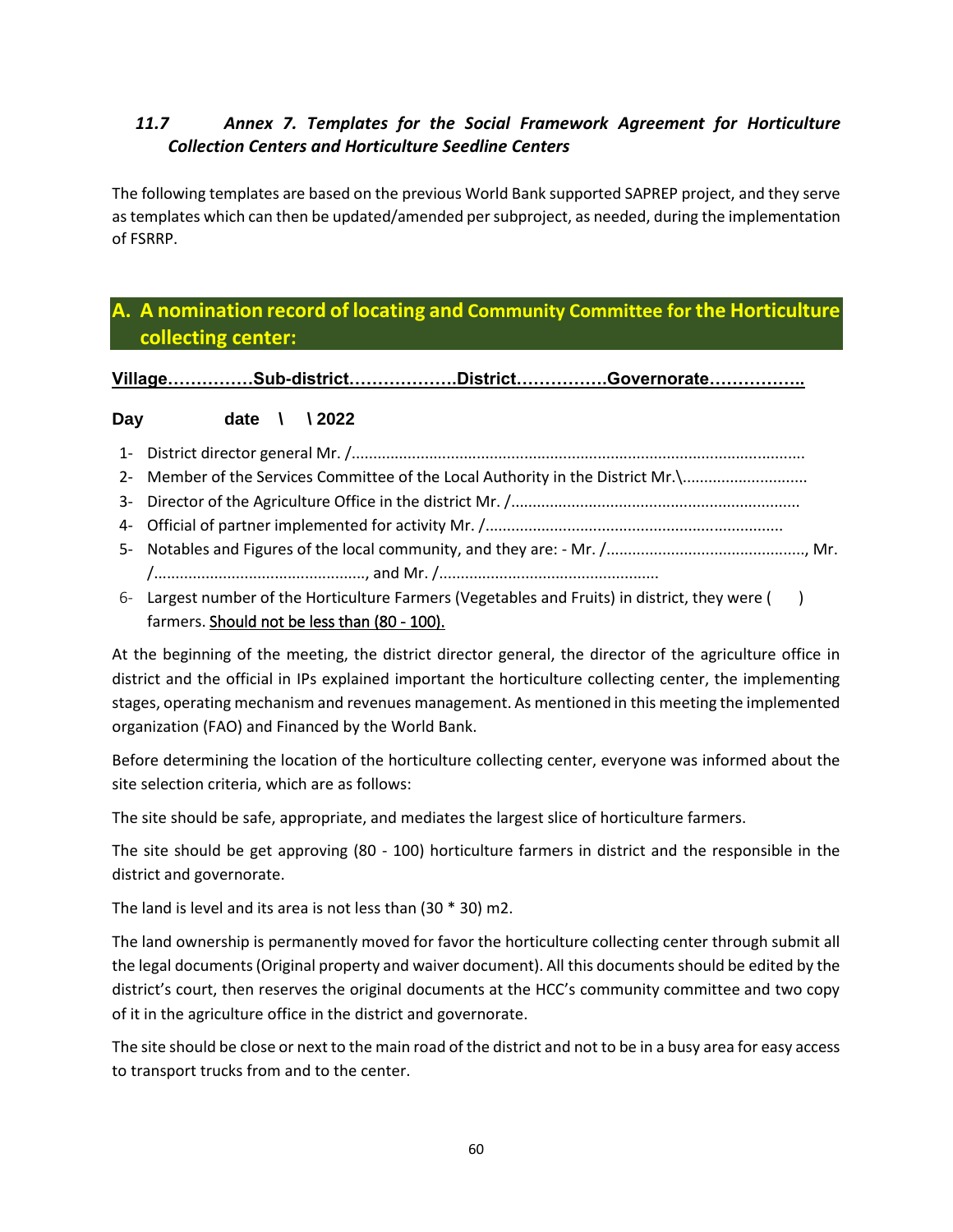All attendees realized importance the horticulture collecting center, they reviewed the site selection criteria, then they defined and agreed on the final site for the horticultural collecting center is in the village/………….…... Sub district/ …………….…. in ownership …………….…. , who was attended this meeting, agreed, and he submitted all legal documents (Original property and waiver documents), All this documents should be legally and it edit by the district's court for set up the horticulture collecting center in the district.

#### Data of owner land:

| Owner | Name of the<br>legal<br>reprehensive | <b>His</b><br>Position in<br>ownership | Sex | Age | <b>ID Number</b> | <b>ID Type</b> | Phone No. | Signature and<br>Stamp |
|-------|--------------------------------------|----------------------------------------|-----|-----|------------------|----------------|-----------|------------------------|
|       |                                      |                                        |     |     |                  |                |           |                        |

Data of the land:

- 1. Name of the land: ....................................................................
- 2. Limits of the land: from the north ………………………………….………, from the south …………………….…………………, from the east …….………………….……, and from the west
- 3. Dimension of the land: L ……………… m, W ………………… m = ……… m<sup>2</sup>.
- 4. Coordinates: N ……………………….. , E ……………………….

……………………………………

Since this project is community-based and has a high developmental momentum, and based on local authority regulations and community action regulations, the community should recommend (3) horticulture farmers as a community committee representing the society as a whole in the following order:-

- 1- They represent the community, the organization, the local authority, the agriculture office in the governorate and the district.
- 2- Signing the program agreements on behalf of the community.
- 3- Nomination of (2) two individuals to HCC manage.
- 4- Nominate of (15) the as workers in the HCC in accordance with the criteria of the program without bias to anyone.
- 5- Supervise and follow up on the workflow and evaluate the performance of the HCC management.
- 6- Supervise the expenses and purchases and the distribution of revenues according to the percentages specified.
- 7- Ensure the continuity of the work of the HCC.

After knowing all these details, all the attendees recommended the (3) individuals as a community committee representing the community as a whole.

Community Committee Information :-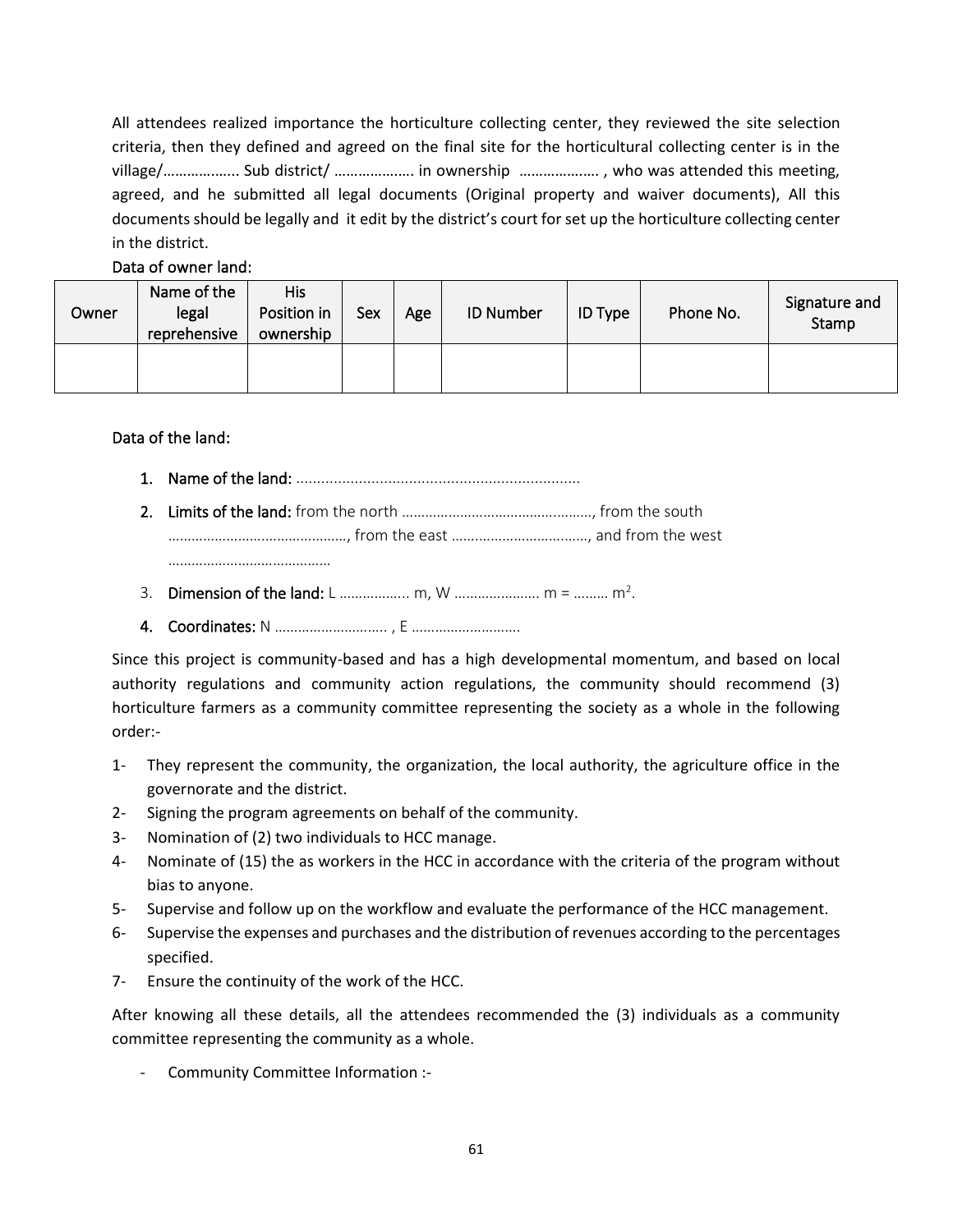| No.    | Name   | Sex | Age | <b>ID Number</b> | <b>ID Type</b> | Phone No. | Fingerprint or<br>signature |
|--------|--------|-----|-----|------------------|----------------|-----------|-----------------------------|
| J.     | Head   |     |     |                  |                |           |                             |
| ◠<br>▴ | Member |     |     |                  |                |           |                             |
| 3      | Member |     |     |                  |                |           |                             |

Finally, the director general of the district explained the role of the local authority in the district, and that it will be a facilitating and a supervisory agency on the progress of the HCC's work and ensure its continuity. Also they considered this record is as a guarantee for FAO and governorate.

| No.            | Name | Position                                            | Signature |
|----------------|------|-----------------------------------------------------|-----------|
| $\mathbf{1}$   | Mr.  | Head of the community<br>committee.                 |           |
| $\overline{2}$ | Mr.  | Official of IPs                                     |           |
| $\overline{3}$ | Mr.  |                                                     |           |
| 4              | Mr.  | Notables and Figures of the<br>local community.     |           |
| 5              | Mr.  |                                                     |           |
| 6              | Mr.  | Agriculture director in<br>district                 |           |
| $\overline{7}$ | Mr.  | Member of the services<br>committee in the district |           |
| 8              | Mr.  | District director general.                          |           |
| 9              | Mr.  | Agriculture director general<br>in governorate.     |           |

Attached documents:

- 1. Legal waiver document for moving the land ownership for HCC. ((Edited it by the district's court).
- 2. Original document for moving the land ownership for HCC. (Edited it by the district's court).
- 3. Signature list of farmers who attended the meeting.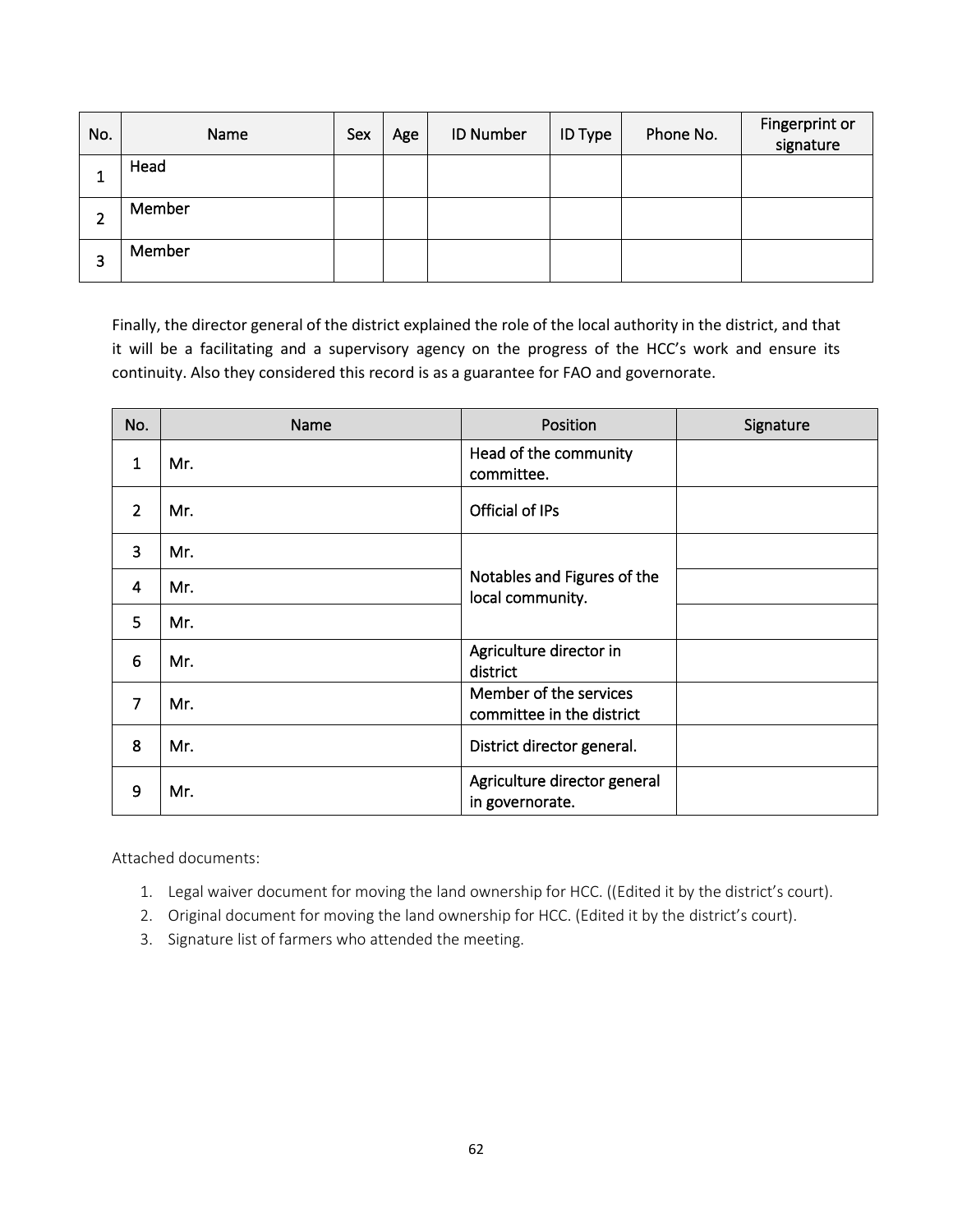### **B. A nomination Record for Administration and labors horticulture collecting center**

**Village…………Sub-district……………….District……………….Governorate……………..**

**Day date \ \ 2022** 

#### **A meeting was held between:-**

- 1- Member of the Services Committee of the Local Authority in the District Mr.\.............................
- 2- Director of the Agriculture Office in the district Mr. /...................................................................
- 3- Official of IPs implemented for activity in the District Mr. /..........................................................
- 4- Largest number of the vegetables farmers in district, they were ( ) farmers. Should not be less than (80 -100)
- 5- Notables and Figures of the local community, and they are: Mr. /.............................................., Mr. /................................................., and Mr. /...................................................
- 6- Members of the Community Committee and they are: Mr. /.............................................., Mr. /................................................., and Mr. /...................................................

The focus of the meeting was to determine the final tasks of the HCC before it is implemented.

- 1- Nominate 2 individuals to manage the HCC.
- 2- Nominate 15 individuals as seedlings production labor.
- 3- Revenue distribution mechanism according to the program guidelines, which guarantees production continuity.

First: nominate 2 Individuals to manage the HCC.

The HCC technical trainer in the governorate explained to all the attendees mentioned above, the criteria of HCC management, and what are the tasks entrusted to them:

Criteria and conditions for selecting HCC management officials are as follows:

- 1. Have the full willingness and readiness to manage the HCC and take responsibility for the success of the project.
- 2. They are nominated by the community committee, and the nursery workers must be unanimous in their choice.
- 3. They should be from agricultural families for horticulture crops. Or have previous experience in the horticultural crops packing.
- 4. Preferably have university qualifications or agricultural diploma, or any academic qualification, or secondary certificate.
- 5. They have driving ability, wide chest capacity and absolute transparency.
- 6. They are active, energetic and impartial, and have a wide relationship with the farmers of the region and the surrounding areas.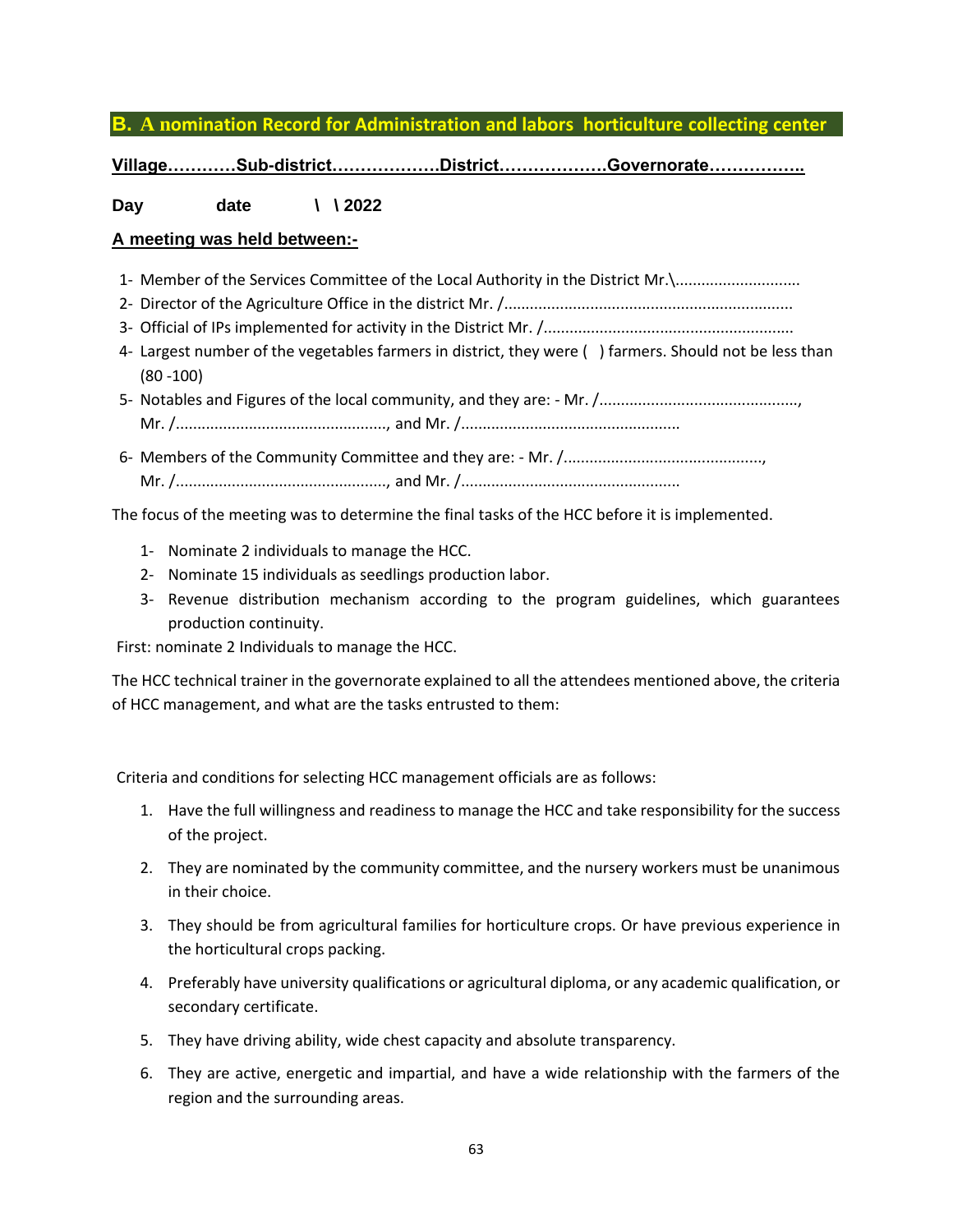- 7. They are ambitious, successful and love others.
- 8. Be near residents of the HCC site.

Their tasks are as follows:-

- 1. They are responsible to the Community Committee, the local authority, the Directorate and the agricultural offices for the conduct of the work and management of the HCC.
- 2. Build relationships with farmers and look for deals with wholesalers, and sign contracts with them.
- 3. Adherence to the best specifications for the packaging and marketing all the horticultural crops.
- 4. Manage expenses and revenues according to the relevant records.
- 5. Organizing work among HCC workers and distributing work among them according to a weekly plan.
- 6. Manage the supplies store and take care of tampering with them, and maintain all the components of the HCC.
- 7. Transparency in all their tasks, as their work is sensitive, so they needs absolute transparency.

After reviewing the various details, the Community Committee nominated (2) persons as the HCC administration, who were attended this meeting and agreed to all the aforementioned tasks and any administrative tasks that work to organize the workflow of the center.

| No.          | Name | Sex | Age | <b>Type of</b><br>qualification | ID<br><b>Number</b> | ID<br><b>Type</b> | Phone<br><b>Number</b> | <b>Signature or</b><br>fingerprint |
|--------------|------|-----|-----|---------------------------------|---------------------|-------------------|------------------------|------------------------------------|
| 1            |      |     |     |                                 |                     |                   |                        |                                    |
| $\mathbf{2}$ |      |     |     |                                 |                     |                   |                        |                                    |

## **Second: Selection 15 individuals as HCC's labors:**

#### **Selection Criteria:**

- 1- Poor and impoverished agricultural labor possesses the vigor and desire for agricultural work. And team worker.
- 2- Agricultural labor from poor, impoverished families who have lost their productive assets and may be displaced or affected by war.
- 3- Labor from poor families with experience in the horticultural crops packing.
- 4- Agricultural labor from destitute poor families that do not have any sources of income.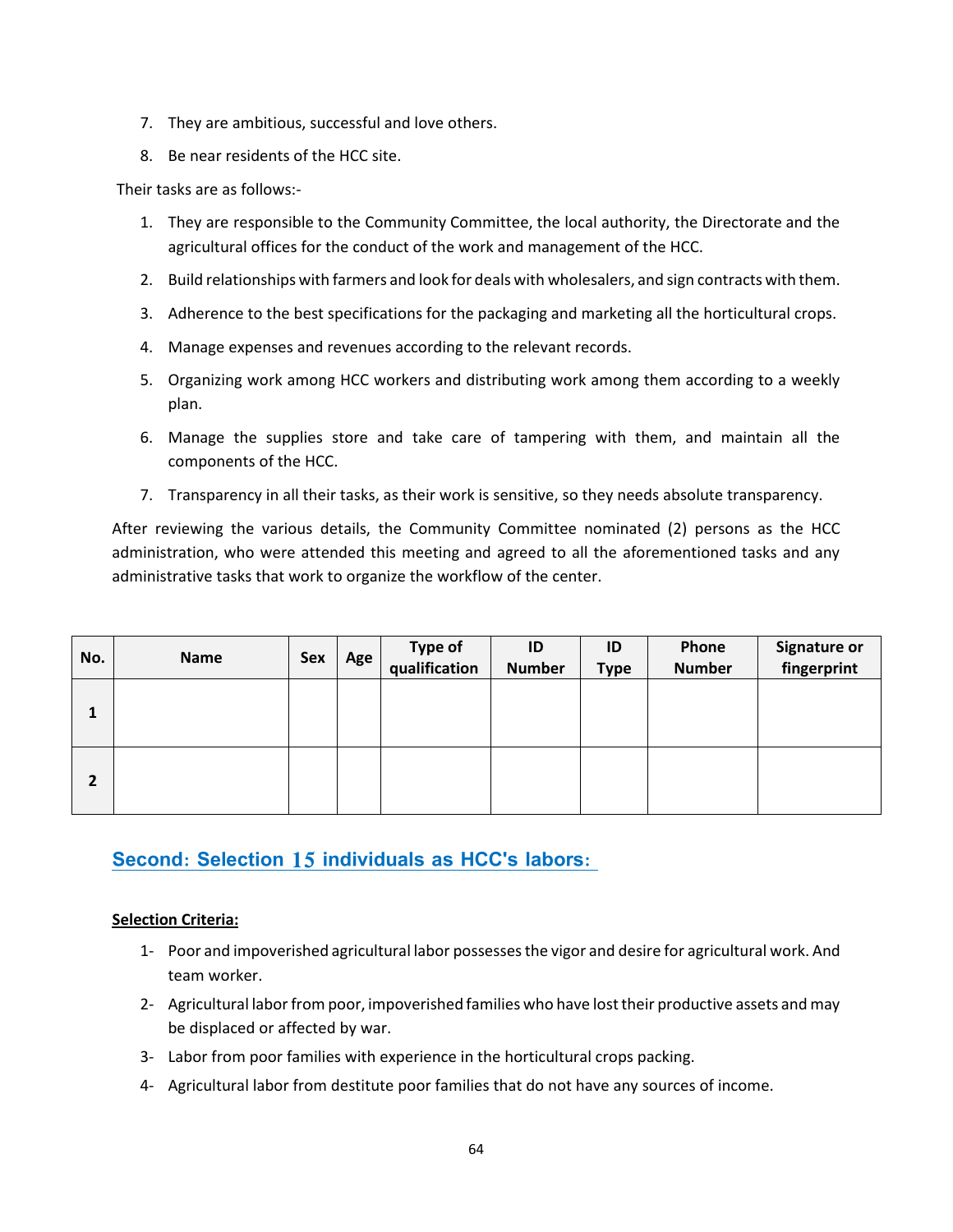- 5- Agricultural labor from poor, destitute families with labor and unemployed working hands.
- 6- They should not be related to each other, to the companions of the land, or to the community committee.
- 7- Preferable if they can write and read.
- 8- Their ages should be between the ages from  $18 60$  years.

Their tasks: Is to do various all work within the HCC, and take instructions from the head of workers who choose him, and maintain all the requirements and components of the HCC, attendance to work according to the weekly plan approved, and God in the help of all.

The Community Committee, having been informed of these details, nominated the following brothers as key productive workers:

| $\mathsf{No}$           | Name | Age | Sec | <b>ID Number</b> | <b>ID Type</b> | Signature or<br>Fingerprint |
|-------------------------|------|-----|-----|------------------|----------------|-----------------------------|
| $\mathbf 1$             |      |     |     |                  |                |                             |
| $\mathbf{2}$            |      |     |     |                  |                |                             |
| $\overline{\mathbf{3}}$ |      |     |     |                  |                |                             |
| $\overline{\mathbf{4}}$ |      |     |     |                  |                |                             |
| 5                       |      |     |     |                  |                |                             |
| $\boldsymbol{6}$        |      |     |     |                  |                |                             |
| $\overline{\mathbf{z}}$ |      |     |     |                  |                |                             |
| ${\bf 8}$               |      |     |     |                  |                |                             |
| $\boldsymbol{9}$        |      |     |     |                  |                |                             |
| 10                      |      |     |     |                  |                |                             |
| 11                      |      |     |     |                  |                |                             |
| $12$                    |      |     |     |                  |                |                             |
| 13                      |      |     |     |                  |                |                             |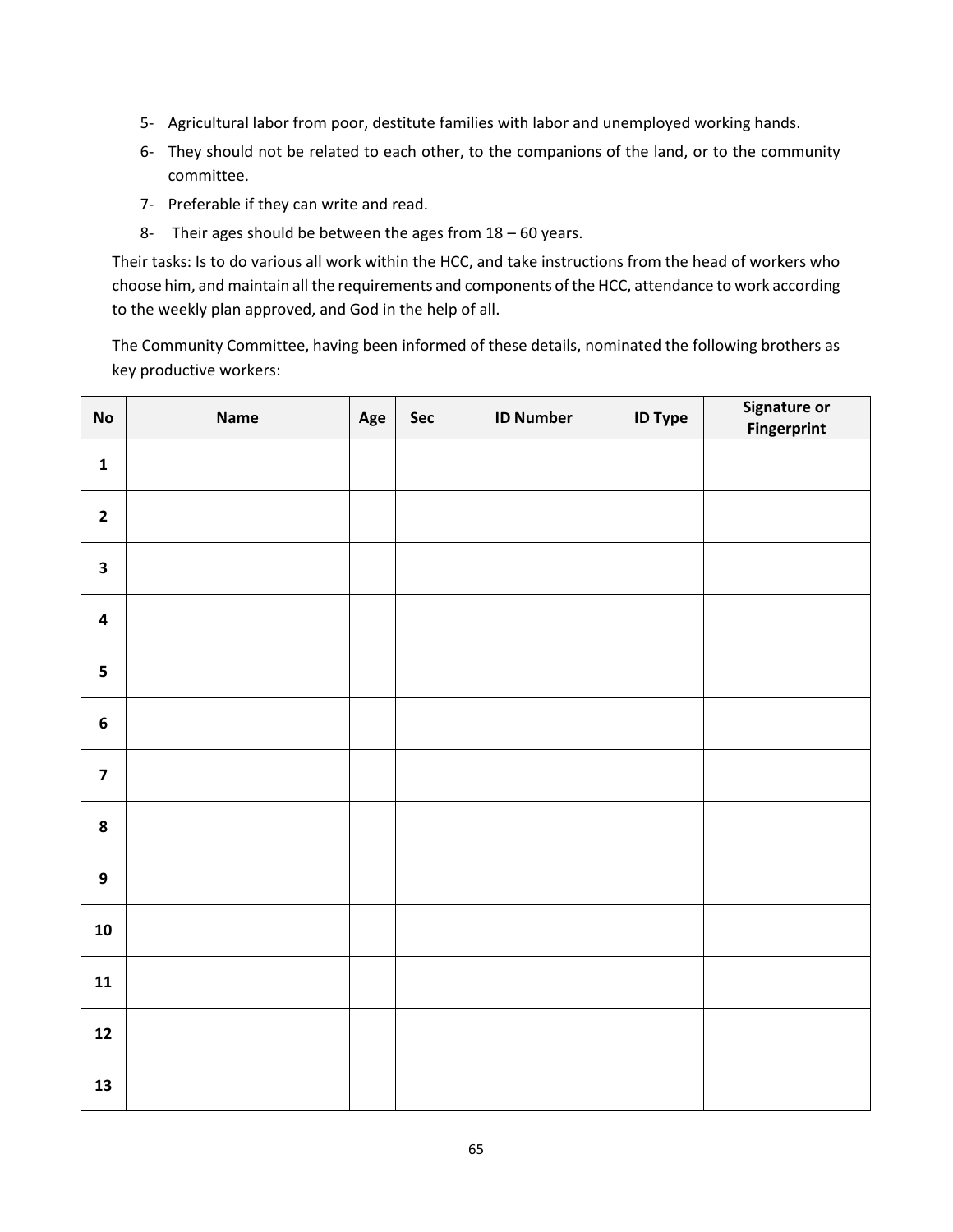| <b>No</b> | <b>Name</b> | Age | <b>Sec</b> | <b>ID Number</b> | <b>ID Type</b> | <b>Signature or</b><br>Fingerprint |
|-----------|-------------|-----|------------|------------------|----------------|------------------------------------|
| 14        |             |     |            |                  |                |                                    |
| 15        |             |     |            |                  |                |                                    |

**Third: The mechanism of distribution and percentage of revenues in accordance with the program standards to ensure continuity of HCC's work:**

9- Revenue shall be distributed at the end of each month according to specific percentages that will ensure benefit to the beneficiaries, as well as the continuity of HCC's work:

10-

- 11- (45%) workers' salaries.
- 12- (42%) Maintenance, tools, stationery, water and electricity ........etc.
- 13- (5) % of the community committee.
- 14- (5%) the management of the collecting center.
- 15- (3) % local authority.

16-

- 17- Finally, the Chairman of the Community Committee, the representative of the local authority and the Director of the Agriculture Office in the Directorate explained that this report is considered a nomination record and at the same time, it is considered as a guarantee by all concerned before the local authority in the Directorate, and that the Community Committee must replace the retirees from them unconditionally.
- 18- This report is also a guarantee from the local authority in the District and the Agriculture Office in the governorate before FAO, and that they provide all possible facilities for HCC, which serves many of the agricultural community segments in the district.

| No.            | <b>Name</b>          | <b>Position</b>                             | Signature |
|----------------|----------------------|---------------------------------------------|-----------|
| 1              | <b>President Mr.</b> | <b>Head of the community</b><br>committee   |           |
| $\overline{2}$ | Member Mr.           | <b>Member of the community</b><br>committee |           |
| 3              | Member Mr.           | <b>Member of the community</b><br>committee |           |
| 4              | Mr.                  | <b>Official of IPs</b>                      |           |
| 5              | Mr.                  | Notables and Figures of the                 |           |
| 6              | Mr.                  | local community.                            |           |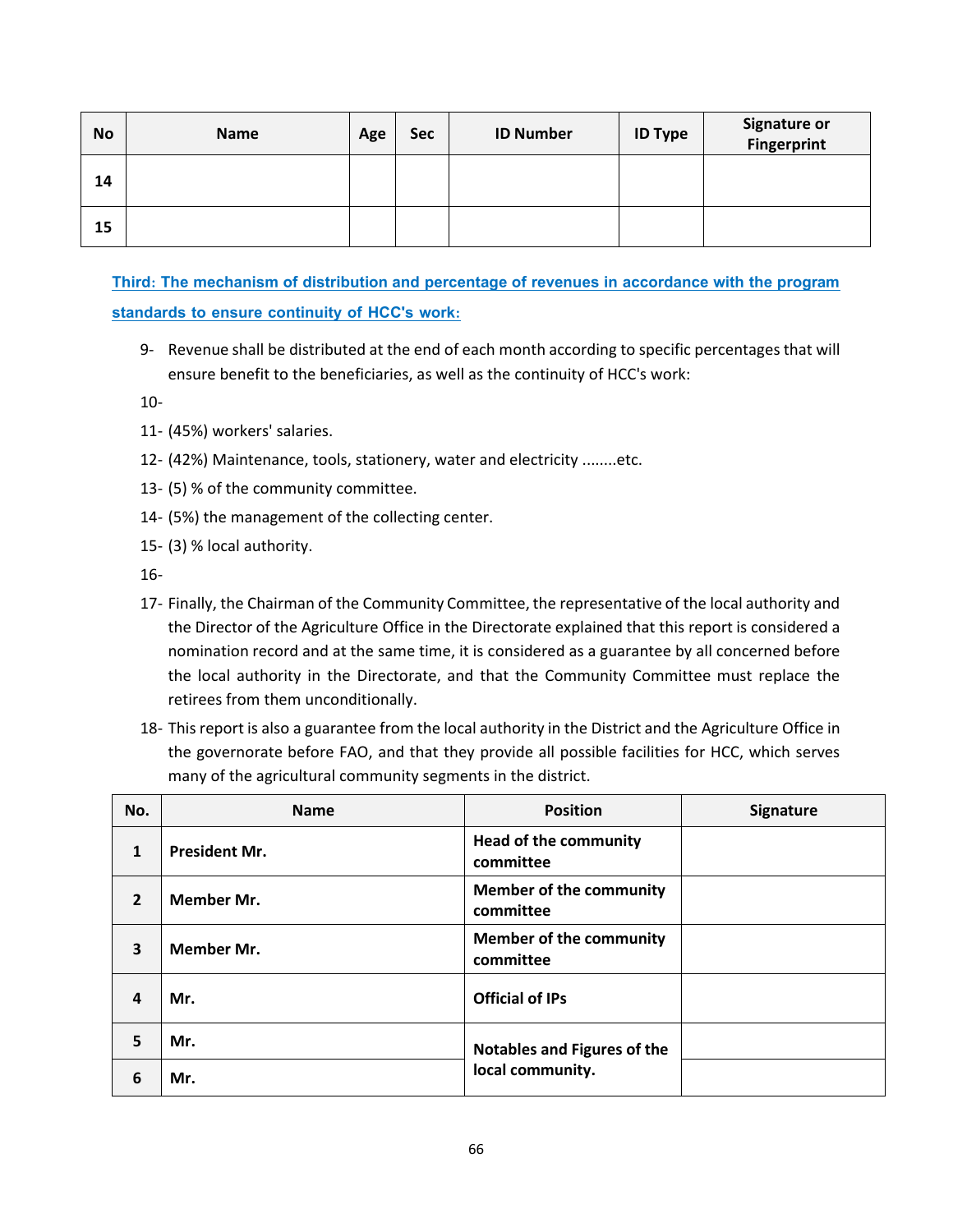|    | Mr. |                                                            |  |
|----|-----|------------------------------------------------------------|--|
| 8  | Mr. | Agriculture director in<br>district                        |  |
| 9  | Mr. | <b>Member of the services</b><br>committee in the district |  |
| 10 | Mr. | District director general.                                 |  |
| 11 | Mr. | Agriculture director general<br>in governorate.            |  |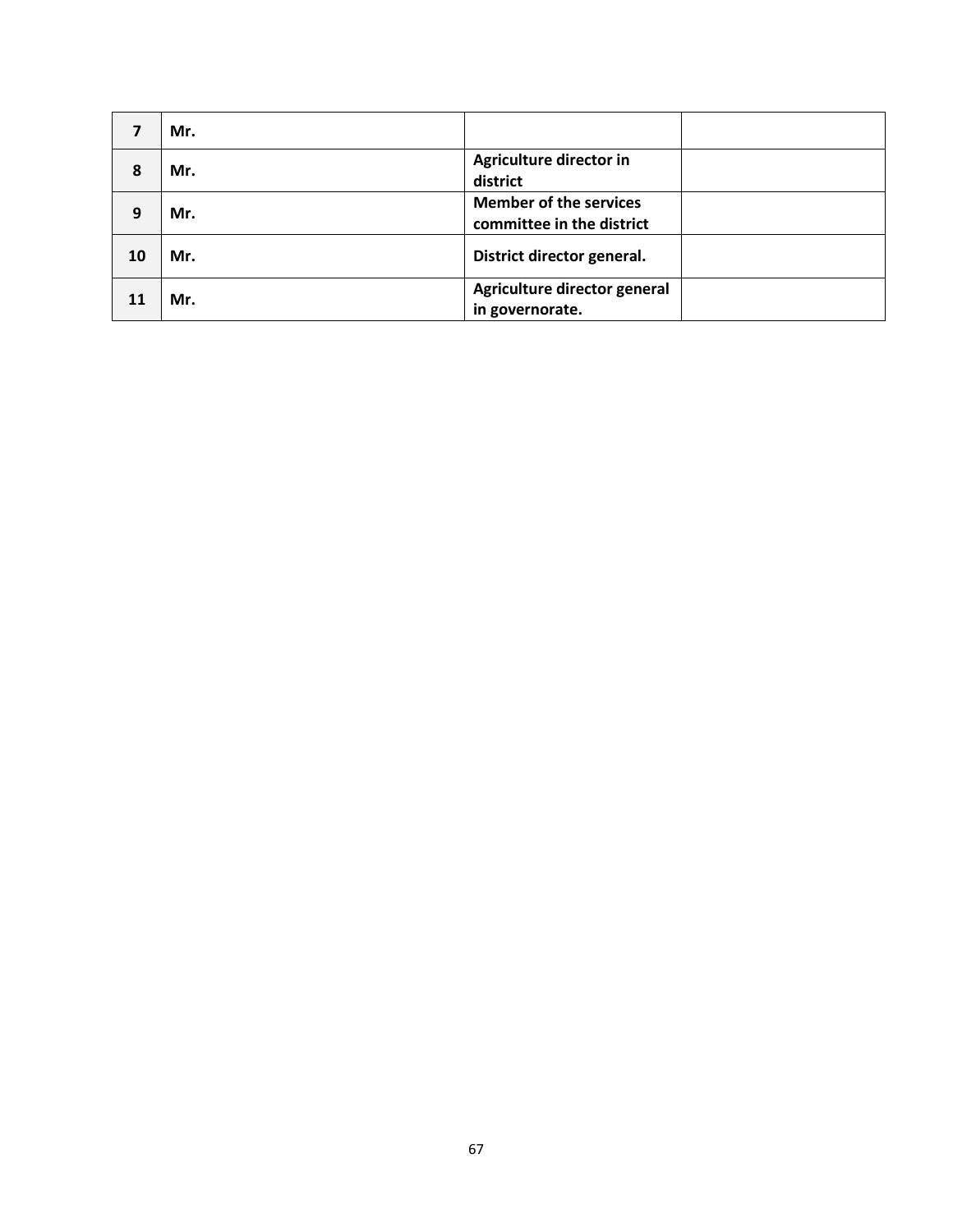| List of farmers who attended the meeting |      |     |     |                  |                         |                      |                                 |  |  |
|------------------------------------------|------|-----|-----|------------------|-------------------------|----------------------|---------------------------------|--|--|
| No                                       | Name | Age | Sec | <b>ID Number</b> | $\sf ID$<br><b>Type</b> | Land<br>Area<br>(Ha) | <b>Signature or Fingerprint</b> |  |  |
| $\mathbf 1$                              |      |     |     |                  |                         |                      |                                 |  |  |
| $\mathbf 2$                              |      |     |     |                  |                         |                      |                                 |  |  |
| $\mathsf{3}$                             |      |     |     |                  |                         |                      |                                 |  |  |
| $\sqrt{4}$                               |      |     |     |                  |                         |                      |                                 |  |  |
| 5                                        |      |     |     |                  |                         |                      |                                 |  |  |
| $\boldsymbol{6}$                         |      |     |     |                  |                         |                      |                                 |  |  |
| $\overline{7}$                           |      |     |     |                  |                         |                      |                                 |  |  |
| $\bf 8$                                  |      |     |     |                  |                         |                      |                                 |  |  |
| $\boldsymbol{9}$                         |      |     |     |                  |                         |                      |                                 |  |  |
| 10                                       |      |     |     |                  |                         |                      |                                 |  |  |
| 11                                       |      |     |     |                  |                         |                      |                                 |  |  |
| 12                                       |      |     |     |                  |                         |                      |                                 |  |  |
| 13                                       |      |     |     |                  |                         |                      |                                 |  |  |
| $14\,$                                   |      |     |     |                  |                         |                      |                                 |  |  |
| $15\,$                                   |      |     |     |                  |                         |                      |                                 |  |  |
| 16                                       |      |     |     |                  |                         |                      |                                 |  |  |
| $17\,$                                   |      |     |     |                  |                         |                      |                                 |  |  |
| 18                                       |      |     |     |                  |                         |                      |                                 |  |  |
| $19\,$                                   |      |     |     |                  |                         |                      |                                 |  |  |
| $20\,$                                   |      |     |     |                  |                         |                      |                                 |  |  |
| 21                                       |      |     |     |                  |                         |                      |                                 |  |  |
| $22\,$                                   |      |     |     |                  |                         |                      |                                 |  |  |
| 23                                       |      |     |     |                  |                         |                      |                                 |  |  |
| $24\,$                                   |      |     |     |                  |                         |                      |                                 |  |  |
| $25\,$                                   |      |     |     |                  |                         |                      |                                 |  |  |
| $26\,$                                   |      |     |     |                  |                         |                      |                                 |  |  |
| 27                                       |      |     |     |                  |                         |                      |                                 |  |  |
| ${\bf 28}$                               |      |     |     |                  |                         |                      |                                 |  |  |
| $29\,$                                   |      |     |     |                  |                         |                      |                                 |  |  |
| $30\,$                                   |      |     |     |                  |                         |                      |                                 |  |  |
| $31\,$                                   |      |     |     |                  |                         |                      |                                 |  |  |
| $32\,$                                   |      |     |     |                  |                         |                      |                                 |  |  |
| 33                                       |      |     |     |                  |                         |                      |                                 |  |  |
| $34\,$                                   |      |     |     |                  |                         |                      |                                 |  |  |
| 35                                       |      |     |     |                  |                         |                      |                                 |  |  |
| $36\,$                                   |      |     |     |                  |                         |                      |                                 |  |  |
| 37                                       |      |     |     |                  |                         |                      |                                 |  |  |
| 38                                       |      |     |     |                  |                         |                      |                                 |  |  |
| 39                                       |      |     |     |                  |                         |                      |                                 |  |  |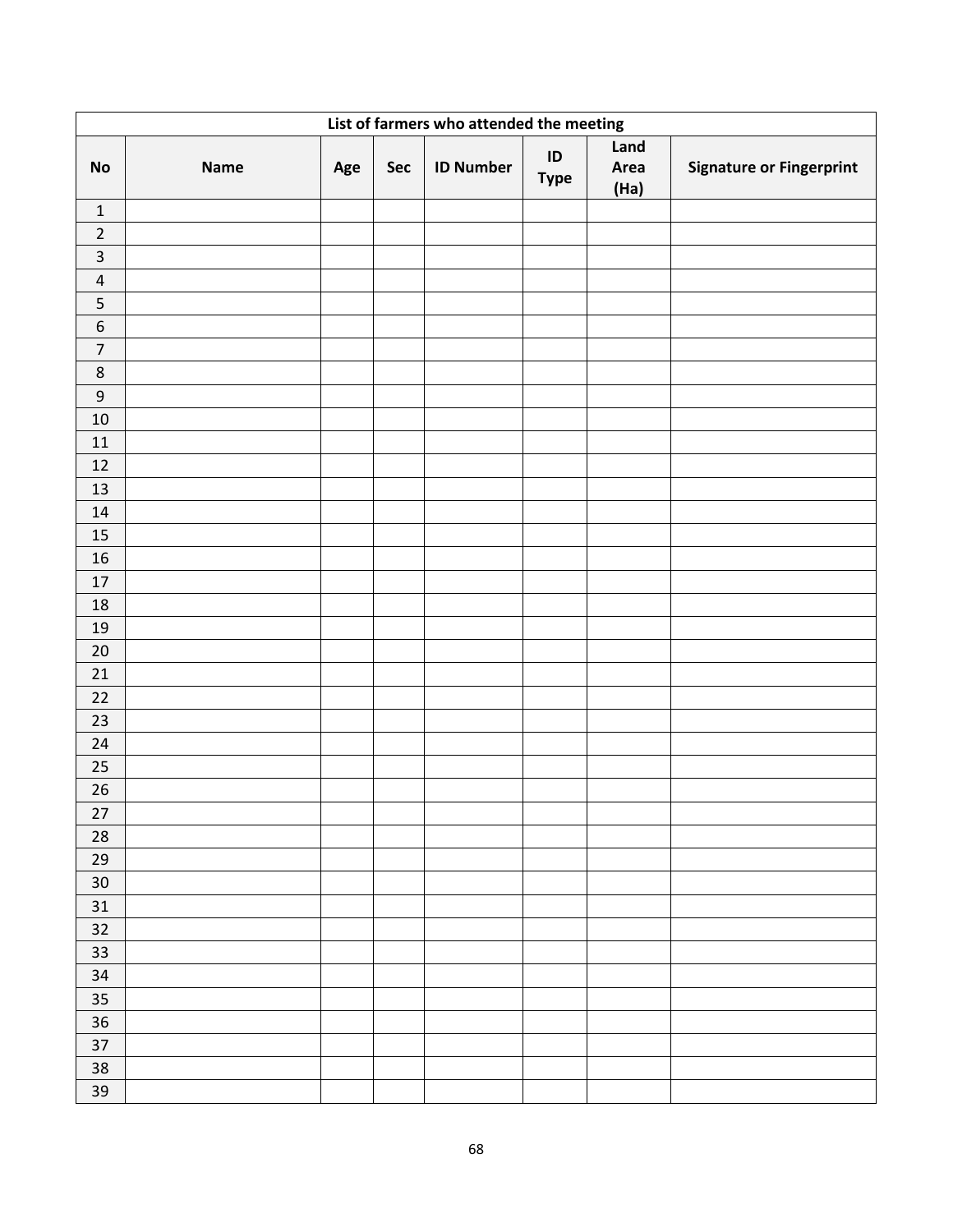| List of farmers who attended the meeting |      |     |     |                  |                         |                      |                                 |  |  |
|------------------------------------------|------|-----|-----|------------------|-------------------------|----------------------|---------------------------------|--|--|
| <b>No</b>                                | Name | Age | Sec | <b>ID Number</b> | $\sf ID$<br><b>Type</b> | Land<br>Area<br>(Ha) | <b>Signature or Fingerprint</b> |  |  |
| $40\,$                                   |      |     |     |                  |                         |                      |                                 |  |  |
| 41                                       |      |     |     |                  |                         |                      |                                 |  |  |
| 42                                       |      |     |     |                  |                         |                      |                                 |  |  |
| 43                                       |      |     |     |                  |                         |                      |                                 |  |  |
| 44                                       |      |     |     |                  |                         |                      |                                 |  |  |
| 45                                       |      |     |     |                  |                         |                      |                                 |  |  |
| $46\,$                                   |      |     |     |                  |                         |                      |                                 |  |  |
| 47                                       |      |     |     |                  |                         |                      |                                 |  |  |
| 48                                       |      |     |     |                  |                         |                      |                                 |  |  |
| 49                                       |      |     |     |                  |                         |                      |                                 |  |  |
| $50\,$                                   |      |     |     |                  |                         |                      |                                 |  |  |
| $51\,$                                   |      |     |     |                  |                         |                      |                                 |  |  |
| 52                                       |      |     |     |                  |                         |                      |                                 |  |  |
| 53                                       |      |     |     |                  |                         |                      |                                 |  |  |
| 54                                       |      |     |     |                  |                         |                      |                                 |  |  |
| 55                                       |      |     |     |                  |                         |                      |                                 |  |  |
| 56                                       |      |     |     |                  |                         |                      |                                 |  |  |
| 57                                       |      |     |     |                  |                         |                      |                                 |  |  |
| 58                                       |      |     |     |                  |                         |                      |                                 |  |  |
| 59                                       |      |     |     |                  |                         |                      |                                 |  |  |
| 60                                       |      |     |     |                  |                         |                      |                                 |  |  |
| 61                                       |      |     |     |                  |                         |                      |                                 |  |  |
| 62                                       |      |     |     |                  |                         |                      |                                 |  |  |
| 63                                       |      |     |     |                  |                         |                      |                                 |  |  |
| 64                                       |      |     |     |                  |                         |                      |                                 |  |  |
| 65                                       |      |     |     |                  |                         |                      |                                 |  |  |
| 66                                       |      |     |     |                  |                         |                      |                                 |  |  |
| 67                                       |      |     |     |                  |                         |                      |                                 |  |  |
| 68                                       |      |     |     |                  |                         |                      |                                 |  |  |
| 69                                       |      |     |     |                  |                         |                      |                                 |  |  |
| $70\,$                                   |      |     |     |                  |                         |                      |                                 |  |  |
| $71\,$                                   |      |     |     |                  |                         |                      |                                 |  |  |
| $72\,$                                   |      |     |     |                  |                         |                      |                                 |  |  |
| 73                                       |      |     |     |                  |                         |                      |                                 |  |  |
| 74                                       |      |     |     |                  |                         |                      |                                 |  |  |
| 75                                       |      |     |     |                  |                         |                      |                                 |  |  |
| 76                                       |      |     |     |                  |                         |                      |                                 |  |  |
| $77$                                     |      |     |     |                  |                         |                      |                                 |  |  |
| ${\bf 78}$                               |      |     |     |                  |                         |                      |                                 |  |  |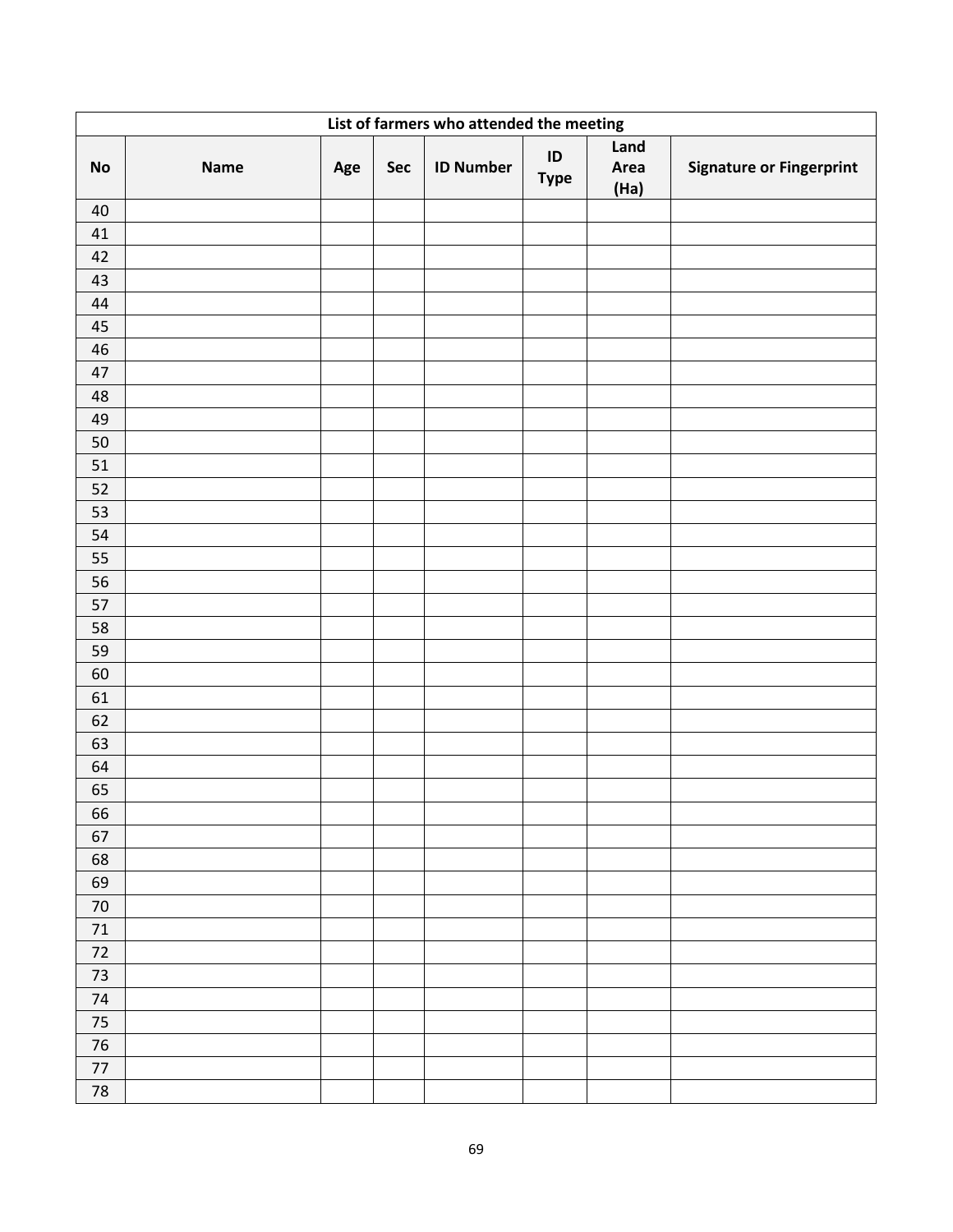|           | List of farmers who attended the meeting |     |     |                  |                   |                      |                                 |  |  |  |
|-----------|------------------------------------------|-----|-----|------------------|-------------------|----------------------|---------------------------------|--|--|--|
| <b>No</b> | <b>Name</b>                              | Age | Sec | <b>ID Number</b> | ID<br><b>Type</b> | Land<br>Area<br>(Ha) | <b>Signature or Fingerprint</b> |  |  |  |
| 79        |                                          |     |     |                  |                   |                      |                                 |  |  |  |
| 80        |                                          |     |     |                  |                   |                      |                                 |  |  |  |
| 81        |                                          |     |     |                  |                   |                      |                                 |  |  |  |
| 82        |                                          |     |     |                  |                   |                      |                                 |  |  |  |
| 83        |                                          |     |     |                  |                   |                      |                                 |  |  |  |
| 84        |                                          |     |     |                  |                   |                      |                                 |  |  |  |
| 85        |                                          |     |     |                  |                   |                      |                                 |  |  |  |
| 86        |                                          |     |     |                  |                   |                      |                                 |  |  |  |
| 87        |                                          |     |     |                  |                   |                      |                                 |  |  |  |
| 88        |                                          |     |     |                  |                   |                      |                                 |  |  |  |
| 89        |                                          |     |     |                  |                   |                      |                                 |  |  |  |
| 90        |                                          |     |     |                  |                   |                      |                                 |  |  |  |
| 91        |                                          |     |     |                  |                   |                      |                                 |  |  |  |
| 92        |                                          |     |     |                  |                   |                      |                                 |  |  |  |
| 93        |                                          |     |     |                  |                   |                      |                                 |  |  |  |
| 94        |                                          |     |     |                  |                   |                      |                                 |  |  |  |
| 95        |                                          |     |     |                  |                   |                      |                                 |  |  |  |
| 96        |                                          |     |     |                  |                   |                      |                                 |  |  |  |
| 97        |                                          |     |     |                  |                   |                      |                                 |  |  |  |
| 98        |                                          |     |     |                  |                   |                      |                                 |  |  |  |
| 99        |                                          |     |     |                  |                   |                      |                                 |  |  |  |
| 100       |                                          |     |     |                  |                   |                      |                                 |  |  |  |

| No.                     | <b>Name</b>          | <b>Position</b>                                            | Signature |
|-------------------------|----------------------|------------------------------------------------------------|-----------|
| $\mathbf{1}$            | <b>President Mr.</b> | <b>Head of the community</b><br>committee                  |           |
| $\overline{2}$          | Member Mr.           | <b>Member of the community</b><br>committee                |           |
| $\overline{\mathbf{3}}$ | <b>Member Mr.</b>    | <b>Member of the community</b><br>committee                |           |
| 4                       | Mr.                  | <b>Official of IPs</b>                                     |           |
| 5                       | Mr.                  |                                                            |           |
| 6                       | Mr.                  | <b>Notables and Figures of the</b><br>local community.     |           |
| $\overline{\mathbf{z}}$ | Mr.                  |                                                            |           |
| 8                       | Mr.                  | Agriculture director in<br>district                        |           |
| 9                       | Mr.                  | <b>Member of the services</b><br>committee in the district |           |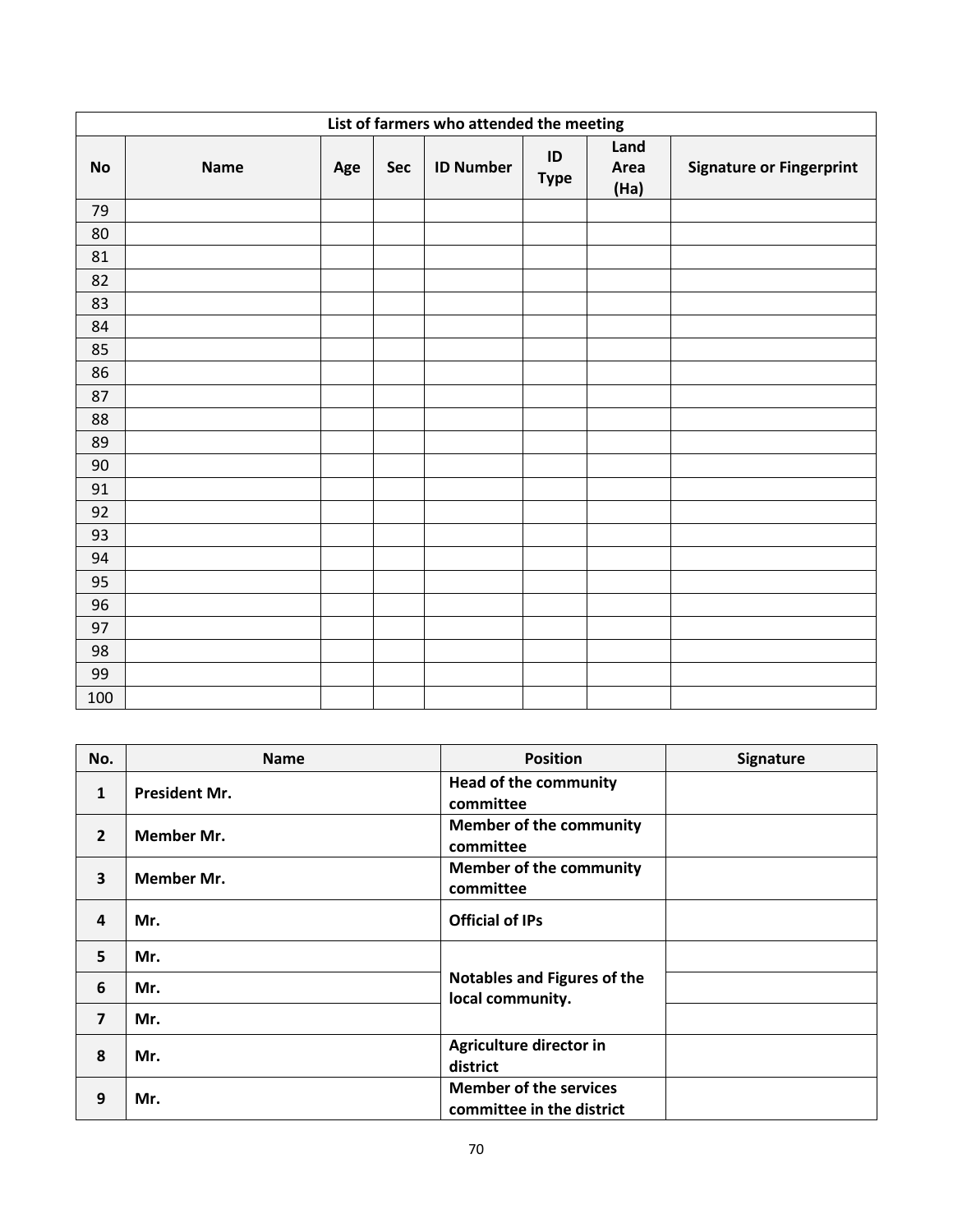| 10 | Mr. | District director general.                      |  |
|----|-----|-------------------------------------------------|--|
|    | Mr. | Agriculture director general<br>in governorate. |  |

## **C. A nomination record of locating and Community Committee for the horticultural Seedling Center:**

Village……………Sub-district……………….District…………….Governorate……………..

## Day date  $\setminus$  \ 2022

### A meeting was held between:-

- 1- District director general Mr. /.........................................................................................................
- 2- Member of the Services Committee of the Local Authority in the District Mr.\.....................................
- 3- Director of the Agriculture Office in the district Mr. /...................................................................
- 4- Official of IPs implemented for activity in the District Mr. /..........................................................
- 5- Notables and Figures of the local community, and they are: Mr. /..............................................,
- 6- Mr. /................................................., and Mr. /...................................................
- 7- Largest number of the vegetable farmers in district, they were ( ) farmers. Should not be less than (50).
- 8- At the beginning of the meeting, the district director general, the director of the agriculture office in district and the official in IPs explained important the community vegetable nursery, the implementing stages, operating mechanism and revenues management. As mentioned in this meeting the implemented organization (FAO) and Financed by the World Bank.
- 9- Before determining the location of the nursery, everyone was informed about the site selection criteria, which are as follows:
- 10- The site should be safe for implementation in terms of local and tribal conflicts.
- 11- Taking into account all aspects that ensure the survival of the project as a community project, without being acquired by community figures or a particular entity.
- 12- The willingness and approval of the local community about the selected location of where the nursery, and produce vegetable seedlings and ensure its continuity.
- 13- The location should be accessible and close to vegetable farmers as much as possible in order to serve the largest segment of them, and preferably close to the main road of the District.
- 14- The suggested location should be a flat area of (900) m2, a length and width of nearly (30) meters.
- 15- A source of irrigation water should be very close and suitable for irrigation throughout the year.
- 16- The suggested location should not be in open and windy area.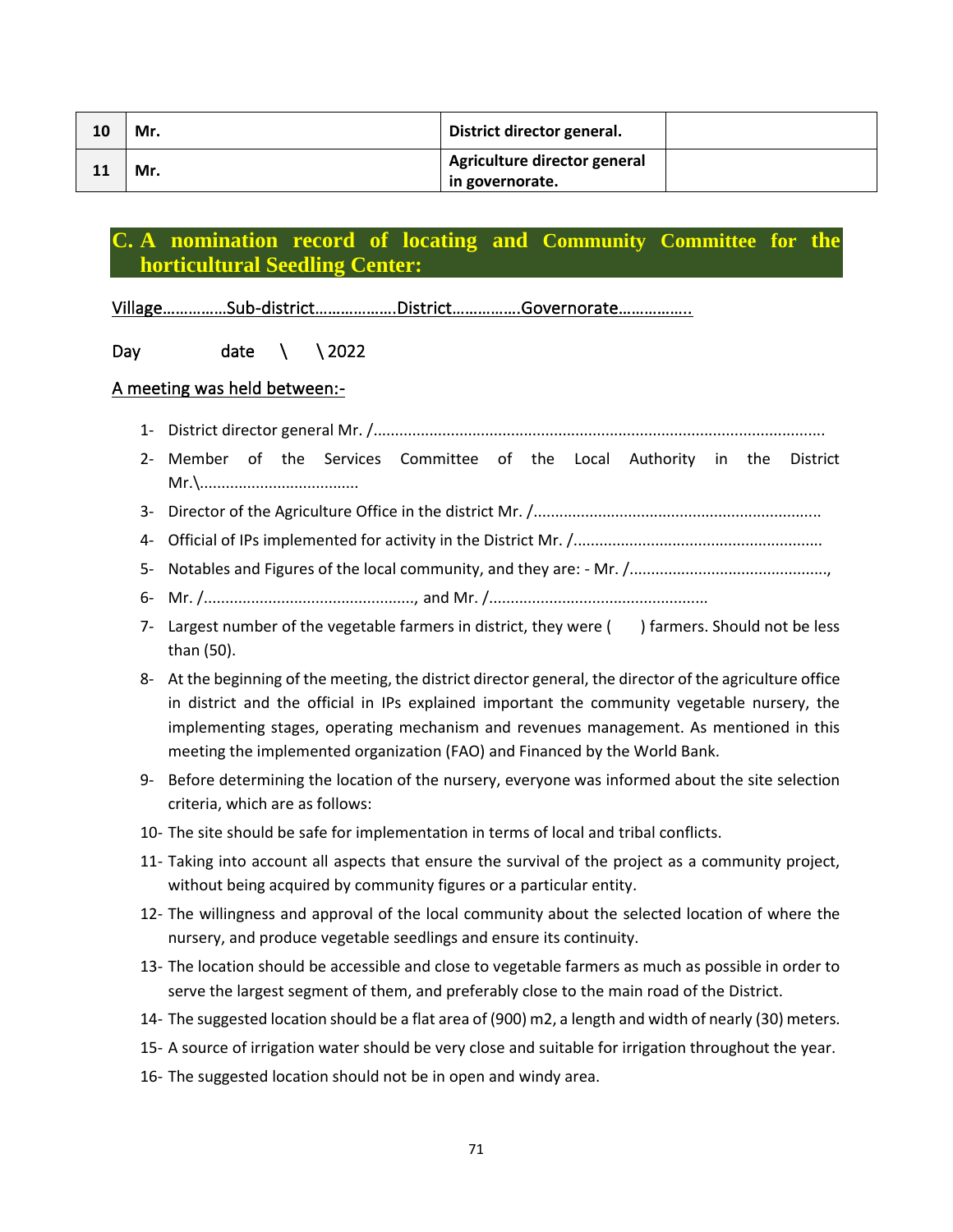- 17- The site should have suitable environmental conditions in terms of low wind strength, suitable temperature, not to be in high elevated cold area or a low hot area to ensure a high productivity throughout the year.
- 18- All attendees realized importance important the vegetables nursery, they reviewed the site selection criteria, then they final defined it site and agreed is in the village/………….…... Sub district/ …………….…. in the farmer's ownership ……..……………….…., who was present and agreed to set up the nursery in his land, provided that it will be rented by a lease between him and the community committee for only 10 % of the revenues of seedlings sales/each year throughout (10) years with compliance of all Yemeni legal items.

### Data of land owner :

| Name of owner | Sex | Age | <b>ID Number</b> | <b>ID Type</b> | Phone No. | <b>Fingerprint or</b><br>signature |
|---------------|-----|-----|------------------|----------------|-----------|------------------------------------|
|               |     |     |                  |                |           |                                    |

## Data of the land:

- 5. Name of the land: ....................................................................
- 6. Borders of the land: from the north……………………………………., from the south …………………………….………, from the east ……………………………….……, and from the west ……………………………………………
- 7. Dimension of the land: L ……………… m, W ………………… m = ……… m<sup>2</sup>.
- 8. Coordinates: N ……………………….. , E ……………………….
- 9. Irrigation source: .................. .................................... Is it always available? .....................................

Since this project is community-based and has a high developmental momentum, and based on local authority regulations and community action regulations, the community should recommend (3) vegetable farmers as a community committee representing the society as a whole in the following order:-

- 1- They represent the community, the organization, the local authority, the agriculture office in the governorate and the district.
- 2- Signing the program agreements on behalf of the community.
- 3- Nomination of (2) two individuals to manage the nursery.
- 4- Nominate the beneficiary workers producing vegetable seedlings in the nursery in accordance with the criteria of the program without bias to anyone.
- 5- Supervise and follow up on the workflow in the nursery and evaluate the performance of the nursery management.
- 6- Supervise the expenses and purchases and the distribution of revenues according to the percentages specified.
- 7- Ensure the continuity of the work of the nursery.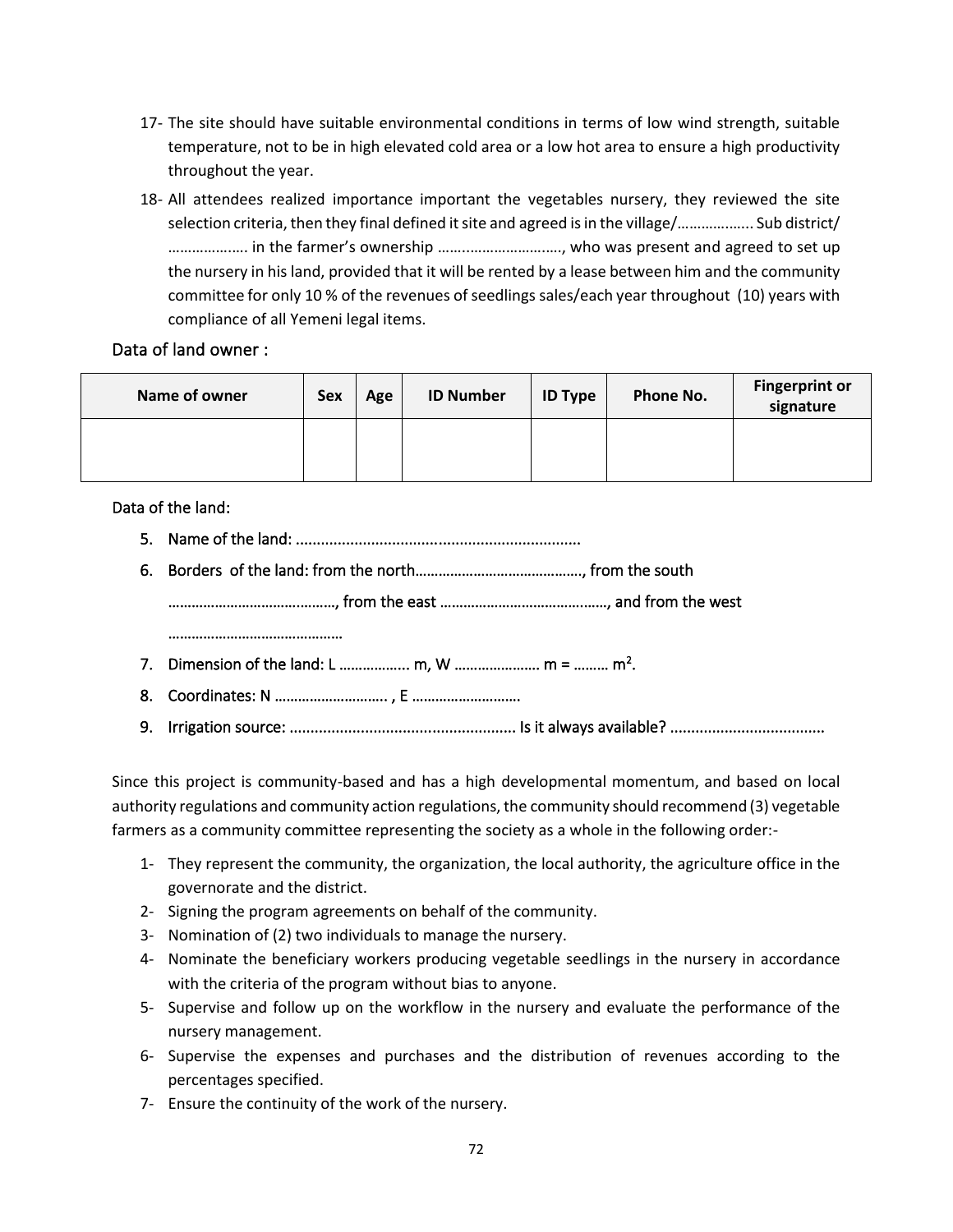After knowing all these details, all the attendees recommended the three individuals as a community committee representing the community as a whole.

- Community Committee Information :-

| No. | <b>Name</b>   | Sex | Age | <b>ID Number</b> | <b>ID Type</b> | Phone No. | <b>Fingerprint or</b><br>signature |
|-----|---------------|-----|-----|------------------|----------------|-----------|------------------------------------|
| 1   | Head          |     |     |                  |                |           |                                    |
| 2   | <b>Member</b> |     |     |                  |                |           |                                    |
| 3   | <b>Member</b> |     |     |                  |                |           |                                    |

Finally, the director general of the district explained the role of the local authority in the district, and that it will be a facilitating and a supervisory agency on the progress of nursery work and ensure its continuity. Also they considered this record is as a guarantee for FAO and governorate.

| No.                     | <b>Name</b> | <b>Position</b>                                            | Signature |
|-------------------------|-------------|------------------------------------------------------------|-----------|
| $\mathbf{1}$            | Mr.         | <b>Official of IPs</b>                                     |           |
| $\overline{2}$          | Mr.         |                                                            |           |
| $\overline{\mathbf{3}}$ | Mr.         | <b>Notables and Figures of the</b><br>local community.     |           |
| $\overline{4}$          | Mr.         |                                                            |           |
| 5                       | Mr.         | Agriculture director in<br>district                        |           |
| 6                       | Mr.         | <b>Member of the services</b><br>committee in the district |           |
| $\overline{7}$          | Mr.         | District director general.                                 |           |
| 8                       | Mr.         | Agriculture director general<br>in governorate.            |           |

Attached documents:

- 4. The lease contract is edited by a legal authority in district.
- 5. Signature list of farmers who attended the meeting.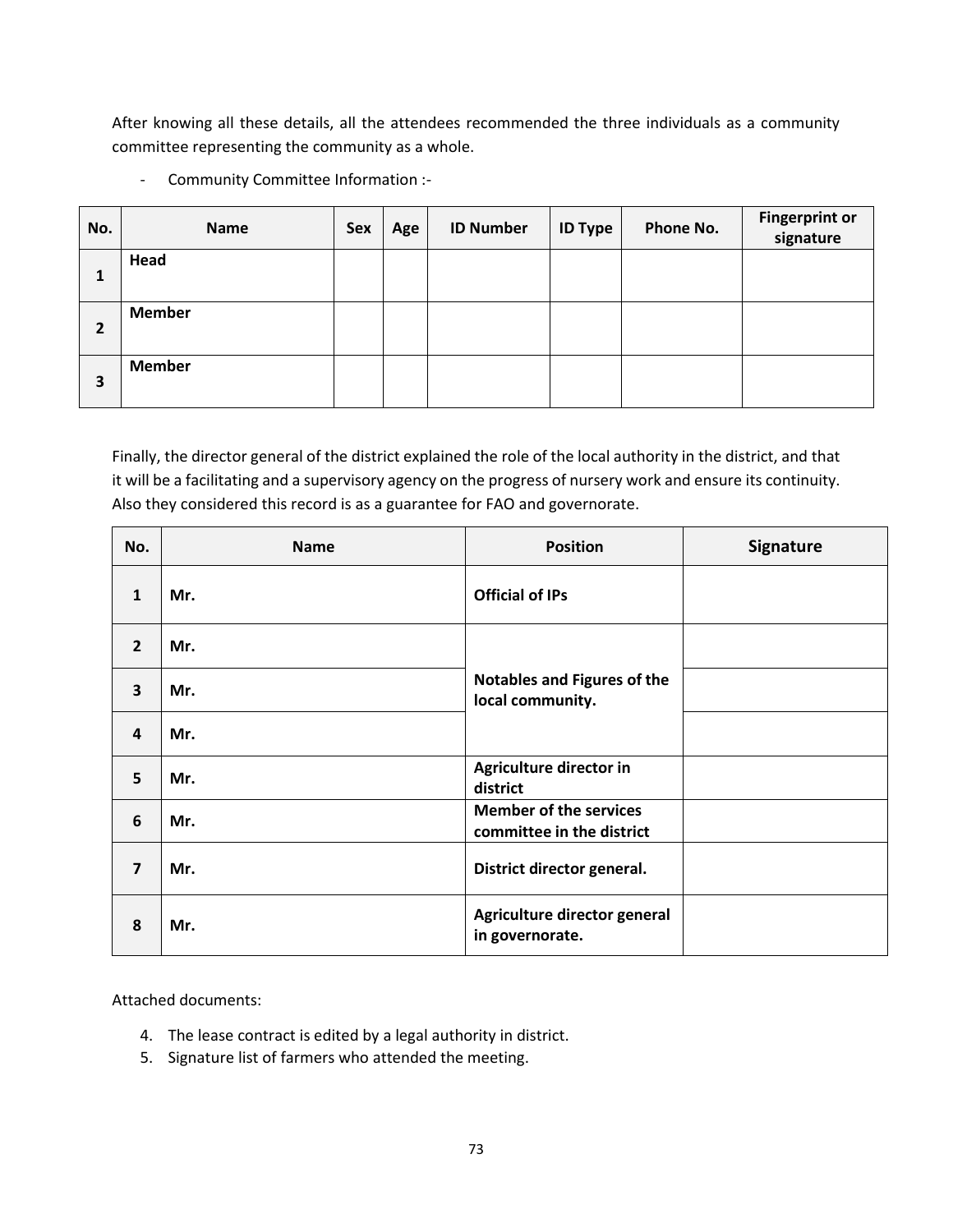## **D. A nomination Record for Administration and labors the horticultural Seedling Center:**

# **district……………….District……………….Governorate…………….. Day date \ \ 2022 A meeting was held between:-** 1- Member of the Services Committee of the Local Authority in the District Mr.\..................................... 2- Director of the Agriculture Office in the district Mr. /................................................................... 3- Official of IPs implemented for activity in the District Mr. /.......................................................... 4- Largest number of the vegetable farmers in district, they were () farmers. Should not be less than (50) 5- Notables and Figures of the local community, and they are: - Mr. /.............................................., Mr. /..........................................................., and Mr. /.................................................................... 6- The Community Committee and they are: - Mr. /.........................................................................., Mr. /............................................................., and Mr. /..................................................................

The focus of the meeting was to determine the final tasks of the community vegetable nursery before it is implemented.

4- Nominate 2 individuals to manage the Nursery.

**Village…………Sub-**

- 5- Nominate 15 individuals as seedlings production labor.
- 6- Revenue distribution mechanism according to the program guidelines, which guarantees production continuity.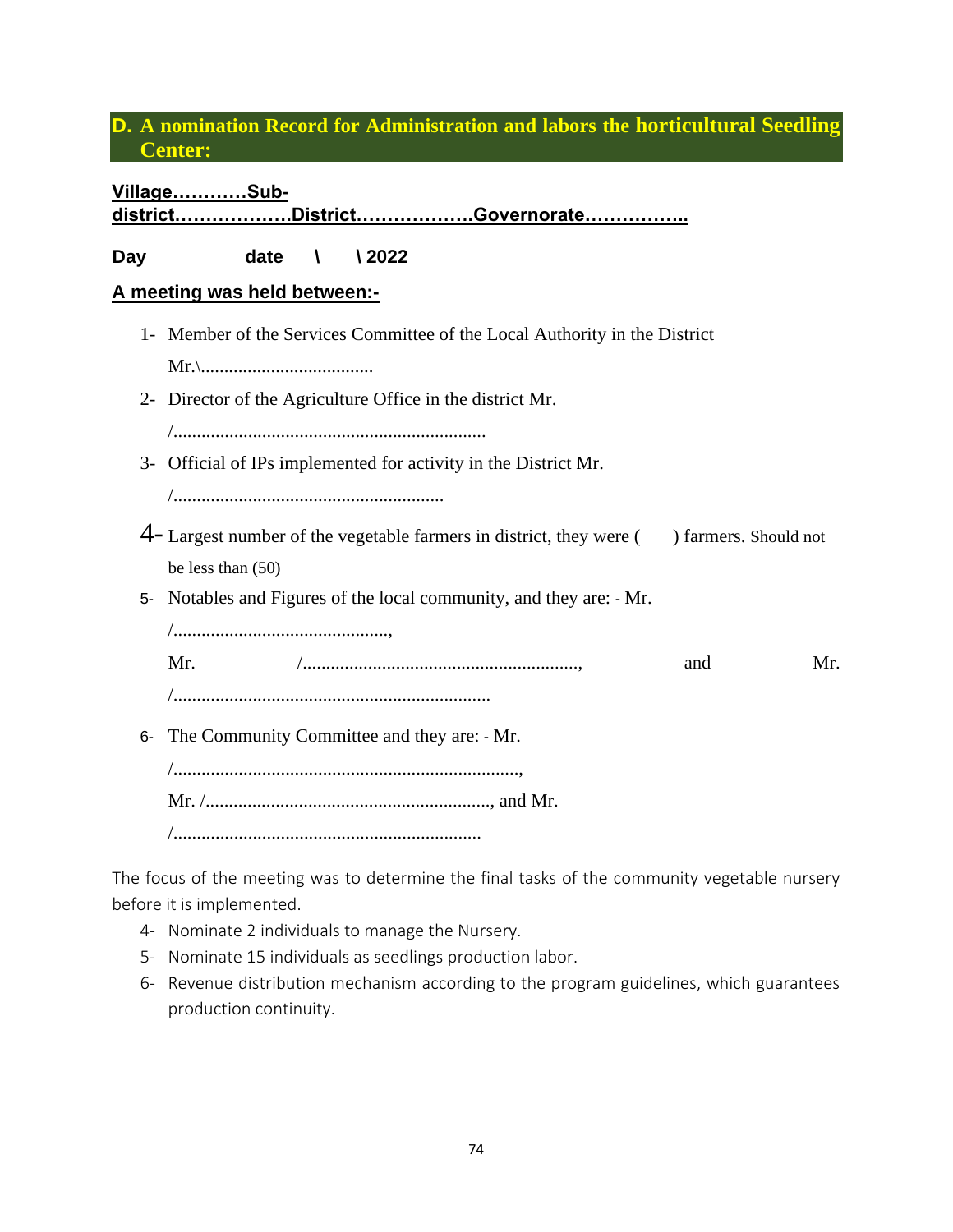### **First: nominate 2 Individuals to manage the nursery.**

The nursery technical trainer in the governorate explained to all the attendees mentioned above, the criteria of the nursery management, and what are the tasks entrusted to them:

#### **Criteria and conditions for selecting nursery management officials are as follows:**

- 1- Have the full willingness and readiness to manage the nursery and take responsibility for the success of the project.
- 2- They are nominated by the community committee, and the nursery workers must be unanimous in their choice.
- 3- They should be from agricultural families for vegetables. Or have previous experience in growing vegetables.
- 4- Preferably have university qualifications or agricultural diploma, or any academic qualification, or secondary certificate.
- 5- They have driving ability, wide chest capacity and absolute transparency.
- 6- They are active, energetic and impartial, and have a wide relationship with the farmers of the region and the surrounding areas.
- 7- They are ambitious, successful and love others.
- 8- Be near residents of the nursery site.

#### **Their tasks are as follows:-**

- 1- They are responsible to the Community Committee, the local authority, the Directorate and the agricultural offices for the conduct of the work and management of the nursery.
- 2- Build relationships with Farmers and look for deals with vegetable growers, and sign contracts with them.
- 3- Production of vegetable seedlings according to annual, quarterly or periodic production plan.
- 4- Manage expenses and revenues according to the relevant records.
- 5- Organizing work among nursery workers and distributing work among them according to a weekly or monthly plan or production cycle
- 6- Manage the supplies store and take care of tampering with them, and maintain all the components of the nursery as a whole.
- 7- Transparency with society and employment when buying and selling, as their work is sensitive and needs absolute transparency.

After reviewing the various details, the Community Committee nominated (2) persons as the HCC administration, who were attended this meeting and agreed to all the aforementioned tasks and any administrative tasks that work to organize the workflow of the vegetable nursery: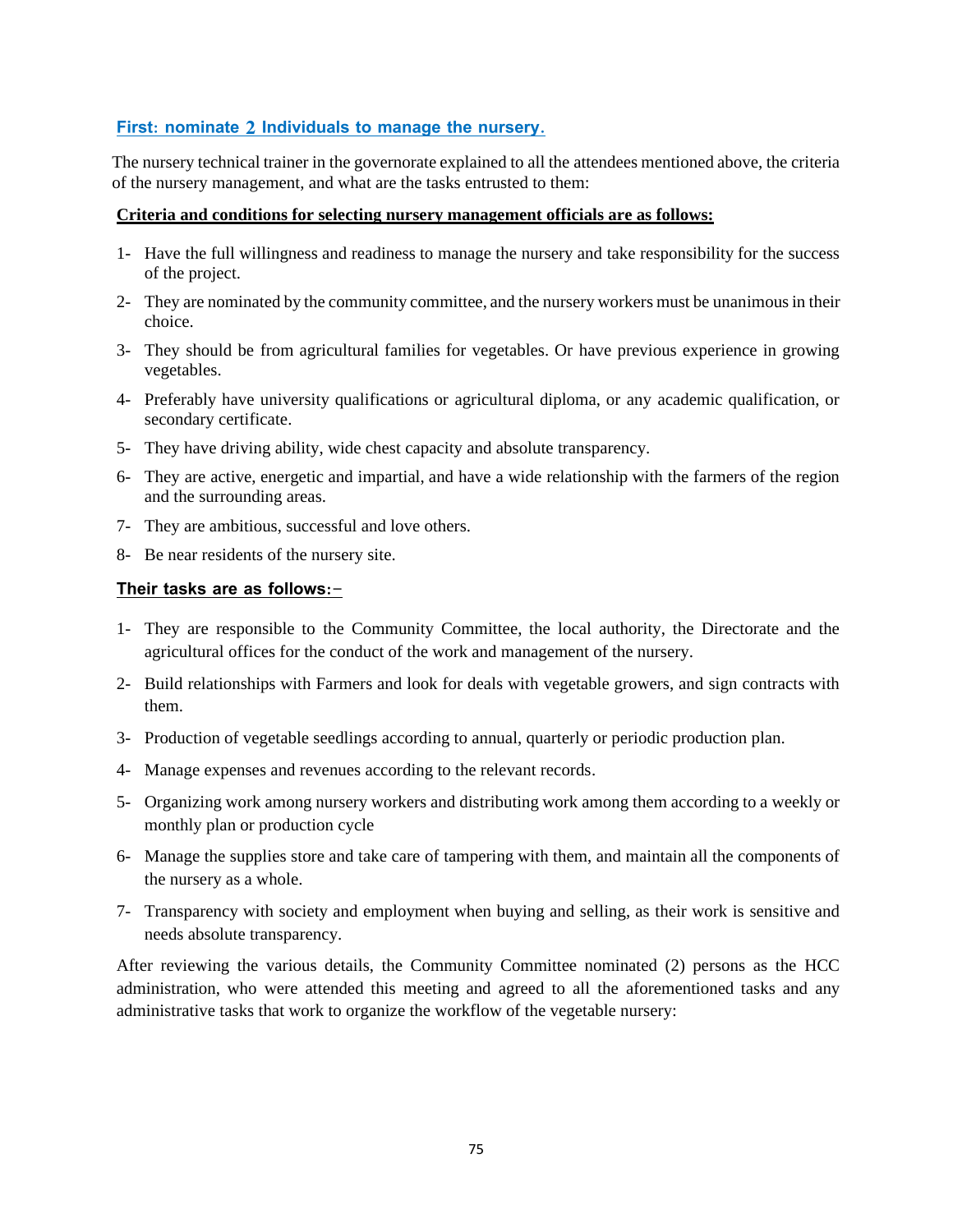| No. | Name | Sex | Age | <b>Type of</b><br>qualification | <b>ID Number</b> | <b>ID Type</b> | Phone<br><b>Number</b> | <b>Signature or</b><br>fingerprint |
|-----|------|-----|-----|---------------------------------|------------------|----------------|------------------------|------------------------------------|
| ı   |      |     |     |                                 |                  |                |                        |                                    |
| 2   |      |     |     |                                 |                  |                |                        |                                    |

### **Second: Selection 15 individuals as vegetables seedlings production labors:**

#### **Selection Criteria:**

- 1- Poor and impoverished agricultural labor possesses the vigor and desire for agricultural work. And team worker.
- 2- Agricultural labor from poor, impoverished families who have lost their productive assets and may be displaced or affected by war.
- 3- Labor from poor families with experience in the production of vegetable seedlings.
- 4- Agricultural labor from destitute poor families that do not have any sources of income.
- 5- Agricultural labor from poor, destitute families with labor and unemployed working hands.
- 6- They should not be related to each other, to the companions of the land, or to the community committee.
- 7- Preferable if they can write and read.
- 8- Their ages should be between the ages from  $18 60$  years.

Their tasks: Is to do various productive work within the nursery, and take instructions from the head of workers who choose him, and maintain all the requirements and components of the nursery, attendance to work according to the weekly plan approved, and God in the help of all.

The Community Committee, having been informed of these details, nominated the following brothers as key productive workers:

| <b>No</b>      | <b>Name</b> | Age | Sec | <b>ID Number</b> | <b>ID Type</b> | <b>Signature or<br/>Fingerprint</b> |
|----------------|-------------|-----|-----|------------------|----------------|-------------------------------------|
| 1              |             |     |     |                  |                |                                     |
| $\overline{2}$ |             |     |     |                  |                |                                     |
| 3              |             |     |     |                  |                |                                     |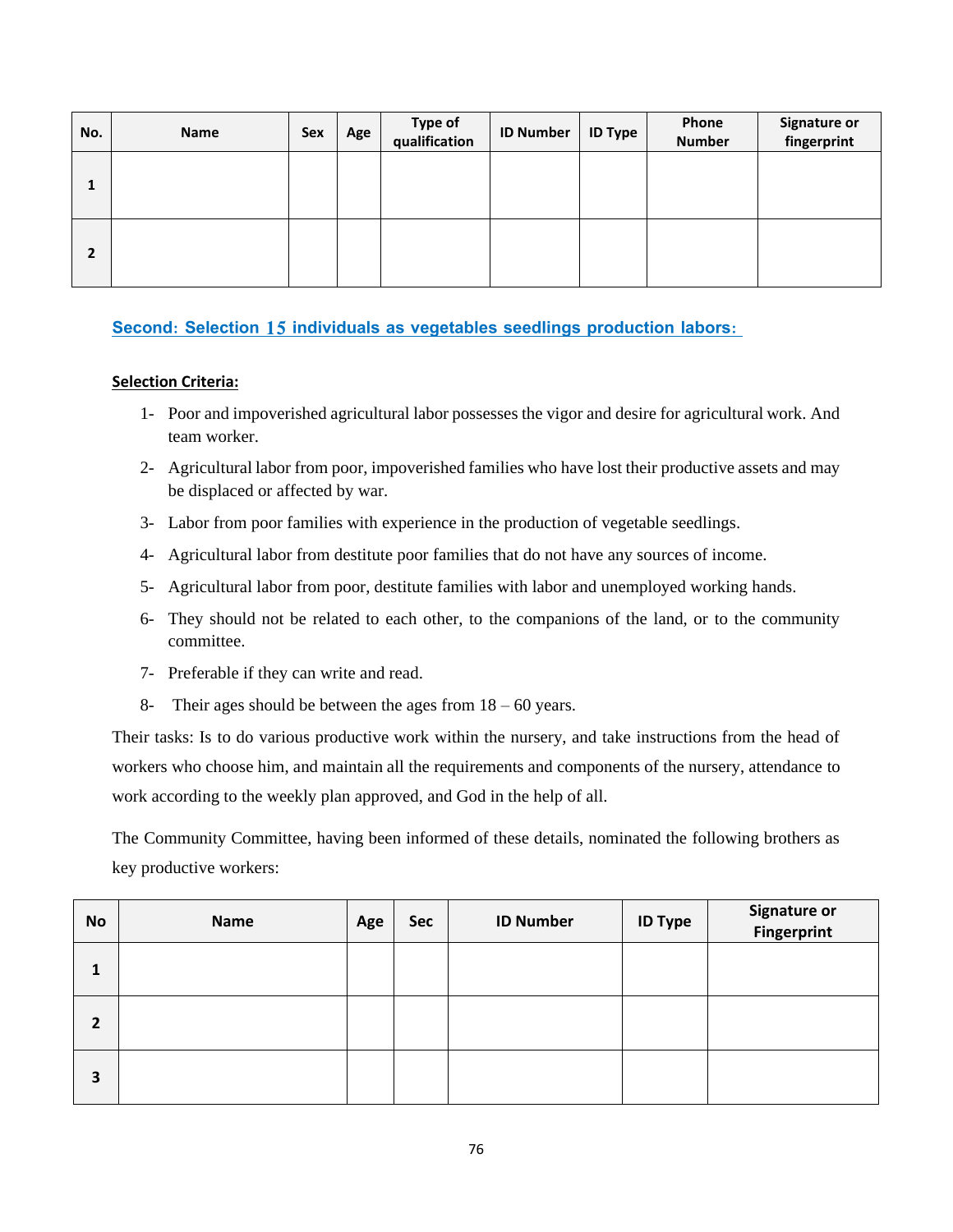| $\mathsf{No}$    | Name | Age | Sec | <b>ID Number</b> | <b>ID Type</b> | Signature or<br><b>Fingerprint</b> |
|------------------|------|-----|-----|------------------|----------------|------------------------------------|
| $\pmb{4}$        |      |     |     |                  |                |                                    |
| 5                |      |     |     |                  |                |                                    |
| $\bf 6$          |      |     |     |                  |                |                                    |
| $\boldsymbol{7}$ |      |     |     |                  |                |                                    |
| $\pmb{8}$        |      |     |     |                  |                |                                    |
| $\boldsymbol{9}$ |      |     |     |                  |                |                                    |
| ${\bf 10}$       |      |     |     |                  |                |                                    |
| ${\bf 11}$       |      |     |     |                  |                |                                    |
| $12\,$           |      |     |     |                  |                |                                    |
| 13               |      |     |     |                  |                |                                    |
| 14               |      |     |     |                  |                |                                    |
| ${\bf 15}$       |      |     |     |                  |                |                                    |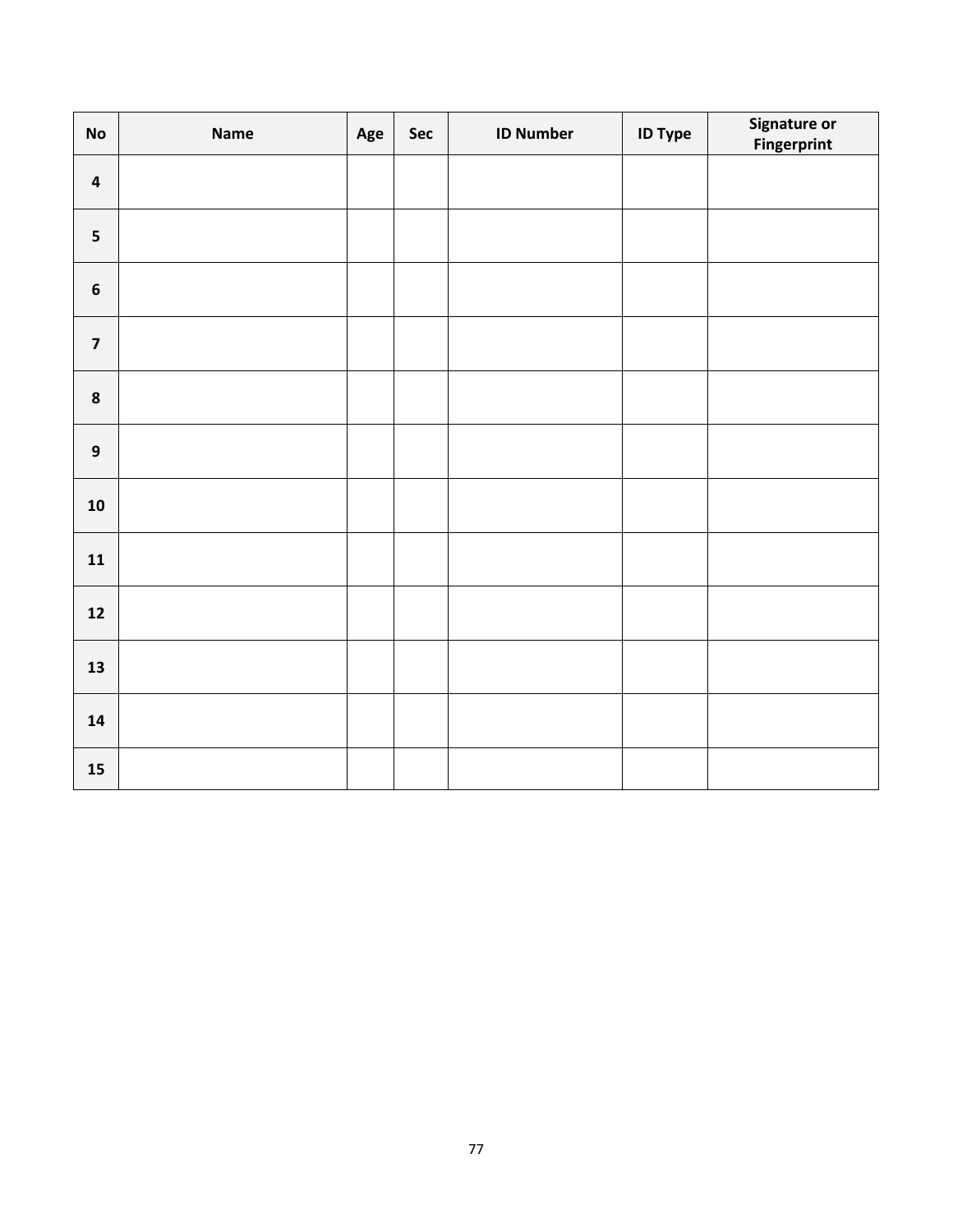# **Third: The mechanism of distribution and percentage of revenues in accordance with the program standards to ensure continuity of production:**

Revenue shall be distributed at the end of each production cycle according to specific percentages that will ensure benefit to the beneficiaries, as well as the continuity of production and the functioning of the nursery. The income distribution ratios are as follows:

- 1- (40)% of the total sale of seedlings is distributed equally among (17) people, namely the employment and the administrative body.
- 2- (45)% of the total sale of seedlings is the purchase of production requirements for the next season in accordance with the annual or quarterly production plan of the nursery, and also to face any maintenance or damage.
- 3- (10)% of the total revenue of seedlings is the land owner share.
- 4- (5)% of the total sale of seedlings is distributed among the members of the community committee for their tasks.

Finally, the Chairman of the Community Committee, the representative of the local authority and the Director of the Agriculture Office in the Directorate explained that this report is considered a nomination record and at the same time, it is considered as a guarantee by all concerned before the local authority in the Directorate, and that the Community Committee must replace the retirees from them unconditionally.

This report is also a guarantee from the local authority in the district, and that they will provide all possible facilities to implement this community vegetables nursery, which serves many of the agricultural community segments in the District.

| No.            | <b>Name</b>          | <b>Position</b>                                            | <b>Signature</b> |
|----------------|----------------------|------------------------------------------------------------|------------------|
| 1              | <b>President Mr.</b> | <b>Head of the community</b><br>committee                  |                  |
| $\overline{2}$ | <b>Member Mr.</b>    | <b>Member of the community</b><br>committee                |                  |
| 3              | <b>Member Mr.</b>    | <b>Member of the community</b><br>committee                |                  |
| 4              | Mr.                  | <b>Official of IPs</b>                                     |                  |
| 5              | Mr.                  |                                                            |                  |
| 6              | Mr.                  | Notables and Figures of the<br>local community.            |                  |
| $\overline{7}$ | Mr.                  |                                                            |                  |
| 8              | Mr.                  | Agriculture director in<br>district                        |                  |
| 9              | Mr.                  | <b>Member of the services</b><br>committee in the district |                  |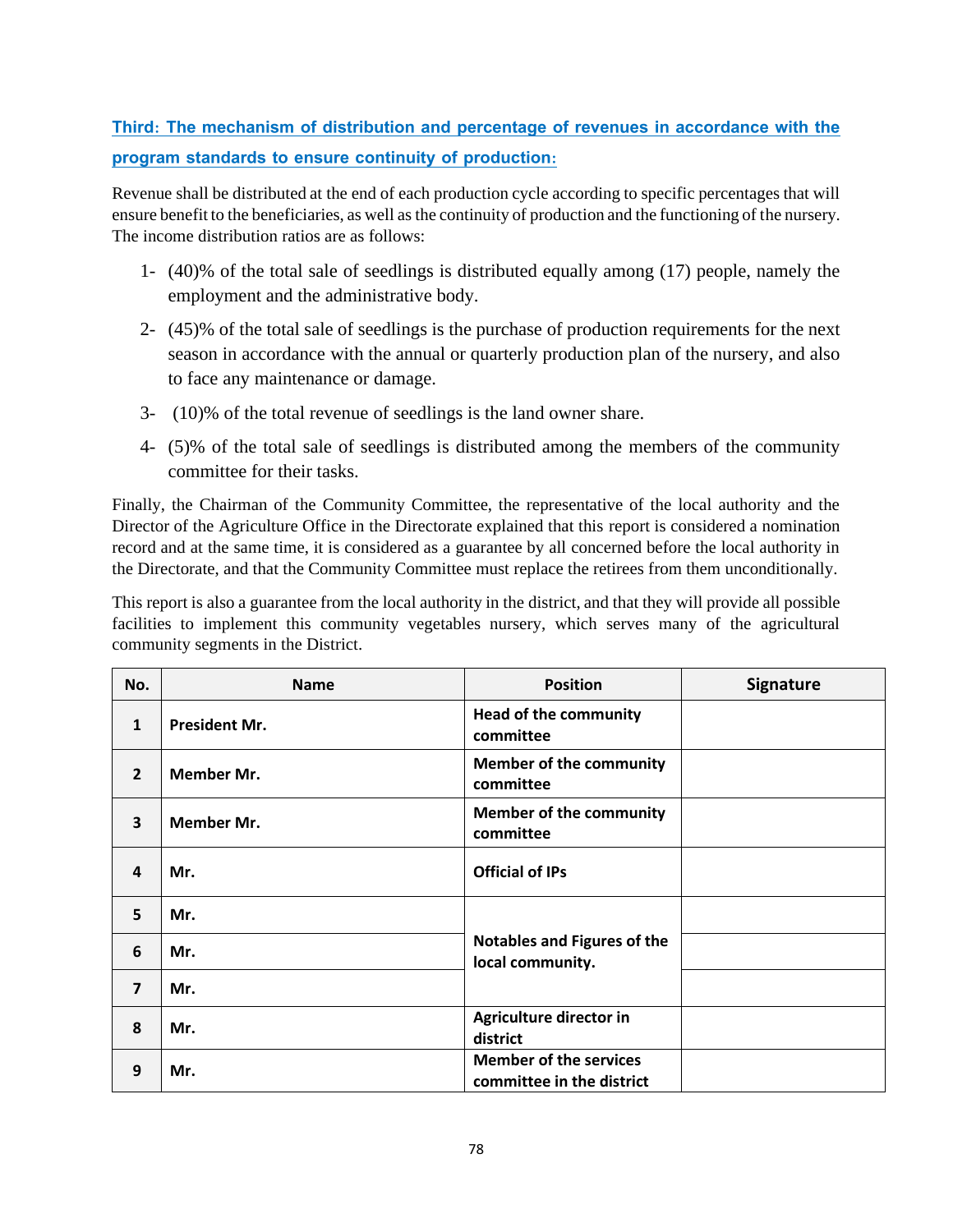| 10 | Mr. | District director general.                      |  |
|----|-----|-------------------------------------------------|--|
|    | Mr. | Agriculture director general<br>in governorate. |  |

|                         | List of farmers who attended the meeting |     |     |                  |                              |                        |                                 |  |  |  |
|-------------------------|------------------------------------------|-----|-----|------------------|------------------------------|------------------------|---------------------------------|--|--|--|
| <b>No</b>               | <b>Name</b>                              | Age | Sec | <b>ID Number</b> | $\mathsf{ID}$<br><b>Type</b> | Vegetable<br>Area (Ha) | <b>Signature or Fingerprint</b> |  |  |  |
| $\mathbf{1}$            |                                          |     |     |                  |                              |                        |                                 |  |  |  |
| $\mathbf{2}$            |                                          |     |     |                  |                              |                        |                                 |  |  |  |
| $\overline{\mathbf{3}}$ |                                          |     |     |                  |                              |                        |                                 |  |  |  |
| $\pmb{4}$               |                                          |     |     |                  |                              |                        |                                 |  |  |  |
| 5                       |                                          |     |     |                  |                              |                        |                                 |  |  |  |
| 6                       |                                          |     |     |                  |                              |                        |                                 |  |  |  |
| $\overline{\mathbf{z}}$ |                                          |     |     |                  |                              |                        |                                 |  |  |  |
| $\pmb{8}$               |                                          |     |     |                  |                              |                        |                                 |  |  |  |
| $\mathbf{9}$            |                                          |     |     |                  |                              |                        |                                 |  |  |  |
| ${\bf 10}$              |                                          |     |     |                  |                              |                        |                                 |  |  |  |
| ${\bf 11}$              |                                          |     |     |                  |                              |                        |                                 |  |  |  |
| ${\bf 12}$              |                                          |     |     |                  |                              |                        |                                 |  |  |  |
| 13                      |                                          |     |     |                  |                              |                        |                                 |  |  |  |
| ${\bf 14}$              |                                          |     |     |                  |                              |                        |                                 |  |  |  |
| ${\bf 15}$              |                                          |     |     |                  |                              |                        |                                 |  |  |  |
| 16                      |                                          |     |     |                  |                              |                        |                                 |  |  |  |
| ${\bf 17}$              |                                          |     |     |                  |                              |                        |                                 |  |  |  |
| ${\bf 18}$              |                                          |     |     |                  |                              |                        |                                 |  |  |  |
| 19                      |                                          |     |     |                  |                              |                        |                                 |  |  |  |
| ${\bf 20}$              |                                          |     |     |                  |                              |                        |                                 |  |  |  |
| 21                      |                                          |     |     |                  |                              |                        |                                 |  |  |  |
| 22                      |                                          |     |     |                  |                              |                        |                                 |  |  |  |
| 23                      |                                          |     |     |                  |                              |                        |                                 |  |  |  |
| 24                      |                                          |     |     |                  |                              |                        |                                 |  |  |  |
| $25\,$                  |                                          |     |     |                  |                              |                        |                                 |  |  |  |
| 26                      |                                          |     |     |                  |                              |                        |                                 |  |  |  |
| 27                      |                                          |     |     |                  |                              |                        |                                 |  |  |  |
| 28                      |                                          |     |     |                  |                              |                        |                                 |  |  |  |
| 29                      |                                          |     |     |                  |                              |                        |                                 |  |  |  |
| 30                      |                                          |     |     |                  |                              |                        |                                 |  |  |  |
| 31                      |                                          |     |     |                  |                              |                        |                                 |  |  |  |
| 32                      |                                          |     |     |                  |                              |                        |                                 |  |  |  |
| 33                      |                                          |     |     |                  |                              |                        |                                 |  |  |  |
| 34                      |                                          |     |     |                  |                              |                        |                                 |  |  |  |
| 35                      |                                          |     |     |                  |                              |                        |                                 |  |  |  |